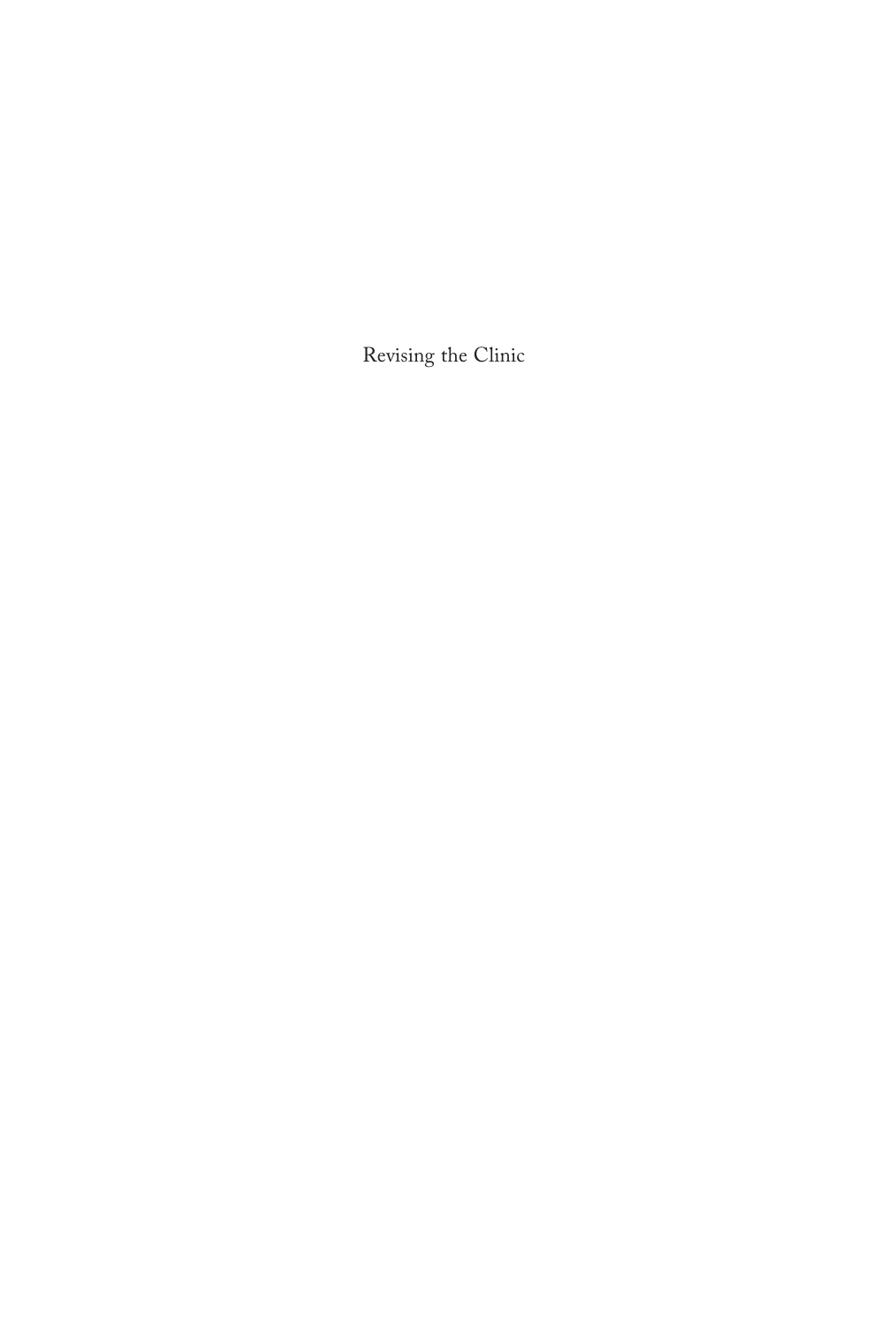# **Revising the Clinic**

*Vision and Representation in Victorian Medical Narrative and the Novel*

 $\curvearrowright$ 

**Meegan Kennedy**



THE OHIO STATE UNIVERSITY PRESS Columbus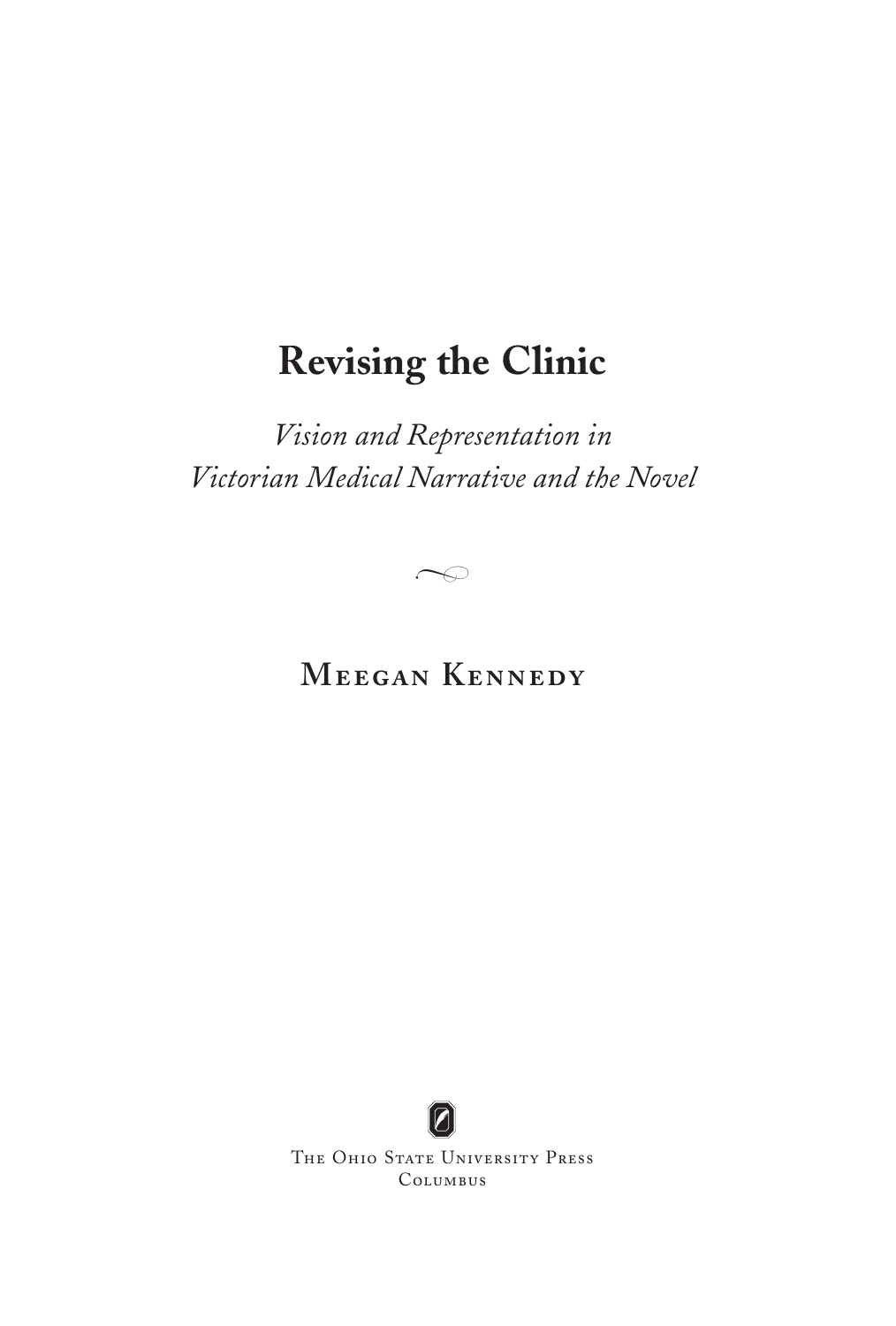Copyright © 2010 by The Ohio State University. All rights reserved.

Library of Congress Cataloging-in-Publication Data Kennedy, Meegan, 1966– Revising the clinic : vision and representation in Victorian medical narrative and the novel / Meegan Kennedy. p. cm. Includes bibliographical references and index. ISBN-13: 978-0-8142-1116-8 (cloth : alk. paper) ISBN-10: 0-8142-1116-X (cloth : alk. paper) ISBN-13: 978-0-8142-9214-3 (cd-rom) 1. Literature and medicine—19th century. 2. Medicine in literature—19th century. 3. Medical writing—19th century—History and criticism. 4. Fiction—19th century—History and criticism. I. Title. PN56.M38K46 2010 823'.8093561—dc22 2009025707

> This book is available in the following editions: Cloth (ISBN 978–0–8142–1116–8) CD-ROM (ISBN 978–0–8142–9214–3) Cover design by Mia Risberg Text design by Juliet Williams Type set in Adobe Caslon Pro Printed by Thomson-Shore, Inc.

 $\circledcirc$  The paper used in this publication meets the minimum requirements of the American National Standard for Information Sciences—Permanence of Paper for Printed Library Materials. ANSI Z39.48–1992.

9 8 7 6 5 4 3 4 3 2 1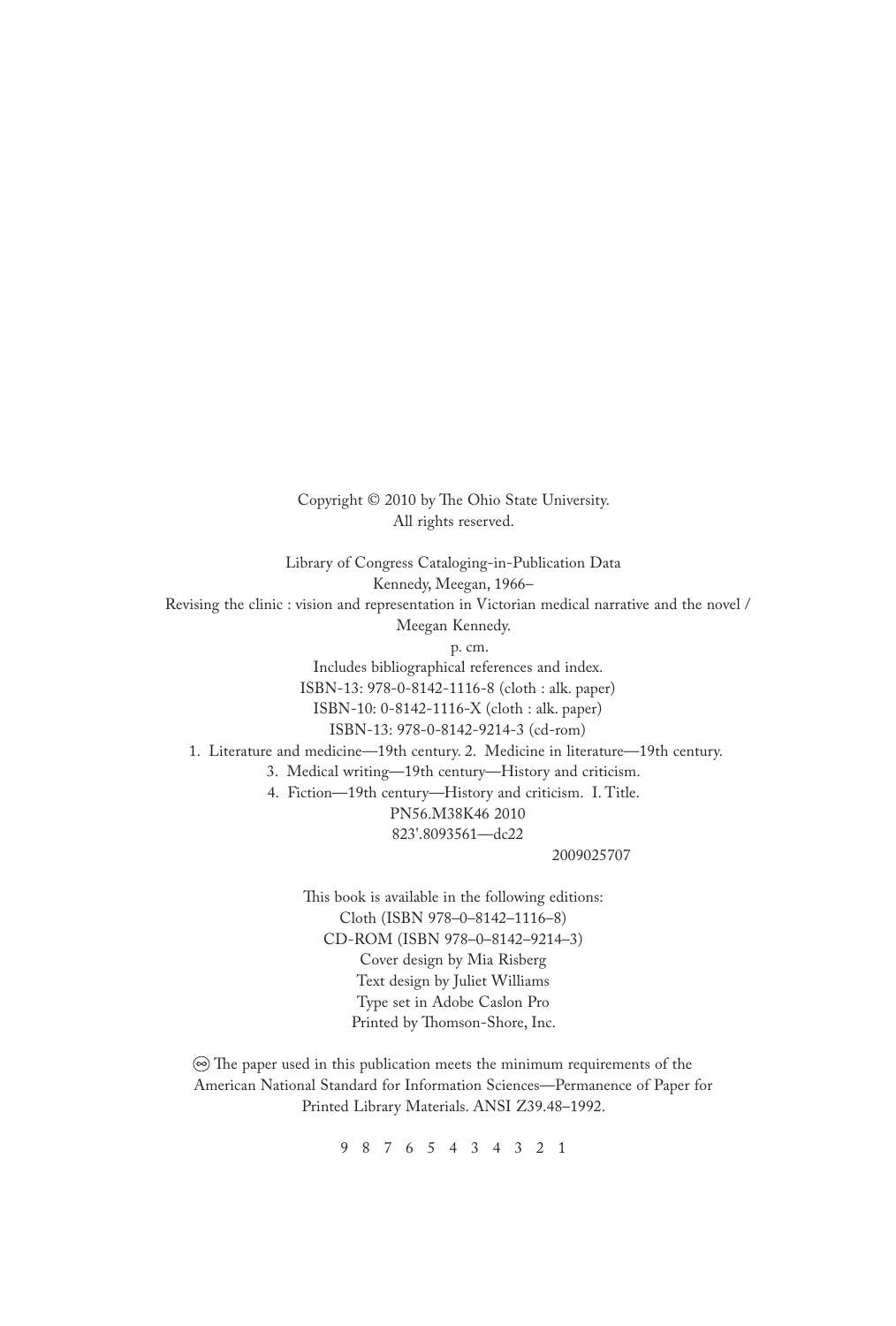# CONTENTS

 $\curvearrowright$ 

*[List of Figures](#page-4-0)* / vii *[Acknowledgments](#page-5-0)* / ix

**INTRODUCTION** [Vision, Representation, and the Production of Knowledge /](#page-7-0) **1**

> CHAPTER ONE Curious Observations, Curious Sights: The Eighteenth-Century Case History / **30**

CHAPTER TWO Staging Clinical Realism in the Victorian Periodical / **54**

Chapter Three The Sentimental Eye in Dickens and Gaskell / **87**

CHAPTER FOUR George Eliot's Realist Vision: Mechanical Observation and the Production of Sympathy / **119**

Chapter Five Speculation and Insight: Experimental Medicine and the Expansion of Realism / **148**

Chapter Six Mapping an Unnavigable River: Freud, Rider Haggard, and the Imperial Romance / **168**

[Conclusion /](#page-36-0) **203**

*[Notes](#page-39-0)* / **206** *[Works Cited](#page-63-0)* / **230** *[Index](#page-80-0)* / **247**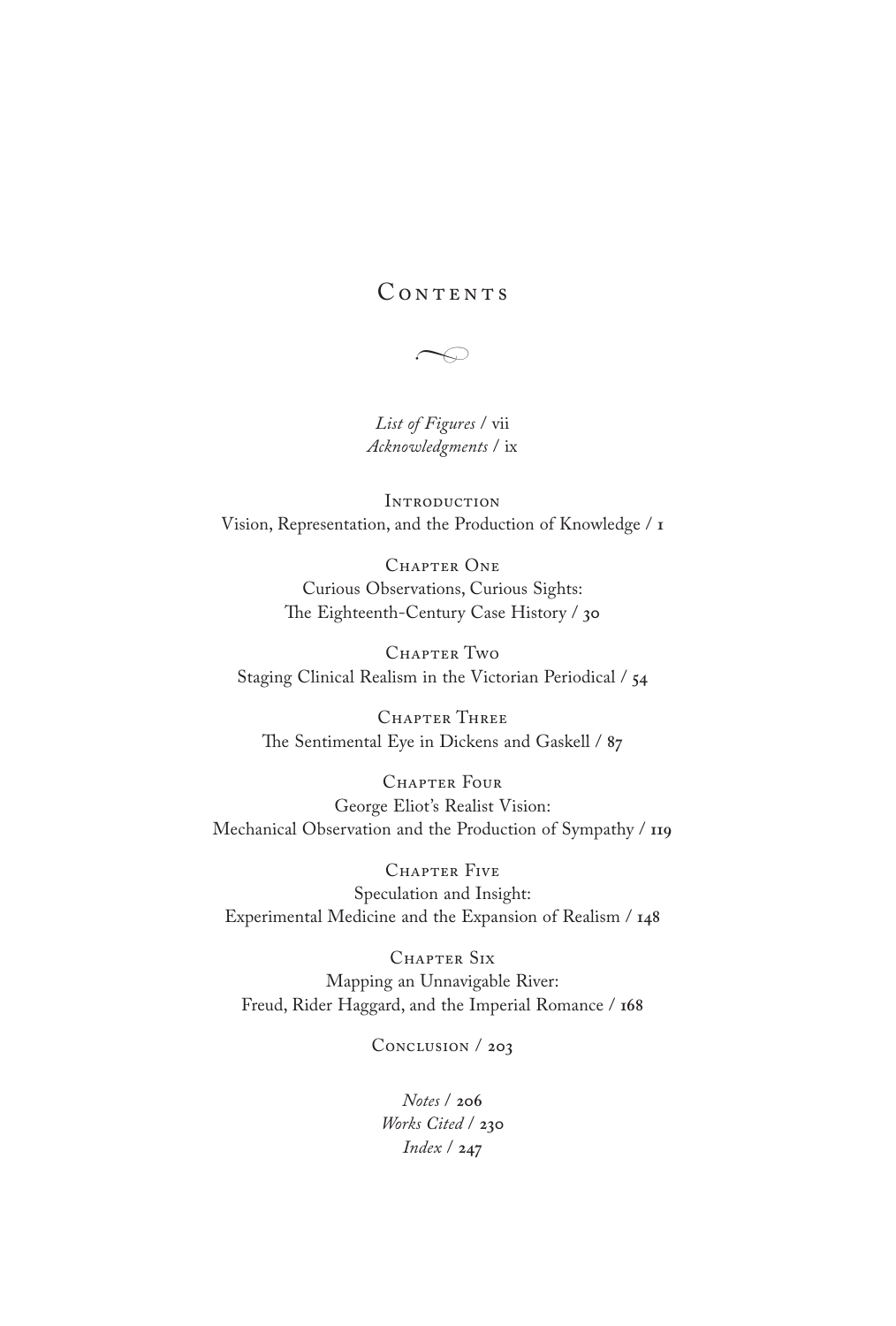# <span id="page-4-0"></span>LIST OF FIGURES

 $\subset$ 

Figure 1.

From William Chesselden, "An Explication of the Instruments Used, in a New Operation on the Eyes," *Philosophical Transactions* 35, no. 402 (1728): 451–52.

**49**

Figure 2. From George Cruikshank, "The Blue Devils\_!!" (London: G. Humphrey, 1823).

**72**

Figure 3.

Illustration of camera obscura. From *The Museum of Science and Art,* ed. Dionysius Lardner (1855).

**135**

Figure 4.

Chevalier achromatic microscope, c. 1824. From William B. Carpenter, *The Microscope and Its Revelations,*  7th ed*.*, edited by W. H. Dallinger (Philadelphia: P. Blakiston, Son, 1891), 148.

**153**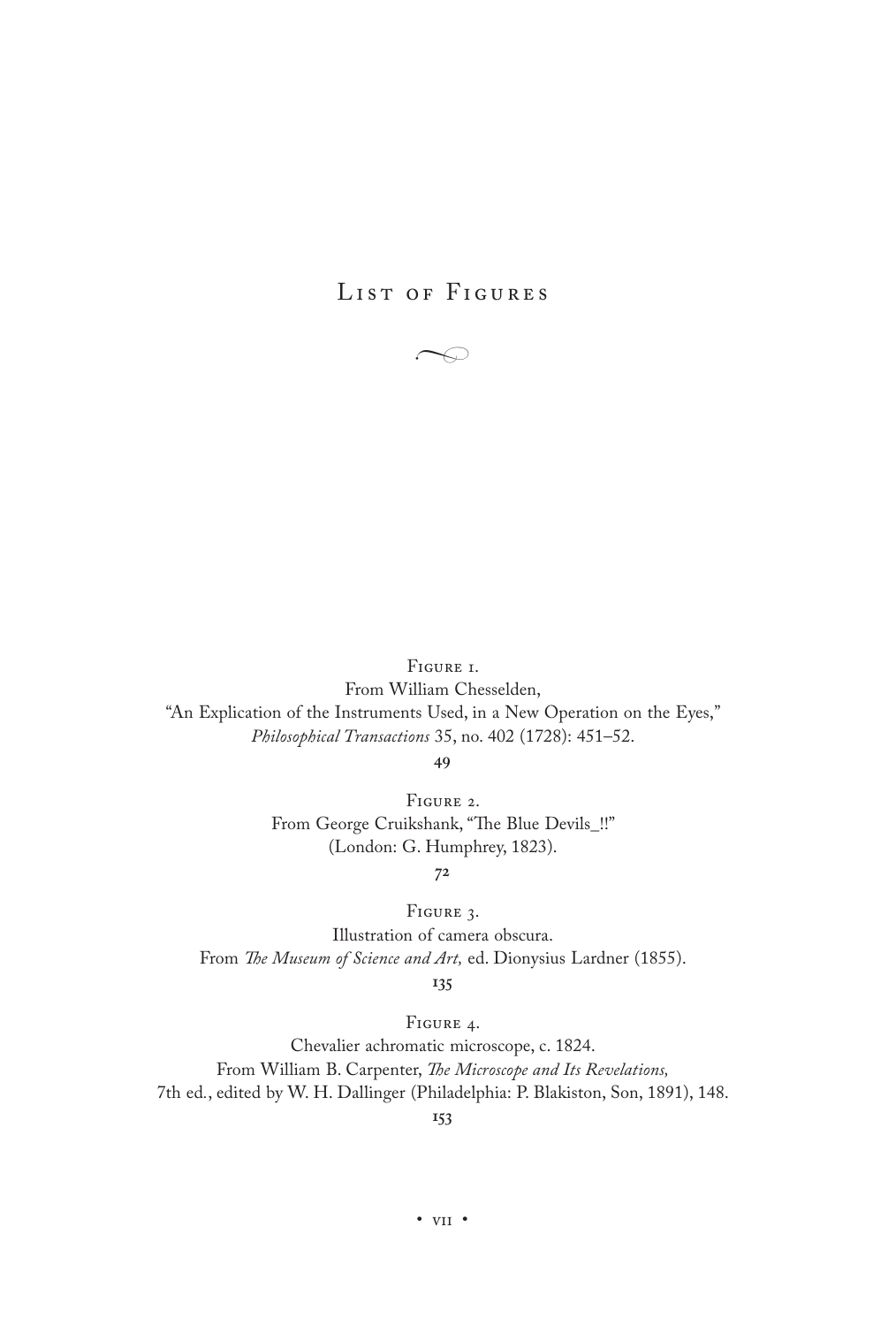#### <span id="page-5-0"></span>A c k n o w l e d g m e n t s



*Ars longa, vita brevis:* this is as true in scholarship as in medicine. This book began as a dissertation under Robert Scholes, Nancy Armstrong, and Tamar Katz. They challenged me to find the thread of argument in what was a voluminous project; I hope they can recognize some of their work with me here.

I owe much of what is best here to discussions with colleagues at Brown, Trinity, Harvard, and Florida State University, as well as at conferences across the United States and the United Kingdom. I am deeply indebted to Julie Nelson Couch, Annette Van, Nina Markov, and Susie Castellanos for their provocative readings and a deep well of encouragement. Many colleagues in Victorian studies and the history of medicine, especially Geoffrey Sill, Jay Clayton, Jason Tougaw, Jane Thrailkill, Michele Martinez, John Mackey, and Jutta Schickore, offered productive discussions of the field and sound practical advice. I have enjoyed the intellectual vigor of the community at FSU, in English, History and Philosophy of Science, and Medical Humanities; especially Candace Ward, Nancy Warren, Leigh Edwards, Tomeiko Ashford, and Fritz Davis, for their thoughtful readings and support.

I am grateful for the financial and intellectual support of my department through its Faculty Research Series and its travel and research grants;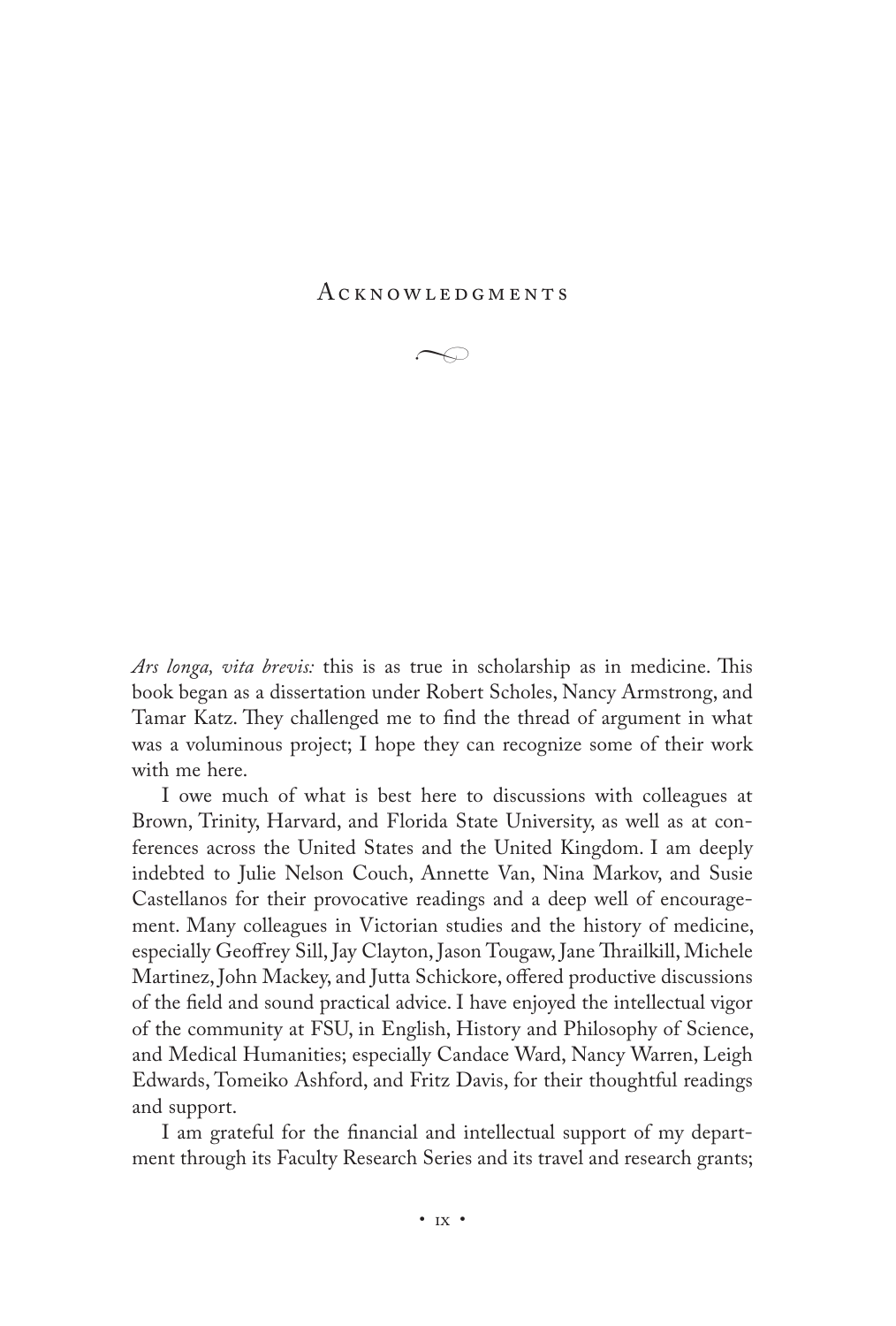and the support of the university through travel grants, the First Year Assistant Professor grant, and the Committee on Faculty Research and Support grant. The College of Arts and Sciences provided critical small-grant support as well. Research for this book was also enabled by the Wood Fellowship, Francis C. Wood Institute, College of Physicians of Philadelphia.

A short segment of chapter 2 appears, slightly altered, in *Victorian Literature and Culture* 32, no. 2 (2004). A short segment of chapter 5 appears, slightly altered, in *Nineteenth-Century Literature* as "'A True Prophet': The Uses of Speculation in Victorian Sensory Physiology and George Eliot's 'The Lifted Veil.'" A portion of the introduction appears, slightly altered, in *RaVoN: Romanticism and Victorianism on the Net* as "Diagnosis or Detour? The Uses of Medical Realism in the Victorian Novel" (48 [February 2008]). My thanks to these journals for permission to reprint this material.

For assistance in obtaining the images appearing here, I would like to thank the John Hay and Rockefeller libraries at Brown University, and Alderman Library and the Claude Moore Health Sciences Library at the University of Virginia; and the Interlibrary Loan and Special Collections offices at Florida State University's Strozier Library, especially Velma Smith. For research assistance I am also grateful for the assistance of the staff at Harvard University's Widener Library and Countway Medical Library, especially Jack Eckert; the College of Physicians of Philadelphia, especially Richard Fraser; the National Library of Medicine, History of Medicine Reading Room; the Wellcome Library; Yale University Historical Medical Library, especially Toby Appel; and Trinity College (Connecticut), Watkinson Library.

I am deeply grateful to Richard and Gail Hanson for their unvarying support and for a "room of my own" to work in, summers. To Robert and Elizabeth Kennedy for another research haven, unswerving support, and, most important, for giving me life in a world of books and ideas. To Schooner and Skipper for their insistence that innumerable games of fetch would enable critical thinking. (They were right.) To Caty and Bay for their patience and some really good advice, and for their exuberant reminders of life beyond the book. And most of all to Scott for his enthusiasm and understanding, his cheerful support, and his faith in my work.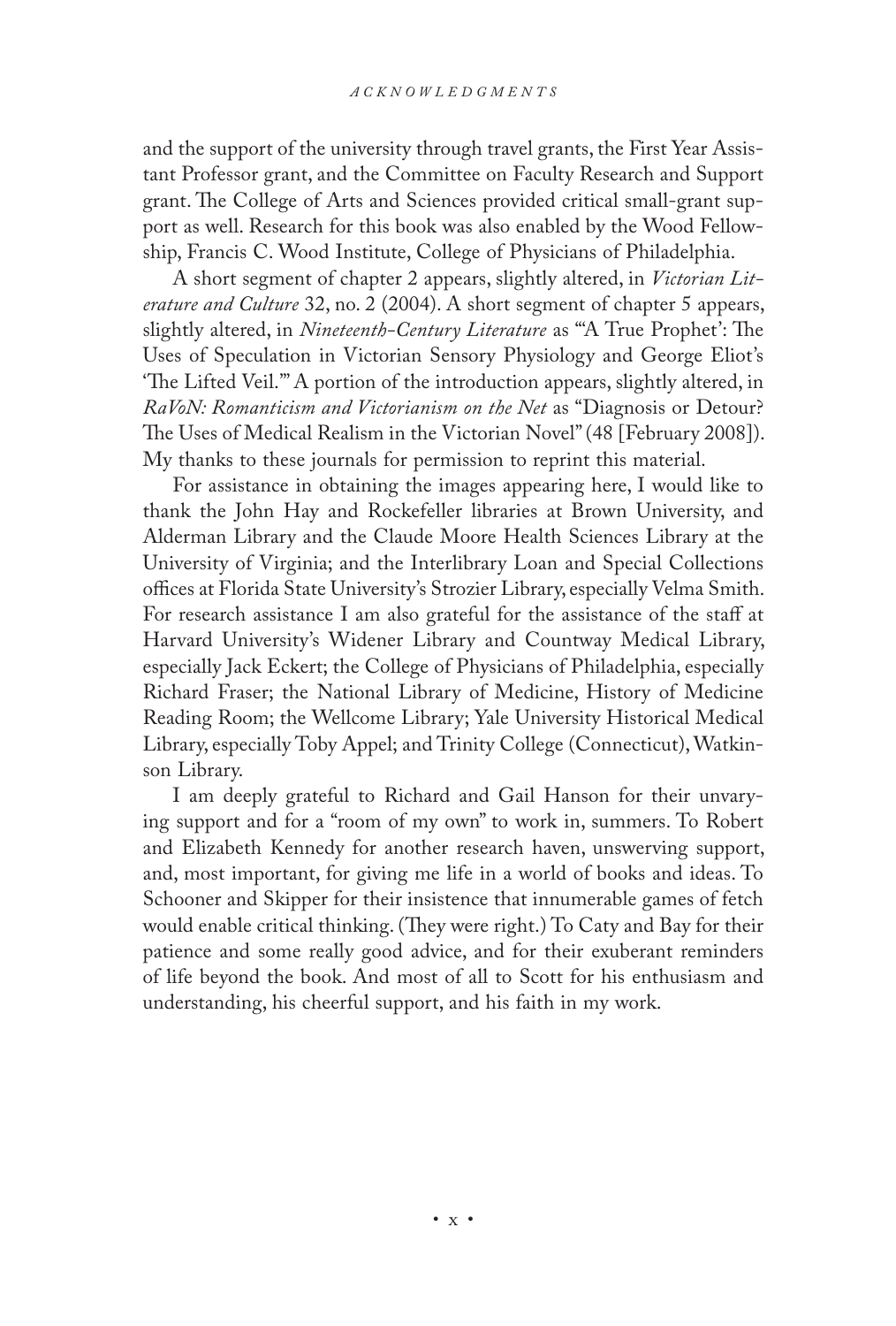<span id="page-7-0"></span>INTRODUCTION

 $\curvearrowright$ 

# **Vision, Representation, and the Production of Knowledge**

Her relations with the world ... pressed so incessantly and so forcibly on the springs of interest and curiosity, that there seems to have been hardly a moment when she was not observing, speculating, or analyzing and recording the results. . . . Perhaps the most distinctive feature of her literary faculty is her power of seeing and stating brief problems of life, and so conveying in a sentence the result of a process of observation and thought.

In 1885 E. B. Hamley, writing in *Blackwood's Edinburgh Magazine,* characterized George Eliot as having lived at a constant pitch of awareness, stimulated incessantly to practice and refine the arts of seeing and representing.1 Victorian medical and literary authors alike grounded their work in a serious attention to these arts, and to exploring and evaluating the range of modes of observation and representation available to them. George Eliot is of course a necessary figure for the study of literature and medicine in this period, given her complex and legendary fascination in working out these questions. But the modes of "interest" and "curiosity," and the proclivity for "observing" and "speculating," or "seeing and stating," are not exclusive to her; medical as well as literary communities intently examined and debated these. In particular, Victorian case histories usefully referenced a historically specific authority, based on a particular notion of truth, its collection, and its transmission. Clinical methods of observation and representation offered writers some useful and powerful strategies, conveying a sense of rigorous scrutiny, careful description and narration,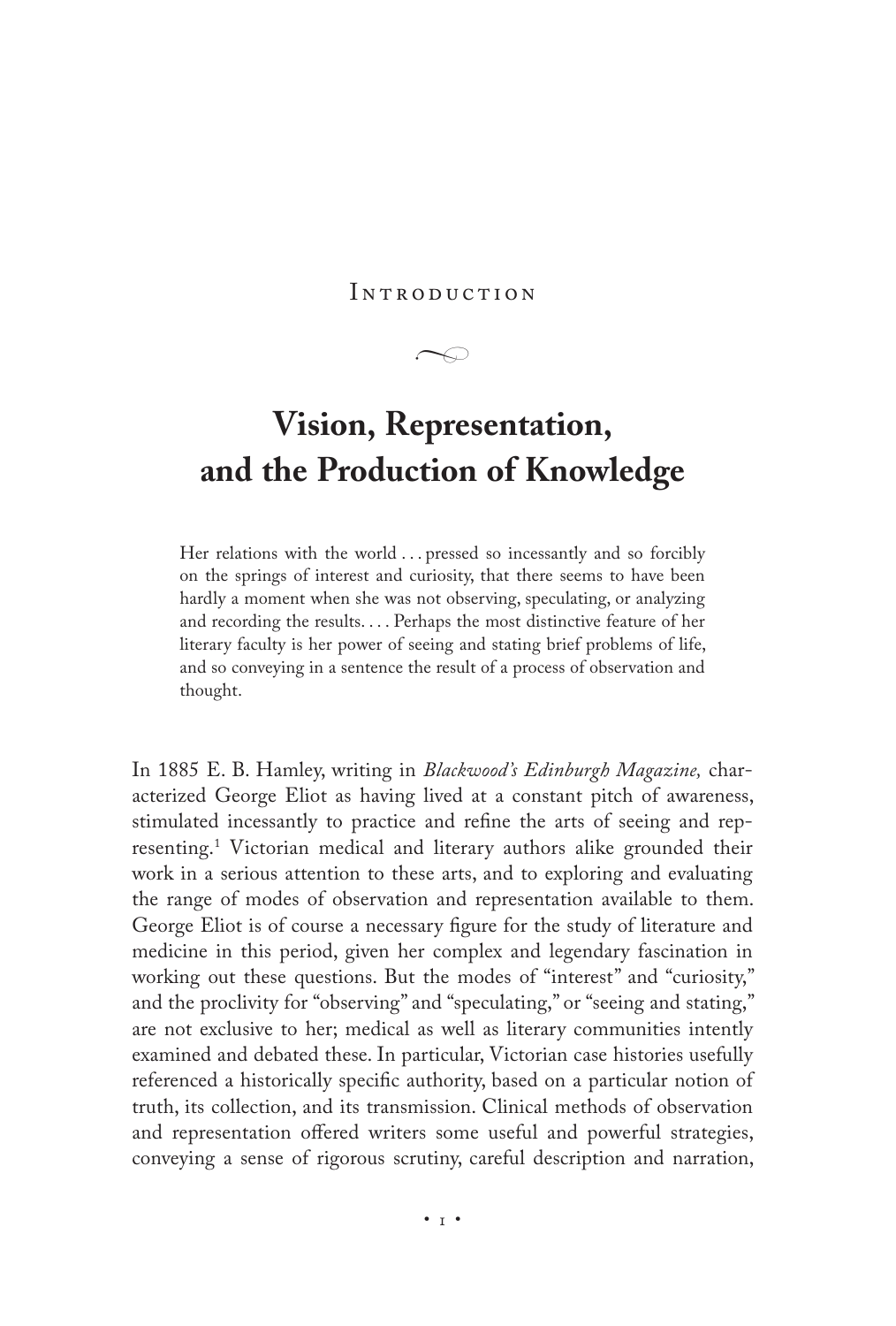and professional knowledge. It is evident how useful these could be for novelists facing what Peter Brooks has called the "descriptive imperative" of the nineteenth-century novel, since physicians used these methods to meet the same imperative in medicine.<sup>2</sup> Thus, this book is interested in pursuing not only the question Gillian Beer asks—"How much do the discursive strategies of scientists and poets have in common?"3 —but how and why do physicians and novelists share these discursive strategies; and how and why do the same strategies play differently in different kinds of texts?

Nineteenth-century literary and medical genres—in particular the novel and the case history—shared a central concern over different modes of seeing and stating; but diverging disciplinary norms constrained their use of these practices. Previous analyses of "medicine and the novel" have examined a common realist ideal, usually by reading novels with medical content. But even a realist methodology shared by the novel and by medicine did not find identical expression in both genres.4 Lawrence Rothfield identifies "medical realism" by its clinical or diagnostic voice, and he suggests that a medical discourse might "help to shape such formal features as point of view, characterization, description, diegesis, or closure, even in the absence of terminology." Indeed, "one should be able to find some of these same techniques at work in other realistic novels where doctors and patients do not appear as such or appear only at the margins of the story" (xiii, xvii). This book takes up Rothfield's suggestion, arguing in part that nineteenth-century novels may employ clinical observation and representation even where medicine is not strictly at issue. Although many of my readings focus on medicine and the body, others demonstrate how novels profitably use these strategies even when they portray neither doctors nor illness. Case histories model not just compelling characters and motifs but also a textual methodology for Victorian novels.

If novelists free these techniques of seeing and stating from their anchor in medical prose, both medical writers and novelists revise them in use, adopting them in a manner that contradicts medical authority or norms, or in the interests of literary aims such as sympathy, sentiment, sensation, irony, humor, or morality. The medical case history likewise borrows narrative forms and strategies from the novel, even after physicians establish a normative clinical genre for the case history, and especially in cases where professional knowledge or abilities fail.

Both genres—the novel and the case history—are crucially oriented around issues of vision and representation in this period. Critical interest in Victorian visuality has burgeoned, ranging from visual art to ideologies of perception to the science of optics, reflecting the consensus that it was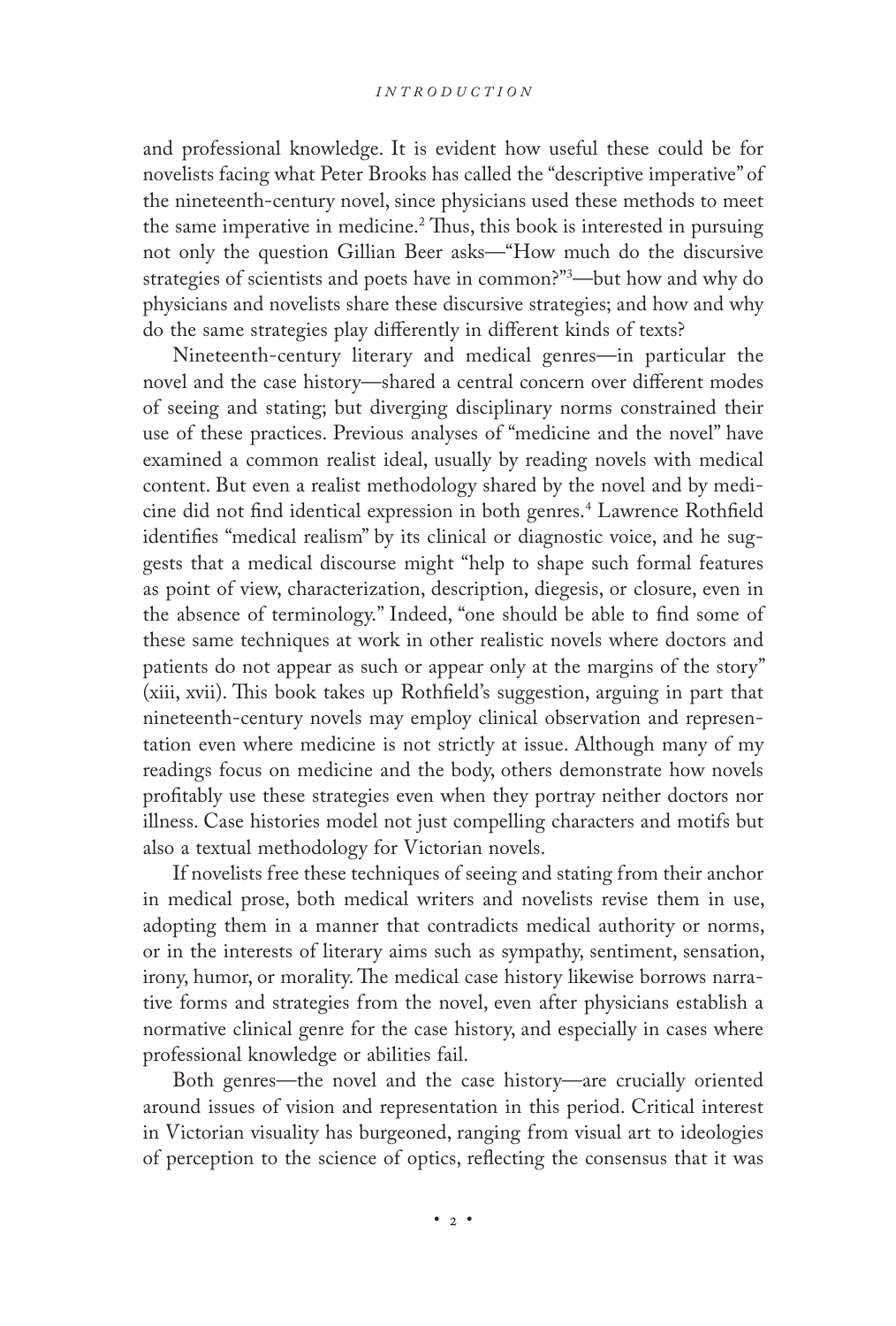a visual age.5 I am most interested in how literary and medical notions of seeing and stating changed over time, in relation with each other and with nineteenth-century historical developments and professional structures such as the rise of dissection, practical microscopy, psychoanalysis, literary periodicals, serialized fiction, and the like.

One foundational assumption of this project is that seeing and stating are crucially linked: changes in seeing made new forms of representation necessary, while new theories of representation codified and valorized particular kinds of seeing. Previous work on the medical narrative in relation to nineteenth-century literature often focuses on a binary model of reading—Romantic or materialist ( Janis Caldwell), sympathetic or diagnostic ( Jason Tougaw)—which critics offer as an alternative to the flawed binary of "literature or medicine."6 However, despite these critics' careful attention to how these modes are in fact interpolated rather than distinct, these vexed couplets can reimport an oppositional notion of genre. By parsing out the distinct stages of seeing and stating that novel and case history share, this book hopes to present another model of genre, one that can flexibly trace the changing relationship between medical and literary narratives.

Accordingly, I trace the development of three stages of the case history—curious, clinical, and psychoanalytic—and varieties of the novel sentimental, realist, romantic—as they develop and deploy a range of modes of vision to suit specific and historically contingent disciplinary needs. My interest in charting and examining the types of vision that physicians and novelists employed owes much to Lorraine Daston and Peter Galison's work on objectivity, and to Martin Jay's thesis of competing scopic regimes within modern culture. He suggests a "contested terrain, rather than a harmoniously integrated complex of visual theories and practices." Similarly, Chris Otter argues that "reductive visual paradigms should be replaced by a multiplicity of overlapping, intersecting, and contrasting perceptual 'patterns.'"7 It should be evident, then, that this project not only builds on but also complicates Foucault's notion of the clinical gaze, both because the power relation of the gaze was not unambiguous, and because physicians themselves struggled to incorporate it. I analyze the development of each mode of vision out of a specific historical moment, defined in relation to the predominant concerns and tensions in that moment as writers differentiate themselves from the past; but "each new regimen of sight supplements rather than supplants the others," as Daston and Galison caution.8 Some modes of vision, like clinical observation, define themselves in reaction against the excesses of a previous mode; others, like speculation or Freud's imperialist mapping, incorporate aspects of their predecessors. My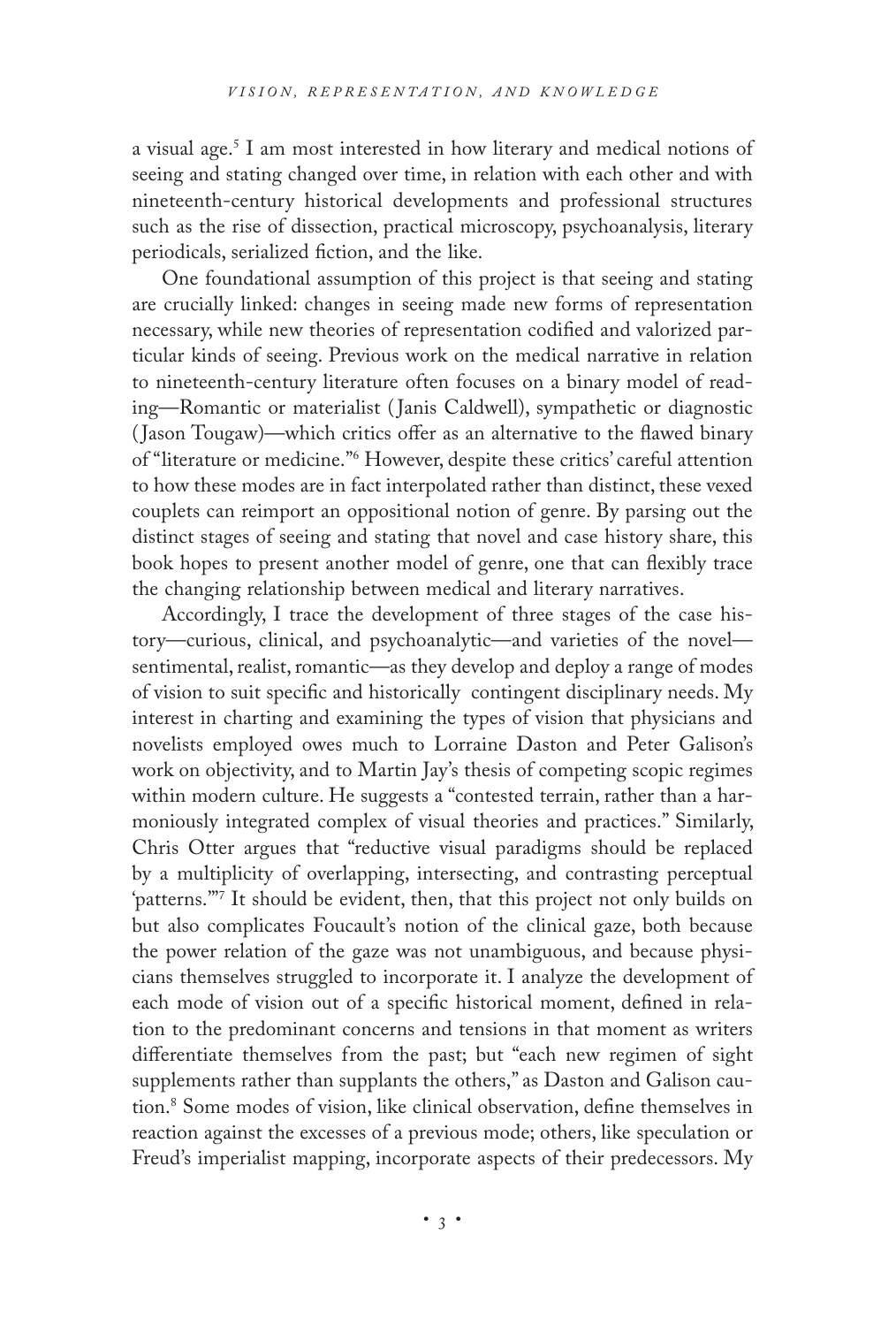#### *I n t r o d u c t i o n*

interest is not in how Victorian physicians and novelists actually saw, but in how they theorized seeing, and how those theories changed representation. Finally, none of these texts realizes its ideal of vision or representation. Each author brings a specific set of needs and interests to his work, so any individual ideal of vision, like clinical observation, can only be realized in a multiple and fragmentary way; that is, in its many partial textual instantiations. One of my aims is to explore how far a text can flirt with other modes of vision or incorporate other genres before it risks losing disciplinary identification.

I begin with the oscillation in many eighteenth-century case histories between "curious observations" and "curious sights." Curiosity was a favored attribute of eighteenth-century science, but the most authoritative way to pursue that curiosity was through a carefully managed observation: the unusual phenomenon would be exhibited for an assembled audience of disinterested experimentalists. This empiricist practice valorized the individual "matter of fact" in order to counter a proliferation of theories and systems. At times, however, as chapter 1 demonstrates, if the phenomenon becomes spectacular or the audience become voyeurs—linked to the scene more through affect (interest) than rational evaluation—then "curious observation" gives way to "curious sight." This brief survey of eighteenth-century case histories grounds later chapters examining how the clinical and psychoanalytic case histories respond to and rework curious observation.

Chapters 2 through 5 explore the Victorian development of a distanced observation associated with clinical realism. In this book, I use the term "clinical realism" (rather than "scientific realism" or "medical realism") to locate this theory of accurate mimesis historically, shaped by the clinical methods of observation and communication established during the long nineteenth century. Chapter 2 examines how clinical observation, such as the accurate examination, careful quantification, and dispassionate stance associated with the autopsy, developed into a theory of clinical realism marked predominantly by mechanical objectivity, the term Daston and Galison use to identify a nineteenth-century moral ideal for producing scientific knowledge.9 This ideal valorizes accuracy and precision to the extent that the human observer should resist not only bias but judgment or any kind of mediation, so that natural phenomena might be (nearly) mechanically recorded through the incessant, selfless labor and attention to detail of the scientist. It specifically excludes any form of imagination, intuition, or insight—modes associated with literary writing instead. I adapt this notion as "mechanical observation" rather than "mechanical objectivity," to indicate my focus, and that of clinical realism, on modes of visual percep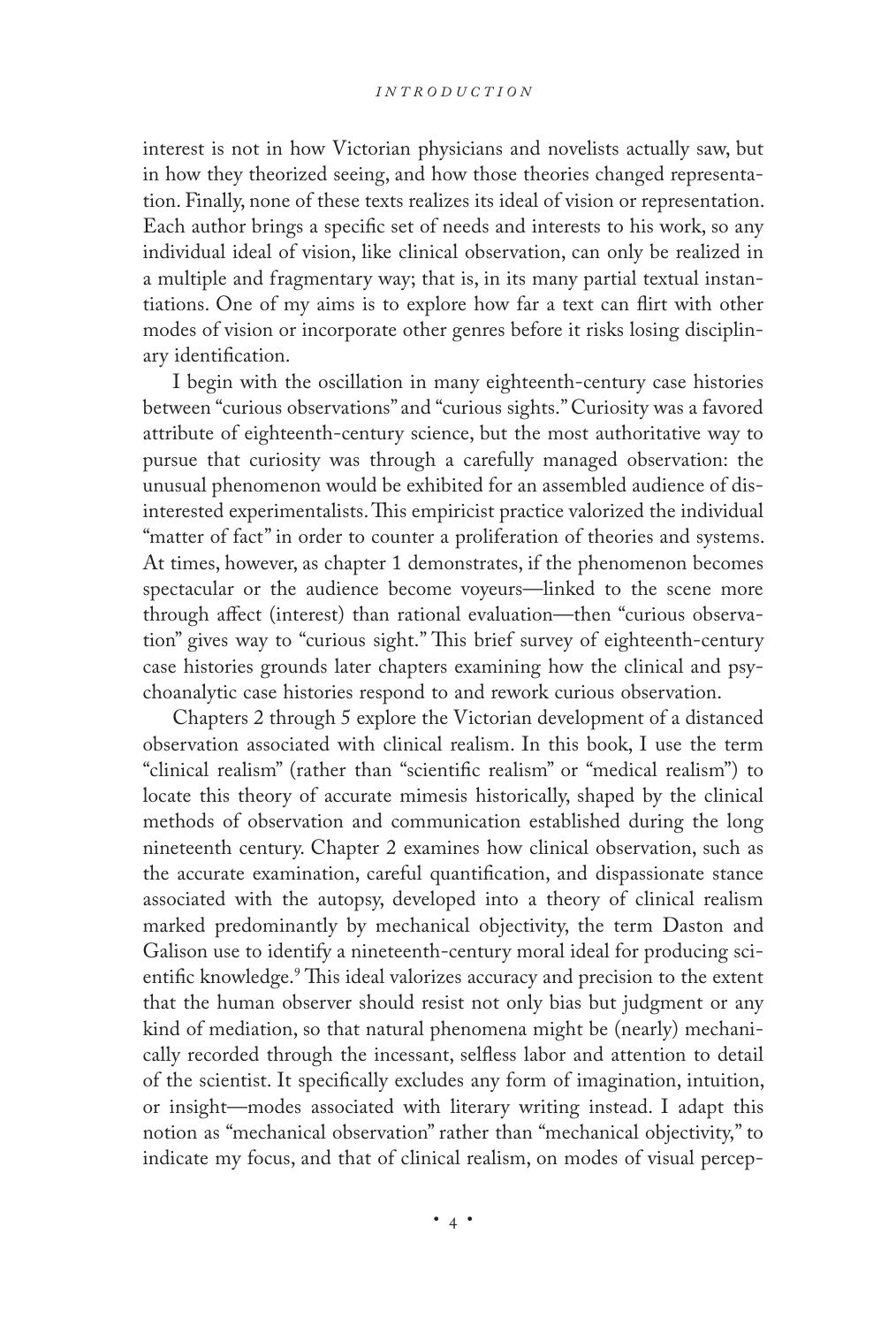tion. Although Daston and Galison identify the mid-nineteenth century as the period when this construct became a dominant ideal for scientists, instances occur earlier in medical debates over the proper matter and means of producing case histories.10 This model influences medical narrative throughout the century, despite requiring the physician to sacrifice his sensibility, even his visible authorial role, on the altar of objectivity.

The remaining chapters of the book trace what happens to mechanical observation—how it is revised, adapted, enlarged, and subverted in novels and case histories throughout the century. The ideal of clinical medicine emerged only through an uneven development and was never unchallenged, especially given the competing ideal of "medicine as an art," which championed a third mode of vision, insight. Versions of human insight appeared in case histories coded variously as sensibility, sentiment, sympathy, and even speculation. The movement toward experimental medicine at midcentury, influenced by the French pathologist Claude Bernard, helped make space in medicine for a kind of insight, hypothesis, or "speculation." This must be grounded in the clinical ideal of observation, even as it rehabilitates the notion of intuitive or imaginative judgment. Speculation and insight in nineteenth-century medicine, unlike mechanical observation, invite a sympathetic or humanist mode of investigation that acknowledges the subjective experiences of both narrators and their objects of study. The status of this subjective knowledge in medical narrative is ambiguous at best. It is explicitly disavowed at the peak of the early-nineteenth-century empirical backlash against theory but judiciously admitted, if under suspicion, from the midcentury.

Although Freud is not British, this discussion of the case history must conclude with his model of the genre. His cases, and his remarks on casetaking, proudly mark their difference from most clinical case histories, as is evident in the dismayed reactions of many of his contemporaries. These help demonstrate how far clinical ideals dominated Victorian medicine, in a formalization of the case history that would remain unquestioned until the work of late-twentieth-century medical humanists. Partly because Freud uniquely combines clinical observation with a curious sight and an intuitive, speculative insight, his narratives are no longer legible within the generic tradition associated with the discipline of clinical medicine. The overt discursive hybridity of the Freudian case history is one reason, I argue, for the contested role of psychoanalysis as "science," and its welcome within the literary community. Another is Freud's unique model of vision, a romantic vision that heroically explores, reads, and maps the resistant wilds of a labyrinthine hysteria. If speculation required an imaginative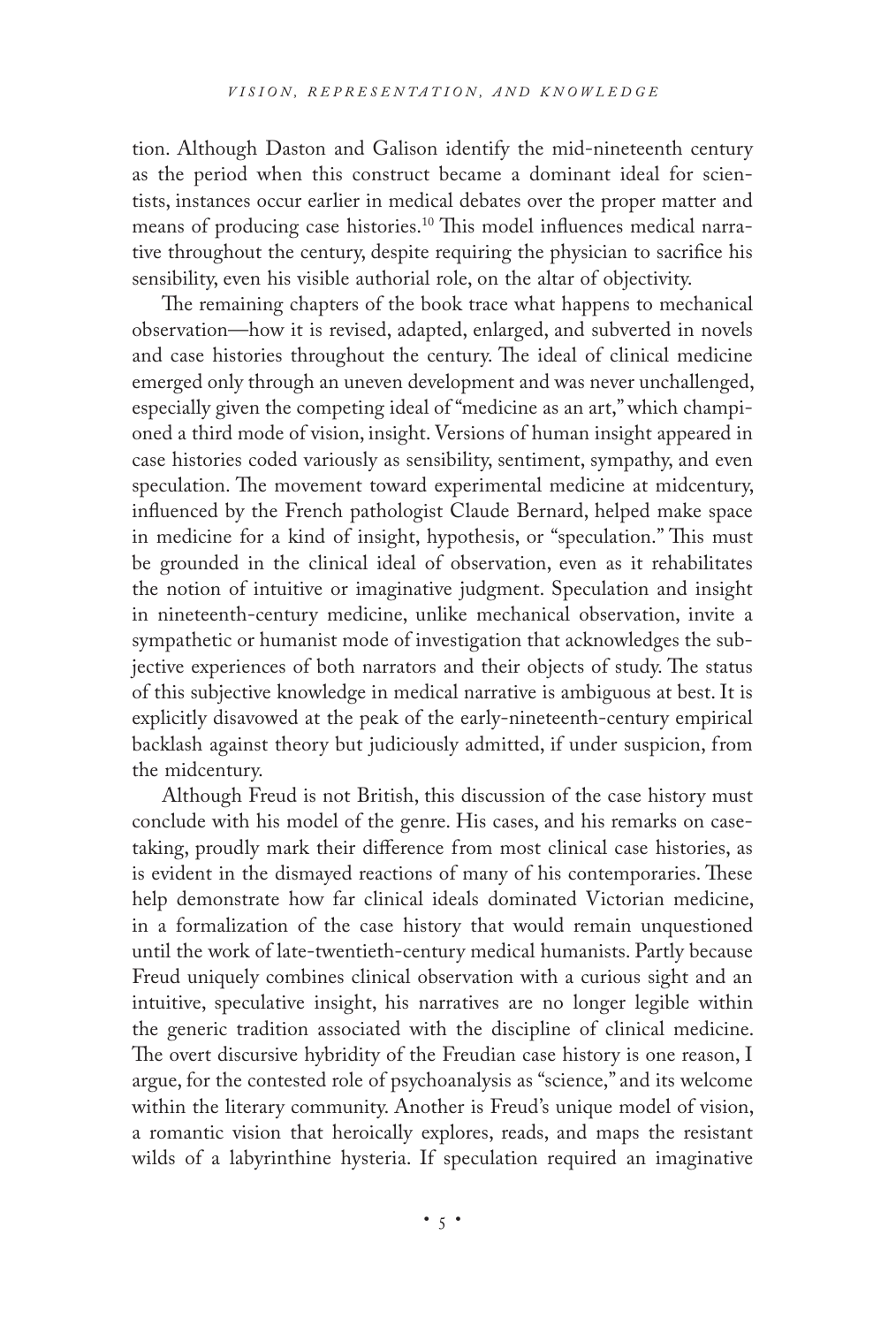projection into the unknown, Freud's probing gaze goes even further in its active intervention and conflation of diagnosis with treatment.

Each of these modes of vision demands its proper method of representation. While the curious observations of experimental philosophers are certified by their record in "plain speech," their curious sights attract an exoticizing, sentimental, sensational, or romantic discourse—a curious discourse, which knits narrator to reader through the circulation of a shared affective response to a spectacular textual "sight."

The ideal of mechanical observation, in contrast, requires a particularizing, distanced representation in order to properly communicate and preserve its enlarged, objective knowledge. This new form of methodical, detailed representation helps construct a clinical realism for science. The term "science," describing "a precise and demonstrable knowledge," has existed in English since the Middle Ages and was clarified during the early seventeenth century. However, Sydney Ross argues that it was only after the publication of the astronomer Herschel's *Preliminary Discourse on the Study of Natural Philosophy* in 1830 that "science" approached our modern sense of the term, implying "scepticism of authority; dispassionate description of phenomena; the framing of hypotheses capable of being tested; and the measurement of the limits of reliability of data."11 Mechanical observation idealizes the notion of an almost automatic representation, in which seeing and stating are collapsed, but its clinical realist narrators set out their authorizing markers as anxiously as any experimentalist. The scientific article thus accrued a constitutive written style, marked by its visual scrutiny, fetishization of detail, and impersonal tone.<sup>12</sup> Although compliance with these norms differs, the clinical case history references the new scientific norms more consistently than its predecessors had, to mark itself as new and modern. The positivist ideology of nineteenth-century science, rooted in a narrative of progress, required that the achievements of early empiricists like Bacon and Boyle be superseded by the efforts of the Victorians, who by midcentury had claimed the title of "scientist."13

Surprisingly, clinical case histories continue to draw from these non- or even antirealist subgenres, especially the sentimental. Speculative moments in nineteenth-century case histories are often flagged by hedging, signaling an anxious care to demonstrate a judicious balance between science and imagination. In contrast, the florid speculations and literary prose of Freud's psychoanalytic case histories dramatize, by their difference from clinical norms, how decisively medicine had rejected literature and its insights. Significantly, medical narratives continue to engage with literary forms and techniques throughout the century, even if under erasure. Given the frequency with which literary prose appears in failed medical cases, it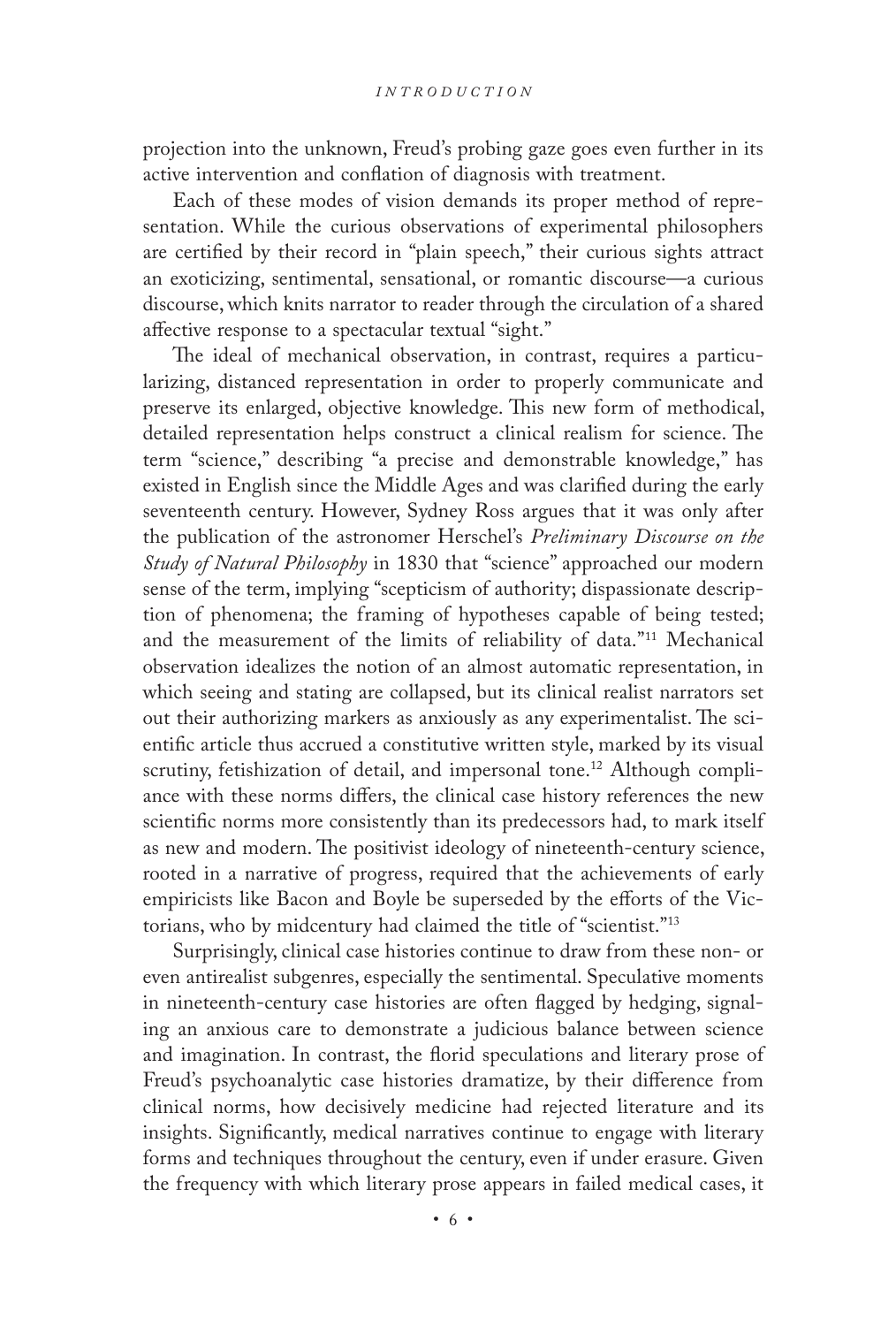is likely that retaining a range and variety of rhetorical strategies offered a distinct advantage in challenging cases.

In the story of the case history, then, eighteenth-century medical narrators authorize observation and plain speech but flirt with spectacle and curious discourse. Nineteenth-century physicians valorize (but do not entirely realize) mechanical observation and clinical realism, contracting the modes available to the author, and they experiment with speculation, expanding them again. And Freud forces a rupture between observation and insight, when his model of the physician as a visionary charting dark and treacherous depths fatally strains the capacity of the medical case history to contain his floridly romantic model of medical vision.

The changes in the nineteenth-century British novel are more complicated to survey, given the proliferation of generic types and subtypes throughout the century. The novel emerges from an eighteenth-century model of sensibility, in which virtue is attained and displayed through the visual circulation of suffering and sympathy, into a century marked by a remarkable array of generic models for the novel and its vision. These include five nodes in the history of the Victorian novel that I examine here: the staging of clinical medical realism in literary periodicals; the sentimental (mis)use of clinical observations in Dickens and Gaskell; the revision of mechanical observation to produce sympathetic realism in the early George Eliot; the experimentation with a speculative insight in the later Eliot; and the scientific mapping of a dark, exotic labyrinth, common to the imperial romance of both Freud and Rider Haggard. However, even when novelists borrow a methodology of clinical realism from medicine, their novels seek to convey insight about, as well as observation of, the world.

Of necessity, this study engages with the project of Victorian realism and the relation between literary and scientific forms of that project. Although there are almost as many definitions of realism as there are critics of realism, I focus here on the most salient characteristics for my study, predominantly its empiricist commitment to the details of experience; its overt concern with accuracy and reliability; its apparent desire for transparency and suspicion of mediation; its record of the quotidian rather than the extraordinary; its idealization of a dispassionate stance; and perhaps most important, its skeptical, deflationary approach. The protean term "romance" is useful to me here to describe primarily antirealist discourses, in particular the interest in "curious" people and events, and a florid solicitation of the circulation of affect through a sentimental, sensational, or melodramatic tone. A narrative with a pointed, exaggerated interest in historicity and documents (translation, transcription, editing) is likely to verge on the romantic in its overt attention to the mediation of representation.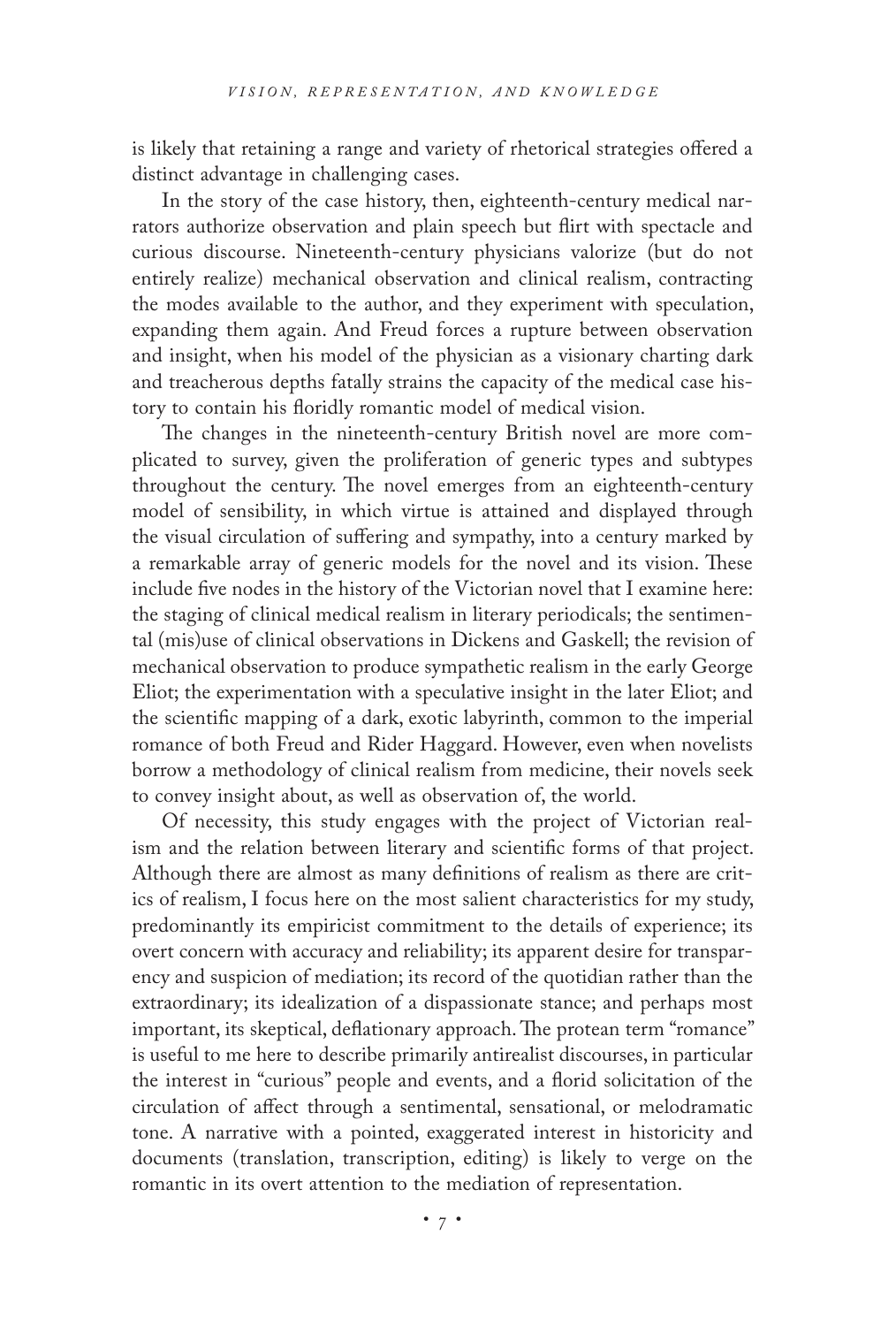Medical and scientific narratives, I argue, theorized and (ideally) modeled a clinical realism that combined disinterested skepticism with a compensatory fetishization of description. The relation between these and literary texts encouraged an ingrained skepticism in realist novels about our ability to see and communicate reality, as well as a laborious collection of factual detail in an effort to make up for our inherent limitations. Thus, reading Victorian novels in company with case histories allows us to see the extent to which the realist novel is not, as some critics have claimed, either naïve or in bad faith about its relation to reality, with the caveat that a clinical realism is often necessary but not sufficient for the novelist's goals.14

This book also works to expand our sense of what kinds of novels find a medical narrative methodology relevant and useful, if only for a partial, momentary, or even critical adoption. It is no surprise that Gothic novels often draw upon medicine, given the nineteenth-century tradition of the scientific Gothic. But sentimental fiction and the imperial romance can also reference this realist methodology. That is, clinical medicine offered a useful cultural resource for a range of literary authors and audiences, even when they did not fully subscribe to its tenets, because clinical discourse usefully referenced a historically specific authority and technique for collecting and transmitting knowledge, even though novelists might differ from physicians on the ultimate truth that was being served.

Miriam Bailin has argued for a "marginalization of medical knowledge and discourse" in early and mid-Victorian fictional scenes of "illness and recovery," which she finds uninflected by clinical discursive norms.15 It is possible, however, that Victorian novelists' clinical realism may be masked by being deployed strategically rather than universally, and often in settings outside that of the sickroom. Thus, despite the useful work by critics like Athena Vrettos, Peter Logan, Jane Wood, and Maria Frawley, I am not focusing on the "illness narrative" in fiction; nor (like Roy Porter, Bailin, or Frawley) telling the patient's side of the story.<sup>16</sup> Indeed, it is not necessary to focus on the "illness narrative" in fiction in order to examine the uses of medical discourse in the novel. Rather, this book studies the case history as a narrative genre in order to understand how clinical-realist observation and representation get used not only in, but outside the realist novel, and not only as part of, but also beyond the illness narrative.

At the most basic level, this book is a history of the engagement of two literary forms, the novel and the case history. It is grounded in the claim that the changes in the genre of the case history and that of the novel are fundamentally in relation with one another throughout the nineteenth century. If this book somewhat uneasily combines two narratives—the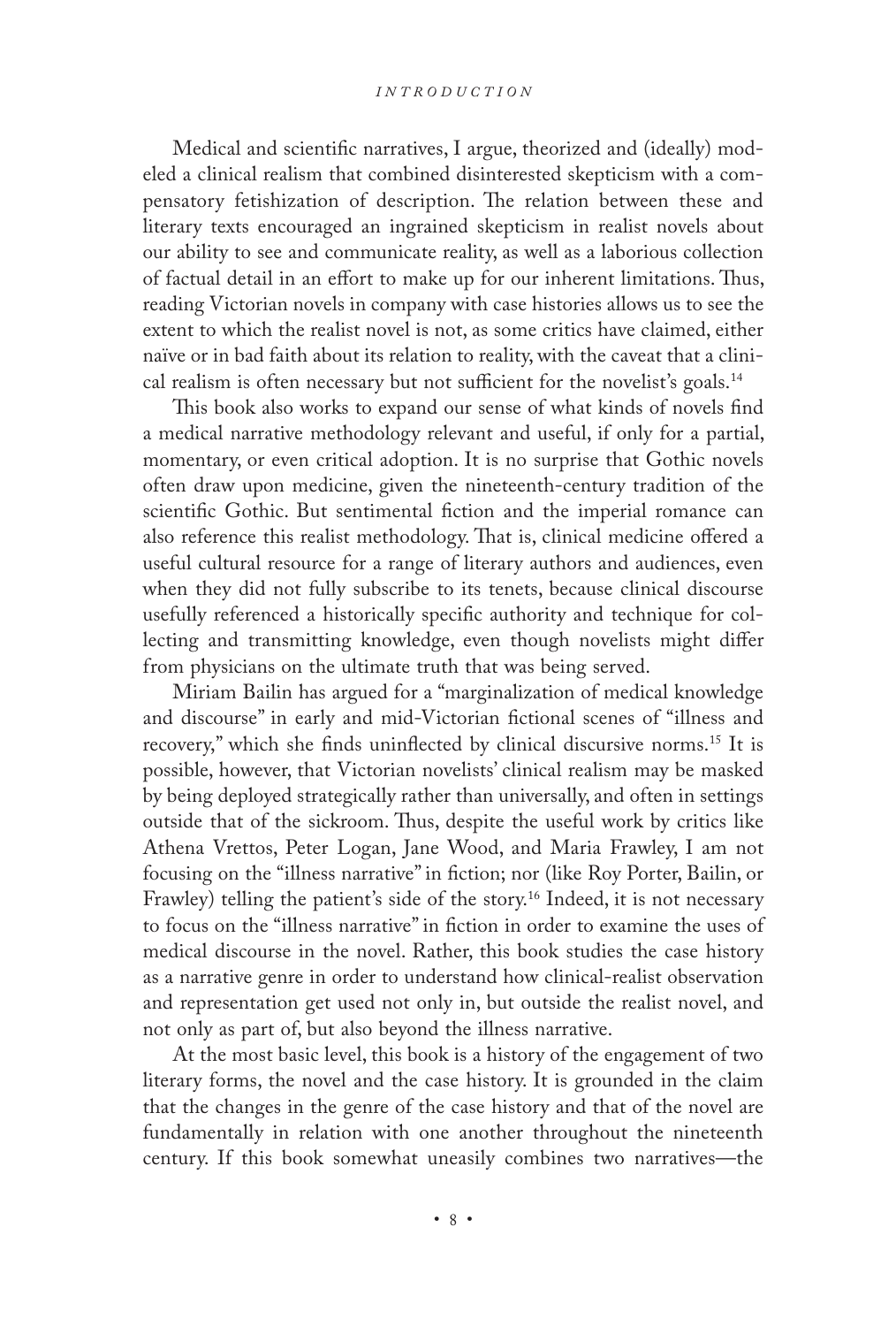trajectory of the Victorian novel's revisions of medical observation and clinical discourse, and a literary history of the case history's flirtation with human insight—it is because, I contend, each of these stories cannot be fully told without the other.

#### **Medical Observation and Medical Authority**

The physician's eye, trained to a clinical gaze, often represents in Victorian novels a dispassionate, accurate evaluation, a keener access to reality, like that of a reliable but not omniscient narrator. While the ne'er-do-well father of an injured child, in Margaret Oliphant's *The Rector and the Doctor's Family* (1863), panics so that "his trembling nervous fingers and bemused eyes could make nothing of the 'case,'" his brother, Dr. Rider, shifts into professional mode in the midst of his own frustration and anger. "Both father and mother thought [the boy] dead," the novel comments, "but the accustomed and cooler eyes of the doctor perceived the true state of affairs. Edward Rider forgot his disgust and rage [at the negligent father] as he devoted himself to the little patient—not that he loved the child more, but that the habits of his profession were strong upon him."17

Rider's authority here derives from his capability for distanced observation, combined with a medical knowledge born of experience (his "accustomed and cooler eyes") to enable an accurate evaluation of the situation and competent, engaged action. What characterizes the doctor qua doctor here is the training that enables him to overcome himself as character, to submerge his mere individuality, his love, and his rage, and to become a type. "The Doctor" of Oliphant's title has earned his distinctive social authority by virtue of this skill, innately associated with the clinical gaze that Michel Foucault has identified. It had become an axiom of medical professionalism (although a contested one, as I will show) that the physician's knowledge could only be gained by cultivating this distanced view, one that paradoxically also sees more closely. A disinterested medical vision, it was thought, can peer beyond surface impressions to perceive the innermost workings of the body, emulating the anatomical dissections that inaugurated the clinical era.

Dr. Rider's distanced gaze is not a Foucauldian one, however. His authority is not simply that of a "clinical gaze," because his diagnostic eye both marks the forced submersion of his inner man and, paradoxically, enhances his humanity. His ability to "forg[e]t his disgust and rage" by losing himself in clinical observation paradoxically suggests what the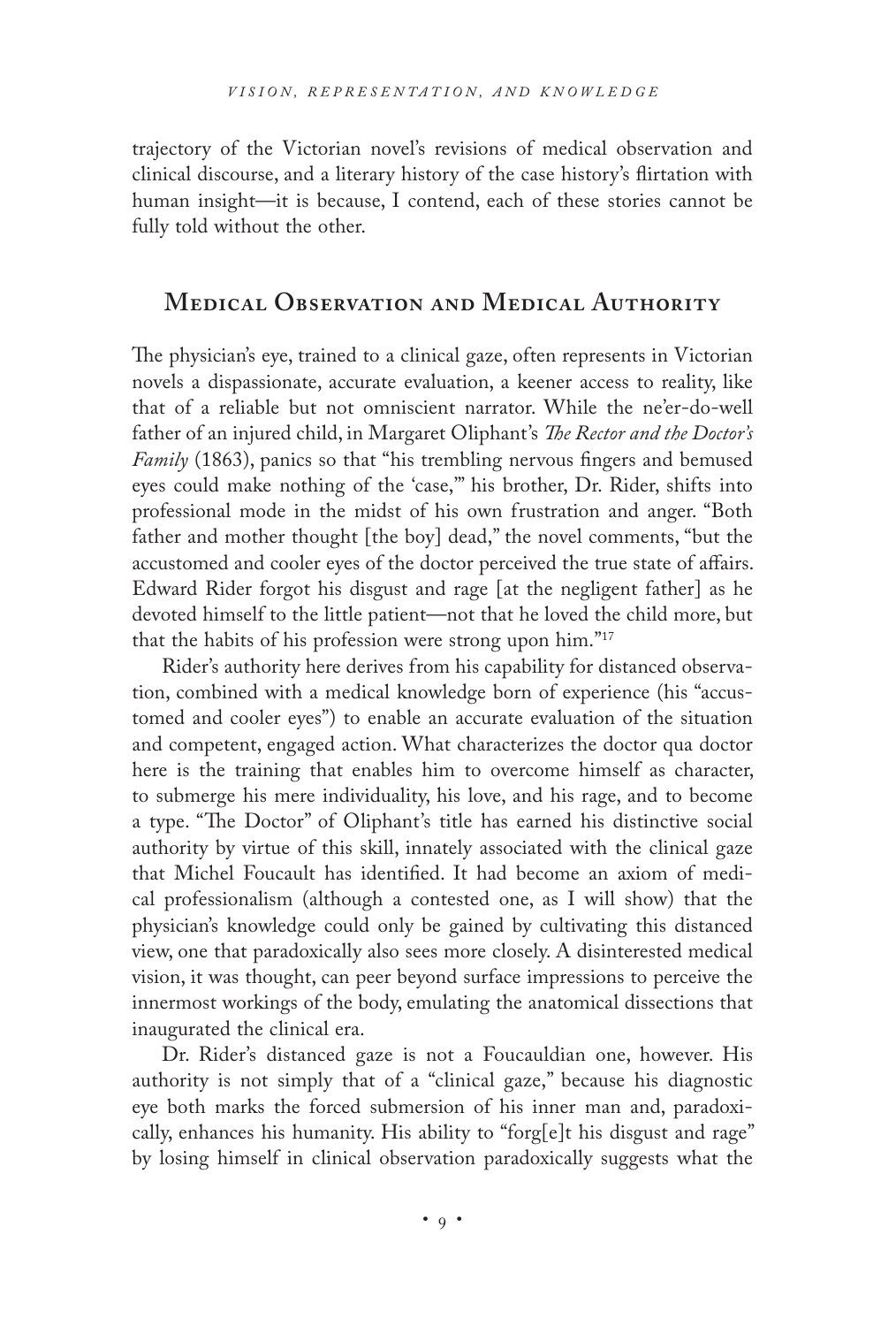narrator must disavow—that "he loved the child more." Oliphant is typical of Victorian novelists in her interest in the relation between two modes of vision, clinical observation and human insight. While some physicians thought these incompatible, novelists like Oliphant consider whether one may in fact enable the other.

Nineteenth-century British medical narratives increasingly project a realist medical discourse that both invokes and enacts this cultural authority, that of the disembodied, knowledgeable, and professional eye. The theory and ideology of medicine change in the 1830s, with the medical reform movement and backlash against "heroic" medicine; but medical education and practice do not change greatly until the advent of germ theory and antibiotics decades later. As a result, much of the progress of professional Victorian medicine occurs through changes to the structure of medical practice, including the representation of that practice in narrative form (the case history). This moves away from the spectacular, curious cases of the eighteenth century toward the dispassionate scientific ideals of the nineteenth.

These newly disciplined narratives are central to the construction of professional medicine. If a physician engages with a case by observing the signs, evaluating them in the light of his previous knowledge (diagnosing the illness), and suggesting action (treating the illness), the clinical case history completes the cycle by returning the product—new clinical experience, whether real or vicarious—to a now-enlarged body of professional knowledge.18 These narratives invoke the insights of clinical observation through a prescribed narrative form, ritualizing the process of professional practice and realizing medical knowledge in a new, distinctive way.

This book will explore the two aspects of this cycle that nineteenthcentury physicians teaching or revising the genre of the case history tend to emphasize: vision and representation. By combining clinical observation with realist representation, physicians had access to a powerful new methodology for producing a professional knowledge and identity. The advantages of clinical realism proved portable beyond the bounds of the medical narratives for which it was developed.

## **Medical Observation and Representation in the Novel**

Given that clinical observation and representation come to evoke an ideal of accuracy and discernment, and carry a measure of cultural authority, it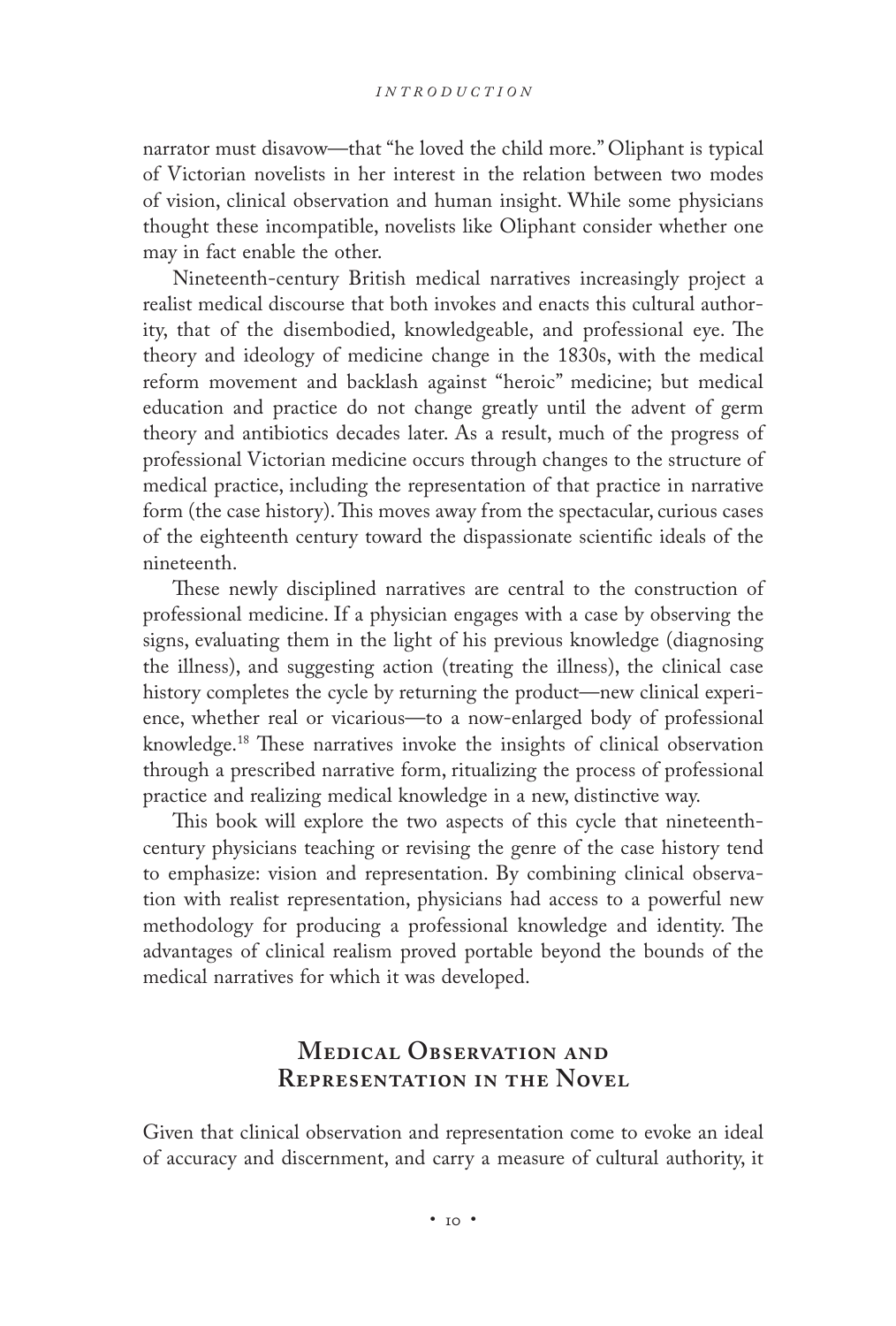is not surprising that novelists turn to it. It allows novels to describe and evaluate some object, or narrate and judge some process, whether it be a person, a landscape, a social system—or the efficacy of a particular style of housekeeping, the popularity of purchased pastries in a small town, or rumors of a bank failure.<sup>19</sup> The methodical, diagnostic gaze associated with the clinical close reading of an object facilitates a consideration of the moral, emotional, or spiritual, as well as physical, state of individual characters or of British society as a whole. However, even inanimate objects such as landscapes may resonate under diagnosis, and even authors who are ostensibly skeptical about scientific methods may adopt a clinical approach.

In Benjamin Disraeli's *Sybil* (1845), the narrator overtly takes on the role of a physician when diagnosing the town of Marney, which represents the sorry "condition of the People" of England.20 The approach to the town appears "delightful" to the untutored traveler, who perceives only its situation "[i]n a spreading dale, contiguous to the margin of a clear and lively stream, surrounded by meadows and gardens, and backed by lofty hills, undulating and richly wooded." This pastoral scene is, however, a "[b]eautiful illusion," which the narrator rapidly dispels through authority gained from a kind of dissection, cutting through this superficially "merry prospect" to reveal the decay deep in the body of England. "[B]ehind that laughing landscape," the narrator warns, "penury and disease fed upon the vitals of a miserable population" (51).

Disraeli adopts the methodology of surgery and dissection for this description of a diseased England. His narrator searches deep to reveal the inner organs or "vitals" of England and the nation's hidden cancer, "full of pain." Despite the "traditional epithet of [the] country," this England is not so much merry as delirious, displaying a disordered and entirely symptomatic disconnect between face and flesh, appearance and reality, surface and depth. This is a pathological landscape, which to be cured must be opened to the fresh air and to the reformer's cleansing scalpel.<sup>21</sup> To provide that healing cut, the narrator records a series of details, from the general state of the "narrow and crowded lanes" and "cottages built of rubble," to a catalogue of the disorder in structures such as the "leaning chimneys" and "rotten rafters" (51–52).

Disraeli does refer to actual diseases, in a reference to the sanitary movement and Edwin Chadwick's 1842 *Report on the Sanitary Condition of the Labouring Population of Great Britain.* Disraeli's narrator returns again and again to the "open drains full of animal and vegetable refuse, decomposing into disease," the "foul pits," and "stagnant pools" of "dissolving filth" (52). The passage mentions typhus and malaria and describes "Fever,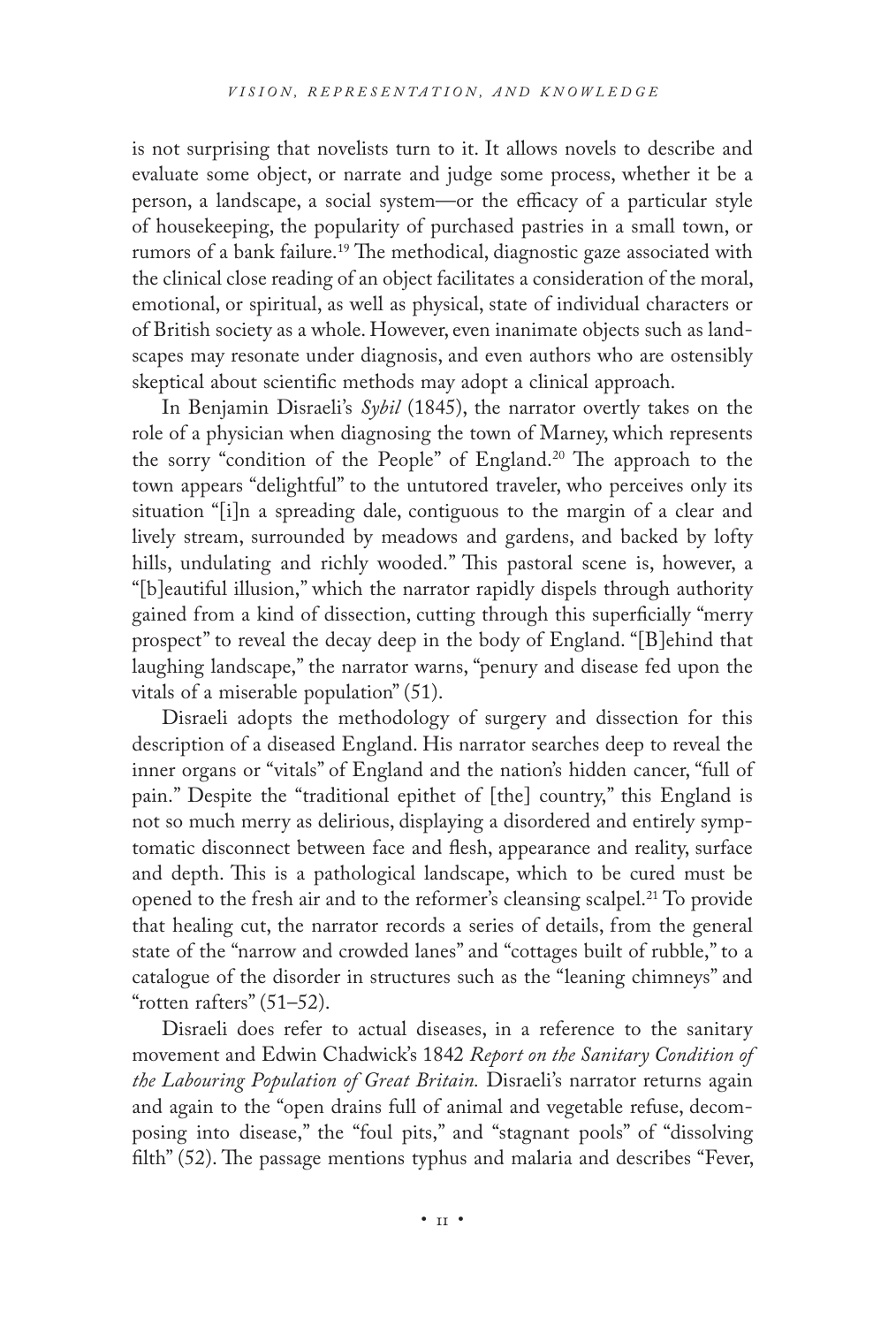in every form, pale Consumption, exhausting Synochus,<sup>22</sup> and trembling Ague" (52–53). Disraeli's capitalization personifies these fevers as dread persons haunting the land—a literary touch at the deepest point of the narrator's surgical exploration, testifying to novelists' tendency to combine a clinical discursive methodology with more affecting techniques.

Disraeli's "case history" of a literally diseased landscape points to the metaphorical power of clinical narratives in the hands of a novelist. Like the physician-turned-social reformer James Phillips Kay, Disraeli argues here for "England's social problems as a kind of disease."23 These diseases are not only literal threats but also potent signifiers of the failures of domestic policy: cancers on the body politic. Although the scene offers the opportunity to fulminate about a number of moral and social ills—national security, crime, the economy, industrialization and labor relations, and the like—the narrator uses its public health failures as a synecdoche for the economic and political health of the land, and the consequences for England's moral and spiritual health.

While individual persons in the scene suffer from particular diseases, this passage focuses its "diagnosis" on the landscape as a whole. It presents a clinical examination, not of any individual body, but of the landscape and the town, as synecdoches for the nation; and its reference to these fevers suggests how they sap life and health from the economic and social as well as the individual body. Disraeli, like other nonmedical novelists, demonstrates familiarity with medical observation and representation, and refocuses these to diagnose subjects other than characters. Rather than simply depicting and diagnosing the diseases of particular characters, the clinical perspective here examines and evaluates a social function. The narrative is structured by and oriented toward a clinical perspective, rather than merely recording some character's use of that perspective; and clinical observation and narration become a mode of representation rather than simply being represented.

A novel may thus strategically employ a technique drawn from medicine, even when the plot—or novelist—is not particularly invested in medical or scientific culture. Acknowledging the uses of clinical realism beyond direct experience usefully opens up the available field of analysis beyond George Eliot, Charles Dickens, Sarah Grand, and others with established personal connections to the medical or scientific community. Disraeli is not known for his interest in science and medicine. The "Young England" movement of which he was a member generally scorned the statisticians working on public health, arguing that statistics distance the reader from the true human cost of endemic poverty. Indeed, Mary Poovey argues for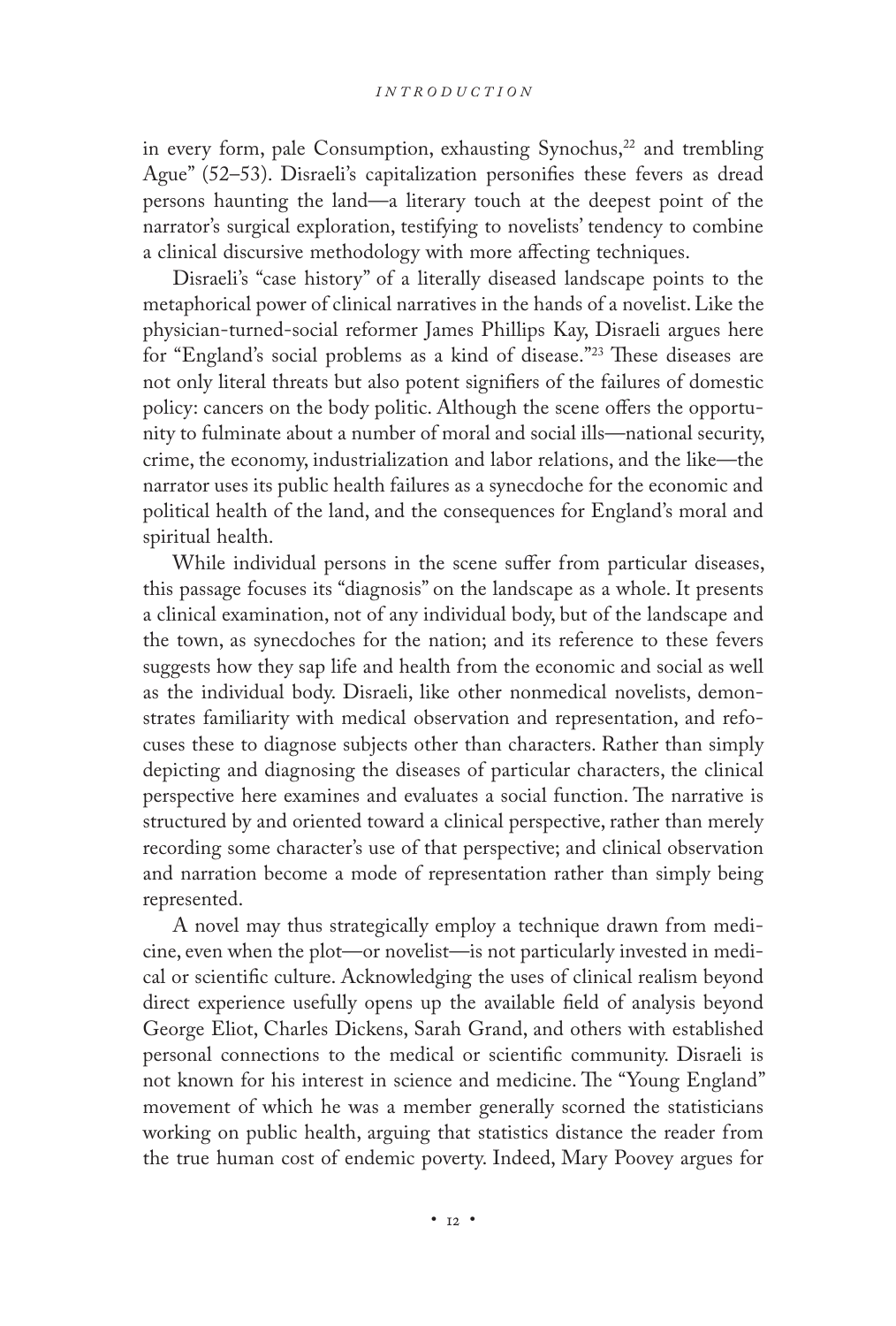*Sybil* as "a counter to [the] anatomical realism" that she associates with Chadwick and Kay (137).

The case history boasts a unique relation to scientific narrative because of the inherently subjective interest of its human subject. Some physicians asserted the role of medicine as an art every time medical statistics and clinical science crested a new wave of popularity. As this book will show, case histories are more likely than other kinds of scientific texts to attempt a balance, albeit an uneasy one, between science and art, observation and insight. Like many case histories, Disraeli's narrative juxtaposes medical practices such as diagnosis and dissection with more evocative descriptions of a pathology. This reformist approach links a critical observation of environment, as in public health treatises, to the human insight that must accompany any practice of the medical art.

# **Literary Representation and Insight in Medical Narratives**

While novelists made use of medical techniques of observation and representation, Victorian physicians did not entirely eschew literary techniques in writing case histories, even as the genre became more formal and less elastic. Despite the demands of increased hospital training for students, literary reading remained central to physicians' reputation as men of letters. Edward Forbes argues in 1843 for the importance of literary and aesthetic subjects even in medical school. While the medical profession "must become more and more scientific every day," he warns, "[t]he air of a hospital is mentally unwholesome, unless mingled with a full proportion of collegiate atmosphere. The very neighbourhood of literary and scientific studies has a purifying and elevating effect on the mind of the student."24 Thus, he concludes, the aim of a proper medical education must be to produce a physician who is at once "a scholar, a man of science, and a man of taste; and, above all, imbued with sound principles of religion and morality" (12). Forbes is echoing a widespread concern that physicians must continue to read literary texts, to retain not only their status as men of culture, but also their professional acumen.

The physician's elevated status over surgeons, apothecaries, and irregulars had traditionally been due in part to his university training, little of which was required to be scientific until a medical school entrance examination on physics, chemistry, and biology was instituted in the 1880s. Although the divisions between the ancient "corporations" (physician, surgeon,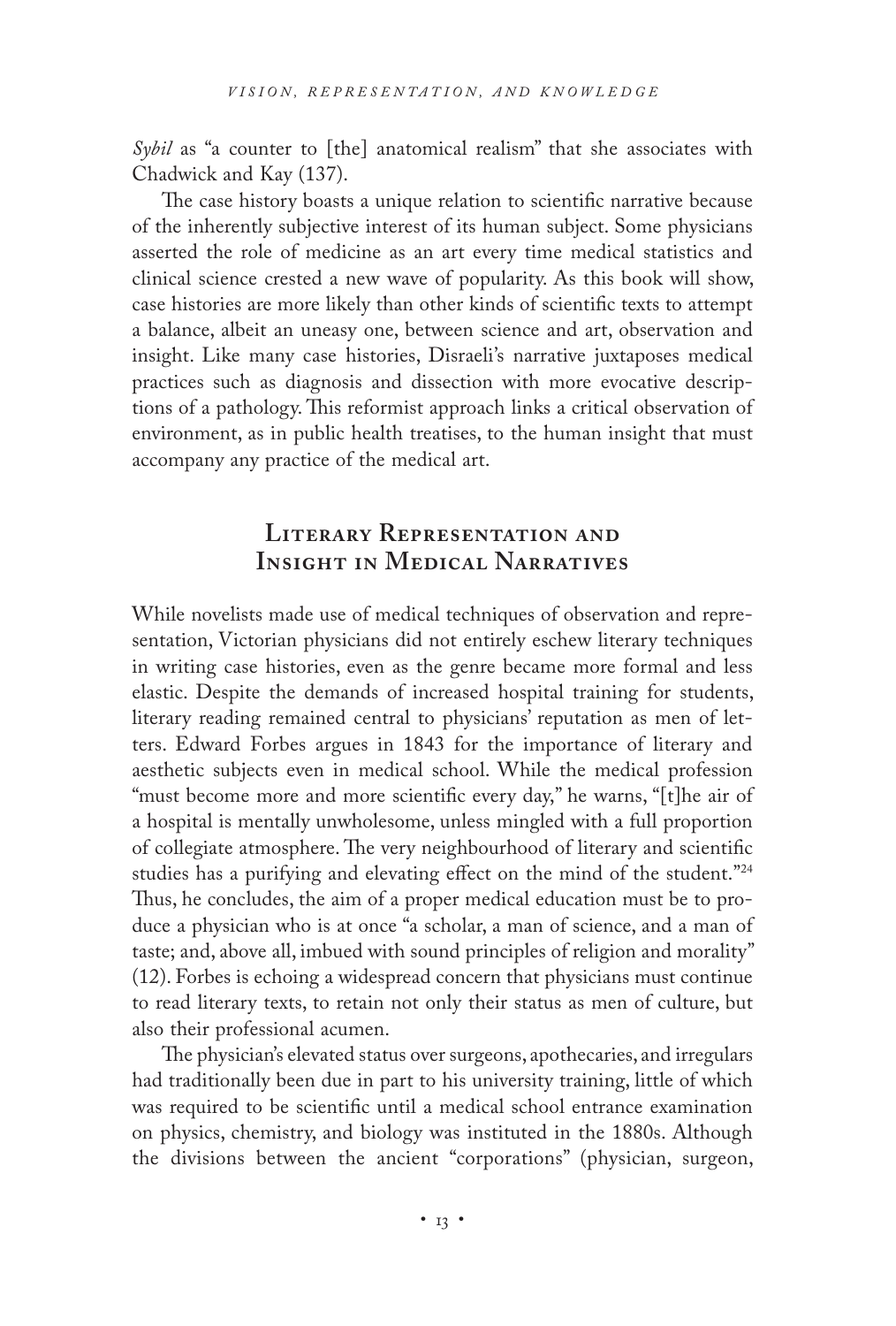apothecary) diminished after the Medical Reform Act of 1858, which created a list of all licensed practitioners, new distinctions arose between provincials and their metropolitan colleagues, whose status as consultants and fellows of the professional societies were still supported by a liberal education.25 Thus the author of an 1846 article in the *Dublin Medical Press,* referring to recently released statistics, decries the absence of bookshops in some areas of Ireland. He laments, "[T]here are many [towns] in which the medical practitioner can find neither book nor journal to enable him to keep his mind in a state of cultivation and his information equal to that of others more favourably circumstanced." The article examines "*medical* bookselling" separately," since "the fatal mental repose which the absence of literary food and stimulus induces extends to this department."26

Literary norms and strategies, even those of the devalued form of the novel, would have been familiar to most physicians as readers. Indeed, cases even late in the century testify to their continued influence. The physician Byrom Bramwell published as late as 1890 a "Case of So-called Perforating Tumour of the Skull" in which a large part of the history and examination are presented in dialogue with the patient's mother (the patient was a fouryear-old boy). The boy presented with his left eye discolored and protruding from its orbit, and with an orange-sized lump on his head. Bramwell cross-examines the mother while instructing his students in the case.<sup>27</sup>

- Dr. B. (to the patient's mother). How long is it since you noticed the lumps on the boy's head?
- PATIENT's MOTHER. Three weeks yesterday.

Dr. B. How long has his eye been like that?

- PATIENT's MOTHER. Six or seven weeks....
- Dr. B. (to the Students). The head is large.
- PATIENT's MOTHER. He always had a large head.
- Dr. B. Did you notice anything wrong with his head before the lumps appeared?
- PATIENT's MOTHER. No, there was nothing wrong with his head till three weeks ago.

Dr. B. Was he quite well till three weeks ago?

PATIENT's MOTHER. Yes. He was a strong healthy child. We noticed nothing the matter with him till three weeks ago. (250)

This interactive, inefficient manner of presenting the facts of the case is unusual, even in a book like this, reporting pedagogical lectures. In fact, dialogue had not been a normative part of medical representation since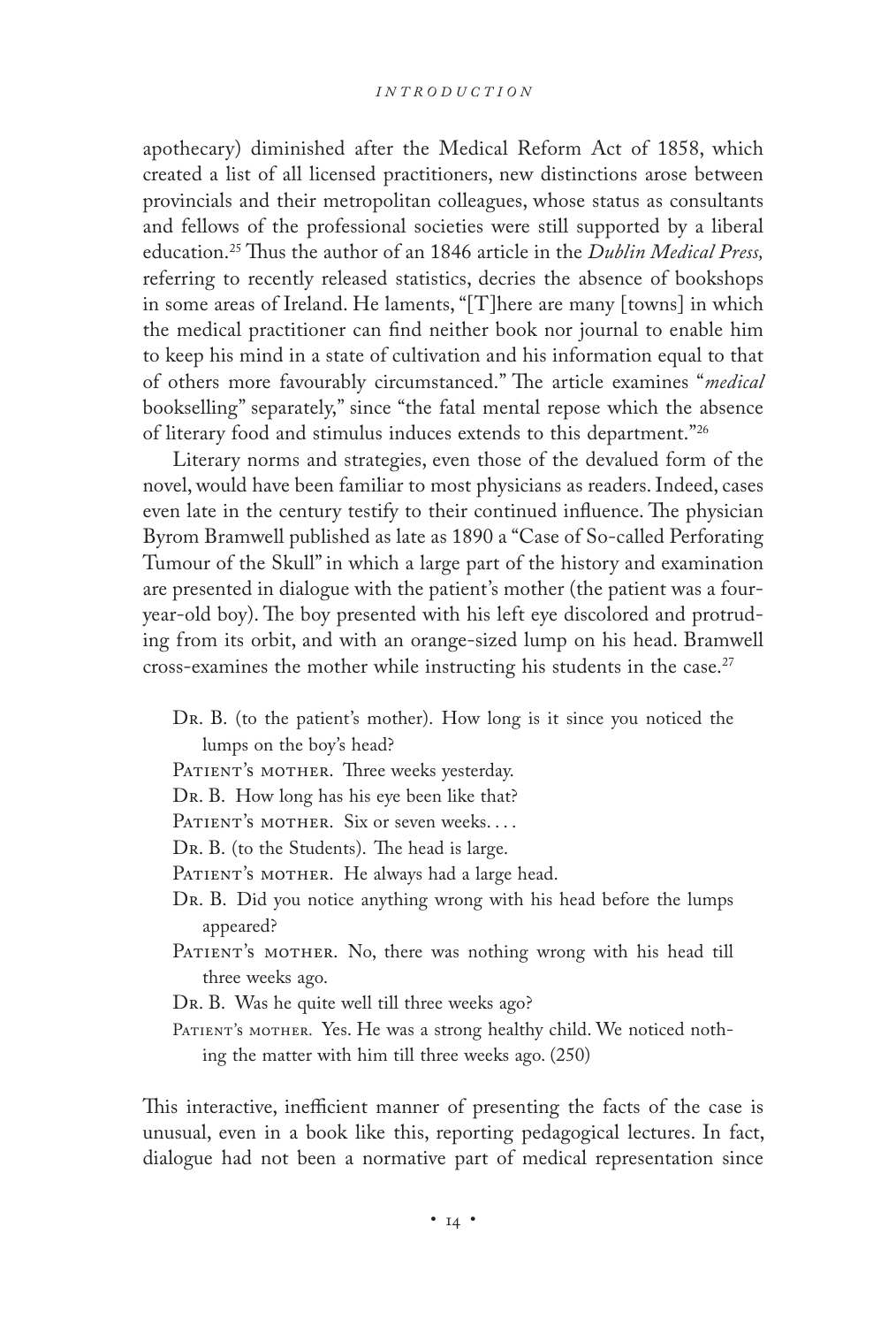the eighteenth century, when it was derived from the philosophical genre of the Socratic dialogue. By 1890, when Bramwell is writing, a distanced, terse, third-person prose had long constituted the normative discourse of a medical case history. Educated and practicing in Edinburgh, a center of British medicine, Bramwell, who later was knighted for his contributions to medicine, was already a Fellow of the Royal College of Physicians of Edinburgh, an instructor of medical students at the Edinburgh Royal Infirmary, and the author of a textbook and other writings on medical diagnosis and "case-taking." His decision to present this case in dialogue is unlikely to follow from ignorance of the norms of medical representation.

Rather, this dialogue presents a striking pedagogical demonstration of how human emotion and error often obscure the true history of an individual case of disease, and how to elicit this history from a lay interlocutor. Further examination brings out what Bramwell calls "the confusion in the mother's statement" about the progress of the disease (250). He eventually ascertains that the boy's eye had become discolored six or seven weeks previously, he'd complained of headache a few weeks later, and then had become seriously ill with the appearance of the lumps. Bramwell's presentation in dialogue emphasizes the performative nature of the diagnostic process and cannot help but resonate with literary portrayals of the anxious, loving, ultimately helpless mother. Despite Bramwell's dispassionate reportage, her distress appears in her confusion over the dates, her denial of anything untoward about the child's swollen head ("He always had a large head"), and her insistence that he was a "strong, healthy child" despite evidence that he'd been sick for some months (in fact, the left eye had been more prominent since birth). As with many medical case histories that flirt with literary techniques, Bramwell's prose seems to tolerate the incursion of dialogue in part because this fatal case draws attention to the limits of medical knowledge and skill. It is this kind of fascinating juxtaposition of discourses that allows the genre of the case history to interrogate the development of "properly" literary and medical narratives.

As a result of this discursive hybridity, case histories can become porous to alternate methods of observation as well as representation. While the case above resists overt sentiment, a space for insight does sometimes open in Bramwell's cases when he comments on the human circumstances of his patients, as with this patient with aneurysm:

This patient is very poor; he lives in lodgings with his wife; his rent is with difficulty paid; and yet he is not willing to come into hospital. He has not definitely told me so, but I suspect that his reason is this: he knows that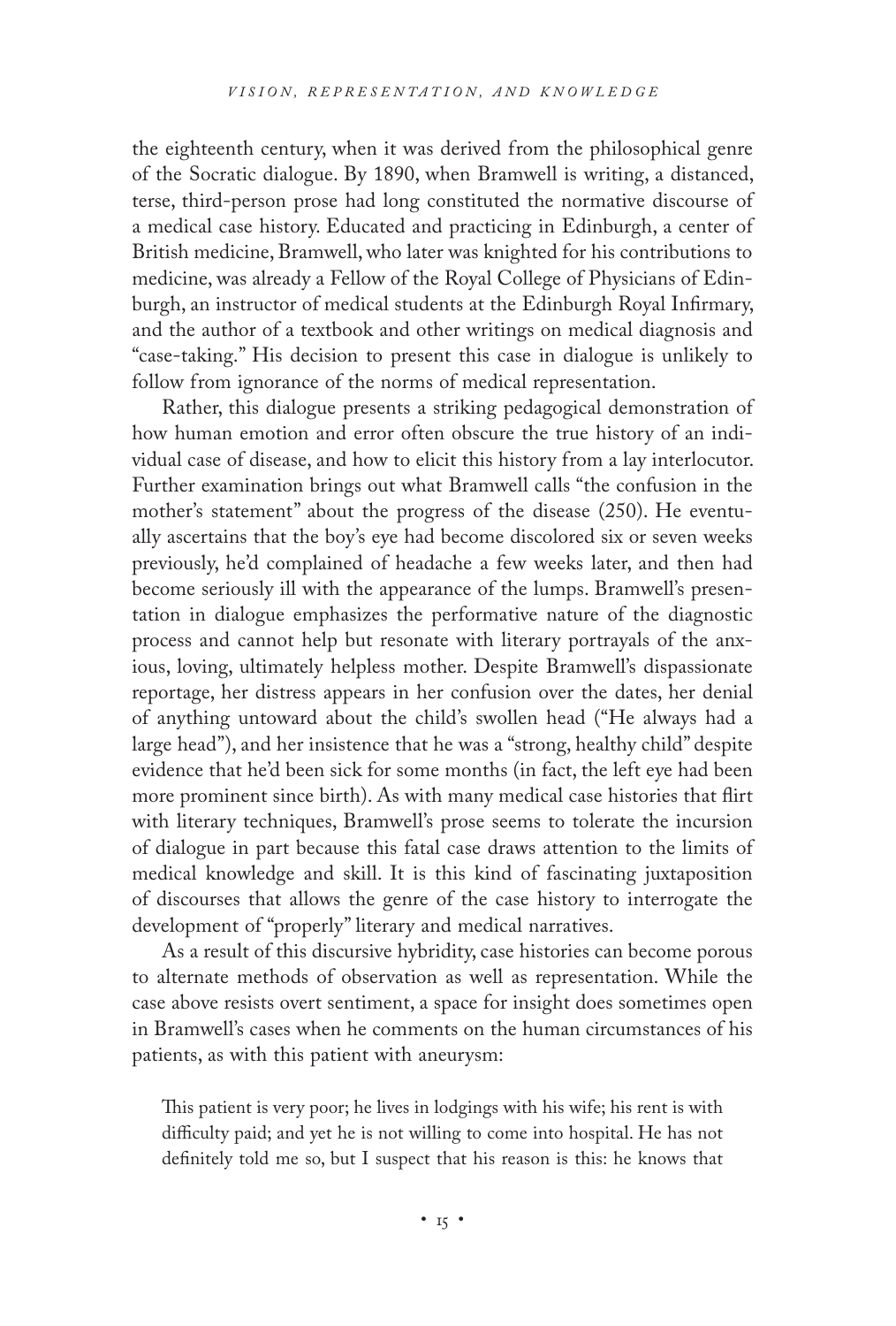if he comes into hospital his house will be broken up, and his wife will have to go to the Workhouse. He wants, I suspect, to avoid that as long as possible. Now that is a plausible reason, and moreover, a reason which we can not only sympathise with, but also admire.<sup>28</sup>

The irony is strong here, for the patient will likely die without proper care. Although his professional knowledge argues that the patient is at risk outside the hospital, Bramwell voices his sympathy for him and his difficult choice. "I do not, under the circumstances, feel myself justified in pressing him too strongly to come into hospital," he concludes (119).

Bramwell's work suggests that, like many physicians, he cultivated an interest in the form and effect of medical representation. He sometimes notes the "beautiful" example a case presents of its particular diagnosis.<sup>29</sup> He is remarking, of course, on how perfectly these individual presentations exemplify the general type, but his choice of terms inevitably implies a kind of aesthetic of medical form. Bramwell also displays his awareness of literary concepts such as suspense and irony; he structures his cases to make the most of these. In one case, he tells the story of a servant girl who mysteriously died overnight, after a brief illness, and was thought to have been poisoned ("Stricture"). In the case of the impoverished young man, above, he describes the "peculiar and puzzling" pulse that the patient exhibited.30 Using his skills, training, and tools, Bramwell takes on the role of medical detective in these cases, proving the servant girl to be suffering from perforated ulcer and the young man from aneurysm, distorting the true pulse sounds. He reports these histories in such a way that his readers must follow in his footsteps from perplexity and suspicion to certainty. He concludes by offering and confirming his diagnoses, bringing closure to these cases, with evidence provided by clinical technology (postmortem examination and the sphygmograph, respectively). Despite his reliance on clinical technology, the narrative structure of suspense and resolution promotes an appreciation of the physician's human insight as much as his clinical observation.

While these cases deftly manipulate a pattern of suspense and release familiar to readers of novels, another case displays Bramwell's acute sensitivity to irony. His "Remarkable Case of Euphoria" details the condition of a friend of his, an officer (physician) in the Indian Medical Service. This friend manages to remain cheerful and unaware of his fatal abdominal tumor even as it develops from "a small hard tumour about the size of an egg" to "a large tumour, fully the size of a child's head, of great hardness, and evidently malignant," one day before his death. Bramwell emphasizes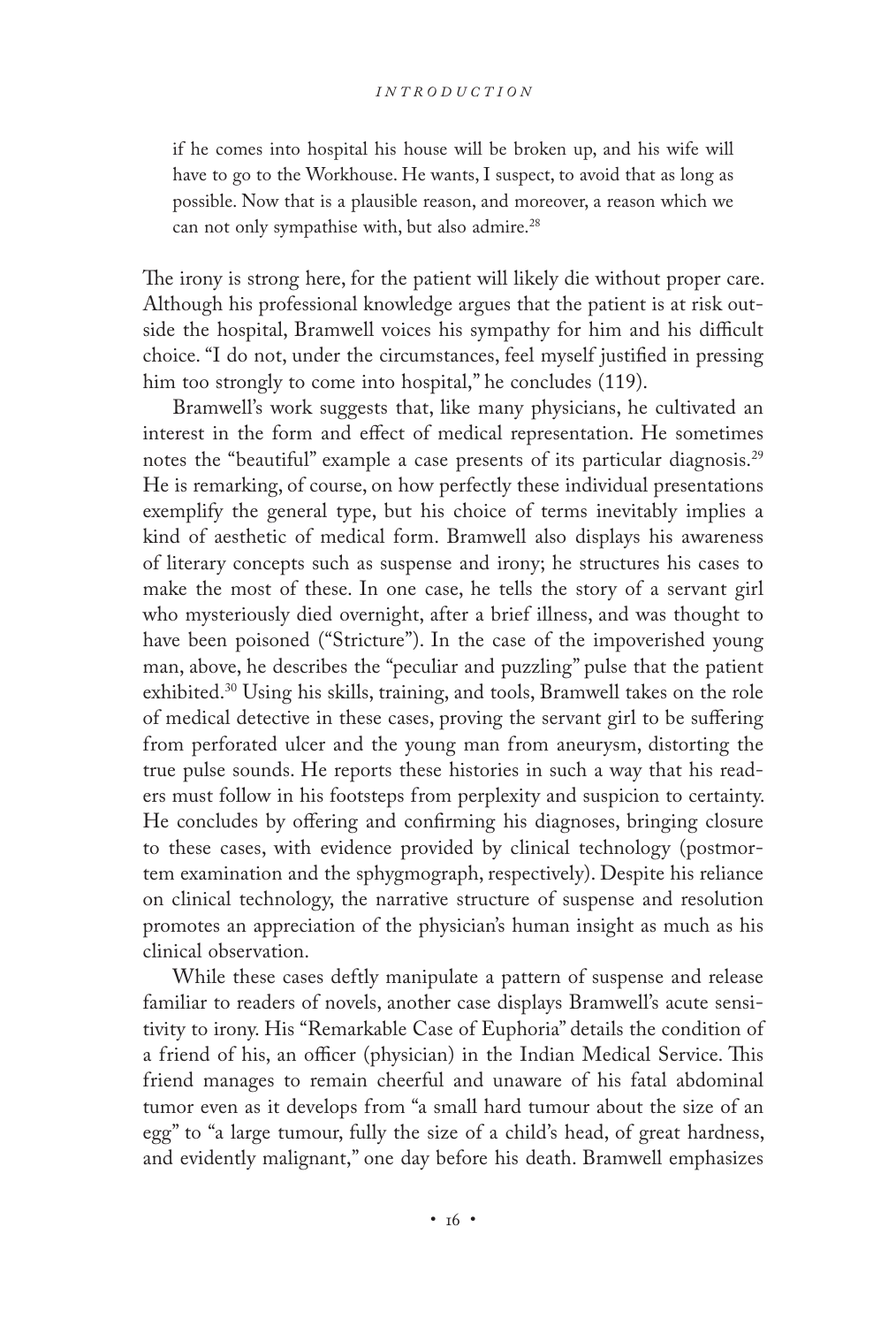both the irony and the unlikelihood of the situation, pointing out that "[b]oth the patient and his wife seemed amazed when the presence of the tumour was pointed out to them." "How it could possibly have escaped the attention of the patient, a most cultured and intelligent medical man, I am utterly unable to conceive," he continues, "for it was impossible to place the hand on the abdomen without at once recognizing the large tumour and its dense, hard character."31 The irony here points to a human insight that drives this case history: the case is really not about the heavy tumor, which is unexceptional, but about this patient's "remarkable" evasion of the unbearable weight of his own mortality.32

Bramwell's subtitle for this collection identifies these cases as "some of the more interesting" ones in his experience. As I argue in the chapters to follow, it is not unusual for such curious cases to call forth a narrative that can escape the clinical norms set forth by nineteenth-century physicians. In fact, it is possible that the literary forms evoked here help to normalize or naturalize cases that otherwise disturb the case history—the narrative site of medical professionalism—particularly when these cases call attention to the boundedness of medical knowledge and practice.

The examples above open up numerous questions about the ways in which British novels and medical case histories share an interest in vision, representation, and genre, especially as the novel and the case history become professionalized over the course of the nineteenth century. The novels and cases I draw upon in this book testify to an influential rapprochement between these forms even while physicians were instructed to strive for a clinical discourse and novelists like George Eliot were chided for employing a "medical habit.<sup>33</sup> Furthermore, the novels and cases examined in this book demonstrate that, although professional literary and medical writing are conceived of as antipathetic, they are not infrequently combined and even used against the grain of their native ideology.

### **Complications of Discursive Hybridity**

When novels import visual and representational norms from other disciplines, the resulting discursive hybridity complexly engages the ideologies underlying those norms. Thomas Hardy, in the short 1872 novel *Under the Greenwood Tree,* both deploys and ironizes a medical observation, in a scene of diagnosis early in the novel. This clinical way of seeing temporarily confers a discursive authority on Mr. Penny, the shoemaker, in a scene reminiscent of the demonstrations in a teaching hospital, where the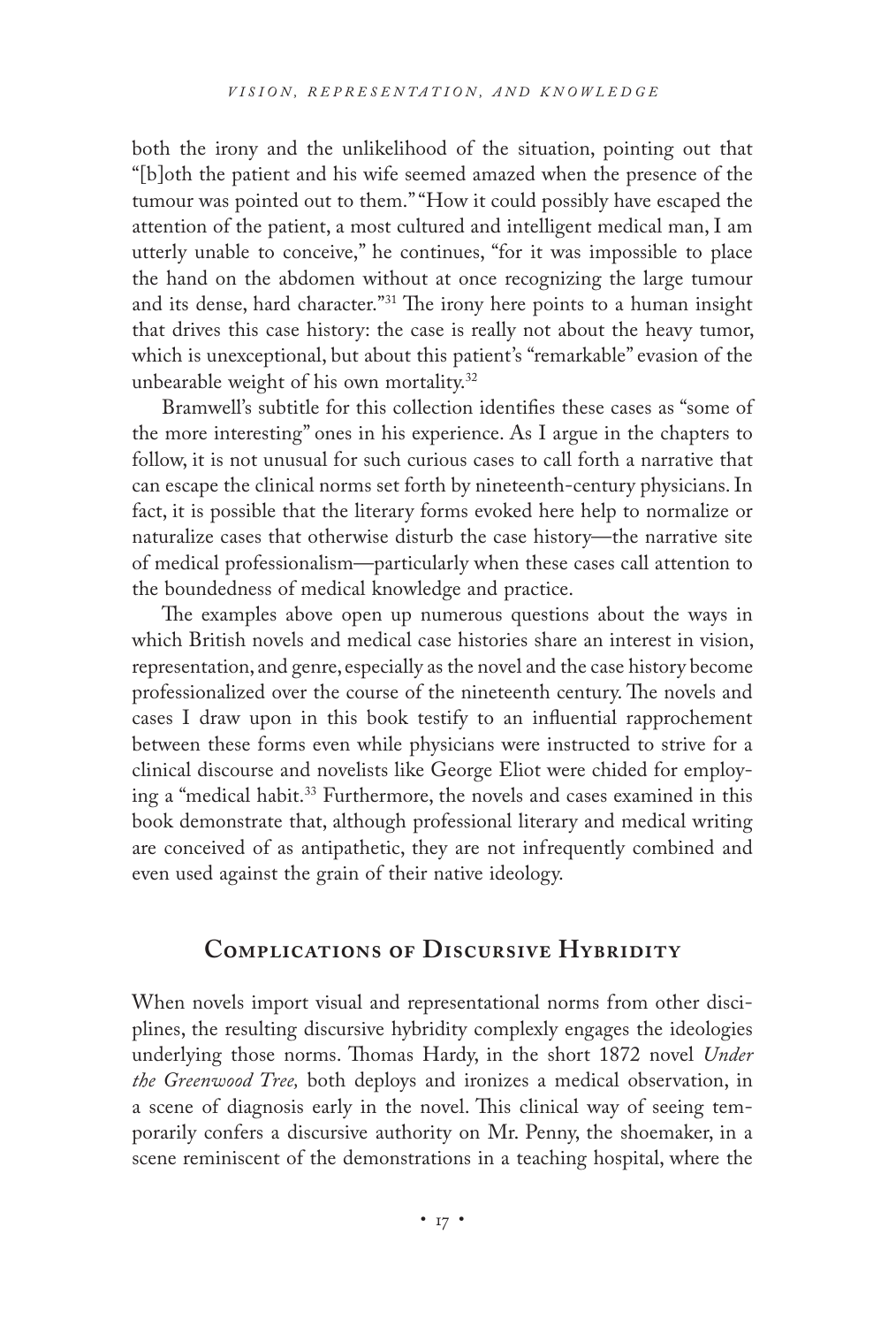physician instructor would lead the students through the basics of patient history, examination, and diagnosis. Hardy's shoemaker performs his clinical expertise on two telling, but unlikely, patients: a shoemaker's last and a boot, which—under his expert gaze—yield crucial information about the symptoms and traumas of their owners. "Now whose foot do ye suppose this last was made for?" he asks his audience of villagers rhetorically, before launching into a demonstration of what can only be deemed professional knowledge.

"It was made for Geoffrey Day's father [Penny explains], over at Yalbury Wood. Ah, many's the pair o' boots he've had off the last! Well, when 'a died I used the last for Geoffrey, and have ever since, though a little doctoring was wanted to make it do. Yes, a very queer natured last it is now, 'a b'lieve," he continued, turning it over caressingly. "Now you notice that there"—(pointing to a lump of leather bradded to the toe), "that's a very bad bunion that he've had ever since 'a was a boy. Now this remarkable large piece" (pointing to a patch nailed to the side), "shows a' accident he received by the tread of a horse, that squashed his foot a'most to a pomace. The horseshoe came full-butt on this point you see."<sup>34</sup>

Penny offers here a particular kind of evaluation: a diagnosis. The shoe last is curious, "queer natured." It is symptomatic, with its bradded leather lump and nailed-on patch, of a history of pathology, whether the suffering be chronic and quotidian (the bunion) or extraordinary (horse accident). Penny expertly reads its symptoms, correlating each to its cause and commenting on the distinguishing marks in an almost pedagogical manner, with his audience circled around him respectfully, like medical students in an operating theater watching a surgeon discourse on a difficult case. The shoe last functions as a synecdoche for the foot and the patient; and Penny's dispassionate, informed gaze on it, his expert reading of its symptoms and their causes, confers a certain authority on him. As Peter Mere Latham explains to students, his role as a hospital lecturer is that of a "demonstrator of medical facts": "engaged to direct the student where to look for, and how to detect, the object which he ought to know; and, the object being known, to point out the value of it in itself and in all its relations." This is precisely what Penny does for his auditors.<sup>35</sup> A medical methodology is suggested throughout this scene by its atmosphere and tone, and in Hardy's specific word choices: by Penny's easy air of expertise and specialized knowledge of the trajectory of the lived-in body, his descriptive interest in physiological peculiarities marking that trajectory (a bunion, a "squashed" foot, and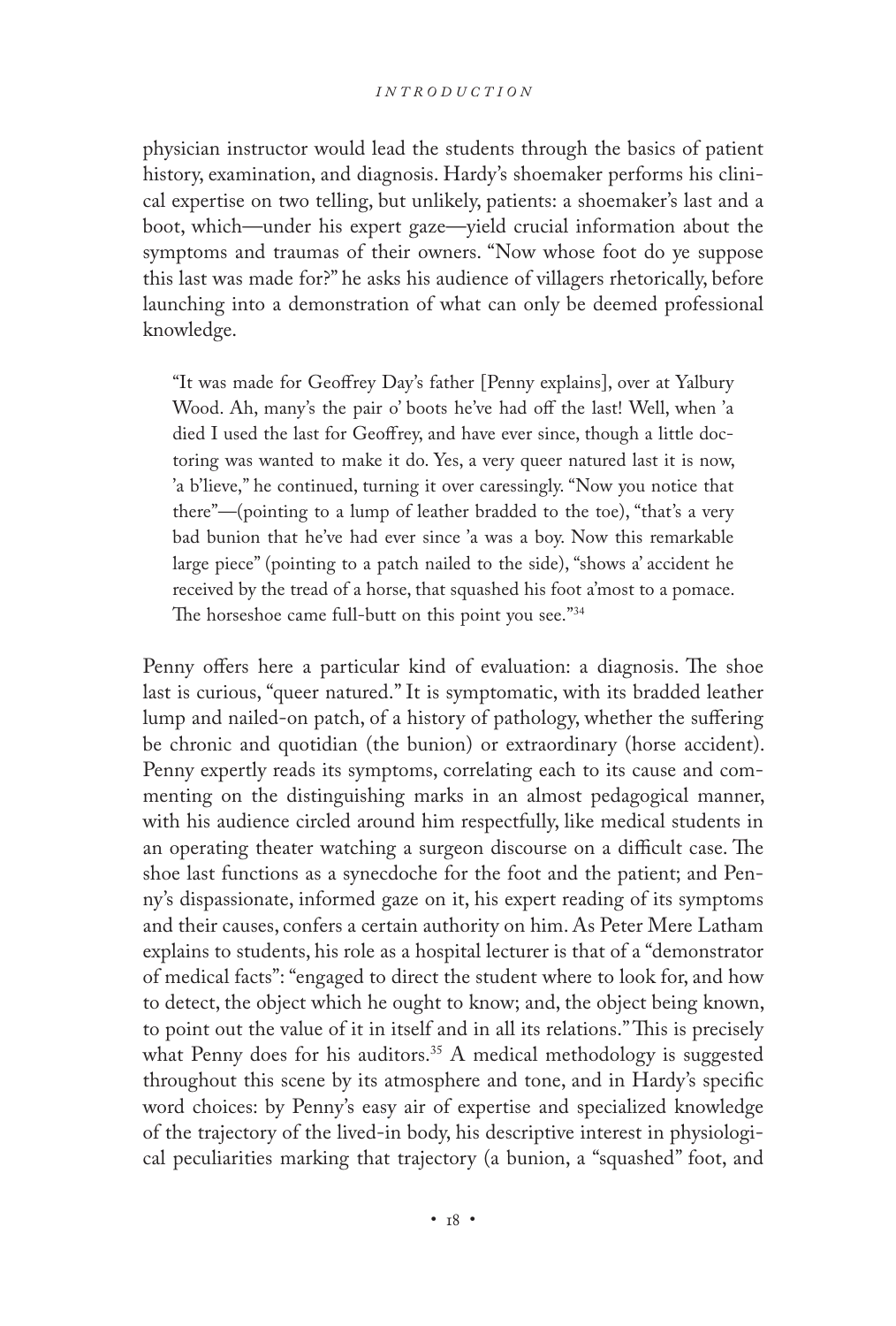other "deformed" aspects of the body), and his activity in what Hardy terms "doctoring" and "operating" upon his subjects.

Medical observation and its authority are useful to Hardy because they enable the reading of less tangible realities, in an allegorical reading of character. When Penny turns to the boot of the new schoolmistress, Miss Fancy Day, his diagnostic gaze allows him to explicate the family "likeness between this boot and that last," between the "deformed" foot and the "pretty" one. The narrator, too, takes on this diagnostic mode of observation, in a delicate examination of character.

There, between the cider-mug and the candle stood this interesting receptacle of the little unknown's foot—and a very pretty boot it was. A character, in fact—the flexible bend at the instep, the rounded localities of the small nestling toes—scratches from careless scampers now forgotten—all, as repeated in the tell-tale leather, evidencing a nature and a bias. (26)

Fancy may be at this point "the little unknown," but her character is both foreshadowed by her name and circumscribed by the ambivalent qualities evident in her boot: pretty, flexible, childlike, and "nestling"; "careless" or even thoughtless; energetic and not entirely demure (she "scampers"); and unreflective (her scampers are "now forgotten"). The boot is "light" of foot; not only nimble of foot but also, perhaps, footloose. Under the directed examination of the narrator, the boot reveals itself, and by extension its owner, as playful, unencumbered, easily influenced, and difficult to steady, perhaps even inconstant. The "tell-tale" leather records Fancy's "nature" and her "bias" as clearly as her father's shoe last reports on his hardworking life, although, as often occurred with physical symptoms in the era before germ theory, the definitive diagnosis must be deferred. The novel centrally pursues just this question of Fancy's possible lightness of character, asking its readers which of the two, Fancy or Geoffrey, is more truly "deformed." Hardy's novelistic process is founded upon, and requires of readers, this kind of diagnosis, in which disinterested, detailed observation of the world may ground a human insight into its reality.

Medical observation in the novel does not necessarily remain unchallenged. Not all Penny's listeners accept his diagnostic authority, although he asserts both its truth and its specificity to his informed experience. "To you, nothing," he modestly avers, "but 'tis father's voot and daughter's voot to me as plain as houses" (26). Penny's expert demonstration only momentarily allows him to assume that authority, and the suggestive diagnosis of Fancy is in question throughout the novel. However, Geoffrey's last and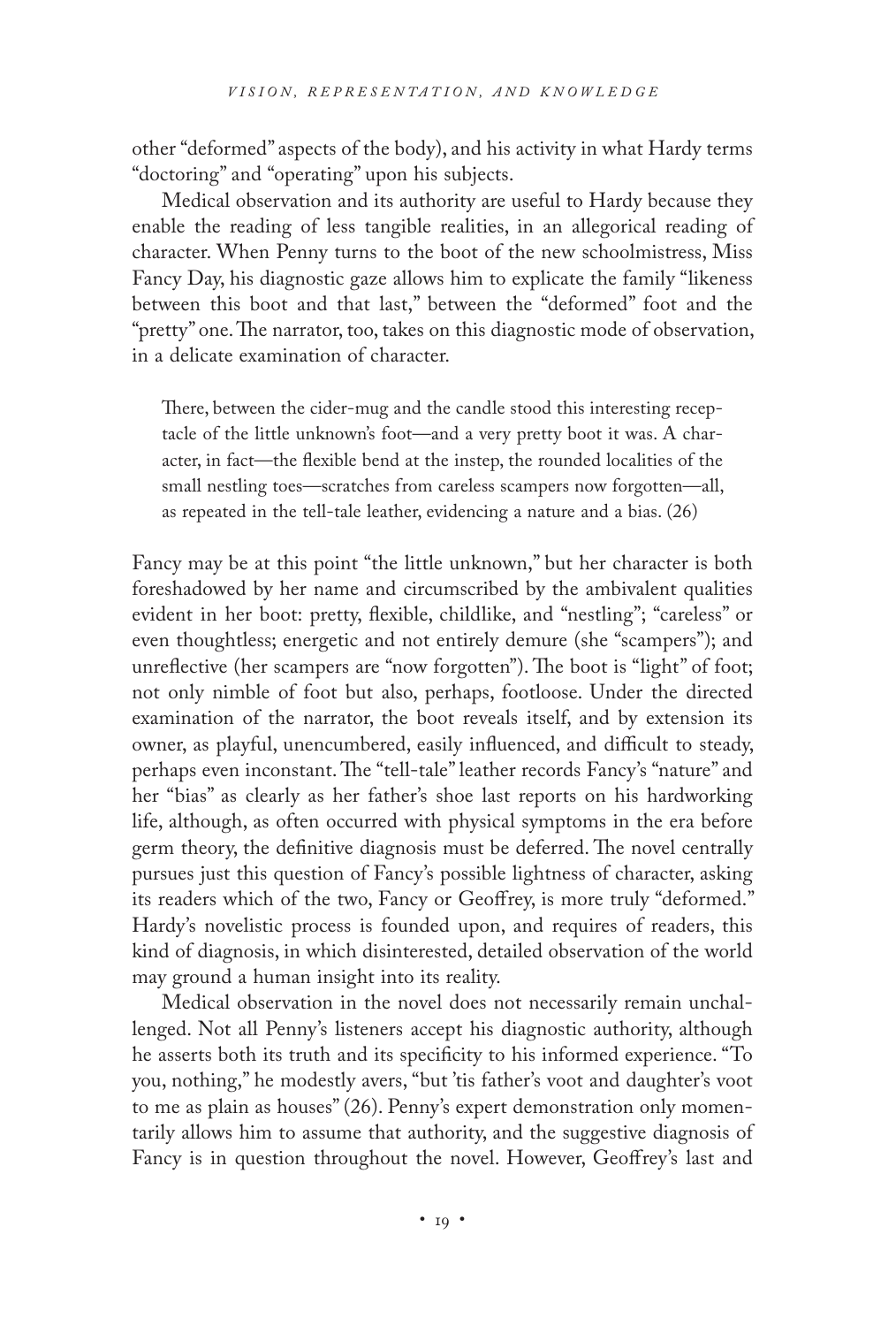Fancy's boot demonstrate the symbolic potential of medical practices in a narrative. They foreground questions of authority and expertise, observation and interpretation, even when they are ironized.

I do not mean to suggest that all instances of close examination in the novel should be understood as diagnostic readings. Hardy draws on a variety of descriptive modes to depict rural village life. He often sets the scene with recourse to a botanical vernacular, to use Amy King's term, as with the opening of the chapter "A Confession":36

Fuchsias and dahlias were laden till eleven o'clock with small drops and dashes of water, changing the colour of their sparkle at every movement of the air; and elsewhere hanging on twigs like small silver fruit. The threads of garden-spiders appeared thick and polished. In the dry and sunny places dozens of long-legged crane-flies whizzed off the grass at every step the passer took. (128)

After this scene's record of natural history at high summer, Fancy is surrounded by early apples and butterflies, birds and hollyhocks, in a synecdochal enunciation of her bloom and a descriptive articulation of rural Wessex. This passage doesn't draw on clinical realism, but it helps establish the dominance of visual examination in the novel, and it works with clinical observation to ground and authenticate Hardy's imagined world.

Hardy's nuanced use of the trope of professional examination and diagnosis demonstrates how a novel's adaptation of medical discourse often resists simple reading. Even novels that adopt a clinical discourse do not spurn all affect or affect a disinterest in human character. On the contrary, as I will show, because the effect of genre differs depending on its context, novels often adopt a clinical discourse partially, momentarily, strategically. Esther Summerson's competent, experienced eye enables her to detail the symptoms of an ill-run household during her visit to the Jellybys in Dickens's *Bleak House:* the "tarnished" nameplate, "litter" in the rooms, "marshy" atmosphere, unkempt curtains, rumpled and torn stair-carpets, uncooked dinner, and above all the injured and filthy condition of little Peepy, who had fallen down the dark, ill-kept stairs and is superbly ignored by his mother (51, 52, 55). These symptoms would signify within the midcentury discourse on public health, or to any reader familiar with contemporary theories of domestic hygiene. However, Esther's enumeration does not register an emotional distance from the situation, as might be suggested by the act of diagnosis. Rather, it only intensifies her—and presumably the reader's—pity for Peepy. Ultimately, the focused, diagnostic, clinical detail of medical observation can be deployed to much greater range of effect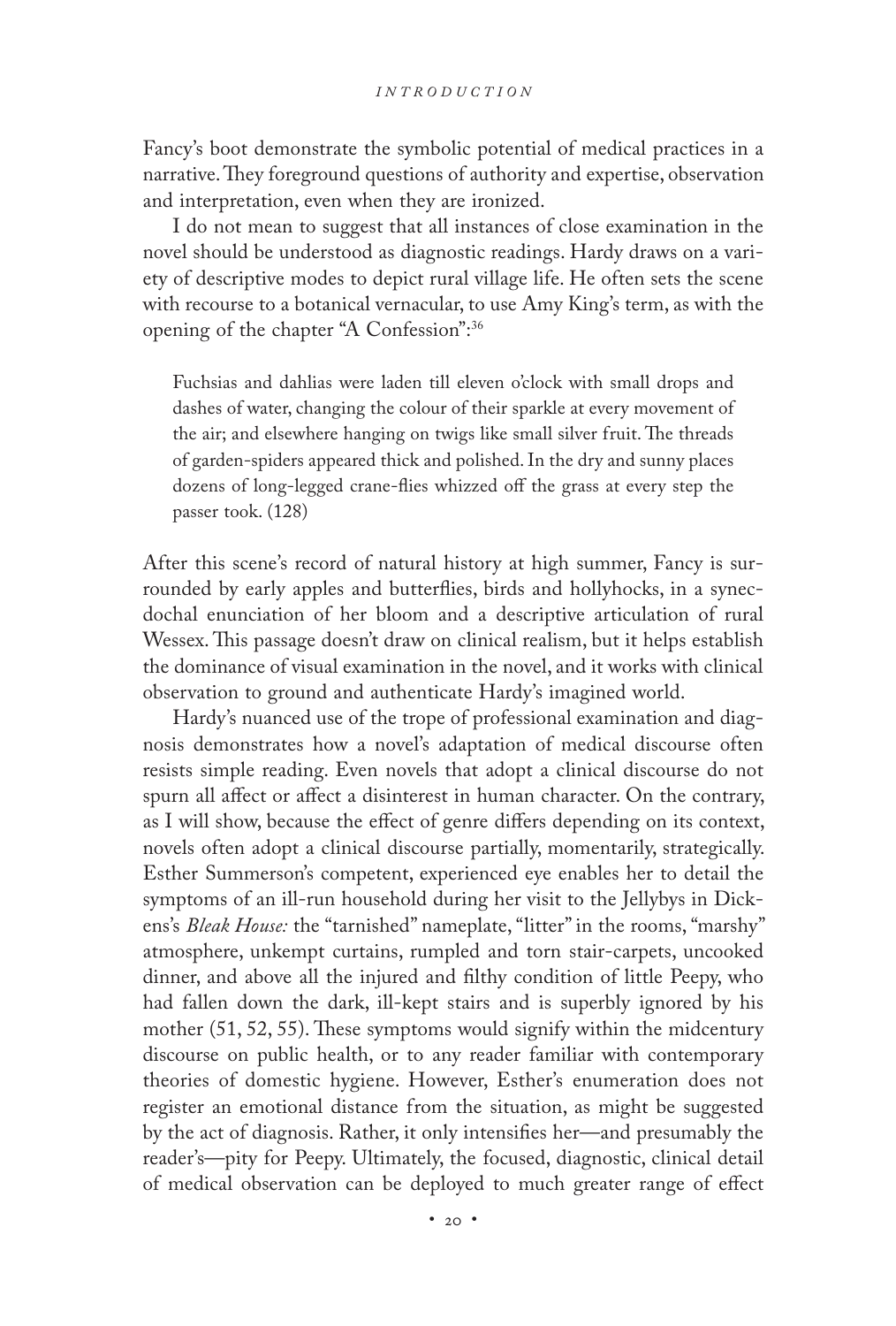in the more forgiving contexts of a novel than it can in a Victorian case history.

# **The "Case," Genre, Discipline, and Profession**

The case is a peculiar genre, perched as it is—like the novel—between an individual and a more general knowledge. The modern "case," an anecdote or exemplar, collects details about an occurrence or person in order to come to some conclusion. The *Oxford English Dictionary* lists the earliest textual example in the 1400s, the "case of conscience," concerning theology and philosophy. The legal case appears in print in the 1500s; the medical case in the 1700s; and the police case in the 1800s. The philosophical case, like the curious medical cases of the eighteenth century, signifies the singular or the extreme, "the exception that proves the rule." An alternate tradition presents a case as typical or representative, an illustration of a general type.37 Because it allows this mediation between the individual and the general, the phrase "a case of malaria" implies both a detailed narrative of an individual patient's unique history and the broader context of a disease type. It offers the interest of an anecdote within the rigor of a classificatory system. But the case attracts controversy, because it sits at the center of a debate over truth and disciplinary norms.

The authority of the case suffers from its association with casuistry, a method of ethical philosophy that argues through the individual case of conscience. The case seems to assert a general truth despite its basis on limited, individual experience, and because it deploys a possibly fictional narrative. Opponents of the case study argue that even if a case is true, it might not be relevant, representative, or significant.<sup>38</sup> Harvard Law School introduced the case method of instruction in the early 1870s to some debate, which also erupted when W. B. Cannon suggested in 1900 that American medical schools should also move to a case method.<sup>39</sup> Although the case lacks the authority of logic or the force of numbers, it strengthens an argument through its narrative appeal, which some critique as illogical and manipulative. This narrative force, with its ability to navigate between the individual and the universal, also makes it useful to novelists. Novels like Jane Austen's *Sense and Sensibility,* Wilkie Collins's *The Moonstone,* or Oscar Wilde's *The Picture of Dorian Gray* turn upon extended case histories.40

The narrativity of the case becomes explicit when it becomes a case history. In referencing "history," the case draws upon an ideal of linearity, of teleology, and of fact. The "true history" sets itself over and against the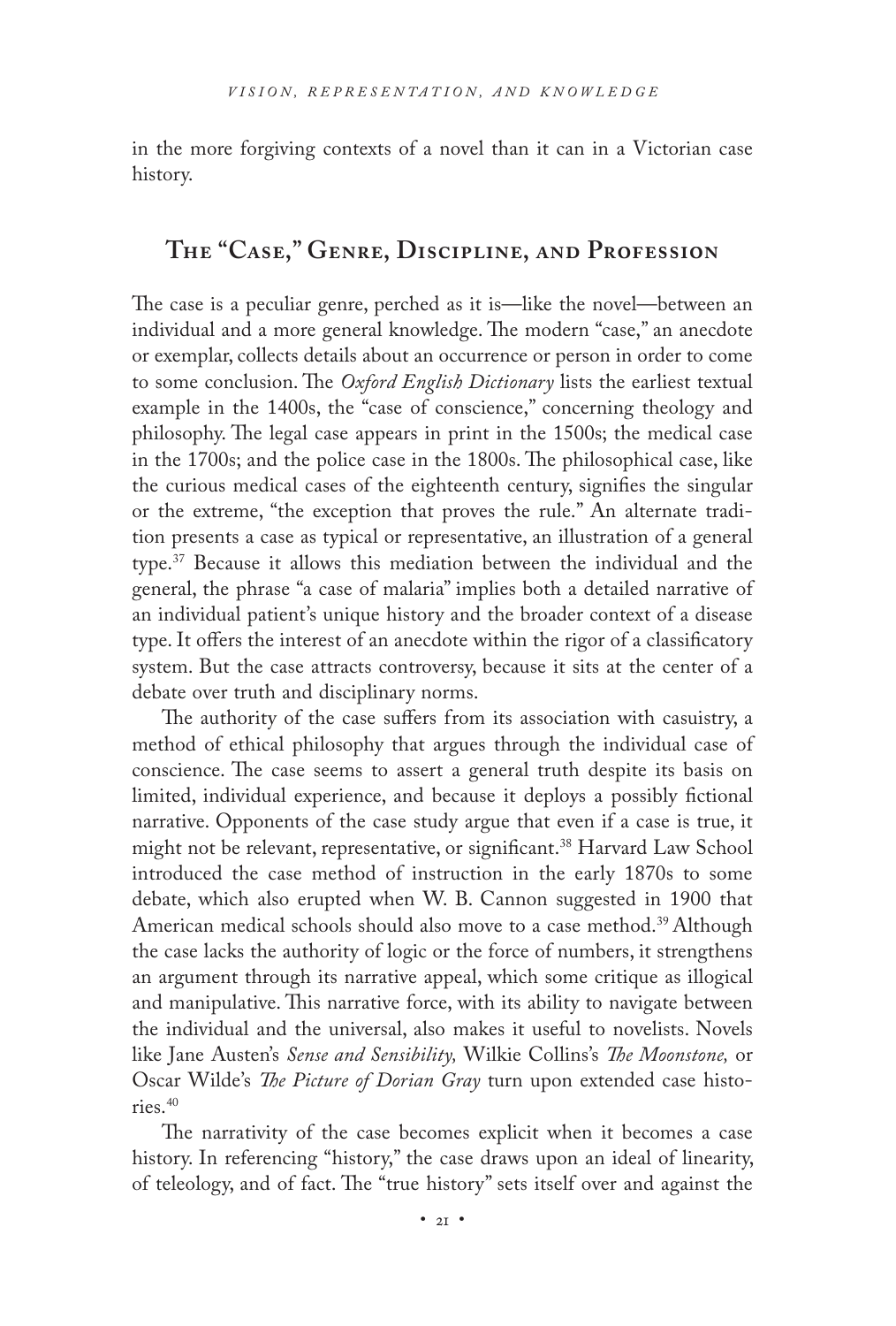"romance" in the seventeenth and early eighteenth centuries;<sup>41</sup> it is in its role as "history" that the case dissembles its interest in the curious, that which is both anomalous and singular. Despite the changes in contemporary historiography, during the nineteenth century the narrative of "history" records the normative or symptomatic; anything else is "lost to history" or becomes myth. And the teleology of "history" narrates the destiny of the group—nation, clan, dynasty—rather than the individual. In the case history, the scope of history contracts to fit the singular fact.

This book will show that case histories work like novels or other genres: not monolithically, but realized through an accumulation of contingent instances. They adapt other genres or modes and develop in a historically specific cultural field in which other genres are also developing. Genre is inevitable but never sufficient; it cannot entirely direct its effects. If Frederic Jameson reads a text "as the coexistence, contradiction, structural hierarchy, or uneven development of a number of distinct narrative systems. . . . [as] a synchronic unity of structurally contradictory or heterogeneous elements, generic patterns and discourses," I am most interested in how a text works to manage, although not always contain, that heterogeneity in the interests of a particular knowledge and community.42 I argue that genres allow authors to establish, as a normative frame, a discourse that may confer narrative and professional authority within their historical context—for nineteenth-century medicine, clinical discourse. However, to meet specific demands, their text may strategically incorporate or even discredit other discourses, as in sentimental medicine or Hardy's shoemaker scene. While Jameson argues that "genres are essentially literary *institutions,* or social contracts between a writer and a specific public, whose function is to specify the proper use of a particular cultural artifact" (106), genres also constitute disciplines as institutions. Beer argues that "genres establish their own conditions which alter the significance of ideas expressed within them."43 Genres also attempt to establish their own readership, specifying the disciplinary codes that restrict what counts as knowledge; the difficulty of this task becomes especially clear in Freud.

Nineteenth-century novels and case histories are texts woven from diverse genres, each entailing particular professional and class benefits and disadvantages. Clinical scientific ideology and nineteenth-century literary criticism largely construe these genres as conflicting. Novels and cases must serve simultaneous discrete imperatives: the demand to show objectivity or transmit knowledge; a subjective demonstration of affect; a professional notion of rigor, value, or rectitude; and disciplinary notions of truth.

Disciplines name, access, and limit the cultural authorization of dif-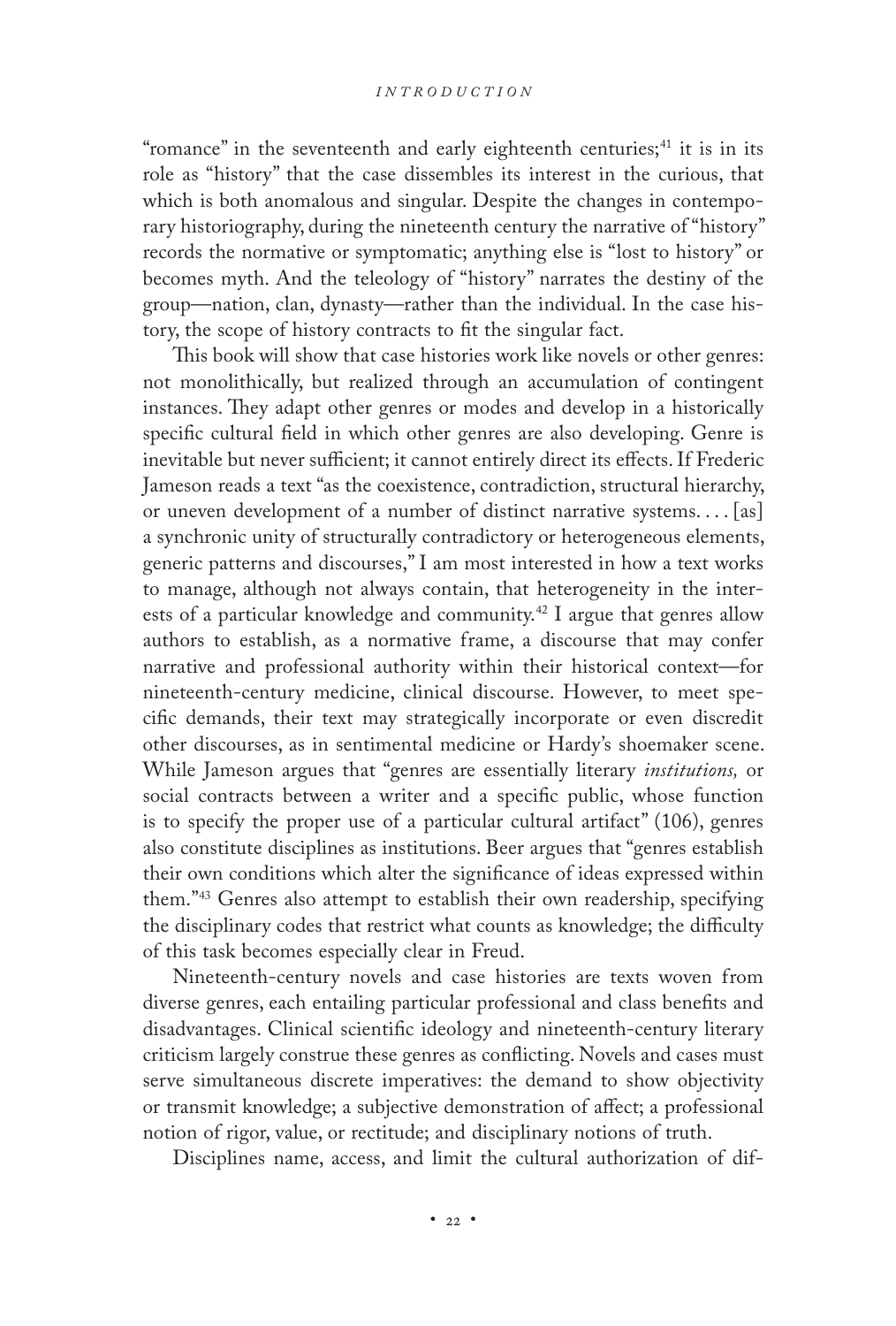ferent kinds of knowledge. The archive, which Foucault calls "a complex volume, in which heterogeneous regions are differentiated or deployed, in accordance with specific rules and practices that cannot be superposed," gets revisioned when seen as a discipline: a cohesive and harmonious whole consistent with an internal logic and teleology.<sup>44</sup> Although, as he notes, the archive must "take account of statements in their dispersion, in all the flaws opened up by their noncoherence, in their overlapping and mutual replacement" (127), my project emphasizes instead how the end of "discipline" is order. Participants agree to ignore the dispersion and noncoherence of these constituent statements, condemn them as unruly, or read them as aligned in some crucial way with one another, to preserve the greatest possible sense of consistency, community, and common purpose. I do not examine unpublished case histories here; published narratives are more likely to project community norms of discourse. Discussions of professional methodology became especially acute just before and after midcentury for both medicine and the novel.<sup>45</sup> These often focus on techniques of visual observation (collection of knowledge) and representation (transmission of knowledge), two actions that ground generic distinctions in literary and medical narrative. In both, professional norms of seeing and stating help limit or control the relationship between author and audience, especially any "interested" visual and affective relation between text and reader.

Given the roots of "discipline" in teaching and discipleship, the concepts of history, lineage, and tradition anchor literature and medicine as disciplines, or knowledge projects, and the novel and the case history as disciplinary documents. Although few texts are generically "pure," the nineteenth-century case history faces a uniquely heterogeneous set of demands: it must produce both a fact and a story, represent both a disease and a person, display both the disinterested stance of the man of science and the physician's subjective insight. The struggle over disciplinarity is visible within the case history; it looks to literature even as it asserts medicine as an autonomous, scientific practice.

Debates over the pressures of science and professionalism markedly shape nineteenth-century medicine.<sup>46</sup> Before the Medical Act of 1858, the three branches of medicine (physicians, surgeons, apothecaries) were presided over by the London-based corporations.<sup>47</sup> Victorian physicians' membership in the traditional professions (Navy, the Church, law, and medicine) was transformed by the development of a broader, bourgeois professionalism. Despite the growing dominance of ideals of clinical medicine, Victorian physicians gained more cultural capital from their classical, liberal education than their scientific training. Even hospital consultants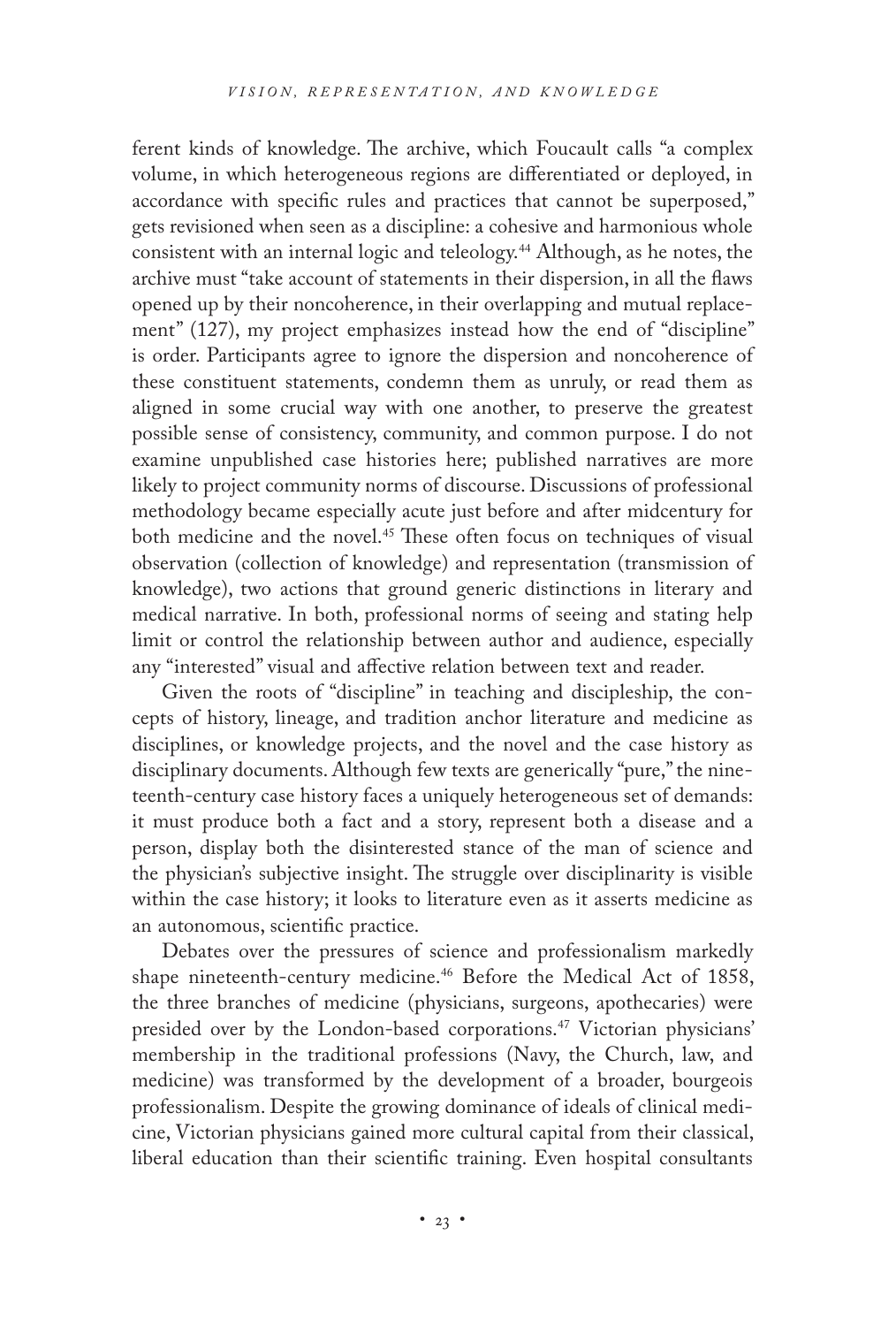resisted privileging science over a classical (Oxbridge) education, good character, and experience.<sup>48</sup> M. Jeanne Peterson notes that "medical men themselves . . . shared with their lay patients . . . a belief in the superior virtues of liberal learning and gentlemanliness and the inferiority of technical training and skill. The struggle for the authoritativeness of medical knowledge had to be waged not only in the public arena but within the doctors themselves." Medical students did not have to pass a preliminary exam on physics, chemistry, and biology until the 1880s.<sup>49</sup>

This book focuses on the broad trends in nineteenth-century British medicine, at first toward increased visual discipline and textual restriction, then toward a freer, more speculative inquiry. But at every point many physicians resisted the dominant mode of inquiry (the hegemonic discourse, if you will), and others strayed ahead toward an emerging one. Even later in the century, some physicians declared that clinical practices destroyed the "art" of medicine; others, such as antivivisectionist physicians, accepted clinical medicine but decried experimental science.<sup>50</sup> Other physicians might "routinely invoke science as the foundation of medicine" but in practice emulate "the gentleman, broadly educated and soundly read in the classics."51 Indeed, the *Lancet* endorsed polite letters by retaining "Literature" in its title until 1871; and in 1882 the Charter of the Royal College of Physicians—the most prestigious of the medical societies listed as criteria to become a Fellow, "not only 'Professional Eminence' and 'Distinction in . . . Science' but also 'Distinction in Literature' and 'Social Position.'"52 However, scientific professionalism offered other benefits: it allowed physicians to transform an occupation associated with messy bodies, personal service, and physical manipulation into one associated with precision, expertise, and rationality.

Nineteenth-century debates over "literature and science" indicate both the instability of disciplinary boundaries and their growing importance in regulating modern culture.53 The Romantic era marked the "beginning of an anxiety" over disciplinary difference, with William Blake's fiery criticisms of Isaac Newton.54 By the end of the century, T. H. Huxley's defense of science education met Matthew Arnold's refusal to acknowledge the educational value of science.<sup>55</sup> And Freud highlights the rigor of his prose to claim the status of the "man of science" instead of the "man of letters." Twentieth-century critics replayed both the debate and the divide. C. P. Snow's "two cultures" prompted F. R. Leavis's fierce defense of "literary intellectuals" against the increasing cultural authority of science.<sup>56</sup> The discussion erupted into controversy again with the science wars of the 1990s, contesting the authority of literary and cultural critics to examine scientific practice.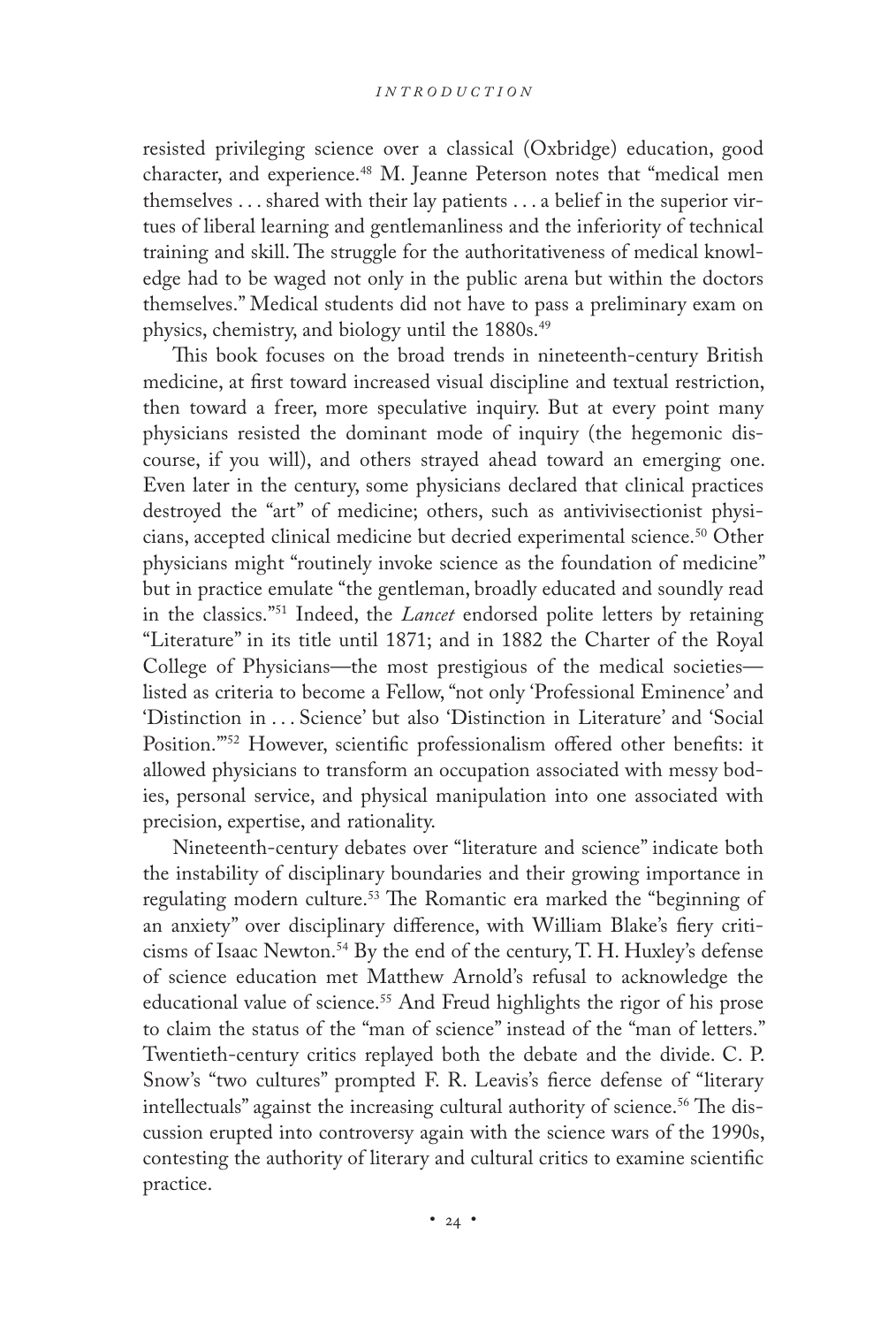In the novel, disciplinary exchange is more easily tolerated, even after Blake and Coleridge had established and defended literature's purpose as an aesthetic, rather than simply moral, instructive, or pleasurable, text. The permeable discursive borders of the novel can embrace even irregular medicine. Dickens could reanimate the old medical controversy of human spontaneous combustion, in *Bleak House,* garnering scorn from G. H. Lewes, and George Eliot could explore animal magnetism in an experiment like *The Lifted Veil.* Many writers also drew on the sciences of the mind and body; novelists from Godwin, Austen, and Charlotte Brontë, through Walter Scott, to Stevenson and Du Maurier applied or anticipated medical theories of melancholy, hysteria, amnesia, paranoia, and the subconscious.<sup>57</sup> Nicholas Dames shows how the very theory of the Victorian novel develops from contemporary physiology.58

#### **Why the Case History?**

With the rich and variegated territory of the Victorian novel spread out like an intriguing landscape, why would any critic spend time pursuing a little-known genre like the case history? Reading novels and case histories against one another interrogates the history of the novel; it opens a new view onto Victorian culture; and it allows us to trace how disciplines develop in and through texts. The rich genre of the medical case history—which boasts an extensive, though little-known, archive—illuminates the history and context of the British novel in several ways. First, the novel borrows from the case history. Critics have identified various prose genres as models for the novel, but the medical case history remains a rich resource that too few readers consider.<sup>59</sup> Some early prose genres that critics have discussed include the newspaper, travel narrative, captivity narrative, spiritual autobiography, conduct book, and anthology.60 The case history provides another compelling example of a developing narrative model. It illustrates how authors can construct genre and disciplinarity as difference, even while strategically deploying a heterogeneous text; and it offers a model of narrative in which fictional status and the attempt to represent historicity are crucial to the authority of the text.

Second, the case history foregrounds its status as a text, even a literary text, by sharing literary strategies with the novel. Medical authors develop a genre of the case history through a disciplinary anxiety arising from their incorporation of medical observations into a record shaped by the conventions of narrative. But Victorian physicians defined themselves as readers—"men of letters." Writing in and reading elite periodicals, living among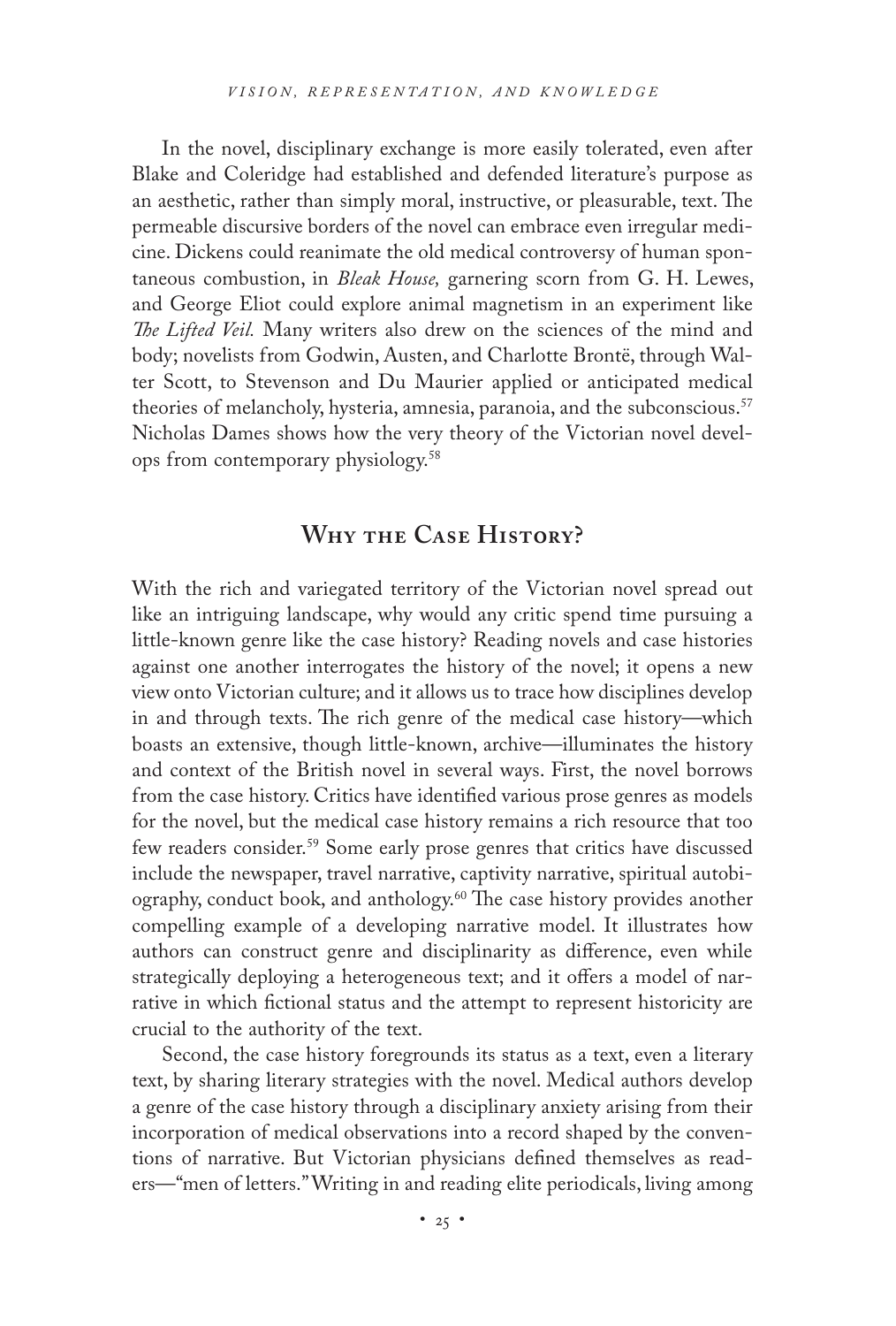and socializing with their literate peers, they were likely to be familiar with norms of the contemporary novel even if they were not themselves novelreaders. Their notions of narrative were accordingly likely to be informed by developments in the British novel.

Third, the case history shares one of the novel's major concerns: how to narrativize the self. If the novel is a textual mechanism for producing subjectivity, the case history similarly constructs the modern subject. Of course, the case history, by combining previous history, patient autobiography, and chronicle of observation, helps to constitute not a fictional but a real historical subject. But by corralling the experience of the body within particular categories of the self, the case history provides an alternative narrative structure that makes available the model of a coherent subjectivity accumulated through experience.

Finally, the formal and generic evolution of the case history roughly tracks, and illuminates, that of the novel. Like the novel, the case history traces a path from a curious sensibility of the eighteenth-century case history, through the realism of the clinical era, dedicated to the precise rendition of surfaces, and finally blossoms inward with Freud. And like the novel, the case history demonstrates two disjunct strands in its realist and romantic discursive traditions, with authors and contemporary critics defending one against the other in an oppositional model of genre. The tremendous archive of the case history, still relatively unexplored, offers a vast textual resource to critics of the novel.

The genre of the case history also localizes some of the most contentious questions shaping Victorian society. With the rapid developments in scientific knowledge and methodologies, some of the period's most prominent cultural critics mounted debates over the proper role of science in culture, a concern that underlay narrative choices in many nineteenth-century novels and case histories. Novelists from Dickens and Collins to Eliot and Hardy articulate a struggle to find the proper relationship of science to art. The medical case history usefully focuses nineteenth-century debates over the nature of truth, from the discussions of a mechanical objectivity common to realist novels and medical texts, to the question of distinct modes of truth, as when Gaskell reminds us that the novel, medicine, and religion differently consider the bodily transformation we call death.

The case history also allows us to study the Victorian period's particular interest in visuality, characterized, as critics like Jonathan Crary and Kate Flint have shown, by remarkable changes in aesthetic theory, in art itself, and in how visual images are narrativized in texts. Medical narratives channel and magnify this "visual turn." Physiologists debated the mechanism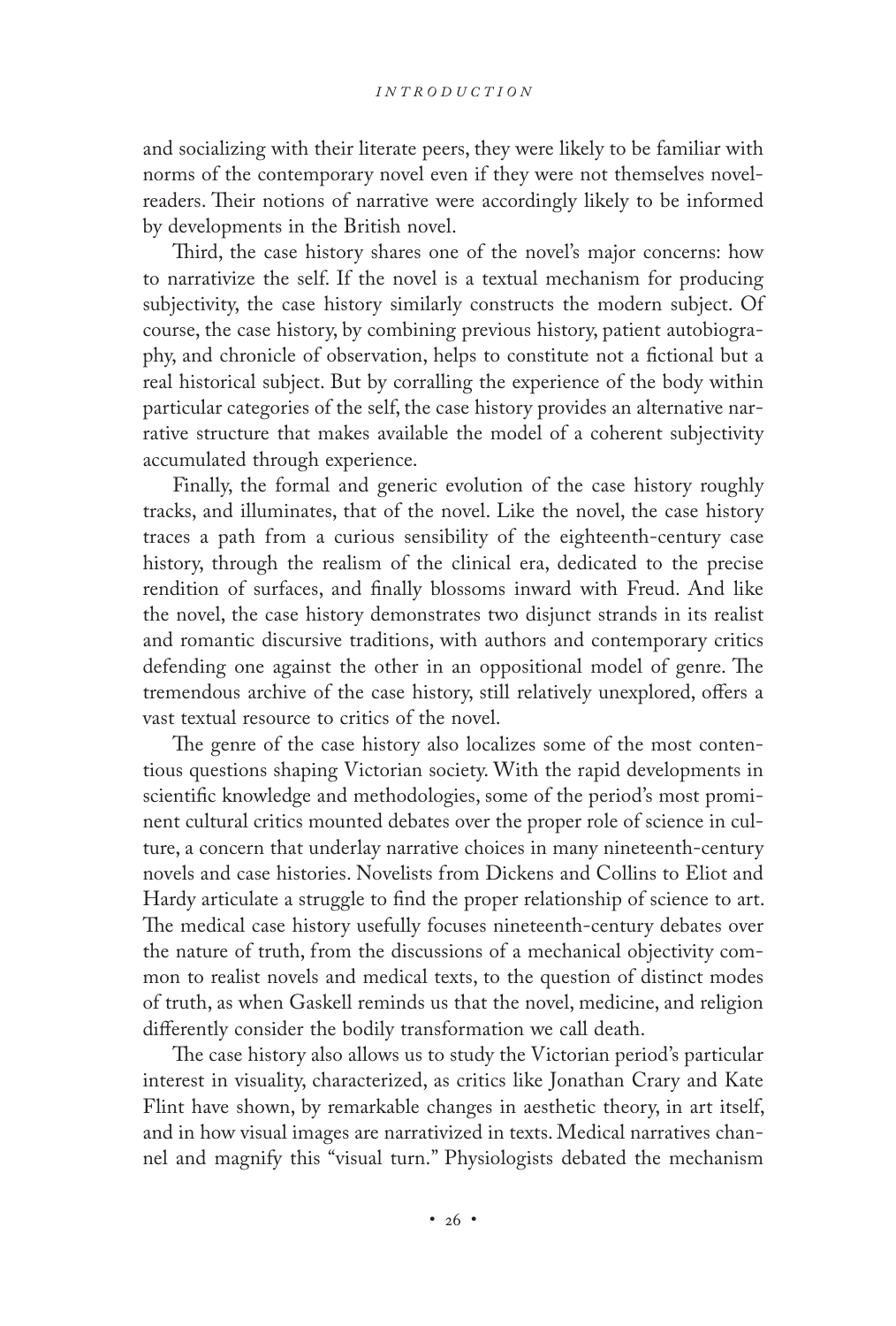of perception, complicating simple tropes of vision. Medical instruments offered new possibilities for extending sight and for representing information visually, with not just the new achromatic microscope, but also instruments like the sphygmograph, which could graph the body's rhythms, rendering them visible for the first time. Visual "figures" like graphs and tables functioned magically in medical narratives by signifying rational, scientific work even as they allowed a continued focus on curious bodies.

The case history also illuminates the history of periodical publishing, as medical cases gradually disappear from general-circulation periodicals, like the *Gentleman's Quarterly,* to surface in new professional medical journals. In Thomas Wakley's reformist *Lancet,* "the case" enables the development of forensic medicine, paralleling the rise in juridical discourse during this period. Like the lurid police "Case-Book Fiction" of the 1850s and 1860s, forensic medical cases help introduce new literary genres like detective and sensation fiction. The links between police and forensic medical cases, both precursors of detective fiction, become especially clear in novels like Collins's *The Moonstone.* With the midcentury drive toward standardizing and professionalizing the case history, the new status of the case history as an analytic tool made it an important narrative model (and in novels, a trope) for the diagnosis of ills in what Poovey has termed the Victorian "social body."

The case history obviously tracks the rise of professionalism in the Victorian period. Science moves away from the natural history model of the amateur toward a centralized model of specialization and expertise. This trend affects medical authorship and authority, and the development of specialized journals.61 In the early 1830s England of *Middlemarch,* the science of a Parisian-trained Lydgate can collaborate with that of the vicar Farebrother, whereas at midcentury, a self-trained scientist and popularizer like George Henry Lewes must work hard to become a respected member of the physiological community.

Rapid industrialization also becomes focalized in the rich archive of the case history, which increasingly details railway and factory accidents. Case histories in occupational medicine allow labor to define the body in new ways and revisit the vexed questions of class and environment. Old concerns about the decadent rich and the "criminal" poor gained scientific status with the use of statistics. The case also grounds public health initiatives once investigators like John Snow began tracking clusters of cases to understand the geography and, eventually, the etiology of diseases like cholera. The phenomenon of public health, and its incorporation into novels like *Sybil,* suggests that when narrative turns the attention from the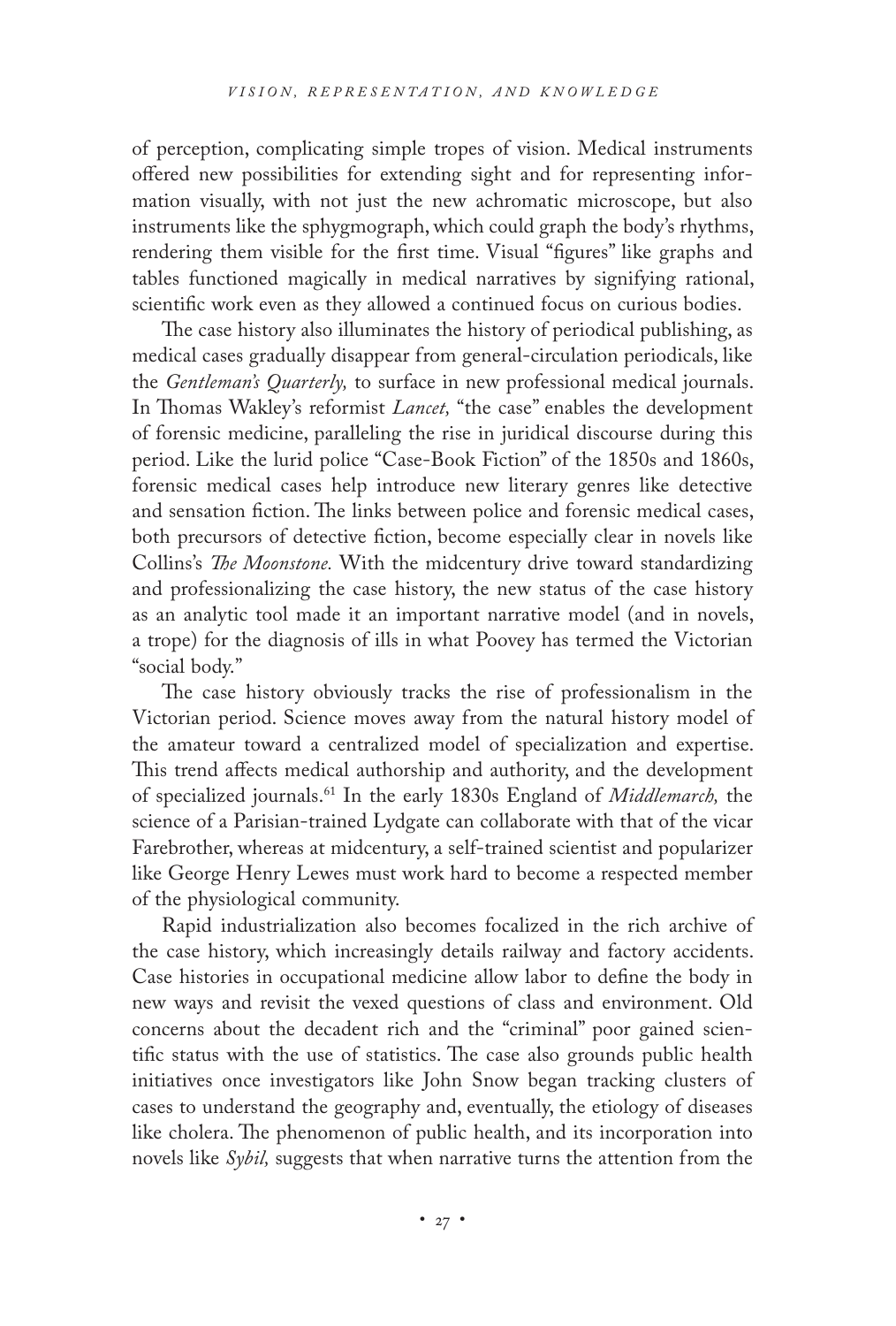individual to the aggregate, the narrator's voice negotiates a new kind of authority.

The case history is especially useful for studies of developing notions of gender and sexuality in the Victorian period. From debates over manmidwives and chloroform for childbirth, to nursing reports from the Crimean War, and from Weir Mitchell's hysterics to Havelock Ellis's inverts, the case history offers a newly authoritative unit of knowledge from which Victorians may build certainty in contested questions of gender and sexual identity. The work of Martha Stoddard Holmes demonstrates how usefully medical narrative testifies to Victorian cultures of disability as well.

Finally, Victorian case histories also allow us to track developments in fields that deserve focused investigation but range largely beyond the scope of this book. The case history also mediates vexing questions of empire by providing a textual site for medicalizing racial and cultural differences. And case histories chronicle the birth of a professional imperial medicine. Here a narrative structure native to British bourgeois professionalism attempts to tame a florid tropical environment and contain what was perceived as a foreign threat to the vulnerable, expanding British national body, whether domestically (as in cholera) or overseas (as in remittent fever). Overall, the case history, as a genre, offered Victorian novelists a powerful narrative instrument for the analysis and management of their world. Individual case histories, read closely and as a corollary to novels, help clarify some of the most significant questions agitating British Victorian culture.

Many scholars of literature and medicine focus on medical scenes in literary texts, reflecting the persistent perception that medical narratives are, as they claim to be, strictly functional. Critics who do acknowledge the importance of narrative in medicine often identify with the field of "narrative medicine," a pragmatic pedagogical or reformist project to improve the practice of medicine. Work in these fields, while valuable, can rely upon a notion of the text as a simple reproduction of reality that broadens the physician-reader's humane understanding of individual suffering. The value of reading would be its ability to prompt a vicarious experience of sickness through an illness narrative that reliably communicates the subjectivity of the patient. This practice draws upon a universalizing model of textuality, and it relegates literary texts to a strictly instrumentalist function. Because cultural studies of medicine is grounded in the history and theory of the novel and of medicine, it can more flexibly appreciate the historically contingent relation of writers to the larger culture. However, this approach does not always recognize the specificity of the text and its language. My work argues that the cultural studies of medicine should sustain a close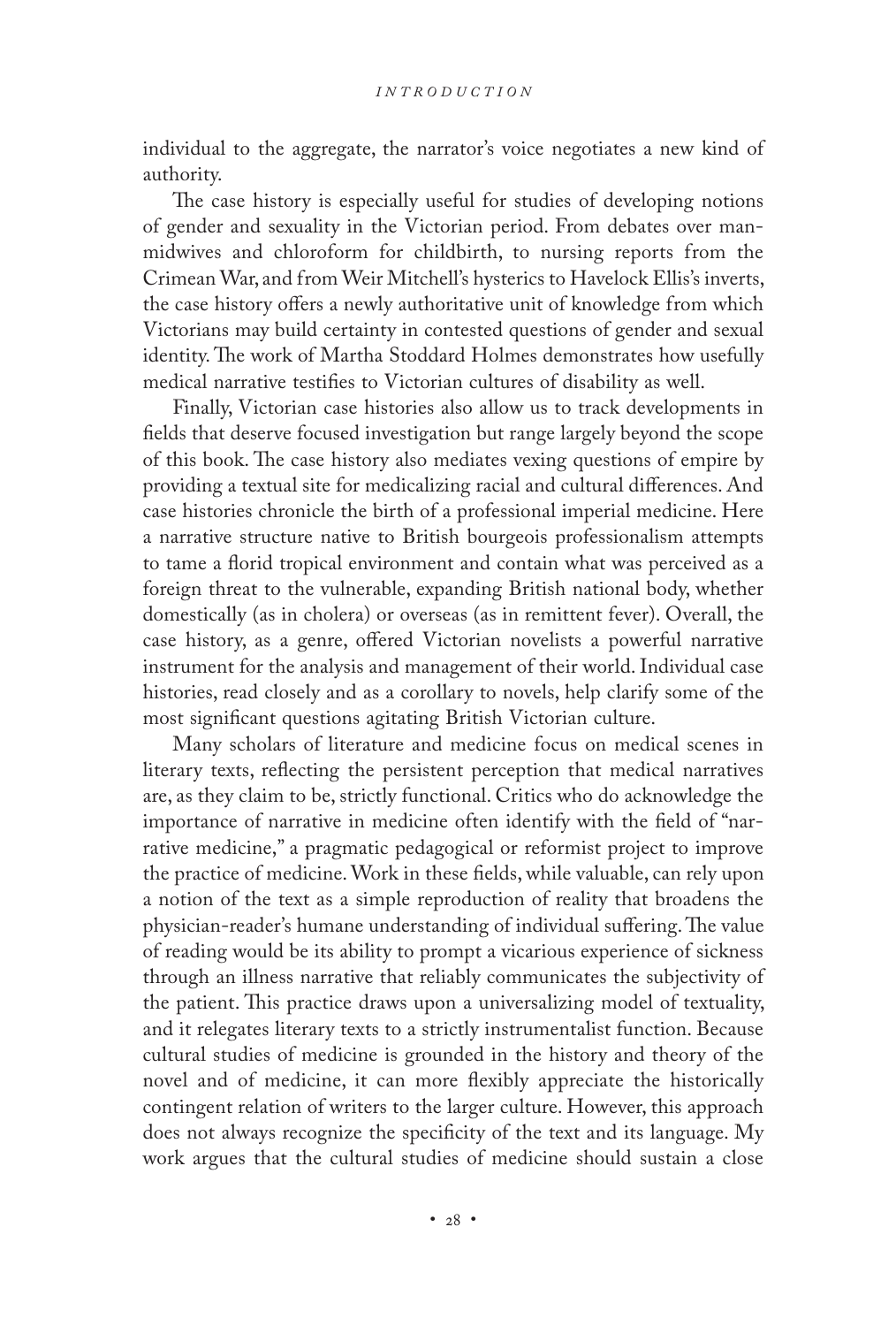formal reading of the text and a sensitivity to its language as well as its culture. This book pursues a rigorous analysis of textuality in order to illuminate how both form and culture shape the history of disciplines.

The chapters of this book lay out a general, but not necessarily chronological, cultural history of "the case history and the novel." My first two chapters briefly chart the historical shift from the eighteenth-century case history, which negotiates between the curious observations of the "New Science" and some less-admissible curious sights, to the nineteenthcentury case history, which valorizes mechanical observation recorded with a clinical realism. Chapter 2 examines the growth of restrictions on clinical seeing and stating, with the development of mechanical observation; and demonstrates how lay Victorian readers and writers could share a discussion of clinical medical norms through their performance in the "literary commons" created by Victorian periodicals.

The following three chapters examine what happens to the restrictive ideal of mechanical observation as it is intensified, revised, and supplemented by literary and medical writers. These chapters track the complex relation between novel writing and case history writing during the midcentury surge of the Victorian novel. I examine the subversion of clinical observation by sentiment in Dickens and Gaskell and in medical cases; the reorientation of mechanical observation toward sympathy in George Eliot's early fiction; and the freeing of the speculative gaze in experimental medicine as well as in Eliot's later novel *Middlemarch.* I map the circulation of modes of vision and representation between disciplines and the genres that help to constitute them. These chapters argue for the traffic between disciplines of a shared constellation of visual and textual methodologies, which are always revised in use to align more completely with particular disciplinary aims.

The final chapter turns to Freud to understand what happens to the story of the case history in its relationship with the novel. As Freud explores, reads, and maps the knotted mind of the patient, his imperial romance does not disguise its debt to literary modes, however vexed that debt may be for Freud himself. It is at this point that, while novels may strategically tap various stages of clinical realism for its cultural authority and effect of precision and accuracy, medicine itself turns decisively away from the novel and its insights and rededicates the case history to clinical observation and the clinical voice.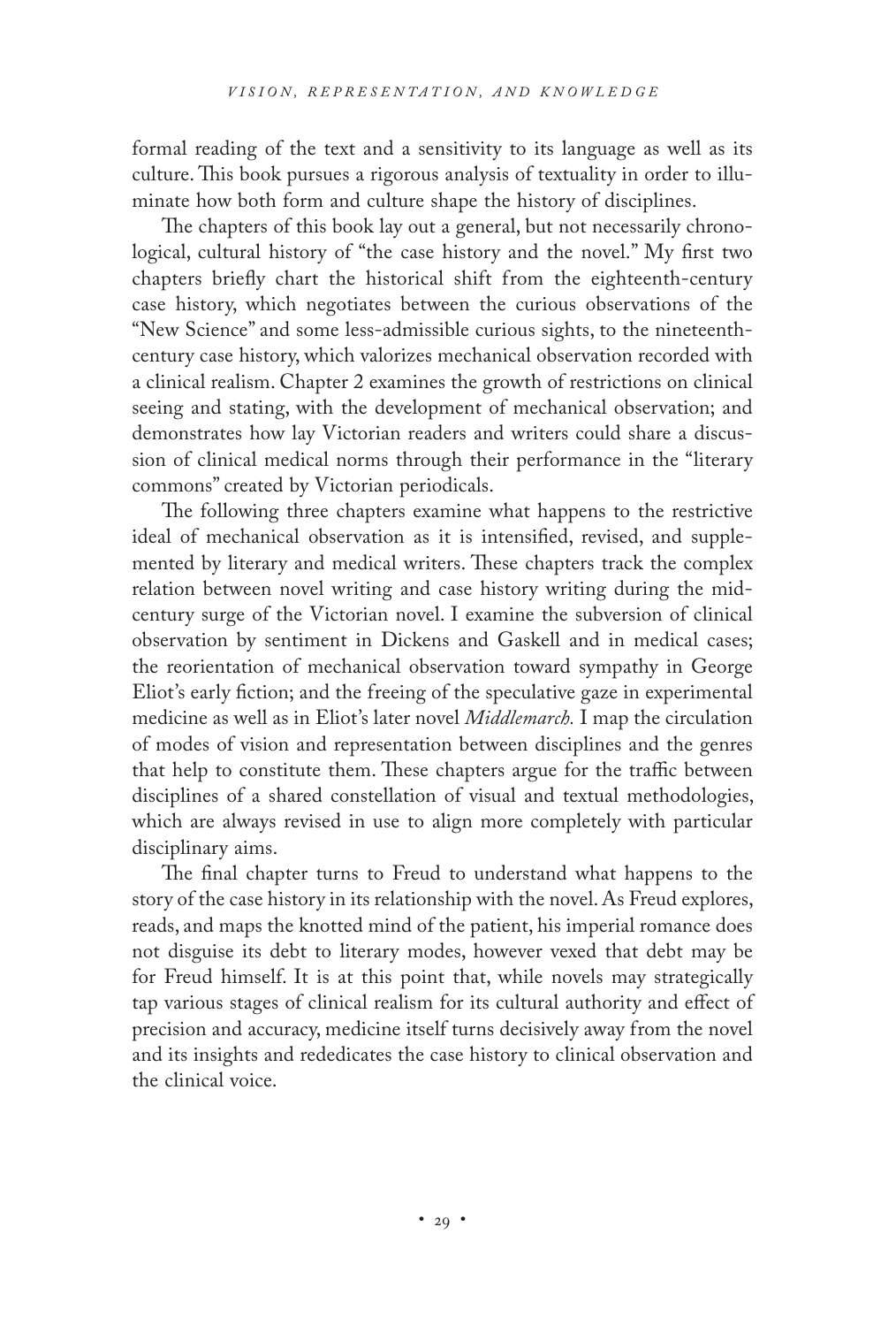# CONCLUSION

 $\rightarrow$ 

FATHER. Come hither, Charles; what is it that you see grazing in the meadow before you?

CHARLES. It is a horse....

FATHER. ... Let us see if you can tell how a horse differs from a cabbage?

CHARLES. Very easily; a horse is alive.

FATHER. True; and how is every thing called which is alive?

Charles. I believe all things that are alive are called *animals.*

FATHER. Right ...

Father. Now, then, observe what particulars we have got. *A horse is an animal of the quadruped kind, whole-hoofed, with short erect ears, a flowing mane, and a tail covered in every part with long hairs. . . .* Do you know now what we have been making? . . . A DEFINITION. . . . It is a kind of chase, and resembles the manner of hunting in some countries, where they first enclose a large circle with their dogs, nets, and horses; and then, by degrees, draw their toils closer and closer, driving their game before them till it is at length brought into so narrow a compass that the sportsmen have nothing to do but to knock down their prey.1

John Aiken's and Anna Letitia Barbauld's aptly named "A Lesson in the Art of Distinguishing," a parable for young readers, is remarkably suggestive about both the promise and the pitfalls of genre, which (like definition) relies upon careful observation, and upon a categorization that is narrow enough to be distinctive, yet broad enough to encompass the entire population of a type. The descriptive power of such an approach is evident; its dangers, like faulty premises or a rigid, territorial notion of categorization and ownership, are also evident above.

Physicians, like young Charles, often observed in order to find difference; they worked to distinguish typhus from typhoid fever, or measles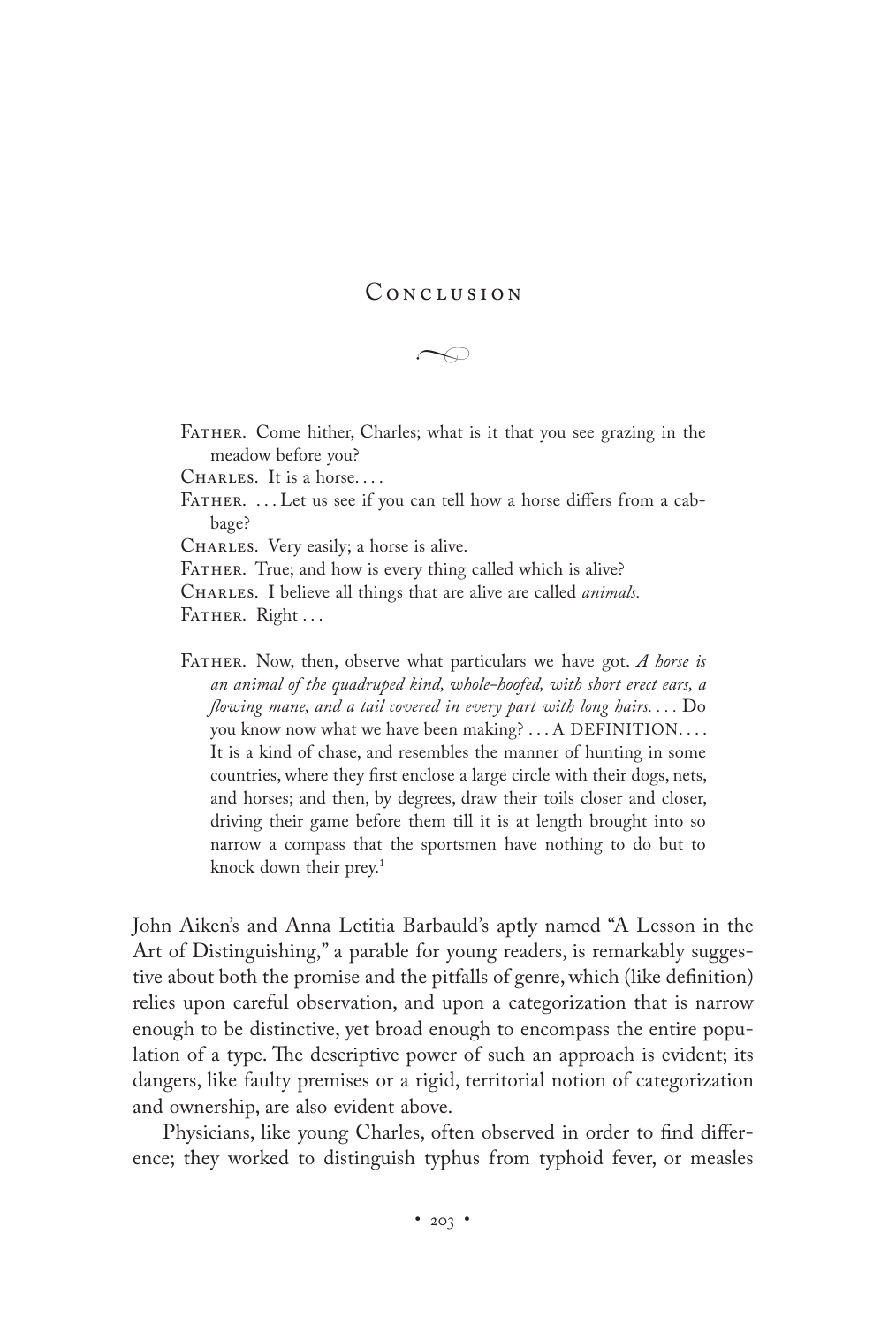from scarlet fever. These chapters have, however, attempted to trouble the accretion of difference between novels and medical texts, by distinguishing some of their common visual and narrative strategies.

This book has focused on particular genres—the novel and the case history—and on the British context in the nineteenth century, but it also hopes to lay out a more flexible, dynamic, and relational model of genre. While I draw on Frederic Jameson's construct of genre as a nuanced response to social structures and Michel Foucault's notion of genre as archive, I propose a model of genre as contingent, strategic, and situational. The visual and representational strategies I examine here help to determine genres like the clinical case history or the sentimental novel, but they are mobile and scalable; they can be imported strategically and are shaped by context. The genre of any text is formed in a complex negotiation. While we tend to privilege the author's voice and rhetorical authority, the text is constructed and consumed under the sometimes conflicting pressures of disciplinary norms and the perceived expectations of readers. Chapter 3 demonstrates how surprisingly often physician-writers deploy a sentimental discourse momentarily, in apparent contradiction of clinical norms, but strategically, to meet a contextual demand.

Such a reading of genre will necessarily affect how we study the history of medicine. This book argues that physicians were and are writers, working in a narrative genre (the case history) with a history like any other literary genre. Moreover, physicians worked in the context of an explosion of print. The field of periodical studies demonstrates how fully physicians and novelists were reading and writing each other in the same pages. As literate workers physicians would have read and discussed novels and reviews of novels; their nonscientific reading is likely to have shaped their writing of medical narrative and their interpretation of cases.

The history of medical writing casts ripples on so-called literary writing as well, when novelists make strategic use of clinical modes of seeing and stating. I have suggested that a newly rich and varied interplay of discursive hybridity in the novel may be revealed and examined, once we consider that medical modes of seeing and stating may be useful to the novel outside their original context. While Victorian studies has long been an interdisciplinary field, with critics delving into the novel's relation to political economy, photography, and anthropology as well as medicine (to name a few examples), the recent surge in periodical studies speaks to a new interest in how many Victorian novels were written for and read in periodicals, that is to say, in the immediate context of other genres. The *Waterloo Directory* points out that the sheer volume of newspaper, periodical, and other print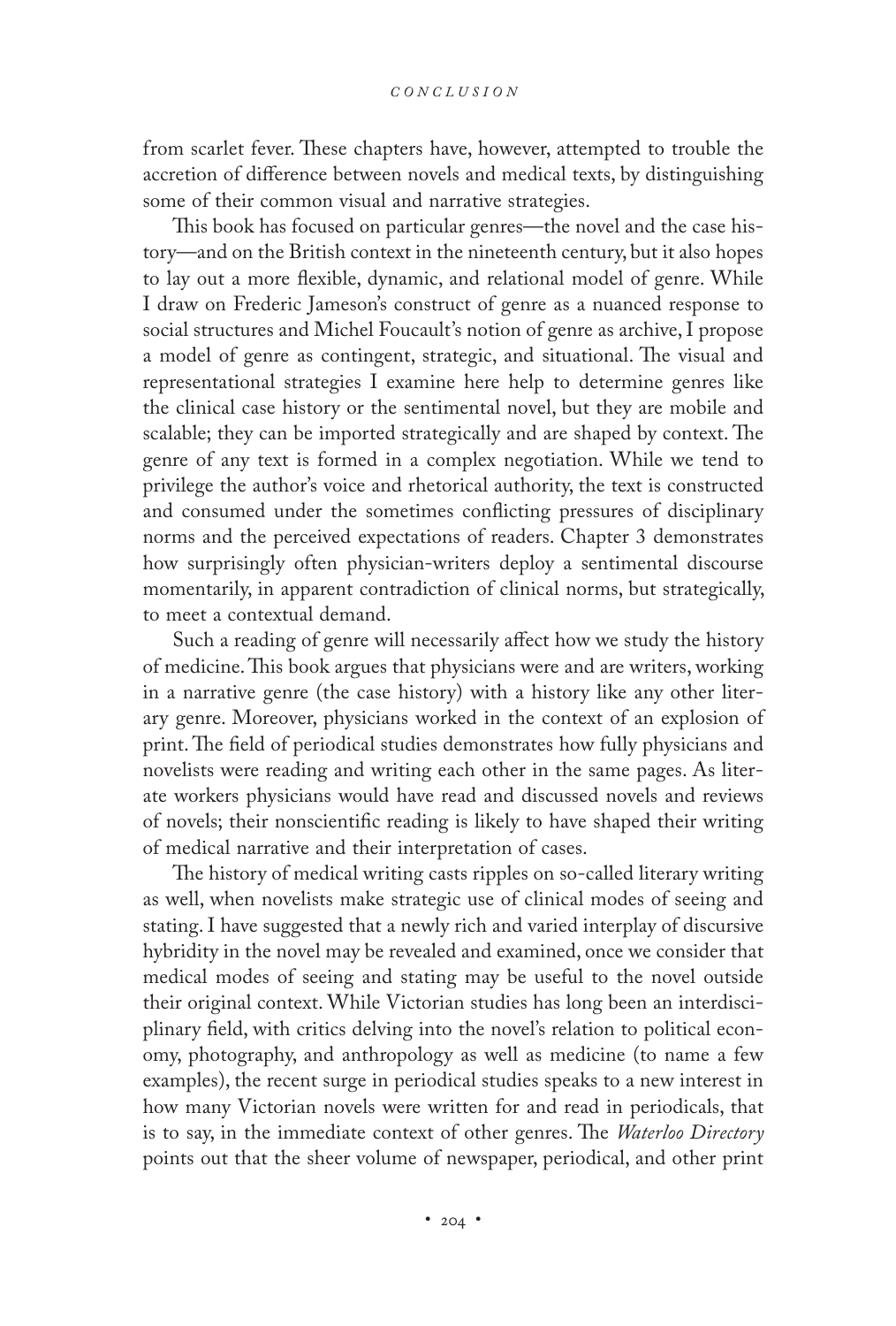media in the Victorian period was more than one hundred times that of books. The Victorian novel was published in, read in, and crucially shaped by these adjacent texts, and only a more flexible model of genre will allow us to capture the nuances of their relation. The medical case history and the Victorian novel both risked much and gained much from their shared use of curious, clinical, and literary sights and insights, even as they developed toward different disciplinary goals and different truths.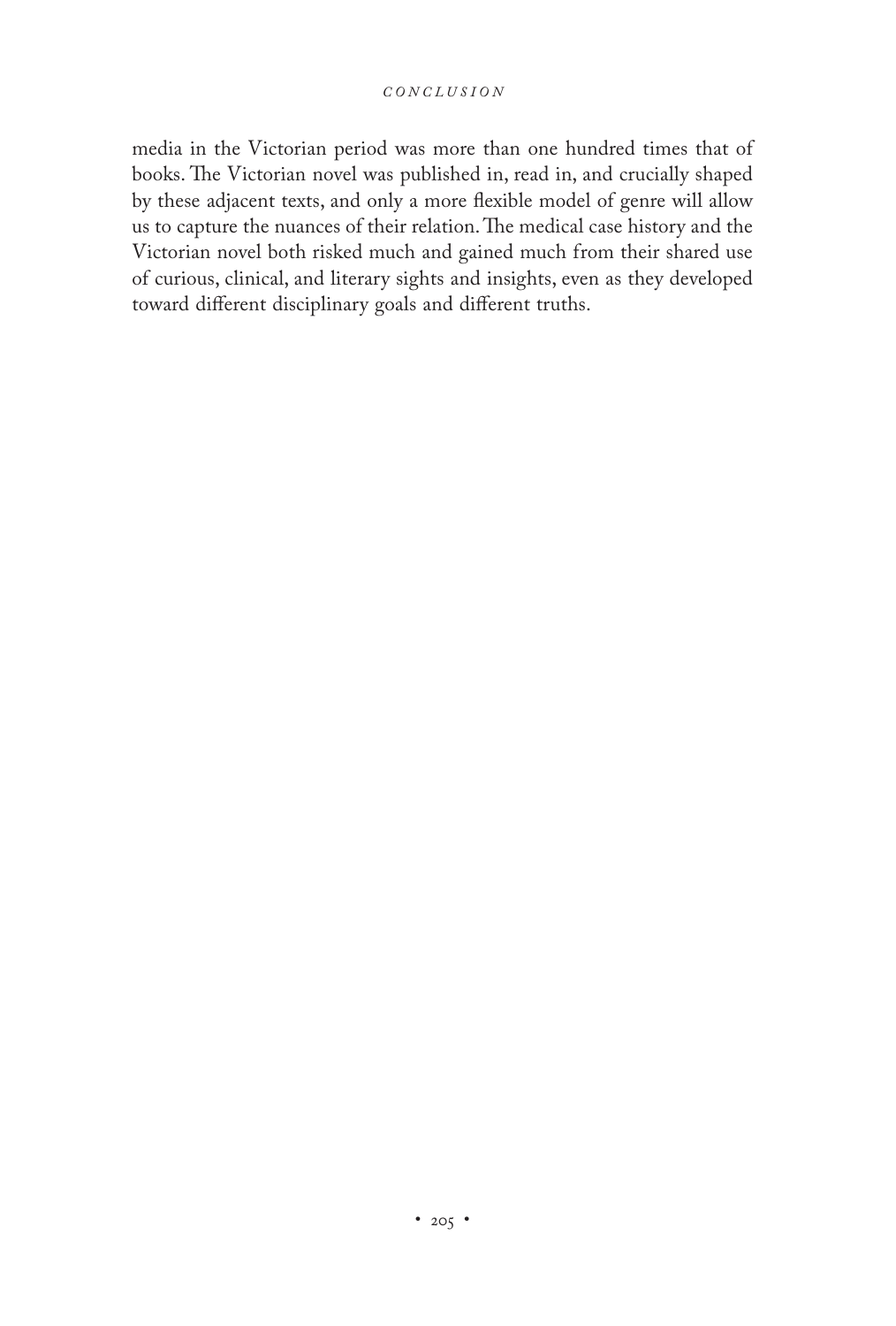**NOTES** 

 $\rightarrow$ 

#### **Introduction**

1. [Hamley], "Life and Letters," 170.

2. Brooks, *Realist Vision,* 17.

3. Beer, *Open Fields,* 149.

4. See Rothfield, *Vital Signs.*

5. See Isobel Armstrong, "Transparency" and *Victorian Glassworlds;* Nancy Armstrong, *Age of Photography;* Beer, "'Authentic Tidings'"; Flint, *Visual Imagination;* Brooks, *Realist Vision.* Recent critics discussing objectivity or disinterestedness in relation to visuality include Anderson, *Powers of Distance;* Levine, *Dying to Know.* See also Krasner, *Entangled Eye.* On the history of optics and visuality including the Victorian period, see Isobel Armstrong, "Sub-Visible World"; Crary, *Techniques;* Crary, *Suspensions of Perception;* Cartwright, *Screening the Body* (although this focuses on a postcinematic visuality).

6. See Caldwell, *Literature and Medicine;* Tougaw, *Strange Cases.*

7. Jay, "Scopic Regimes of Modernity," 4. Otter, *Victorian Eye,* 21.

8. Daston and Galison, *Objectivity,* 318.

9. See Daston and Galison, *Objectivity;* Daston and Galison, "Image of Objectivity."

10. Crary identifies an early-nineteenth-century break from naïve eighteenth-century optical theories. Whereas at first "the . . . observer confronts a unified space of order, unmodified by his or her own sensory and physiological apparatus," later subjectivity unavoidably shapes and mediates perception, because "vision is always an irreducible complex of elements belonging to the observer's body and of data from an exterior world." Despite W. J. T. Mitchell's caveats, textual evidence suggests that the shift began at about 1830 in medicine and physiology. Crary, *Techniques,* 55, 70–71; Mitchell, *Picture Theory,* 19–21.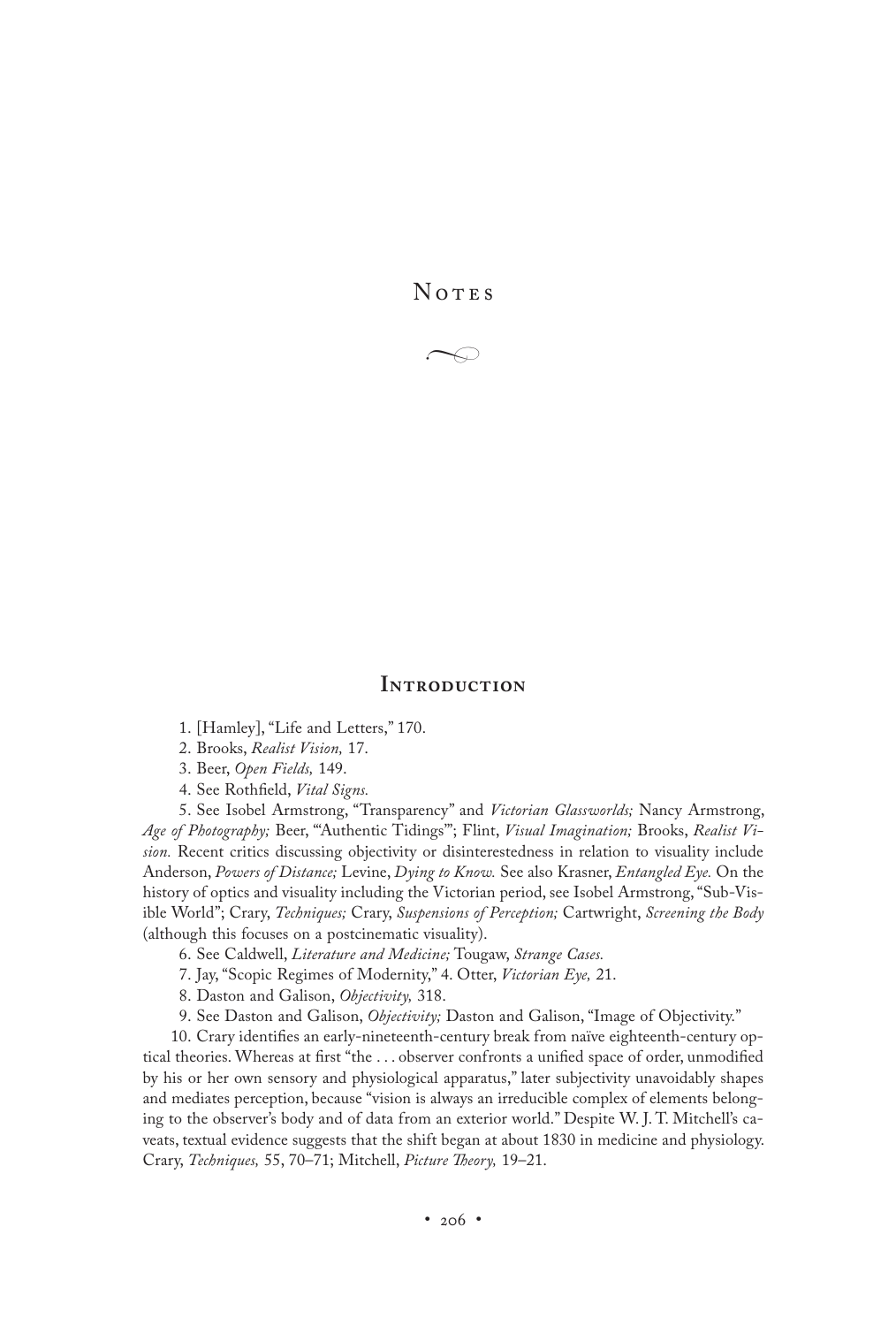11. Ross, "*Scientist,"* 67, 82. Ross locates one watershed moment in 1620, when Bacon published the *Novum Organum* (67). Bacon argued that knowledge "must gradually evolve, using observation and experiment, by refining and clarifying its former partial truths."

12. This shift has itself been quantified by Gross. Rhetorical elements of the modern scientific report include complex noun phrases, navigational infrastructure (abstract, subheadings), detailed citation practices, and prominent visual elements (graphs, tables). See Gross et al., *Communicating Science;* Dear, "*Totius in Verba*"; Dear, "Introduction," in *Literary Structure;* Vickers, "Royal Society."

13. The word "scientist," first suggested by William Whewell in 1834, aroused vigorous debate and as late as c. 1910 was still considered "a colloquialism" inferior to the more traditional "man of science." Ross, "*Scientist,*" 75. Whereas "natural philosophy" was a gentlemanly interest, science was not considered an autonomous profession—one which could itself confer social standing—until the 1830s. Susan Cannon, *Science in Culture.*

14. I follow critics like George Levine (*Realistic Imagination*) and Harry Shaw (*Narrating Reality),* who are among the most forceful critics working to complicate our understanding of realism, countering charges that realist novels impose a totalizing vision and are deluded or deceptive in their claims of a transparent access to the real.

15. Bailin, *Sickroom,* 3.

16. Vrettos, *Somatic Fictions;* Logan, *Nerves and Narratives;* Wood, *Passion and Pathology;* Frawley, *Invalidism and Identity;* Porter, *Patients and Practitioners.*

17. Oliphant, *Doctor's Family,* 87.

18. Shapin and Schaffer in *Leviathan* discuss the scientific report as a means of replicating experiments for a wider audience, providing a virtual audience for the experimenter and a virtual experience for the reader. Although eyewitnesses were no longer crucial as testimonials to the authenticity of Victorian experiments, the scientific report remained to certify individual experiences as professional, and thus communal, knowledge.

19. These examples are drawn from Dickens, *Bleak House;* Eliot, "Brother Jacob"; and Oliphant, *Hester.*

20. Disraeli, *Sybil,* 193. He uses this phrase throughout the novel, as well as in the advertisement at the beginning.

21. Disraeli literalizes the imperative that Pamela Gilbert identifies in midcentury medical mapping: to open up and illuminate the dark spaces of poverty. See Gilbert, *Mapping,* 27–54.

22. Synochus is a continued (not remittent or intermittent) fever; the term is little used after the 1840s.

23. Poovey, *Social Body,* 58.

24. Forbes, *Inaugural Lecture on Botany,* 11.

25. Peterson, *Medical Profession,* 60. For a sense of the contentious debates over the medical curriculum, see Romano, *Making Medicine Scientific.*

26. "Literary Tastes," 413 (emphasis in original).

27. Bramwell, "Perforating Tumour."

28. Bramwell, "Diagnostic Value," 119.

29. Bramwell, "Perforating Tumour," 252; Bramwell, "Stricture of the Oesophagus," 200.

30. Bramwell, "Diagnostic Value," 115.

31. Bramwell, "Remarkable Case," 58.

32. It is rare, but humor also surfaces in the case history, as in John Elliotson's report of a single woman in her thirties with an abdominal disorder, who adamantly denied pregnancy: "She had a pulse of 80; something within her had a pulse of 128; and what that was, I left her to settle by herself. All that I could say was, that if she waited patiently, the whole of the disease would come away, to a certainty, in two or three months." Elliotson et al., *Principles and Practice,* 61.

•  $207$  •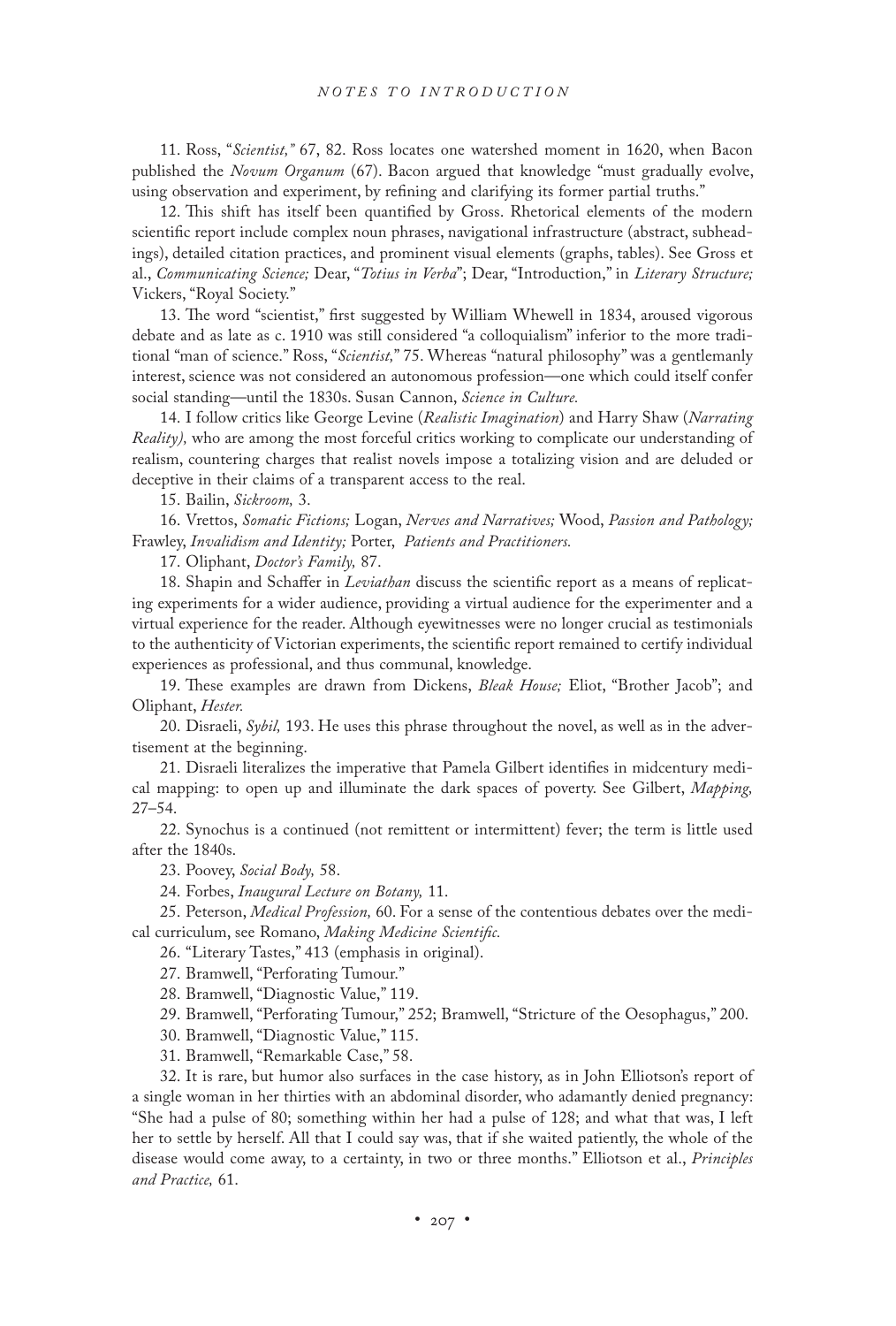33. Colvin, Review of *Middlemarch,* 144.

34. Hardy, *Greenwood Tree,* 24.

35. Latham, *Collected Works,* 27.

36. King, *Bloom.*

37. The great seventeenth-century physician Thomas Sydenham, for example, grounded his classificatory system on his observations of individual cases, as did Giovanni Morgagni in the eighteenth century. But the case's reference to a norm of disease did not become predominant until the nineteenth century.

38. See Kathryn Montgomery Hunter, *Doctors' Stories,* 71–73, 81–82.

39. W. B. Cannon, "Case Method"; Epstein, *Altered Conditions,* 51n84.

40. Critics who discuss the case as a model for the narrative of individual experience have focused largely on the relevance of the philosophical case. See McKeon, *Origins of the English Novel,* 82–83; J. Paul Hunter, *Before Novels,* 290–94; Starr, *Defoe and Casuistry.* Thomas Laqueur has posed the realist medical "case" as a narrative model for the humanitarian empathy that underwrites the novel ("Bodies, Details").

41. See especially McKeon, *Origins of the English Novel*.

42. Jameson, *Political Unconscious,* 138, 141.

43. Beer, *Open Fields,* 186.

44. Foucault, *Order of Things,* 128.

45. In the novel, debates over genre and style emerge in the 1830s and 1840s, with Bulwer-Lytton; the 1860s, with the sensation novel crisis; and the 1870s, with high realism. In medicine, clinical realism as a narrative technique reached a climax in the 1830s and 1840s, while debates over the use of graphing technology and statistics peak in the 1860s.

46. Nineteenth-century medicine was essentially international. British authorities seem to cite continental sources more often than American sources. But British medical treatises were often published in American editions, and British medical journal articles reappear in American journals.

47. The Royal College of Physicians of London was most prestigious and chartered in 1518. The Royal College of Surgeons of London was chartered in 1800; surgery was technically a craft rather than a profession but proved upwardly mobile. Finally, the Society of Apothecaries was chartered in 1617. Apothecaries were associated with trade because they sold medicines, but they fought to attain recognition for practicing medicine.

48. These were physicians and surgeons with hospital and teaching appointments in the metropole. Lawrence examines debates over traditional education versus a German-style continental curriculum ("Incommunicable"). Peterson identifies a rift between the London-based consultant and the provincial general practitioner. These new loyalties superseded the old tripartite divisions in both London and the provinces (*Medical Profession*).

49. Peterson, *Medical Profession,* 60, 135. See also Bynum, *Science,* 176–84.

50. Romano, *Making Medicine Scientific,* 162.

51. Christopher Lawrence, "Incommunicable," 505.

52. Quoted in Peterson, *Medical Profession,* 173.

53. See Hollinger, "Knower and Artificer."

54. Collini, "Introduction," x.

55. Huxley, "Science and Culture"; Arnold, "Literature and Science."

56. Snow, *Two Cultures;* Leavis, "Two Cultures?"

57. See Shuttleworth, *Charlotte Brontë;* Rylance, *Victorian Psychology;* Dames, *Amnesiac Selves;* Otis, *Networking;* Michael Davis, *George Eliot.*

58. Dames, *Physiology of the Novel.*

59. A few studies, especially recently, focus on the genre of the case history in relation to the novel. Small includes an extended reading of medical case histories of the "love-mad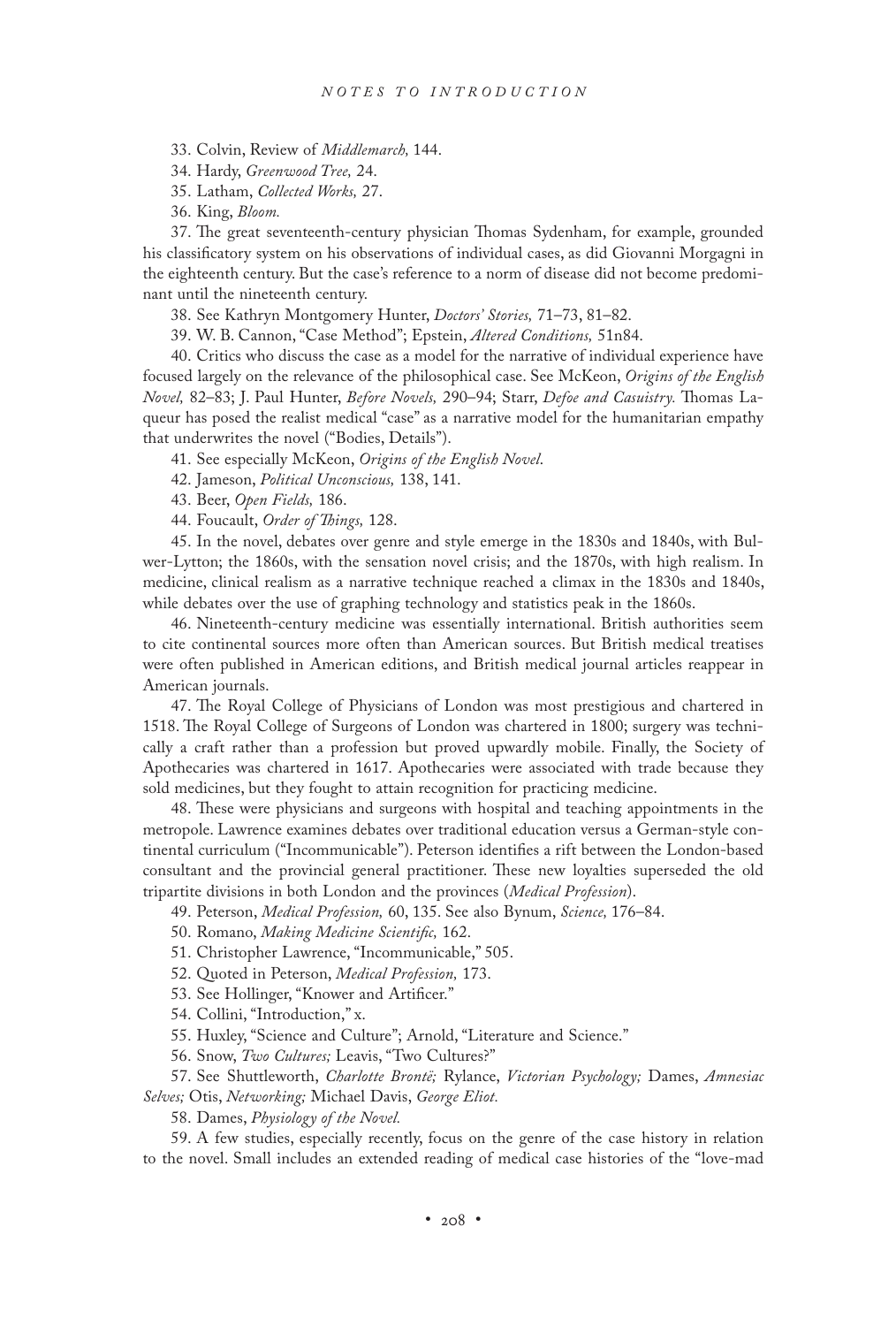woman." Sill argues that study of the passions contributed to the empiricism that founds both eighteenth-century medicine and the novel. Caldwell examines the "double vision" of "Romantic materialism" in pre-Darwinian British literature and medicine, which, she argues, must read the world both empirically and imaginatively. She also discusses what she sees as a bipartite structure of the case history ("history" and "physical"). And Tougaw, whose project is perhaps closest to mine in scope and its focus on the case history as a genre, argues for a dual mode of reading (diagnosis or sympathy) through which novels and case histories make sense of the conjunction of pathology and identity. Small, *Love's Madness;* Sill, *Cure of the Passions;* Caldwell, *Literature and Medicine;* Tougaw, *Strange Cases.*

 For books on the case history generally, see Tougaw; Epstein. Article-length histories include Temkin, "'Sinn'-Begriff "; Reiser, "Creating Form"; Stoeckle, "History-Taking"; Hurwitz, "Form and Representation"; Gilles, "Patient History"; Laqueur, "Bodies, Details"; Rylance, "Theatre and Granary."

60. See Nancy Armstrong, *Desire and Domestic Fiction;* Lennard Davis, *Factual Fictions;* J. Paul Hunter, *Before Novels;* McKeon, *Origins of the English Novel*; Price, *Anthology.*

61. See Peterson, "Medicine," 24.

## **Chapter One**

1. Locke, *Essay Concerning Human Understanding,* 8 (II.ix). For a discussion of Molyneux's question, and of perception in the tradition of empirical philosophy, see Law, *Rhetoric of Empiricism.*

2. Chesselden, "Account of Some Observations," 448. The name is usually spelled Cheselden.

3. Most historians of medicine perceive the eighteenth century as a period of dormancy in the development of European medicine between two significant philosophical and practical developments: the New Science of the seventeenth century, and the clinical and experimental medicine of the nineteenth. See Porter, "Laymen, Doctors," 288.

4. Shapin and Schaffer, *Leviathan and the Air-Pump,* 56.

5. Ibid., 65–69.

6. Chesselden, " Explication."

7. Although surgeons and apothecaries might keep or even publish case histories, most printed case histories are authored by physicians. Practitioners who referenced the Royal Society or adopted experimentalist methods were also more likely to be physicians.

8. The patient retained power in the relationship with his physician through the eighteenth century, as Porter has shown ("Lay Medical Knowledge").

9. Pargeter, *Observations on Maniacal Disorders,* 103; Cheyne, *English Malady;* Monro, "Remarks."

10. See Richard Foster Jones, "Science and English Prose Style"; Christensen, "John Wilkins"; and Nicolson, *Seventeenth Century*. The influential arguments of these early commentators do not account for the "Rhetorick," or even the rhetoric, which persists in Royal Society texts; their conclusions have been revised. See Vickers, "Royal Society"; Dear, "*Totius in Verba.*"

11. From C. R. Weld (1848), *A History of the Royal Society,* London, I, 146–48; quoted in Hall, "Early Royal Society," 60.

12. V:iv [1728]; quoted in Jones, "Science and English Prose Style," 84.

13. Sprat, *History,* 111, 13 (emphasis in original).

14. Royal Society member John Wilkins pursued the injunction to equate words and things with his project of creating a "Real Character" in which each thing would be represent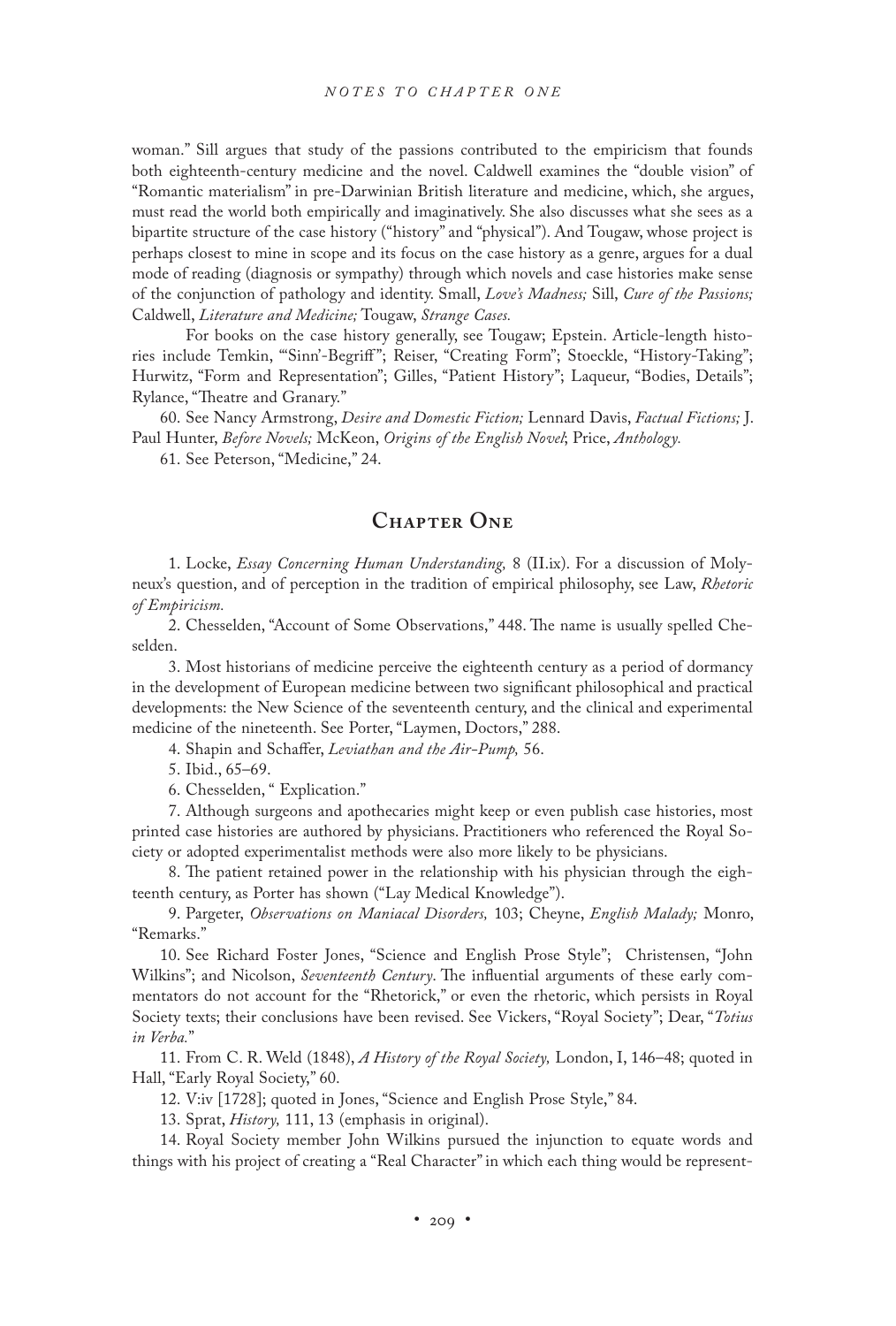ed by a single sign, legible to readers of any language. Signs would follow a logical progression, so that the sign for "dog" would incorporate the sign for "animal," and so on. Mermaids, fairies, and the like had no signs, as they did not exist and hence were not truly "things."

15. I will adopt the eighteenth-century spelling, "Rhetorick," to distinguish the Royal Society's term, with all its connotations, from our modern usage of "rhetoric": any set of stylistic rules and principles, unavoidable in any organized discourse.

16. Fairfax, "Bullet Voided by Urine," 803.

17. Daston and Park, *Wonders,* 259.

18. Law argues that empiricism accomplishes this focus on perception through an unacknowledged emphasis on rhetoric and on language (*Rhetoric of Empiricism*).

19. Barbara Stafford also examines the eighteenth-century "antimony . . . between spectacle, or gawking at heaped-up goods, and observation, or the reasoned apprehension of phenomena." *Artful Science,* xxvi.

20. See especially Benedict, *Curiosity;* Tougaw, *Strange Cases.*

21. These included, besides the *Philosophical Transactions* of the Royal Society, the French *Journal des Savants* and *Histoires et Mémoires de l'Académie Royale des Science,* and the Italian *Giornale de litterati.* See Daston, "Marvelous Facts," 259.

22. Daval, "Extraordinary Rainbow"; de Vallemont, "Small Egg"; "Part of a Letter . . . Account of a Double Pear"; Conny, "Shower of Fishes."

23. Molineux, "Epidemick Distempers," 105.

24. Cheyne, *English Malady,* N2.

25. McKeon, *Origins,* 47.

26. See Dennis Todd on the epistemological issues raised by physicians' response to the Mary Toft (rabbit-birth) case (*Imagining Monsters*); and Stafford on the eighteenth-century nexus between science and entertainment, truth and foolery (*Artful Science*)*.* Terry Castle suggests that spectators might actually want to be deceived ("Culture of Travesty").

27. Pargeter, *Maniacal Disorders,* 109; Myddelton, "Extra-Uterine Conception," 337.

28. On the "physician of the mind," see Sill, *Cure of the Passions,* 13–34. The literature on eighteenth-century medicine and sensibility is considerable. See especially Van Sant, *Eighteenth-Century Sensibility,* 50–59, for a comparison of the mechanism of sensibility—as an observation of suffering, which excites a sympathetic response—in the literary context and that in the physiological one. On "sympathetic practitioners" and how the eighteenth-century John Gregory, in *Observations on the Duties and Offices of a Physician* (1770), theorized that practitioners need both "sympathy" and "composure," see Ward, *Desire and Disorder,* 30–53; Caldwell, *Literature and Medicine,* chap. 2.

29. Mandeville, *Hypochondriack and Hysterick Diseases,* 19–20.

30. Cheyne, *Health and Long Life,* xvii.

31. Pargeter, *Maniacal Disorders,* 49 (emphasis in original).

32. Although Boddington and two others write the main portion of the text, it is framed and thus "authored" by Henry Baker. See Baker et al., "Margaret Cutting," 143.

33. "Two Letters from a Gentleman," 1499–1500.

34. Watt, *Rise of the Novel,* 188, 157.

35. Dent, "Worms Found in the Tongue," 220.

36. Despite the apparent conflict with the ideal of a disinterested observation, terms like "entertainment" (as in the water-newt case) do not seem to disrupt the experimentalist's contract with witnesses. The term can indicate intellectual exercise, as in this discussion of fluid dynamics in rivers: "As it is a problem somewhat curious, though' not difficult, and its solution not generally known . . . I thought it might give some entertainment to the curious in these matters, if the whole process were published." Robertson, "Water under Bridges," 493.

37. Parsons, "Hermaphrodite," 142, 143 (emphasis in original).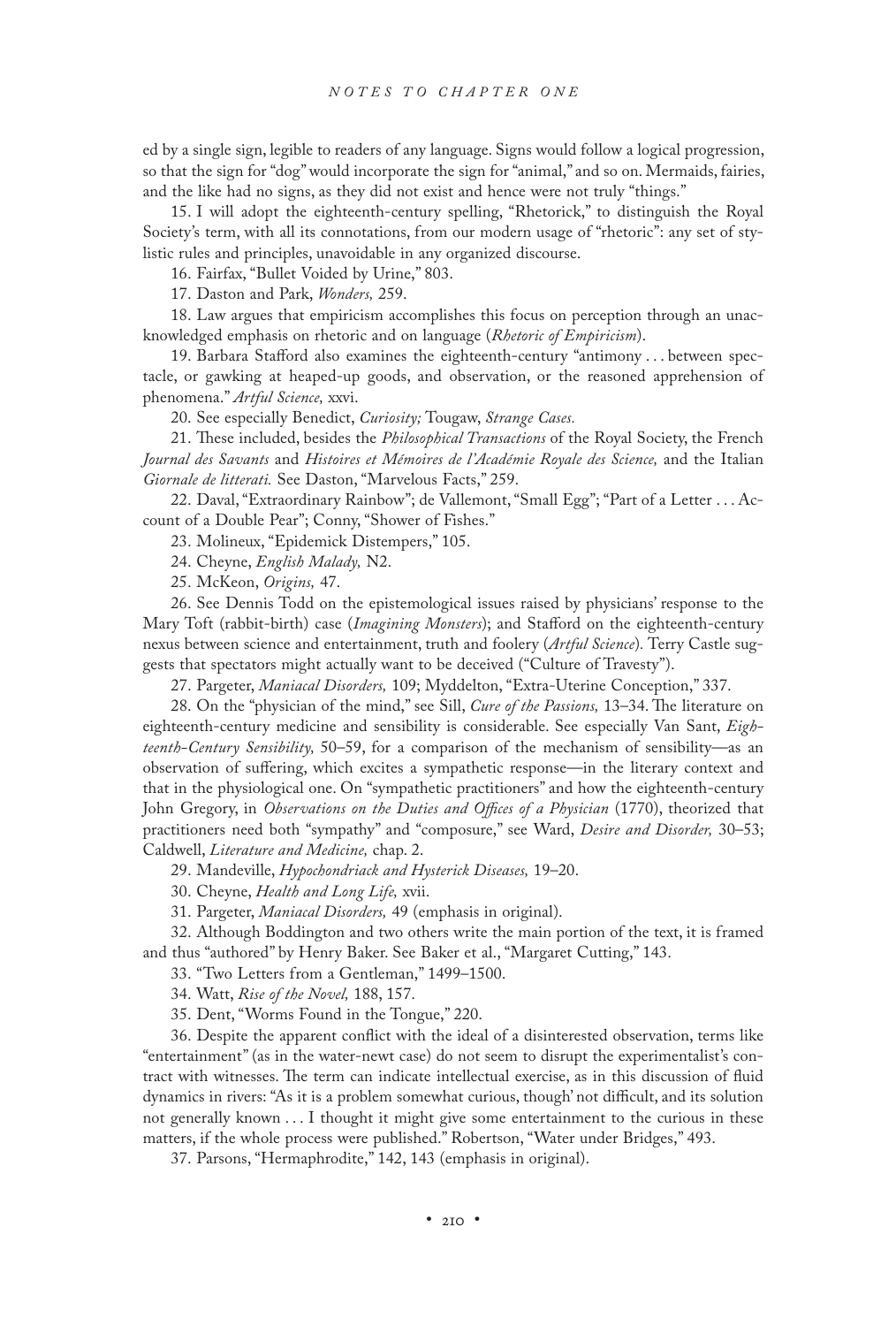38. Todd comments that "the English fascination with monsters and their willingness to pay to see them were almost proverbial" (5).

39. See Byrd, "Negro-Boy"; Parsons, "White Negro"; "Of the Posture Master"; Machin, "Distempered Skin"; Baker, "Distempered Skin." Baker mentions that the patient was "shown at London by the name of the porcupine-man" (22).

40. The extended debate over the efficacy and safety of transfusion included three previous articles or notices regarding the experiments in transfusion in Paris: Denis, "Letter . . . Touching the Transfusion of Blood," briefly discussing a dog-to-dog transfusion; Denis, "Letter . . . Touching a Late Cure," an extensive account with cases and a detailed explanation of equipment arrangement for performing a transfusion; Denis, "Letter . . . Touching the Differences Risen," detailing the legal investigation into the man's death, which Denis attributes to arsenic poisoning. The *Philosophical Transactions* also publishes an anonymous article claiming British priority in the procedure: "Advertisement Concerning the Transfusion of Bloud."

41. Denis, "Letter . . . Touching a Late Cure," 617, 620. For a second transfusion, Denis lists the spectators as "several very able physicians, *Bourdelot, Lallier, Dodar, de Bourges,* and *Vaillant*" (621). He claims "that divers physitians, and other persons worthy of credit, that have seen [the patient], can render an authentick testimony to all the circumstances here advanced by me" (624).

42. Ibid., 620.

43. Stack's case is one of several on unusual lactation. In 1674 "a Person of great veracity in Germany" wrote to the editor of the *Philosophical Transactions* "concerning an aged Woman of 60 Years, giving suck to her Grandchild" (the author's own child). In 1741 Robert, Lord Bishop of Cork wrote to the Royal Society about "a Man who gave Suck to a Child." Unfortunately, the suckling had occurred long before the bishop met him, so unlike Stack he could not witness it firsthand; but "[t]he bishop looked at his breasts, which were then very large for a man; and the nipple was as large or larger than any woman's he ever saw." Stack, "Woman," 140 (emphasis in original); "Relation Written . . . Concerning an Aged Woman"; Robert, Lord Bishop of Cork, "Man Who Gave Suck," 517.

44. Manginot, "Unusual Medical Case," 756.

45. Denis, "Letter . . . Touching a Late Cure," 622.

46. Chesselden, "Young Gentleman," 450, 448.

47. See, for example, Barker-Benfield, *Culture of Sensibility,* 1–35; Mullan, *Sentiment and Sociability,* 210–40; Brissenden, *Virtue in Distress,* 35–45; Flynn, "Running out of Matter"; Rousseau, "Nerves, Spirits, and Fibres"; Van Sant, *Eighteenth-Century Sensibility,* 1–16.

48. Pye-Smith, "Medicine as a Science," 309.

49. For the lack of public confidence in establishment medicine, see Peterson, *Medical Profession,* 38, 90. Homeopathy and other peculiar practices had rapidly established colonies of support in influential patient populations. By professionalizing and regularizing care, by repudiating both quacks and "heroic medicine" as unscientific, and by distancing their work from the craft of surgery and the trade of apothecary, reformist physicians hoped to regain market share and public trust, and to secure a position in the powerful new professional class. However, as George Eliot's *Middlemarch* dramatizes, patients themselves were not sure they wanted reformist, professional physicians.

50. Medical schools affiliated with hospitals and providing intensive clinical training were rare until the latter half of the century. The Medical Reform Act of 1858 established ground rules for licensure, but there was no universal exam until 1884. Physics, chemistry, and biology were not generally required for entry into medical schools until the 1880s. See Peterson, *Medical Profession,* 5, 60, 64, 241; Warner, *Therapeutic Perspective,* 175ff.

51. The *Lancet* was the best known reformist organ, although the *London Medical and Surgical Journal* also exposed incompetent practitioners. Medical journals provided a central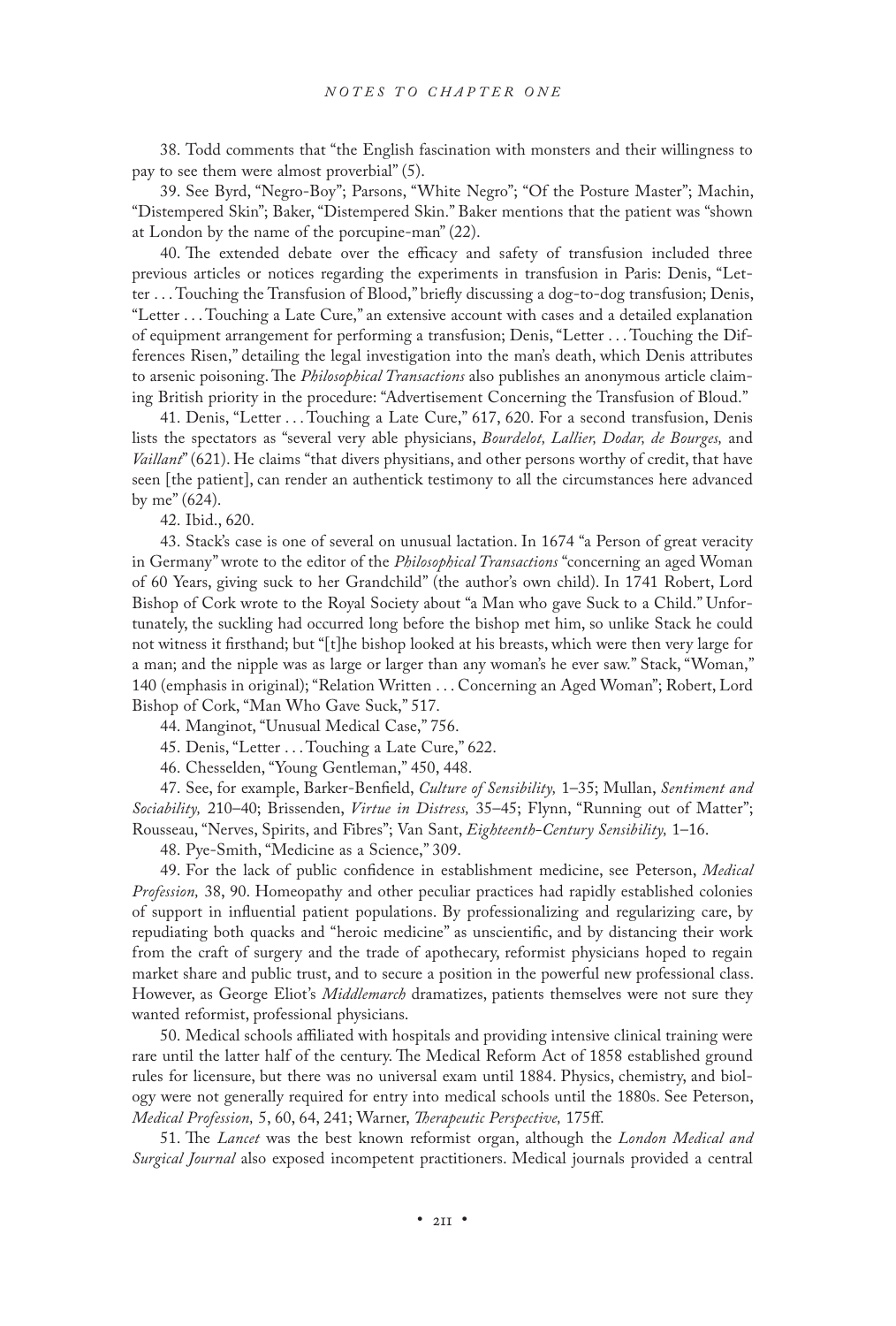force for reform. See Crawford, "Scientific Profession," esp. 223; Warner, "Idea of Science," 138–42.

52. Warner, *Therapeutic Perspective,* 182.

53. Georges Canguilhem has analyzed this shift toward perceiving pathology as a physiological state along a continuum of bodily conditions; Warner places the shift in the bodily ideal from "natural" to "normal" around the 1850s. Canguilhem, *Normal and Pathological;* Warner, *Therapeutic Perspective,* 87. See also Huet, *Monstrous Imagination.*

54. Canguilhem, *Normal and Pathological,* 69–85.

55. Gould and Pyle, *Anomalies and Curiosities,* 2, 1.

56. Barnes, *William Dempster;* Clanny, *Mary Jobson;* Millingen, *Curiosities;* Sayre, *Remarkable Case.* Thomas Renwick published in 1817 a pamphlet, *Narrative of the Case of Miss Margaret McAvoy* (with "some optical experiments" on what he later explained as "her peculiar powers of distinguishing colours, reading &c., through the medium of her fingers"). Renwick's (and Miss McAvoy's) claims invited a rebuttal by Joseph Sandars, which was itself rebutted by Renwick. See Renwick, *Narrative of the Case;* Renwick, *Continuation of the Narrative;* Sandars, *Hints to Credulity!*

57. Stafford talks about this gesture as a crucial component of the Enlightenment itself: "Most fundamentally, to enlighten meant unmasking charlatanism of every stripe by teaching the public its conning stratagems. . . . Fear of contaminating pristine or authentic experience reached epidemic proportions in the second half of the eighteenth century" (74). Enthusiasm for an unmasking "enlightenment" pervades the case history most strongly in the early nineteenth century.

58. Greenhow, "Concussion of the Brain," 392. The case is "reported (with a drawing) by Mr. H. M. Greenhow," but Mary K. is actually "under the care of " Mr. T. M. Greenhow (392).

59. Rick Rylance argues that the curious is not even much obscured. Analyzing two contrasting elements of the nineteenth-century case history, the "granary" (practical, methodical) and the "theatre" (spectacular, curious), he notes the persistence of the theatre in cases throughout the century, specifically in tone, narrative conventions, the diversity of journal contents, and "the sustained and substantial presence of the bizarre, the grotesque, the freakish, and the comical. "Theatre and Granary," 262–63.

### **Chapter Two**

1. Latham, *Collected Works,* 29, 37–38.

2. Janis Caldwell complicates this trajectory by arguing that clinical medicine in fact is grounded on the same "Romantic materialism" that nurtured Romantic literature, a "dialectical hermeneutic" that "tacked back and forth between physical evidence and inner, imaginative understanding." Caldwell's readings are persuasive, but I am more interested in tracing the expression of empirical ideals in nineteenth-century case history writing, examining how and why these ideals seemed to demand the exclusion of any subjective insight, despite the impossibility of this aim. Despite the existence of the productive "Romantic materialism" that Caldwell examines, many cases demonstrate their allegiance instead to the ascendant epistemology that Lorraine Daston and Peter Galison have termed "mechanical objectivity." In chapter 5, I examine the shift at midcentury when case histories may once again acknowledge imagination and insight, now coded as "speculation" and "hypothesis." Caldwell, *Literature and Medicine,* 1.

3. Clinics (publicly funded hospitals) first arose in France, shifting the intellectual center of medicine from Edinburgh to Paris for much of the nineteenth century. See Ackerknecht,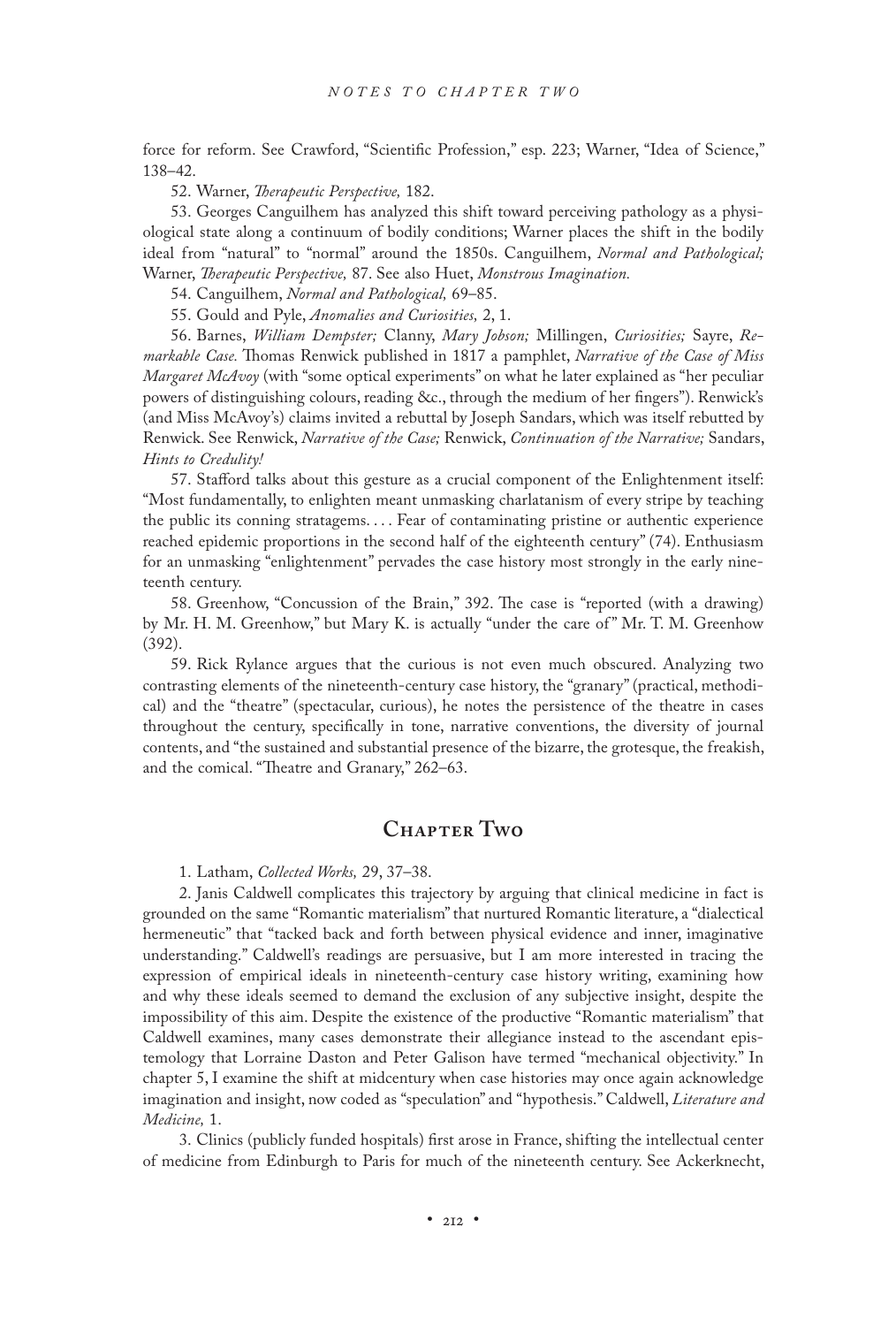*Paris Hospital;* W. F. Bynum, *Science;* Foucault, *Birth of the Clinic;* Peterson, *Medical Profession;* Shryock, *Development;* Warner, *Against the Spirit;* Warner, "Idea of Science."

4. In an 1816 casebook by a Bristol surgeon, James Bedingford, 32 of the 34 cases underwent an autopsy after death. Fissell, "Disappearance," 100.

5. Epstein, *Altered Conditions,* 51.

6. Caldwell locates the beginnings of the modern format in the 1820s, and Epstein comments that the "more or less standard order . . . began to be established in the early nineteenth century and became codified in the last decade of the century." My research suggests that the modern format begins to emerge in the first decade. Gilles argues that around 1860, the "symptom" (the patient's subjective experience of disease) became distinguished from the physician's observation of the "objective signs" of disease. See Caldwell, *Literature and Medicine,* 149; Gilles, "Patient History," 493.

7. Finlayson, "Examination and Reporting," 39.

8. Ferriar, *Medical Histories* (1792), iii–iv.

9. Analogy persists in that the individual patient with phthisis was understood as an analogue of the normative patient with phthisis; but analogies between diseases, as in the old nosologies, became problematic. The physician William Osler warns in 1892,

[T]here is a form of acute phthisis which may closely simulate ordinary pneumonia. . . . A healthy, robust-looking young Irishman, a cab-driver, who had been kept waiting on a cold, blustering night until three in the morning, was seized the next afternoon with a violent chill, and the following day was admitted to my wards at the University Hospital, Philadelphia. He was made the subject of a clinical lecture on the fifth day, when there was absent no single feature in history, symptoms, or physical signs of acute lobar pneumonia of the right upper lobe. It was not until ten days later, when bacilli were found in his expectoration, that we were made aware of the true nature of the case.

 Here analogy is held up as an inexact science, corrected by the newer diagnostic methods of germ theory. Osler, *Principles and Practice,* 211. See also Foucault, *Birth,* 100–101.

10. Fissell, "Disappearance," 103.

11. Frawley, *Invalidism and Identity,* 5.

12. Foucault, *Birth,* 89.

13. The interest in surfaces does not contradict the clinic's interest in delving into the body (through autopsy and new technologies like the laryngoscope); these conceptually extend the surfaces visible to the clinical gaze. See also Foucault, *Birth,* 128–29.

14. Foucault, *Birth,* 113 (emphasis in original).

- 15. Cheyne, *English Malady,* 307–11.
- 16. Morgagni, *Seats and Causes,* xxxi.

17. Daston and Galison, "Image of Objectivity," 87–88.

18. Morgagni, *Seats and Causes,* 819 (XXVI:31).

19. Caldwell usefully examines a similar shift in anatomical atlases, away from the subjectivity of the "animated cadaver" and toward an aesthetic displaying "the physical body, shorn of emotion, imagination, agency, individuality, and personhood." Ironically, the human subjects in the images she discusses are all cadavers, whether animated and emotive, or unexpressive and inert. Caldwell, "Strange Death," 343.

20. Bennett, *Clinical Lectures,* iii.

- 21. See Reiser, *Reign of Technology.*
- 22. Bramwell, *Practical Medicine,* 25.
- 23. Peterson, *Medical Profession,* 172.

24. Holland, *Mental Physiology,* 18–19.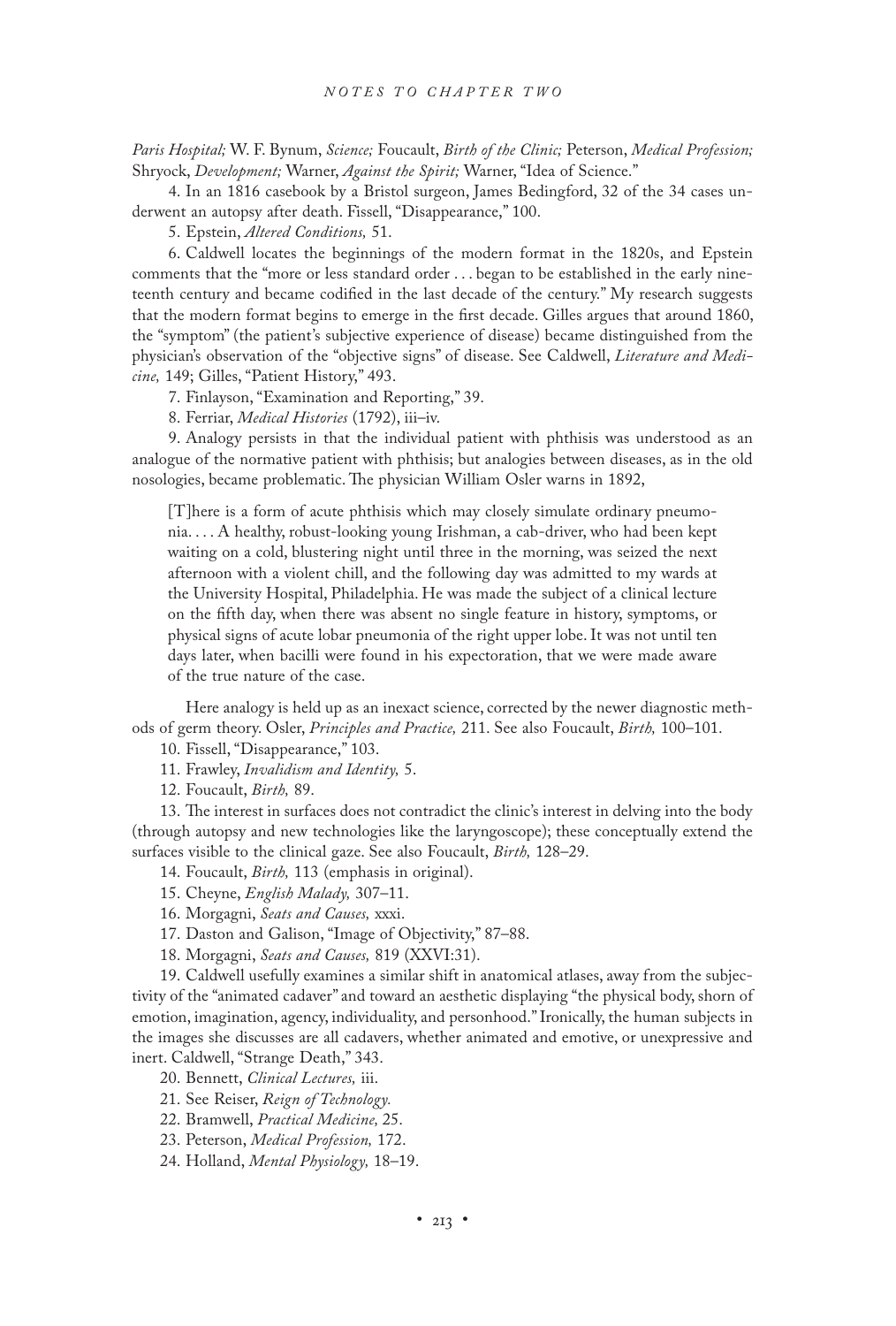25. Sims, *Discourse,* 99–101.

26. Latham, *Collected Works,* 69 (emphasis in original).

27. "Empiricism" is a difficult term at about this time. While it ostensibly refers to the practice of empirical science—induction based on material observations rather than deductions from the theories of eighteenth-century and earlier medical authorities—it also was associated with quackery, because alternative practitioners ("empirics") were thought to rely on seat-of-the-pants experience rather than book learning. The difficulty is evident in James Sims's text, for example, where, in order to valorize "empiricism," he must also explicitly disassociate it from quackery.

28. Stillé, *Elements,* 34.

29. Daston and Galison, "Image of Objectivity," 82–83.

30. Daston and Galison, *Objectivity,* 123.

31. Stillé, *Elements,* 46 (emphasis in original).

32. Stillé quotes from Baglivi here. Ironically, he cites early physicians to support his empiricism.

33. Daston and Galison, *Objectivity,* 229.

34. Bramwell, "Value of Cultivating," 243; Levine, *Dying to Know,* 27.

35. See Levine's nuanced discussion of the ideal of self-abnegation in *Dying to Know.*

36. W. J. T. Mitchell, *Picture Theory,* 325.

37. Elliotson et al., *Principles and Practice,* 18, 50; Williams and Clymer, *Principles of Medicine,* 436; Laycock, *Lectures,* 34; Hartshorne, *Essentials,* 21 (emphasis in original); Bramwell, "Value of Cultivating," 237.

38. Bigelow and Holmes, "Medical Observation," 3–4; Bullitt, "Art of Observing," 399.

39. Warter, *Observation in Medicine,* vii.

40. Warner, *Against the Spirit,* 175.

41. Huet, *Monstrous Imagination,* 188. In 1920, Hilaire Belloc explains this paradox, discussing the figures at Madame Tussaud's: "it is precisely because the likeness is so great, precisely because the effect is so parallel to that of reality, that we note the minor details in which illusion is not achieved." Introduction to John Theodore Tussaud, *The Romance of Madame Tussaud's* (New York: Doran, 1920), 27, quoted in Huet, 188. Benjamin, "Work of Art," 220.

42. See Jennifer Tucker, *Nature Exposed,* for a nuanced examination of how photography both inspires and resists Victorian scientists' ideals of truth and accuracy.

43. Barbara Stafford argues for a somewhat different version of eighteenth-century visual truth: "William Cheselden, in the monumental *Osteographia* (1733), required his artists to represent bones without showing the forming hand behind the image. 'Objectivity,' or the honest conduct of the practitioner, was thus synonymous with the absence of any visible sign of manufacture. The rise of objectivity as a scientific ideal in the early modern period was facilitated by the development of measuring and distancing apparatuses. These truly 'automatic' devices seemed to preclude shady handling and phony gadgetry." But Cheselden's ideal of an absent artist in fact requires the artist to intervene by leaving out any evidence of his presence. The artist draws the skeleton, not the tripod holding it or the men steadying it: he draws truth to [what he knows to be true] nature. In contrast, the mechanical observer of the nineteenth century must include whatever data were collected, even artifacts indicating the situation and role of the observer. Stafford, *Artful Science,* 103.

44. Gallagher, *Nobody's Story,* 173–74.

45. Blanc, "Typhoid Fever," 191.

46. The case also references new medical technologies. Blanc pairs it with the case of "a young English lady" in Gogo, India, with a very high fever due to typhoid. Her "Thermometrical Register" (temperature chart) is reproduced directly underneath Mr. P——'s case (191).

47. See Fissell on the "disappearance of the patient" (as a person and a voice) from the clinical case history.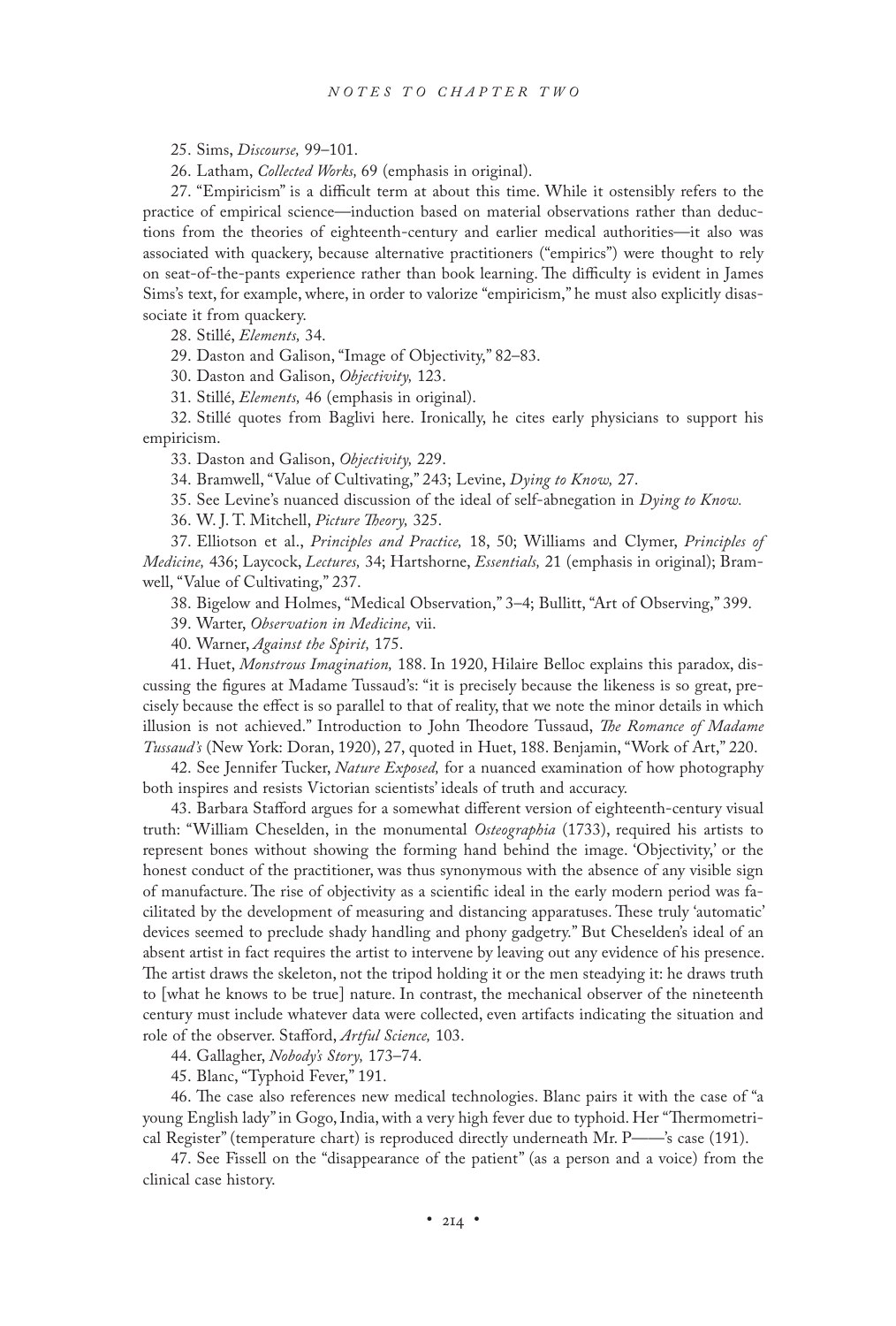48. Pye-Smith spoke at the annual meeting of the British Medical Association held at Ipswich on August 1, 1900. Cheever, "Value of Statistics," 449; Bennett, *Clinical Lectures,* 28; Bramwell, *Practical Medicine,* 23; Pye-Smith, "Medicine as Science," 309. See also Foucault, *Birth,* 120–22.

49. Porter, "Lay Medical Knowledge."

50. Rothfield, *Vital Signs,* 99. Examples of recent research into popular science culture include the Science in the Nineteenth-Century Periodical project and the Science Index of the Athenaeum Projects, especially the Index of Reviews and Reviewers, which indexes the book reviews in the *Athenaeum* between 1828 and 1870. Gillian Beer has discussed the "wonderful inclusiveness of generalist journals at that time." Rick Rylance also briefly examines the inclusion of medical cases in general-circulation periodicals, as well as the "literary" character of the specialized medical periodicals. Beer, *Open Fields,* 202–3; Rylance, "Theatre and Granary."

51. Latham, *Collected Works,* 44.

52. Frawley, *Invalidism and Identity,* 18.

53. Hills, *Instructions to Patients,* 7, 4, 2. Hills largely reprints this series of questions from homeopathic treatises dating back to mid-century.

54. Peterson, "Medicine," 256.

55. Topham, "Bridgewater Treatises," 249.

56. [Lankester], review of Bennett. Texts that were considered appropriate for a popular readership include Beale (9 February 1856); *Poor Man's Guide* (26 January 1856); J. L. Levinson's *Obscure Nervous Diseases,* popularly explained (12 April 1856, 1485); T. Wharton Jones, *Defects of Sight* (1 August 1857, 973); Spencer Thomson, *The Structure and Functions of the Eye* (5 December 1857, 1517); Benjamin Ridge, *Health and Disease* (5 March 1859, 324); Forbes Winslow, *On Obscure Disease of the Mind and Disorders of the Mind* (22 September 1860, 388); James Wylde, *The Magic of Science: A Manual of Easy and Instructive Scientific Experiments* (12 January 1861, 48).

57. [Lankester], review of Johnson.

58. [St. John], "Life of Cullen."

59. [Lankester], review of Hall.

60. [Lankester], review of Churchill.

61. [Lankester], review of Lobb.

62. [Lankester], review of Johnson.

63. [Lankester], review of Taylor.

64. [Lankester], review of Ferguson; review of Burgess.

65. [Lankester], review of Ross; [Noble], review of Neilson; [Lankester], review of Ridge.

66. Cooley, "Inverted Vision."

67. [Lankester], review of Ramsbotham; [Lankester], review of Barker; [Lankester], review of Fermer, 36.

68. Holland, "Wellcome Index."

69. Thackeray, letter to G. H. Lewes (November 1, 1859), quoted in Smith, "Our Birth," 7.

70. Altick, *English Common Reader,* 359, 95.

71. Dawson, "*Cornhill Magazine,*" 147.

72. [Thompson], "Under Chloroform," 499.

73. Anstie, "On Physical Pain," 458, 459

74. Dawson discusses the possible adverse effects from Herschel's use of a remarkably professional level of discourse for the *Cornhill*'s "Notes on Science." Dawson, "*Cornhill Magazine,*" 147–48.

75. MacLaren, "Management," 515–16. MacLaren had some medical training, but he made his living as a proponent of physical fitness.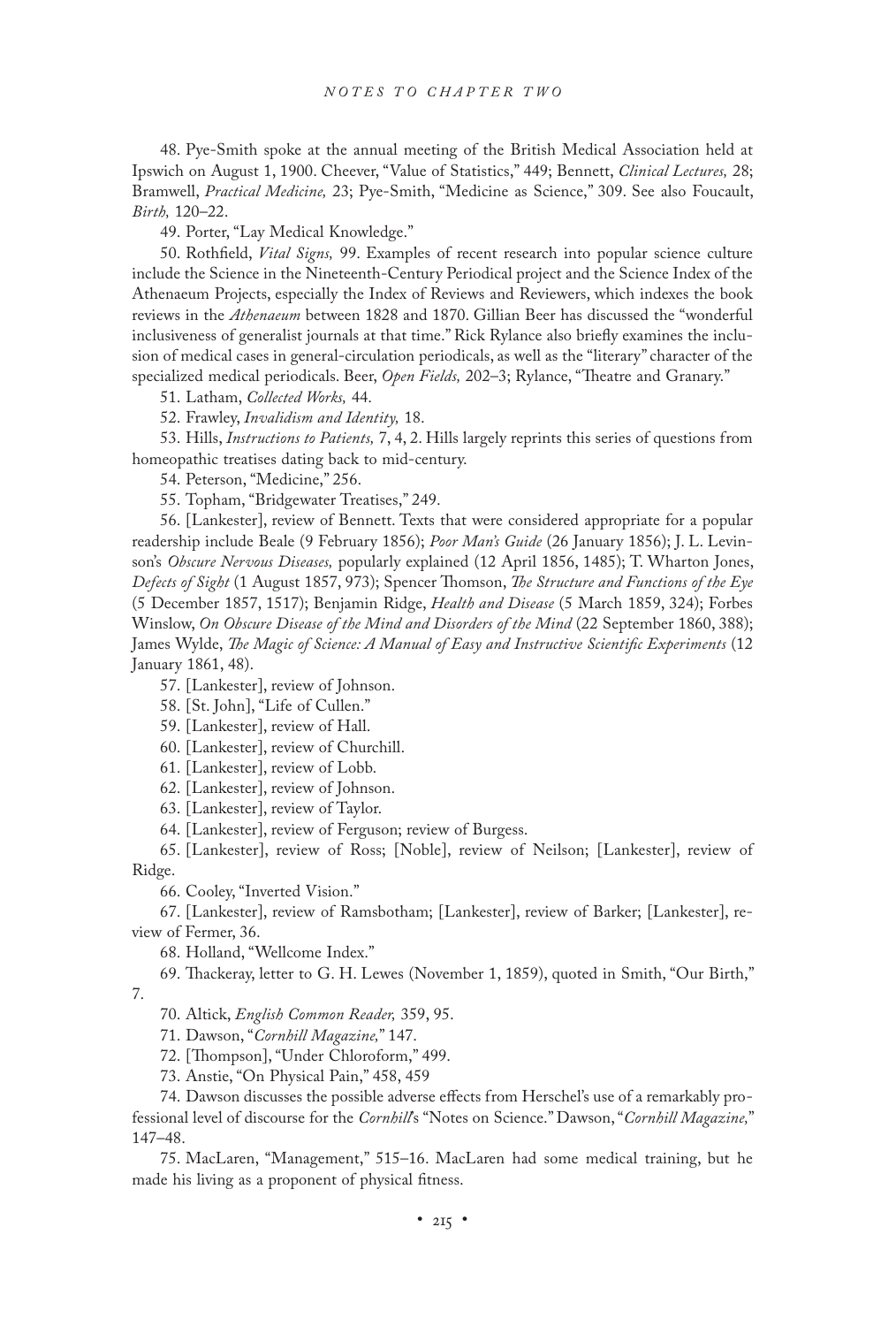76. Macmillan, "Human Vegetation," 461, 462.

77. Anstie, "Corpulence," 458.

78. Anstie, "Medical Etiquette," 163.

79. Whitehead, "Broad Street Pump," 113.

# **Chapter Three**

1. Dickens, *Dombey and Son,* chap. 4, 36. Further references to this novel will give chapter and page number from this edition.

2. Jude V. Nixon argues that Dickens "believed that science and the imagination, troped as fact and fancy, head and heart, should operate dialectically." While this is true, this chapter argues that this dialectic functions within, not between, the different genres of scientific and literary narrative ("Dickens and Science," 267).

3. Kaplan, *Sacred Tears,* 5, 37.

4. Bailin, *Sickroom,* 79.

5. Indeed, Kaplan, among others, connects it to the "moral sentiments." I will, however, be using "sentiment" in a more modern and restricted sense, referring to the force animating sentimentalism rather than to "emotion" generally. And although eighteenth-century commentators do contemplate humankind's "sympathy" with the rich and prosperous, my concern here is with "sympathy" in its more common modern relation to sorrow and suffering.

6. Kaplan, *Sacred Tears,* 37.

7. Stephen, in the *Cornhill,* defines sentimentality as the use of "tender emotions in an improper manner," and affiliates it with what is "theatrical and affected." A sentimental author has "begun to think about himself, and how cleverly he could describe the sources of tender emotion, and how pleasant it was to stimulate their action." Sterne, he says, "likes to make himself and some of his readers cry" ("Sentimentalism," 69, 71).

8. Lerner, *Angels and Absences,* 183. Adam Smith makes a similar distinction in discussing "extreme sympathy with misfortunes which we know nothing about," calling it "a certain affected and sentimental sadness, which, without reaching the heart, serves only to render the countenance and conversation impertinently dismal and disagreeable." Smith, *Moral Sentiments,* 197 (pt. III, chap. 3). Further references to this text will give part, section (if relevant) and chapter number, along with page number.

9. Hume, *Treatise,* 368 (bk. III, pt. iii, sec. 1) (emphasis in original). Further references to this text will give book, part, and section number, along with page number.

10. Smith, *Moral Sentiments,* 162 (III.1).

11. Jaffe, *Scenes of Sympathy,* 32. Other critics discussing this association include Amit Rai, who links sympathy and spectacle; and Laura Hinton, who discusses Hume and sympathy as a spectacle, and Smith and sympathy as spectatorship. Hinton also discusses how the sympathetic spectator acts as fetishist and voyeur (3). See Rai, *Rule of Sympathy,* xiv; Hinton, *Perverse Gaze,* 2, 23.

12. Other critics have examined the power relation inherent to, but never fully acknowledged by, sympathy's benevolent relation to the sufferer. Roberts emphasizes the unequal power relationship in sympathy and its need to both consume and inhabit another's suffering (*Schools of Sympathy,* 9). Rai discusses how sympathy is implicated in colonialism not just despite but through its expressed interest in humanitarianism (*Rule of Sympathy,* xiii).

13. Hume, *Treatise,* 368 (III. iii.1).

14. Smith, *Moral Sentiments,* 201 (III.3).

15. Hume, *Treatise,* 207–8 (II.i.11).

16. Smith, *Moral Sentiments,* 4–5 (I.i.1).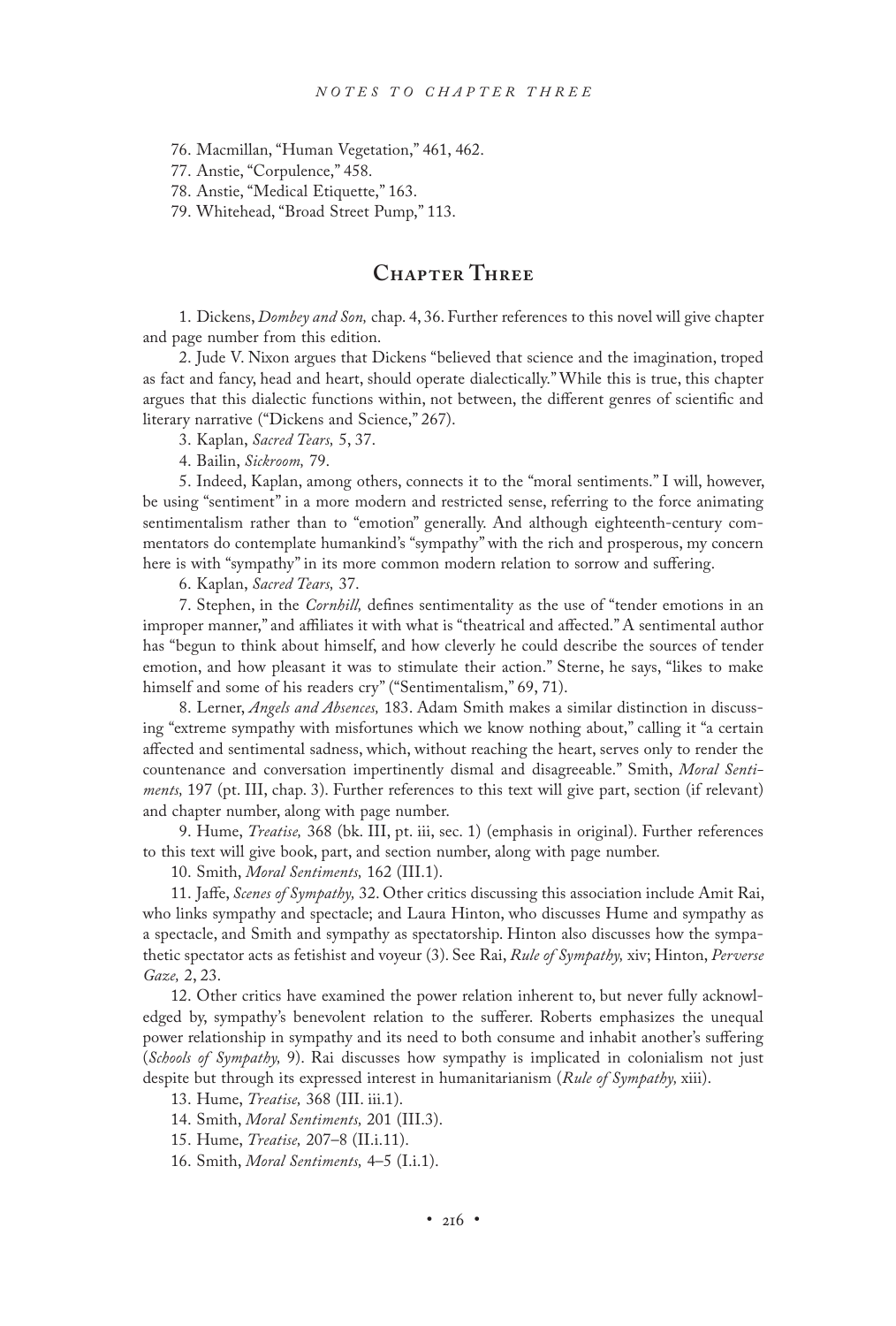17. Especially Gallagher, *Nobody's Story;* Roberts, *Schools of Sympathy;* Lenard, *Preaching Pity;* Lowe, *Insights of Sympathy.* See also Jaffe, Hinton, Rai, and Stoddart, "Tracking the Sentimental Eye."

18. Literary critics have also examined the role of visuality in producing sentimental readers. My understanding of the sentimental gaze in Dickens's narrators differs from that of Stoddart, who argues that "[t]he sentimental eye . . . attempts to stabilize [the] oscillating perspective" between a fixed, stable perspective or a fluctuating series of individual, embodied, "particularized acts of viewing" ("Tracking the Sentimental Eye," 196). The sentimental eye in the texts I examine here offers, I would say, rather a supplement to or an alternate vision than an attempt to consolidate multiple perspectives.

19. [Stephen], "Sentimentalism," 74–75.

20. Stoddart, "Tracking the Sentimental Eye," 195, 196.

21. Critics of sympathy have examined how it relies on and produces difference, but I am interested in what sympathy claims to do more than how it may actually operate. See, for example, Gallagher, *Nobody's Story,* xvii–xviii; Jaffe, *Scenes of Sympathy,* 32; Rai, *Rule of Sympathy,* xix, 22.

22. Kneeland, "Contagiousness," 4.

23. Isham and Keyt, "Editors' Preface," iii.

24. Sansom, *Manual,* 5–6.

25. Hope, *Treatise,* 401. The false hope on the deathbed is a common trope of sentimental medicine. John Ferriar explains, "[T]he patient appears better . . . and hopes of recovery are given. In the height of this security, the fatal stroke arrives: every one is astonished; and an event which ought to have been foreseen and foretold, passes for sudden death." Ferriar, *Medical Histories,* 92.

26. See Kennedy, "'Poor Hoo Loo'"; Thrailkill, "Killing Them Softly."

27. Ferriar, *Medical Histories* (1810), 193–94.

28. Williams, *Authentic Narrative,* 20.

29. Williams and Clymer, *Principles of Medicine,* 440. This passage does not seem to appear in later editions.

30. "A London Curiosity," 95.

31. See Holmes, *Fictions of Affliction.*

32. Carpenter, *Principles of Human Physiology* (1868), 533, 545.

33. Swain, "Diseased Conditions," 542.

34. Occasionally such identification with the patient can backfire, as when John Elliotson discusses cretins in the Swiss Alps. "Some females have a great number of these children," he says. "They have desires, like other people; and they fall in love with each other, and marry." To this point, a sympathetic identification helps to clarify the context of this medical problem. But he continues, "Certainly *nobody else* would marry them." This offhand comment at once destroys the fragile insight linking the physician to his patient and retrospectively casts all affective response as likewise unprofessional and unhelpful (*Principles and Practice,* 545–46; emphasis in original).

35. Stoddard, *Anecdote Biographies,* 124–25.

36. Miriam Bailin identifies the sentimental as a force sublimating the frictions of social ambition ("'Dismal Pleasure'"). This anecdote about Thackeray suggests that perhaps his focus on the sentimental as a measure of writerly success similarly deflects professional judgments into aesthetic ones.

37. See Lerner, *Angels and Absences,* 177.

38. Dickens, *Dombey and Son,* 14.156, 158–59, 160, 164–65.

39. Similar romanticized deaths occur with adults: see the deaths of Paul's mother and Alice.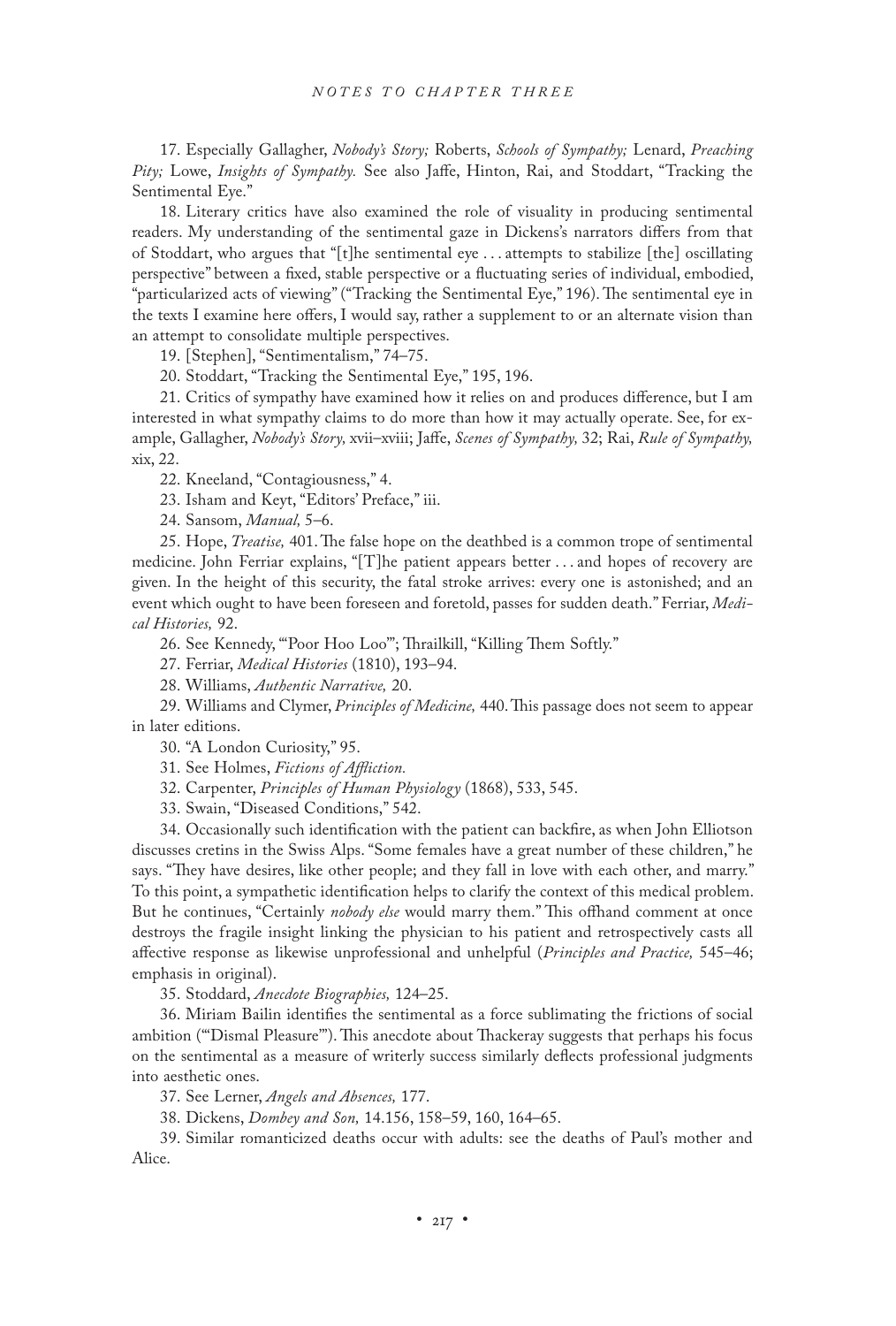40. For the lack of clear diagnoses in sentimental child deaths in the Victorian novel, see Lerner, *Angels and Absences,* 154ff.

41. For a sampling of readers' sentimental responses to Nell's death, see Lerner, *Angels and Absences,* 174–77, 179.

42. Dickens, *Old Curiosity Shop,* chap. 72, 539–40. Further references to this novel will give chapter and page number from this edition.

43. Huxley, "Vulgarity of Little Nell." The quotations from Dostoevsky are from bk. 10, chap. 5.

44. See Lerner, *Angels and Absences,* 180–83. Evangelical contemporaries of Dickens also critiqued his deathbeds as shallow; see Lerner, *Angels and Absences,* 202–4. Henry Hallam critiqued Paul's death as "pure business"; see Kaplan, *Sacred Tears,* 47.

45. This pattern obtains also in less-celebrated deaths in Dickens, such as those of little Johnny and Betty Higden in *Our Mutual Friend.*

46. Jalland, *Death,* chaps. 1–3, esp. 52, 59.

47. Taylor, *Manual,* 42.

48. Dyson, *Inimitable Dickens,* 44.

49. Dickens, *Old Curiosity Shop,* 43.324, 327; 44.330–31; 45.338, 340–41.

50. Dickens's process of "taking the histories" of fallen women admitted to Urania Cottage demonstrates a number of similarities with the system of "case-taking" in clinical medicine, including the anxiety over inadvertently prompting misleading or fallacious responses from the patient. Anderson, *Tainted Souls,* 73–74.

51. Anderson, *Tainted Souls,* 10.

52. Lerner discusses the term "old-fashioned" in reference to its dialect meaning, "precocious, knowing" (*Angels and Absences,* 89). While this meaning of the term may provide an overtone to Paul's character, Dickens clearly uses it here as a kind of diagnosis, to suggest his unearthliness, his being not long for this world. Thus, Paul's increasing delicacy means he "grows more and more old-fashioned" (the title of chapter 14); and his death is not the moment when he "loses his old-fashionedness," as Lerner suggests (90), but when he becomes more old-fashioned than ever, as is clear in Dickens's apostrophe, "The old, old fashion— Death!" (16.191).

53. *The Old Curiosity Shop* was followed (in *Master Humphrey's Clock*) by *Barnaby Rudge,* after which the frame story was brought to a close.

54. Trodd et al. note that the tradition of "cabinets of curiosities" and antiquarian collection extends into the nineteenth century, with texts like Thomas Wright's *A History of Caricature and Grotesque in Literature* (1865) and William Fairholt's *Eccentric and Remarkable Characters* (1849). Collections of medical curiosities were published as late as 1897, with George Gould and Walter Pyle's *Anomalies and Curiosities of Medicine.* But these were primarily eighteenthcentury projects, and Dickens signals that his tale is modeled on eighteenth-century literature by referencing, in his three prefaces, Sheridan, Goldsmith, Fielding, and Sterne.

55. Kaplan analyzes the relation between Dickens's sentimentality and the tradition of the "moral sentiments" of the eighteenth century (*Sacred Tears,* 39–70).

56. Dickens comments in letters to this effect: "I am breaking my heart over this story," "Old wounds bleed afresh when I only think of the way of doing it. . . . Dear Mary died yesterday, when I think of this sad story" (*Letters* II, 170 [to Cattermole] and II, 181–82). Qtd. in MacPike, "Old Curiosity Shop," 35.

57. Dickens, *Letters,* 188 (to John Forster, [?17] January 1841).

58. Dickens's Edinburgh speech, delivered on 25 June 1841. Dickens, *Speeches,* 10. Qtd. in MacPike, "Old Curiosity Shop," 35.

59. Kaplan, *Dickens,* 268.

60. Vrettos, *Somatic Fictions,* 1.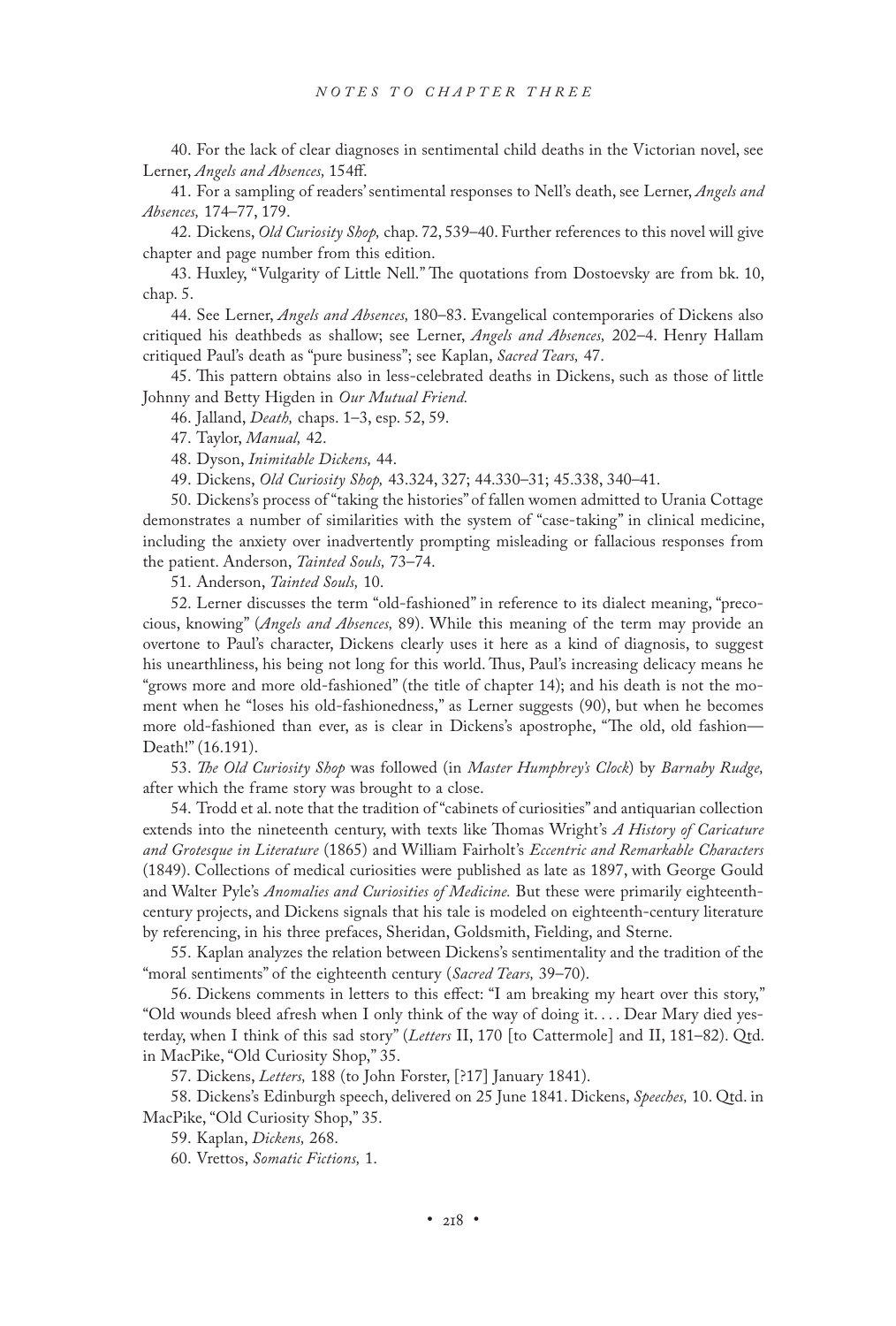61. Gaskell, *Ruth,* 346.

62. Osler, *Principles and Practice,* 40.

63. Ferriar, *Medical Histories and Reflections* (1792), 74–75.

64. Haley, *Healthy Body,* 6, 7.

65. d'Albertis, *Dissembling Fictions,* 93, 92.

66. Jaffe, *Scenes of Sympathy,* 78.

67. Buchan, *Domestic Medicine,* 135.

68. Elliotson et al., *Principles and Practice,* 188–89.

69. Buchan, *Domestic Medicine,* 113, 136.

70. Elliotson et al., *Principles and Practice,* 194.

71. Yonge, *Heir of Redclyffe,* 429.

72. Jalland, *Death,* 26.

73. An important exception to this might be the death of the protagonist's mother, which so often (as in *Dombey*) instead propels the newly orphaned protagonist into both action and agency.

#### **Chapter Four**

1. Imraad Coovadia similarly argues, "[b]ecause George Eliot is acutely conscious of the distorting power of figurative language, she employs metaphors rather carefully—and so we can place considerable interpretive pressure upon those she does use" ("George Eliot's Realism," 824).

2. See Yeo, "Scientific Method," 282ff; Yeo, *Defining Science,* 102–6.

3. Helmholtz, "Theory of Vision," 147; Watson, *Lectures,* 15.

4. See, for example, J. Hillis Miller, countered by Levine and D. A. Miller, among others. For a critique of George Eliot's realism, see, for example, MacCabe, countered by Lodge, Beer, and Shaw, among others. Coovadia also references this debate (820–21). J. Hillis Miller, "Optic and Semiotic"; Levine, "Hypothesis of Reality"; Levine, *Realistic Imagination;* D. A. Miller, *Narrative and Its Discontents;* MacCabe, *Revolution of the Word;* MacCabe, "Realism and the Cinema"; Lodge, "Classic Realist Text"; Beer, *Darwin's Plots;* Shaw, *Narrating Reality.*

5. Shuttleworth, *George Eliot,* 206.

6. Colvin, review of *Middlemarch,* 144.

7. See Levine, *Realistic Imagination,* 252–74; Shuttleworth, *George Eliot;* Beer, *Darwin's Plots,*137–68; Rothfield, *Vital Signs,* 84–119; Logan, *Nerves and Narratives,* 166–96, Mason, "*Middlemarch* and Science"; Tambling, "*Middlemarch,* Realism"; Wormald, "Microscopy and Semiotic"; Menke, "Fiction as Vivisection."

8. Deanna Kreisel also directs critical attention to the importance of medical discourse, particularly obstetric rhetoric, in this early novel ("Incognito").

9. Shuttleworth reads *Adam Bede* in relation to natural history and a passive observer who reflects the world. King places George Eliot in the context of natural history when she started to write fiction. Mason places George Eliot and Lewes in relation to the competing empiricisms of John Stuart Mill, William Whewell, and Herbert Spencer, and Levine points to her friendships with T. H. Huxley, John Tyndall, and W. K. Clifford. Shuttleworth, *George Eliot,* 23–50; King, *Bloom,* 166–72, 79–86; Mason, "*Middlemarch* and Science"; Levine, *Realistic Imagination,* 253. In addition, the character Charles Meunier, in George Eliot's short story "The Lifted Veil" (1859), suggests the physiologist Charles-Edouard Brown-Séquard. See Eliot, *Lifted Veil;* Flint, *Visual Imagination,* 102–5.

10. Eliot, *Quarry for Middlemarch;* Kitchel, "Introduction," 8; Gray, "Pseudoscience," 413.

11. Thomson, *Recollections and Reflections,* 282.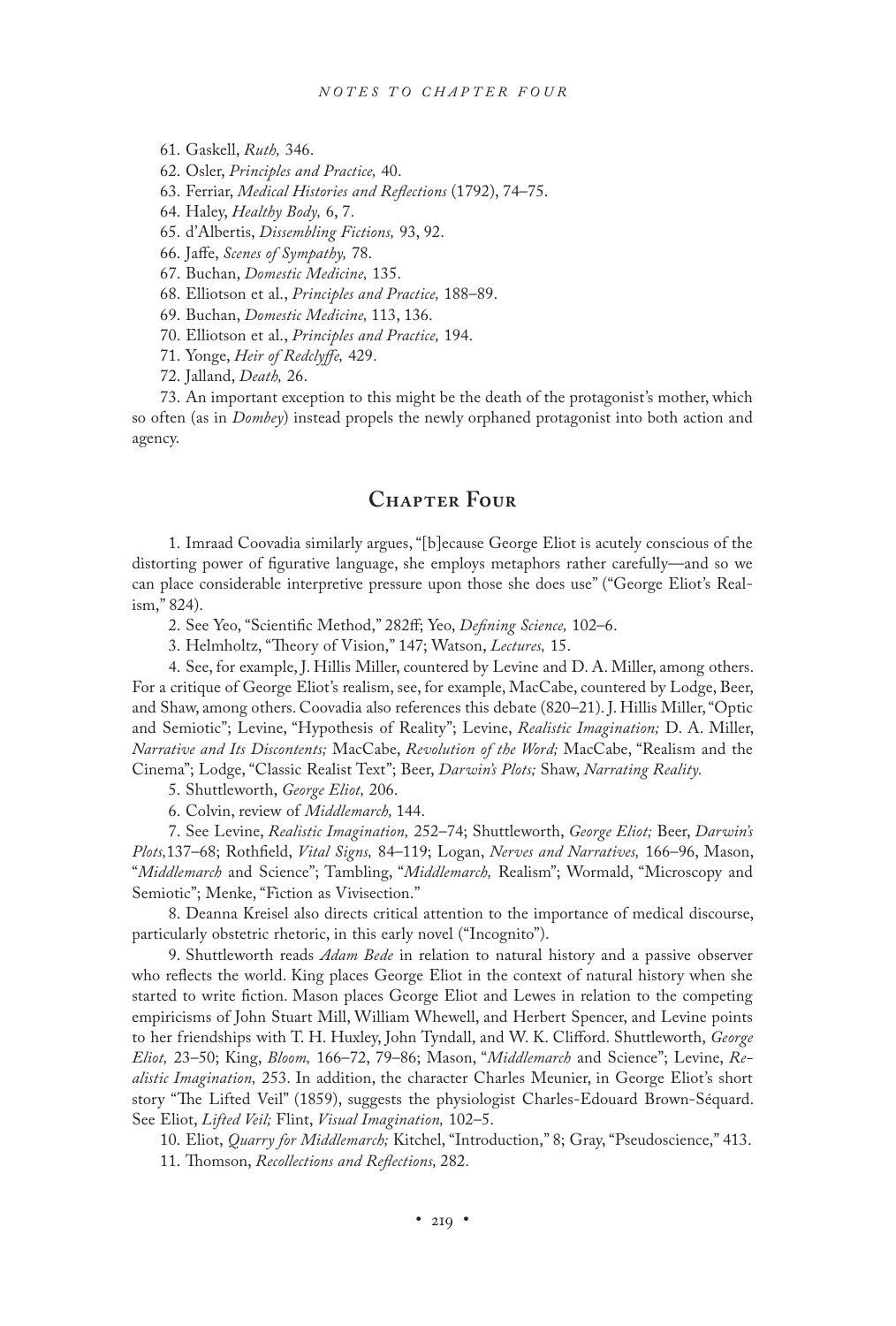12. See O'Connor, *Founders of British Physiology,* 116–17.

13. See, for example, Coovadia, "George Eliot's Realism and Adam Smith"; Logan, "Fetish of Realism."

14. Spencer, "Genesis of Science."

15. Williams and Clymer, *Principles of Medicine,* 371; Holland, *Medical Notes and Reflections,* 28; Bennett, *Clinical Lectures,* 4.

16. Watson, *Lectures,* 15 (emphasis in original); Forbes, *Inaugural Lecture on Botany,* 8 (emphasis in original); Holland, *Medical Notes and Reflections,* 28.

17. This concern reflected the difficulties of using such instruments. Bennett warns that "[t]he art of observation is at all times difficult, but is especially so with a microscope, which presents us with forms and structures concerning which we had no previous idea. Rigid and exact investigation, therefore, should be methodically cultivated from the first" (*Clinical Lectures,* 69).

18. George Eliot, *Adam Bede,* ed. Valentine Cunningham (New York: Oxford University Press, 1996), 175, 177. In the 1867 Blackwood edition, George Eliot strengthens her emphasis on the importance of the "faithful account" by amending the text to read, "my strongest effort is to avoid any such arbitrary picture." She also removes the 1859 reference to the "clever novelist," stating instead, "Certainly I could [romanticize my characters], if I held it the highest vocation of the novelist to represent things as they never have been and never will be." This allows for the possibility of realist novelists; the previous version could imply that all novelists are "clever [e.g., romantic] novelists." George Eliot, *Adam Bede,* ed. Gordon S. Haight (New York: Holt, Rinehart, and Winston, 1965). All further references will be to the Cunningham edition, based on the 1859 edition of the novel. See also "The Sad Fortunes of the Reverend Amos Barton" for a similar passage disdaining "fertile imagination." It prefers "faithfulness" to "the humble experience of an ordinary fellow-mortal," which produces sympathy. Eliot, *Scenes of Clerical Life,* 59.

19. Gunn, "Dutch Painting," 368.

20. Eliot, review of Ruskin, 626; Ruskin, *Modern Painters,* IV.7.16.

21. Ruskin also used the trope of deformed or distorted reflections, in *Stones of Venice,* although somewhat differently. He disdains optical devices, thinking a culture steeped in such experience would be coarsened to true aesthetic experience. Without them, an ideally artistic vision is possible. See Isobel Armstrong, "Transparency," 144; Isobel Armstrong, "Microscope," 43–46.

22. In "The Sad Fortunes of the Reverend Amos Barton" and "Mr. Gilfil's Love Story," the narrators similarly defend realist texts against romantic readers. Eliot, *Scenes of Clerical Life,* 59, 87.

23. Gillian Beer suggests that this kind of pleasure is an important commonality between scientists and authors. Beer, *Open Fields,* 152.

24. George Eliot knew how hard it is to make a flawless mirror. While visiting Munich in 1858, she and Lewes met Baron Justus von Liebig, a professor of chemistry there. "He is now occupied with a new invention, that of silver mirrors," wrote Lewes to the publisher John William Parker Jr., "and he has gone over the whole process with us, explaining each detail, and finally presenting Marian with a mirror of remembrance." Eliot, *Letters,* I, 276 [12 May 1858].

25. She shared these concerns with Lewes; see Isobel Armstrong, "Microscope," 40–43.

26. For a different articulation of this philosophy, see an early letter to John Blackwood (Eliot, *Letters* II, 362 [12 July 1857]).

27. Daston and Galison, *Objectivity,* 121, 185.

28. Daston and Galison, *Objectivity,* 174, 176, 197, 203.

29. Levine, *Dying to Know.* See Charles Babbage in 1830 on both "minute precision" and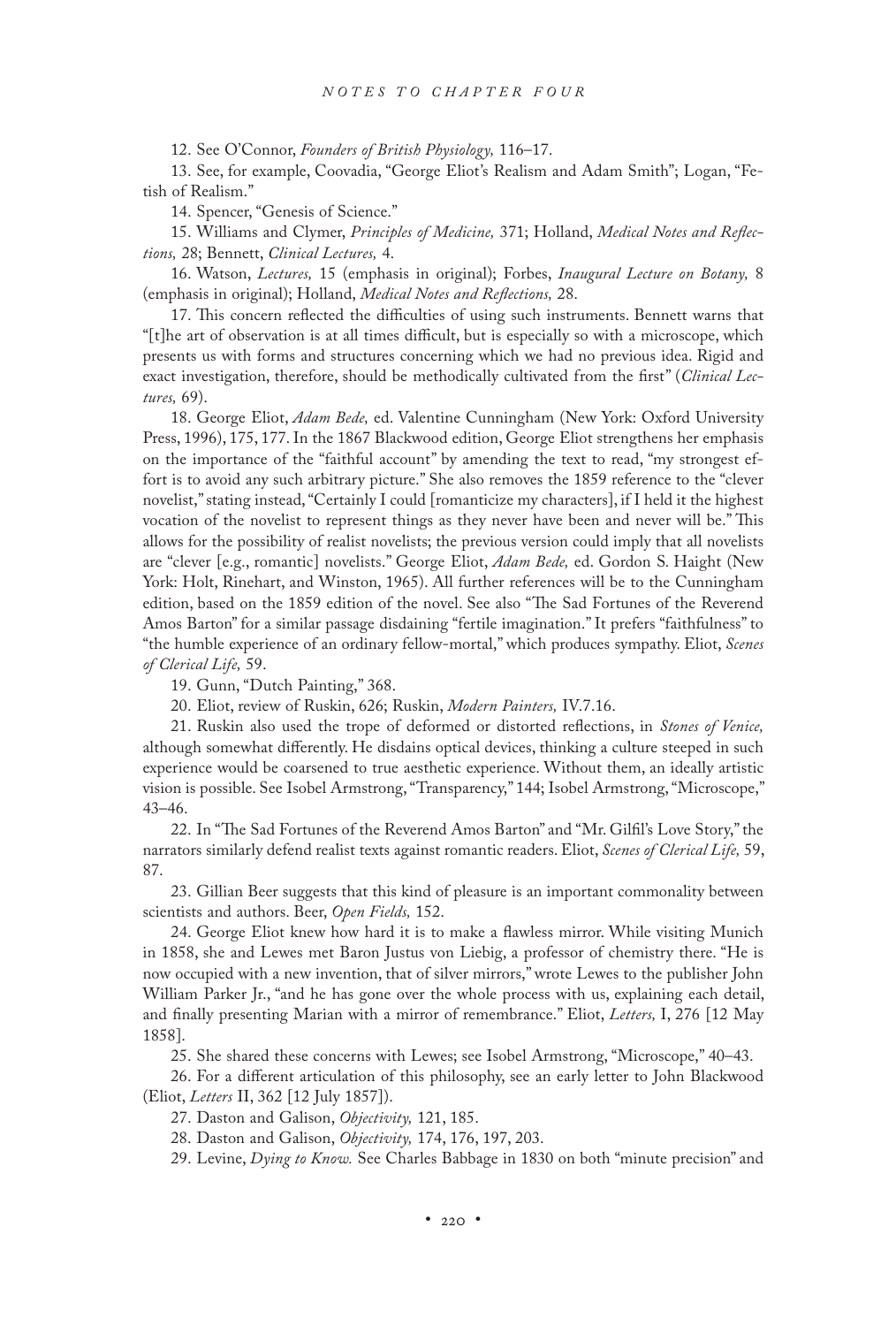the "'*occasional discordance from the mean,* which attends *even the most careful observations*'"; or John Herschel, also in 1830, on "the erroneous judgments we unconsciously form from" sensory experience and the "illusion which the senses practice on us." Babbage, *Decline of Science,* 168 (emphasis in original); Herschel, *Preliminary Discourse,* 81–82; Daston and Galison, "Image of Objectivity," 82–83.

30. Amy King also notices this suggestion of the botanist. King, *Bloom,* 169.

31. Amanda Anderson also notes the "active, vigilant self-suppression . . . which paradoxically required stringent personal practices" to attain self-regulation. Anderson, *Powers of Distance,* 11.

32. Anderson surveys some critiques and defenses of detachment along these lines. Ibid., 23–33.

33. Daston, "Moral Economy of Science," 21, 23. Janis Caldwell nods to this concept but recasts "morality" as "affect" when she observes, "Nineteenth-century objectivity was, despite its rhetoric, not at all free of affect, but rather reached toward a different kind of affect, that of faithfulness to the object, careful craft, precision, and self-restraint." Caldwell, "Strange Death," 350. While I concur with her description of the objective aesthetic, I might term its aim not a "kind of affect" but a "kind of subjectivity" or perhaps Anderson's term, a "lived relation" (178). These, to me, suggest the conundrum of mechanical observation; that it is designed to specifically not hold or channel feeling, but that it is inescapably in relation to the self and its affect.

34. Andrew H. Miller, "Bruising," 302. Anderson's discussion of George Eliot also places her realism in the context of mechanical objectivity, as I do, but my interest is specifically in the visual structure of the realist ideal.

35. Logan, *Nerves and Narratives,* 170.

36. See especially Lewes's *Principles of Success in Literature,* a series of essays published in the *Fortnightly Review* in 1865.

37. Skilton, *Early and Mid-Victorian Novel,* 159. The *Westminster Review,* similarly, thought Trollope should "refrain from striking off more copies of an idea than the plate will bear." "Contemporary Literatures: Belles Lettres," 134.

38. The quotation appears in a letter Blackwood wrote to George Eliot (*Letters* II, 291 [30 January 1857]).

39. Stillé, *Elements of General Pathology,* 46 (emphasis in original).

40. Ibid., 36, 39, 42. Eliot, *Adam Bede,* 42.

41. Daston and Galison, *Objectivity,* 120.

42. This trope reappears at the end of the book, when Mr. Irwine realizes the enormity of Arthur's offense, and how very close he had come to disclosing it. He muses, "[I]t was cruel to think how thin a film had shut out rescue from all this guilt and misery. He saw the whole history now by that terrible illumination which the present sheds back upon the past" (407).

43. See Horton, 104, 121.

44. Crary contends that "[n]oninstrumental descriptions of the camera obscura are pervasive" during the nineteenth century, but George Eliot clearly turns to it as a means to an end: producing a humanist realism. Crary, *Techniques,* 33.

45. Helmholtz famously concludes his lecture, "[I]f an optician wanted to sell me an instrument which had all these defects [that are in the human eye], I should think myself quite justified in blaming his carelessness in the strongest terms, and giving him back his instrument." Helmholtz, "Recent Progress," 141; Helmholtz, *Description of Ophthalmoscope,* 8, 9.

46. Descartes had famously explained how to create a camera obscura using a human or bovine eye as the lens (Crary, *Techniques,* 47, quoting from *La Dioptrique* [1637]), and another seventeenth-century scholar, Kaspar Schott, revised the experiment (Hammond, *Camera*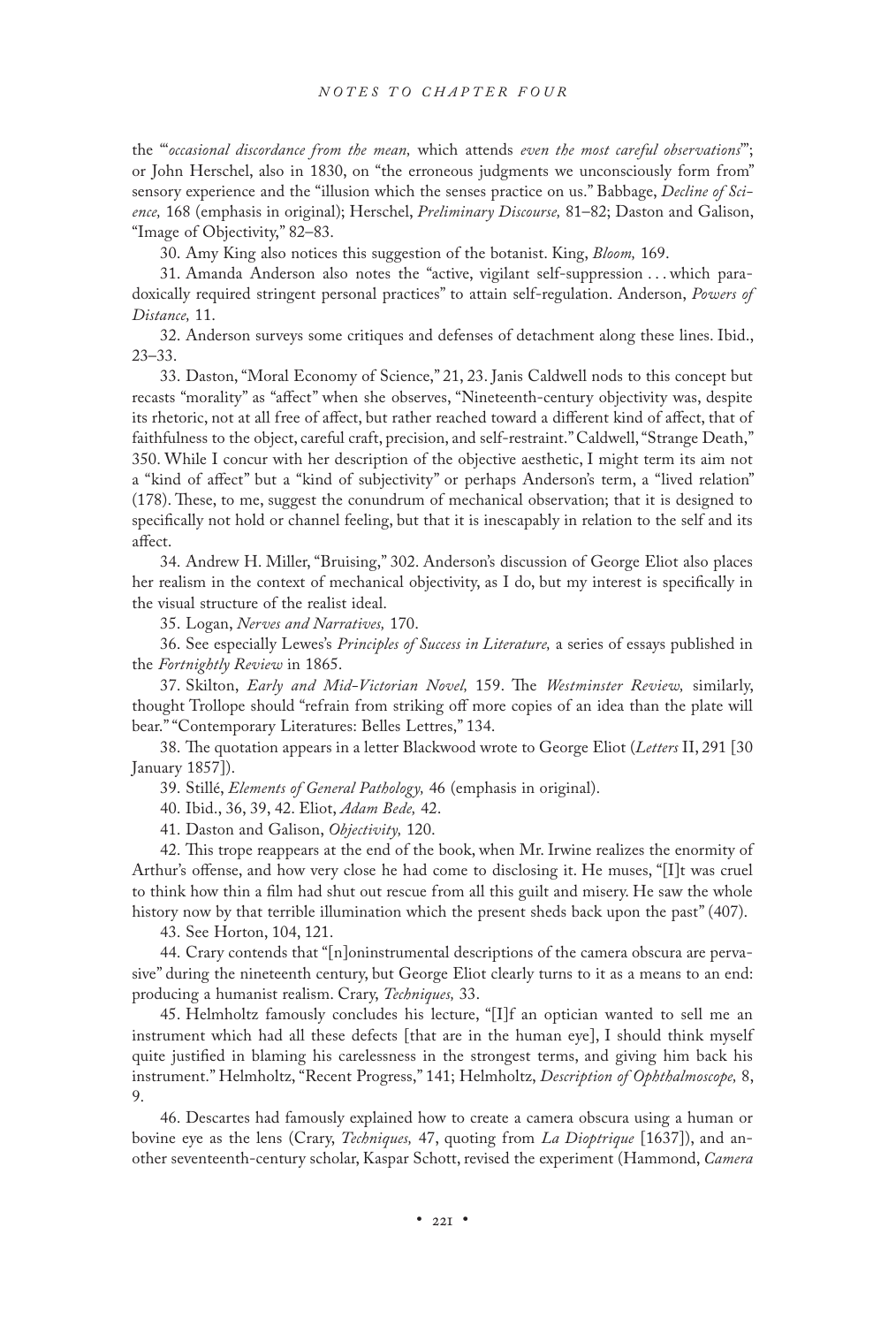*Obscura?* 31). Helmholtz, *Description of an Ophthalmoscope,* 8, 9; [Noble], review of Wilson. Interestingly, given George Eliot's defense of color blindness in 1857 in "Janet's Repentance" (265), the notice of Wilson's camera obscura book immediately followed the notice for his *Researches on Colour-Blindness.*

47. Hammond, *Camera Obscura,* 132, citing *Photographic News,* December 1859. Spiller credits Allan B. Dick as coauthor.

48. Ward, *Microscope Teachings,* 82, 85.

49. Crary offers a lengthy examination of this break. Isobel Armstrong associates it not only with the "collapse" of the "connection between veridical correspondence and the viewing subject as a privileged form of knowing," but also with the rise of a "consumer-observer, whose body became codified and fragmented into multiple areas of sensory experience as a consequence of the arbitrary relation between stimulus and sensation." Armstrong insists that critics account for "rival epistemologies of seeing" and "the uncomfortable interventions of mediation" ("Microscope," 34–35).

50. Crary points to "the texts of Marx, Bergson, Freud, and others," where "the very apparatus that a century earlier was the site of truth becomes a model for procedures and forces that conceal, invert, and mystify truth." See also Kofman on the deceptive nature of the camera obscura in Marx, Freud, Nietzsche, and Descartes; and Mitchell on the double meaning of the camera obscura. Crary, *Techniques,* 29, 32, 33; Kofman, *Camera Obscura of Ideology;* W. J. T. Mitchell, *Iconology,* 171, 178.

51. Bennett, *Clinical Lectures,* 69.

52. See Beer, *Darwin's Plots;* Shuttleworth, *George Eliot.* Jane Wood comments that "Bernard's work on pathology and physiology was a major influence on the ideas of G. H. Lewes, whose copy of *Leçons sur la physiologie et la pathologie du système nerveux* (1858) is extensively annotated" (*Passion and Pathology,* 93).

53. Bernard, *Experimental Medicine,* 148, 21–22.

54. See Daston and Galison, "Image of Objectivity," 98, and Crary, *Techniques,* 16–17. These reject the notion that the advent of photography hastened the development of a theory of mechanical observation. Rather, photography provided scientists with an important trope for figuring mechanical observation through a familiar and culturally authoritative reference.

55. The camera is simply a camera obscura with a photographic plate in place of the mirror. The *Magazine of Science* featured a camera obscura on the cover of its first issue, in 1839, noting Talbot's and Daguerre's "newly discovered invention of Photogenic Drawing," "which is the natural property of the camera obscura, made permanent." See Hammond, *Camera Obscura,* 128. While the camera does combine the observing and recording functions of the camera obscura, Bernard does not acknowledge that it still requires agency and intervention on the part of the operator.

56. Daston and Galison, examining scientific atlases, perceive a midcentury scientific optimism (like Stillé's or Bernard's) about the possibility of evicting subjectivity altogether. Flint, however, surveying scientists, writers, and artists more generally, concludes that "[o]bservation, however careful, is—and this came to be well recognized by Victorians—never removed from the exercise of subjectivity." Flint, *Visual Imagination,* 30.

57. My reading differs somewhat from that of Amanda Anderson, who also examines this conflux of ideas in George Eliot. Anderson discusses the close observation as one with what it produces, thus referring to "Eliot's . . . sympathetic observation." She argues that "Eliot shows how the stance of detached analysis undermines the individual's moral character and responsiveness" (*Powers of Distance,* 12). I consider, instead, how Eliot's early work carefully separates the steps of observation, representation, and sympathy even as it argues that realism can *produce* sympathy. Clinical realist vision in *Middlemarch,* by contrast, does involve sympathy and imagination from the outset.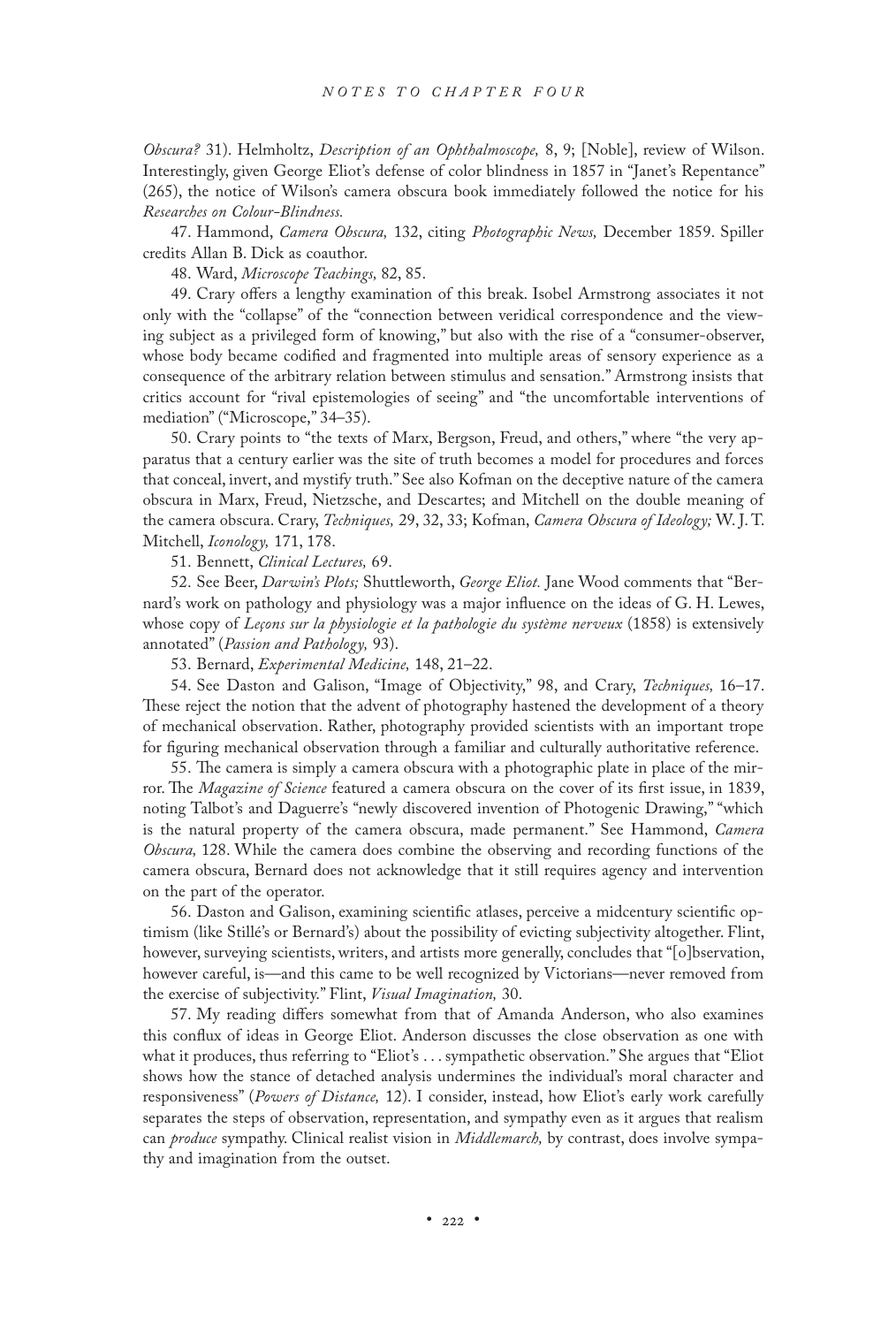58. Ruskin, *The Stones of Venice,* II, 161; Ruskin, *Modern Painters,* IV.1.17. Mansell points out that George Eliot attempts to fix this problem by making her realism represent the (mediated) reflection of reality in the artist's mind, not reality directly. But while Mansell discusses art as a mirror, George Eliot figures the observer's mind as the mirror, and the artwork as a representation of it. Mansell, "Ruskin," 205.

59. Eliot, "Janet's Repentance," in *Scenes of Clerical Life,* 268.

60. Eliot, letter, 18 February 1857. See also a letter to William Blackwood (*Letters* [18 February 1857]) and to Sara Hennell (*Letters* III, 90 [24 June 1859]), and her essay "The Natural History of German Life" (*Westminster Review,* July 1856). An 1853 review in the *Spectator,* "My Novel," called for just such a conception of authorship. George Brimley describes a mirroring realism that, informed by the imagination of the poet, would call forth sympathy for the common worker: "Would such a work of art be possible? A mirror that should show to a nation of workers . . . its own life . . . as it might reflect itself upon the imagination of a great poet, who to masculine understanding trained by observation and study should add the large heart and the clear eye to which nothing human is uninteresting or blank?" Reprinted in Brimley, *Essays,* 286.

61. Ironically, the moments at which the narrator clearly solicits readerly sympathy often accompany not the glimpses of a "monotonous homely existence" valorized in chapter 17, but rather scenes perilously close to the extremities of "indigence" or "wretchedness," although perhaps not the "picturesque sentimental" variety the narrator excoriates (177, 178).

62. Eliot, *Letters* III, 110–11 (5 July 1859) (emphasis in original).

63. Daston, "Escape from Perspective," 603.

64. Ibid., 616.

65. Daston, "Moral Economy of Science," 20.

## **Chapter Five**

1. George Eliot elsewhere similarly aligns polished surfaces with reflection and egoistic distortion: in *Adam Bede* the vain Hetty Sorel "often took the opportunity, when her aunt's back was turned, of looking at the pleasing reflection of herself in those polished surfaces, for the oak-table was usually turned up like a screen . . . and she could see herself sometimes in the great round pewter dishes that were ranged on the shelves above the long deal dinner table, or in the hobs of the grate, which always shone like jasper." Like the more deliberate "mirror" scene in her bedroom, this passage signals the vanity and superficiality of character that will condemn Hetty. Eliot, *Adam Bede,* ed. Cunningham, 73.

2. Eliot, *Middlemarch,* 248 (bk. III, chap. 27). All further references to this novel will be given with book, chapter, and page number.

3. Other mirrors in the novel all suggest distorted vision, self-deception, and vanity: "'[Mr. Casaubon] thinks with me,' said Dorothea to herself, 'or rather, he thinks a whole world of which my thought is but a poor twopenny mirror'" (I.3.23); "This was not the first time that Mr. Bulstrode had begun by admonishing Mr. Vincy, and had ended by seeing a very unsatisfactory reflection of himself in the coarse unflattering mirror which that manufacturer's mind presented to the subtler lights and shadows of his fellow-men . . ." (II.13.123); and, in reference to the townspeoples' low estimation of Casaubon, "I am not sure that the greatest man of his age, if ever that solitary superlative existed, could escape these unfavourable reflections of himself in various small mirrors; and even Milton, looking for his portrait in a spoon, must submit to have the facial angle of a bumpkin" (I.10.77–78).

4. Feltes, "Eliot's 'Pier-Glass.'"

5. Bernard, *Experimental Medicine,* 16.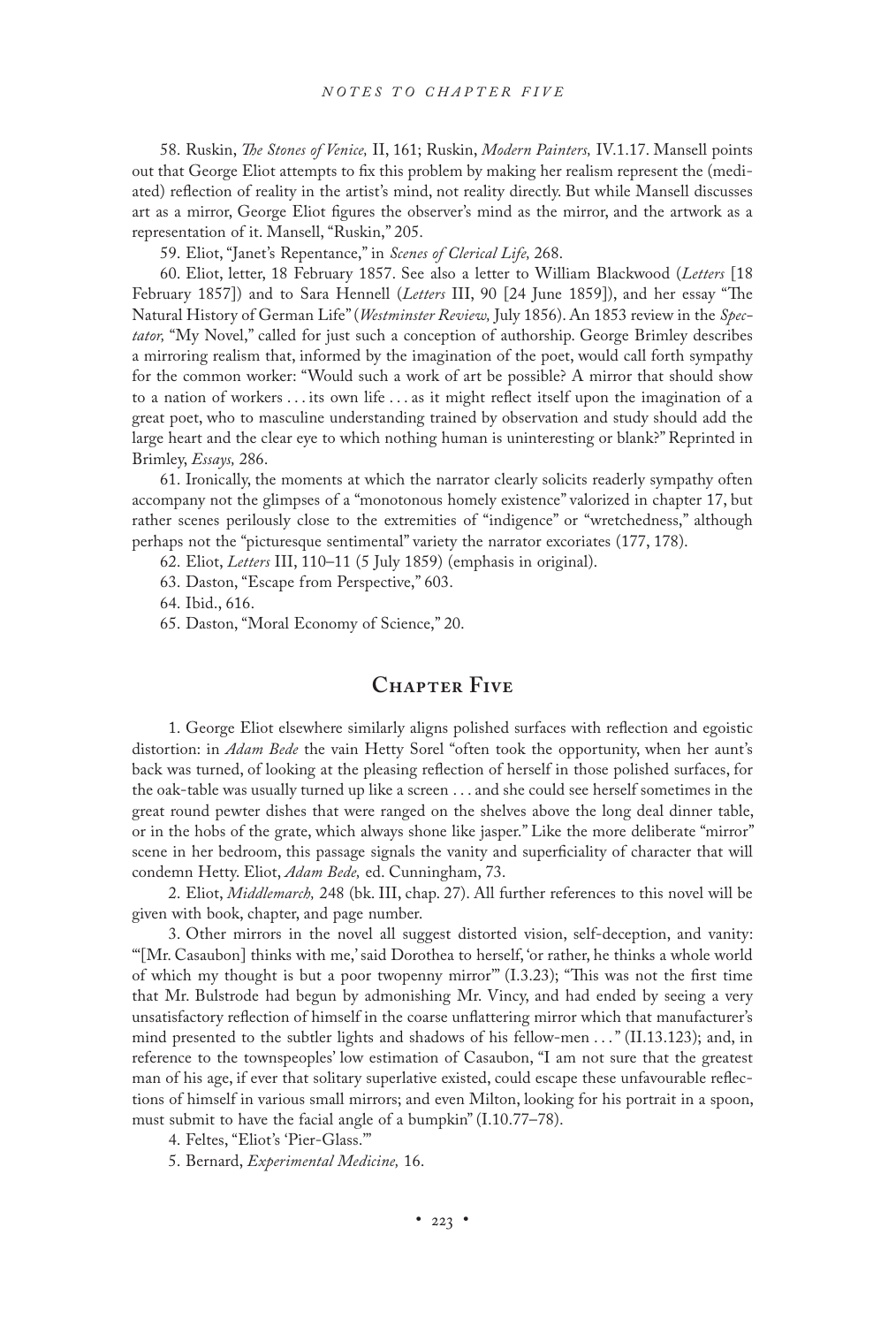6. Crary, *Techniques,* 92 (emphasis in original). See also Müller, "'Subjective' Phenomena of Vision," in *Elements of Physiology,* 740–44.

7. Wormald, "Microscopy and Semiotic," 517. George Eliot writes at a watershed moment for microscopists, due to the work of Ernst Abbé on resolution and the development of aniline dyes. Although British instrument makers resisted Abbé's innovations, the aniline dyes alone allowed much better visualization of the object, making the microscope a much more powerful tool than previously. On Abbé, see Hacking, *Representing and Intervening,* 194.

8. MacCabe, "Realism and the Cinema," 39.

9. One of Abbé's improvements to the microscope in the 1870s was that he devised a way to increase the light collected in an objective, improving resolution without magnification.

10. Wormald, too, notes that "the narrator's own project of representation is compromised" in this passage and contrasts the narrator's skepticism with Lydgate's naïve enthusiasm (519).

11. Bennett, *Clinical Lectures,* 69; Laycock, *Lectures,* 74; Quekett, *Practical Treatise,* 208. The "specters" quotation is from Thomas Williams, "On the Pathology of Cells," *Guy's Hospital Reports* 1 (1843), 424; quoted in Reiser, *Reign of Technology,* 79.

12. Wormald points out that the rainbow of light surrounding Rosamond, in the "gossamer web" passage, represents "the symptoms of chromatic aberration" which flawed early microscope lenses. Pritchard notes that "the great and sensible dispersion, which envelopes every object seen through [ordinary compound microscopes] in a false prismatic halo, and utterly obliterates all its delicate markings and structure, renders this instrument almost useless for investigation." However, achromatic microscopes were available by the mid-1820s, when Lydgate would have been studying medicine. Wormald, "Microscopy and Semiotic," 523; Pritchard, *Microscopic Cabinet,* 105–6; Carpenter, *Microscope* (1901)*,* 148–50. Interestingly, the problem of spherical aberration is caused by "the fact that you polish a lens by random rubbing" (producing a spherical surface)—the same process that renders the pier-glass an unreliable source of information about the world. Hacking, *Representing and Intervening,* 193.

13. Bennett, *Clinical Lectures,* 65. See also Reiser, *Reign of Technology,* 80.

14. Bernard valorized, as a necessary "mastery," this engagement with the flaws of the instrument. Shuttleworth argues for the shift from *Adam Bede* to *Daniel Deronda* as a shift from passive to active, and from natural history to experimental science. Shuttleworth, *George Eliot,* xii, 24–50, 175–200.

15. MacCabe, "Realism and the Cinema," 44, 43 (emphasis in original).

16. J. Hillis Miller perceives a "strict homogeneity" between different scales in *Middlemarch,* but the passage emphasizes the same dispersal of truths that Miller perceives elsewhere in the novel ("Optic and Semiotic," 69).

17. Beer, "Authentic Tidings," 90-91.

18. Improvements to the instrument in the 1860s had made it possible to turn a turret with multiple objectives on it, which greatly facilitated the process George Eliot describes.

19. Carpenter, *Microscope* (1891), 62 (emphasis in original). Isobel Armstrong discusses the incommensurability of vision inside and outside the microscope. Hacking considers whether or not we even do "see . . . with a microscope." Armstrong, "Microscope," 31; Hacking, *Representing and Intervening,* 187.

20. MacCabe, "Realism and the Cinema," 49.

21. Lydgate had hoped to combine medical practice with intellectual inquiry "in the hope that the two purposes would illuminate each other: the careful observation and inference which was his daily work, the use of the lens to further his judgment in special cases, would further his thought as an instrument of larger inquiry" (100).

22. Lawrence Rothfield also notes that in *Middlemarch* "the medical perspective . . . is supplemented by other equally valid perspectives with other narrative possibilities" (*Vital Signs,* 89).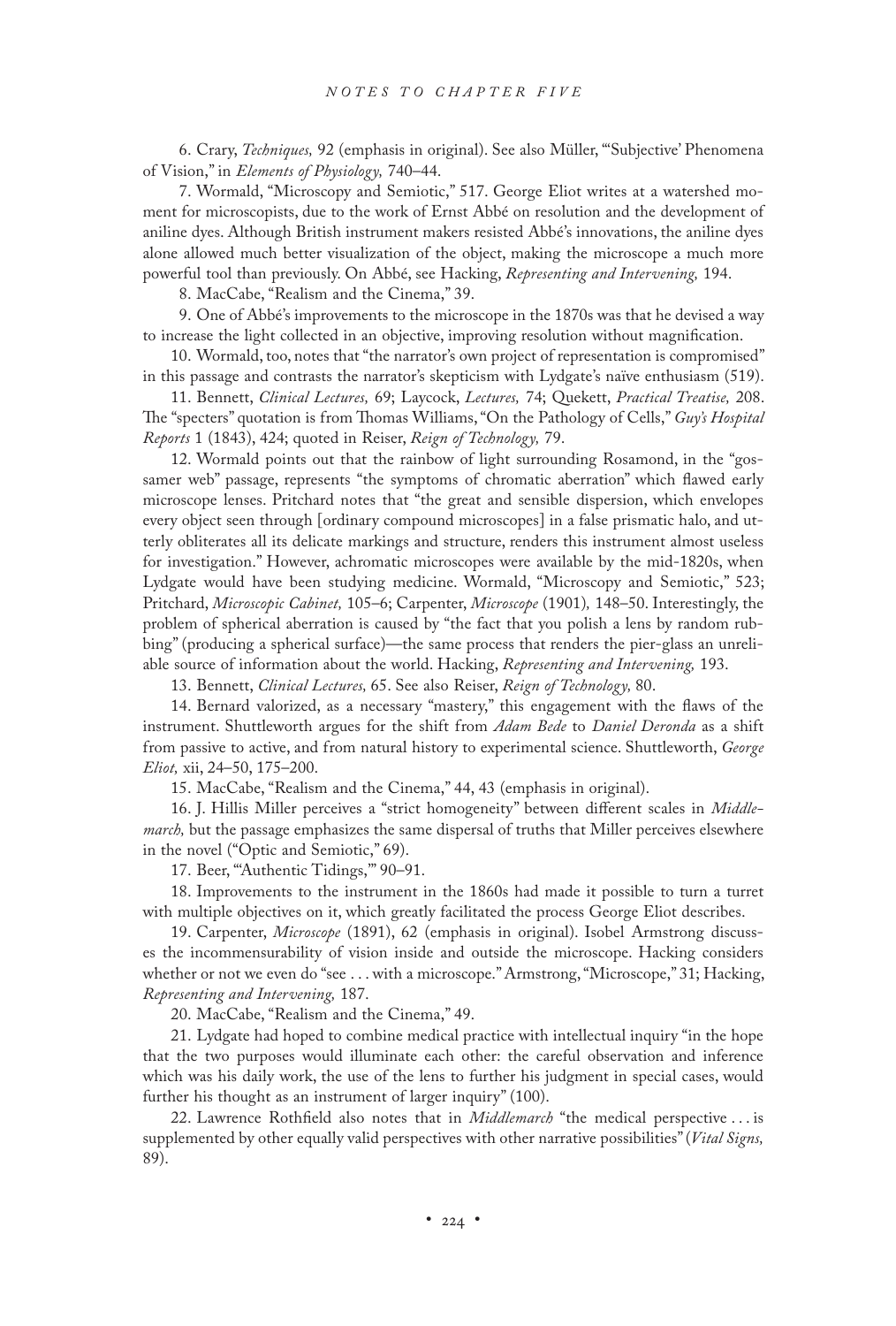23. See Shuttleworth, *George Eliot,* 22–23, 145; Levine, "Hypothesis of Reality," 12; Mason, "*Middlemarch* and Science," 60.

24. For Lewes's defense of science, in *Problems of Life and Mind* (1874), as an "Ideal Construction," see Shuttleworth, *George Eliot,* 22–23; Levine, *Realistic Imagination,* 252–90; Levine, "Hypothesis of Reality," 11–14; Rylance, *Victorian Psychology,* 259–60. Shuttleworth also examines experimental science and physiology in *Middlemarch* (*George Eliot,* 143–74). Mason identifies the mid-1860s as the period when Lewes started to consider the scientific imagination. Logan examines Tyndall's 1870 "Scientific Use of the Imagination" in relation to *Middlemarch.* Beer discusses imagination in Darwin and *Middlemarch.* Flint examines the scientific imagination in Tyndall and Lewes. See also Yeo on the development of the scientific method in the nineteenth century. Mason, "*Middlemarch* and Science," 152, 60, 65; Logan, *Nerves and Narratives,* 181–82; Beer, *Darwin's Plots,* 141–42, 48–55, 49–80; Flint, *Visual Imagination,* 62–63, 113–15, 307–8; Yeo, "Scientific Method."

25. Bernard, *Experimental Medicine,* 24. In discussing experiment, Bernard moves away from the extreme automatism he requires of observation and offers a role for imagination. Shuttleworth points out that Lewes, too, "extending these premises, argues that the processes of fiction are indispensable to the Experimental Method, for science is 'Ideal Construction'" (*George Eliot,* 22–23). However, Bernard cautions that once the experiment is in train, "the experimenter must now disappear or rather change himself instantly into an observer" by setting his hypothesis aside lest it color his observations (22).

26. Lewes makes this explicit in his *Problems of Life and Mind,* explaining, "The grandest discoveries, and the grandest applications to practice . . . have revealed by the telescope of Imagination what the microscope of Observation could never have seen" (315–17 [bk. I]).

27. This shift resembles what Peter Galison identifies as a "judgment against objectivity," where the product of mechanical observation is thought less reliable than the image interpreted through a holistic cognitive process that only an expert can perform. The "objectivity, facticity, and scientific management" of mechanical observation, that is, "yielded to a new world of sorting nature in which judgment, subjectivity, artisanal practice, and theory were heralded as vital to the scientific project of visual classification." However, he sees the "judgment against objectivity" as occurring much later, in the twentieth century; and the shift he observes does not center on speculation. Galison, "Judgment against Objectivity," 343.

28. Generally, American physicians were more vehement converts to empirical methods early in the century, and British physicians seem more accepting of speculation later. On the importation of empirical methods to America and the growing resistance to theory-based medicine, see Warner, *Spirit of System,* especially 239–45.

29. Stillé, *Elements of General Pathology,* 46 (emphasis in original)..

30. Review of Robertson, *The Nature and Treatment of Gout*, 20; Stillé, *Elements of General Pathology,* 31, 28–29 (emphasis in original).

31. Crampton, "Diseased Appearance," 301–2; Lawrence, *Lectures,* 34; Watson, *Lectures.* For Eliot's knowledge of Watson, see Eliot, *Quarry for Middlemarch,* I, 17; Kitchel, "Introduction," 40n66. Watson's phrase is repeated through at least the fourth (1857) edition. The "advertisement to the first edition" comments that the text derives, with almost no revision, from lecture notes first prepared in 1836–37; and the "advertisement to the fourth edition" suggests that no further revision has taken place since then; so that Watson's suspicion of speculation in 1857 is likely a holdover from an 1830s perspective.

32. Meryon, *History of Medicine,* 5; Carpenter, *Principles of Human Physiology* (1855), 736; Carpenter, *Principles of Human Physiology* (1876), 791. Carpenter's comment about speculation as a "stimulus" appears in earlier editions as well.

33. Laycock, *Lectures,* 34; Guy, *Forensic Medicine,* 205; Holland, *Medical Notes and Reflections,* 24, 25.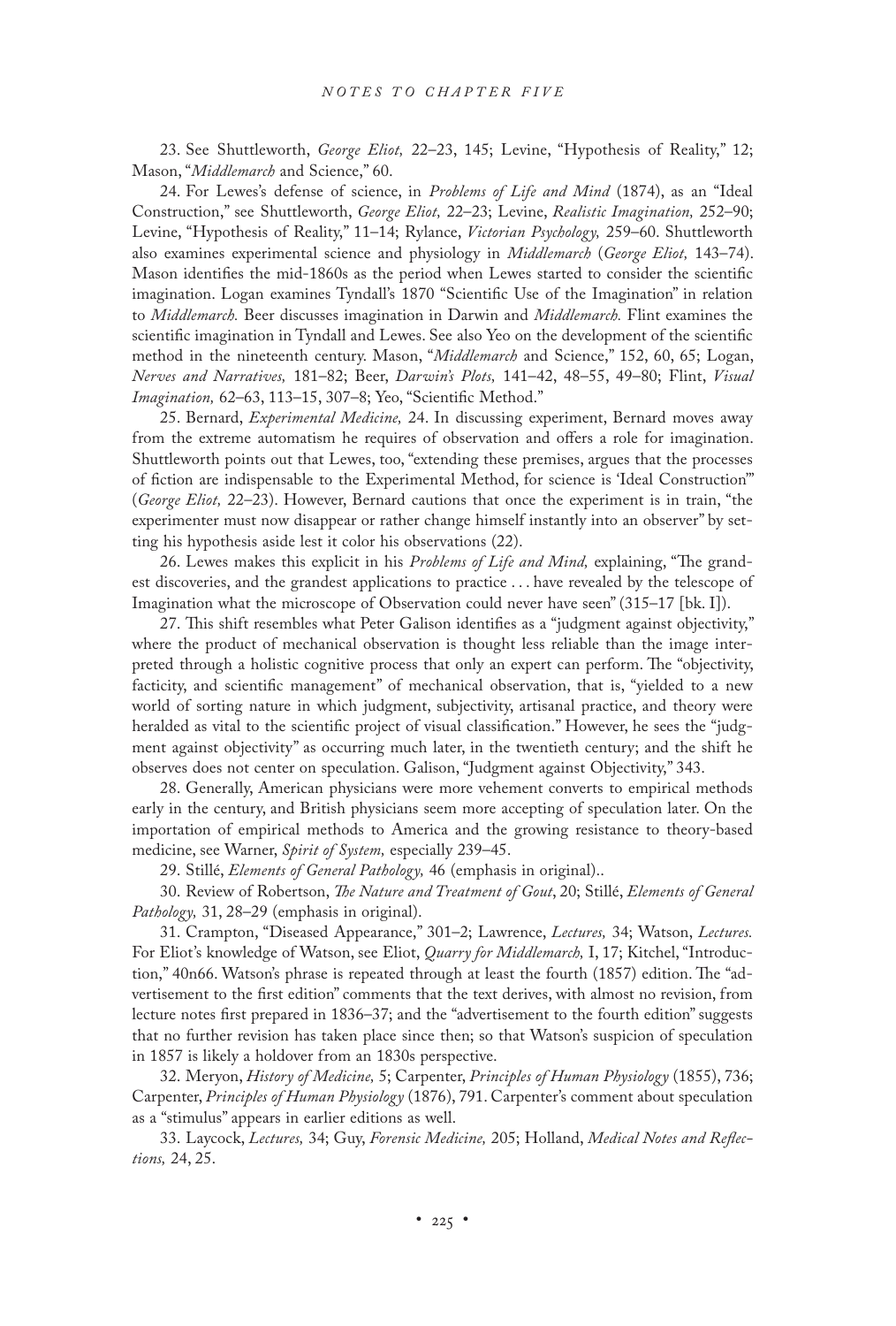34. Brinton, "Alimentary Canal," 11.

35. Laycock, *Lectures,* 39; Russell, *History and Heroes,* 115. Although Russell had his degree from Edinburgh and a practice on Harley Street, his comments come in a sense from the margins, since he was an advocate of homeopathy.

36. Laycock, *Lectures,* 38; Holland, *Medical Notes and Reflections,* 26.

37. Quoted in "Minutes of the Twenty-third Annual Session," 556.

38. Huxley, "Progress of Science," 64–65.

39. Bramwell, *Practical Medicine,* 8 (emphasis in original).

40. Bramwell, "Minute Observation," 238, 240, 243.

41. Bramwell, *Practical Medicine,* 43. Bramwell in this last passage quotes Gairdner, "Physiognomy of Disease," 8.

42. See Yeo, "Scientific Method," 269.

43. Lewes, *Problems,* I, 289. Lewes started writing this text in the late 1860s (although it was not published until 1874). See Levine, "Hypothesis," and Flint, *Visual Imagination.*

44. Isobel Armstrong has discussed a similar phenomenon, deriving from a very different kind of visuality, the "optical illusions available in street and pleasure garden" that may "suggest experiments with different subject positions, control, displacement, obliteration, power, centrality, powerlessness" ("Transparency," 143). Unlike George Eliot's imagined speculative shifts (and like the magic lantern Mr. Irwine suggests to Arthur in *Adam Bede*), however, these instruments embrace the "pleasure of deception."

45. Isobel Armstrong examines how glass allows the gaze to both move through it and be arrested by how "one's body can be, glancingly, inadvertently, and in discontinuous fragments, reflected back from the environment," although she is focusing here on plate glass in the spectacular urban environment (*Victorian Glassworlds,* 99).

46. Hogg, *Microscope,* 75–76 (emphasis in original).

47. James, "Preface," 84.

48. Beer, *Open Fields,* 164.

#### **Chapter Six**

1. Marcus, "Freud and Dora," 65.

2. Frankland, *Freud's Literary Culture,* 203.

3. Freud, *History,* 3.

4. A shortened version of Marcus, "Freud and Dora," appears in Bernheimer and Kahane, *In Dora's Case.* Classic discussions also appear in Mahony, *Freud's Dora;* Jacobus, *Reading Woman;* Showalter, *Hystories;* Moi, "Representation of Patriarchy"; Hertz, "Dora's Secrets, Freud's Techniques." *Dora* achieved canonical status not only due to its rich suggestiveness as a text, but also because it punctuates important developments in Freud's thought. It follows Freud's theories of hysteria and of dreams and coincided with his theories of sexuality, all major elements of his work, readily popularized into the cultural imaginary. *Dora* also dramatizes the crucial psychoanalytic principle of resistance, as only a "failed" case history can (Dora breaks off her analysis); and it forced Freud to take account of transference, another crucial element of psychoanalytic theory.

5. Breuer and Freud, *Studies on Hysteria,* xxxi. The "true" origin of psychoanalysis is disputed. See Strachey, "Editor's Introduction," 57. Breuer commented that the patient Anna O. herself had pioneered the "talking cure" (29–30). For a feminist argument promoting Anna O.'s contribution, see Hunter, "Hysteria, Psychoanalysis, and Feminism."

6. Wood, *Passion and Pathology,* 107.

7. Gilman, *Freud, Race, and Gender,* 115.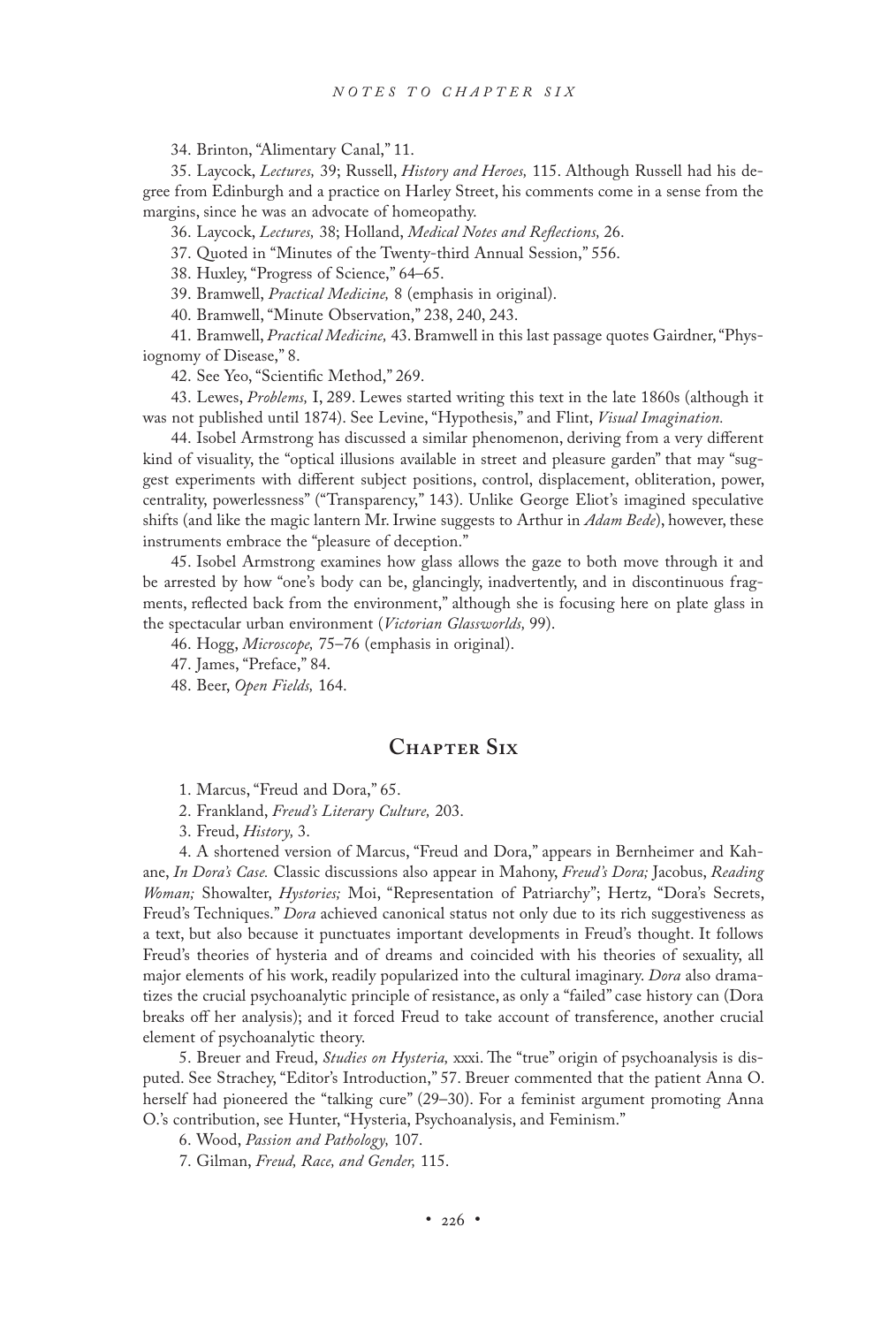8. Winter, *Freud,* 132–41, 149–52. She also discusses Freud's efforts to distinguish psychoanalysis from the two most relevant medical fields, psychiatry and neurology.

9. Winter, *Freud,* 123.

10. Freud, "Aetiology," 220.

11. As chapter 5 noted, the validity of microscopic findings was debated due to many variables: the unreliable performance of the human eye, the flawed technology, the need for a skilled operator, the variability of reports even from reliable microscopists, and the changing standardization of the instrument itself. See Reiser, *Reign of Technology;* Schickore, *Microscope and Eye.*

12. Freud, *Dora,* 5. All further references to this text will be to this edition.

13. Holland, *Medical Notes and Reflections,* 20.

14. Freud had been trained in the mechanistic model of empirical science influenced by Hermann von Helmholtz, together with its strictures against speculative insight. See Frankland, *Freud's Literary Culture,* 35. Valerie Greenberg argues that "[p]hysics [rather than biology] becomes . . . the ultimate provider of legitimacy for the new science: physics lends psychoanalysis its prestige." However, medicine was the community where Freud had to gain acceptance. Greenberg, "Freud and Physics," 246.

15. Breuer and Freud, *Studies on Hysteria,* 166.

16. Breuer and Freud, *Studies on Hysteria,* 135.

17. Freud, "Aetiology of Hysteria," 220.

18. Freud, *Dora,* 18.

19. Stern, *Zeitschrift für Psychologie und Physiologie der Sinnesorgane,* XXVI (1901), 133; and "Professor" Liepmann [ Jones does not further identify the author], *Monatschrift für Psychiatrie und Neurologie,* 1901, 237; cited in Ernest Jones, *Sigmund Freud,* 361.

20. Webster, *Freud Was Wrong,* 257.

21. Bullough, *Science in the Bedroom,* 91.

22. Marcus, "Freud and Dora," 83.

23. Reidel-Schrewe, "Freud's Début," 8.

24. Breuer and Freud, *Studies on Hysteria,* 144.

25. Literary texts Freud discusses include Schreber's memoir, Dostoevsky, Empedocles' poems, Hebbel's *Judith,* Jensen's *Gradiva,* and Hoffmann's *The Sandman.* For Connolly's cases in *An Inquiry Concerning the Indications of Insanity* (1830), or psychiatrists' readings of *Hamlet* at midcentury, see Small, *Love's Madness,* 48–57.

26. Breuer and Freud, *Studies on Hysteria,* 265.

27. "Professor Freud and Hysteria," 103.

28. Breuer and Freud, *Studies on Hysteria,* 49.

29. See footnote to the case of Fräulein Elisabeth von R. (*Studies on Hysteria,* 169–70).

30. Breuer and Freud, *Studies on Hysteria,* 25–26.

31. "Curious," *Oxford English Dictionary.*

32. Freud, "Aetiology of Hysteria," 199.

33. "Professor Freud and Hysteria," 103–4.

34. Jameson, *Political Unconscious,* 106–7.

35. Critics who have focused on the centrality of reading, writing, and translation to his work include Bernheimer, "Introduction, Part 1," 10-11; Gallop, "Keys to Dora"; Ramas, "Freud's Dora, Dora's Hysteria," 149; van den Berg, "Reading Dora Reading"; Gilman, "Preface"; Kofman, *Freud and Fiction;* Mahony, *Freud as a Writer;* Marcus, "Freud and Dora"; Rieff, "Introduction," ix. Reidel-Schrewe, "Freud's Début in the Sciences," 1–2, 2–15. Frankland offers an extensive discussion in *Freud's Literary Culture.*

36. Mahony, *Freud as a Writer,* 9–12.

37. Frankland examines how Freud's methodology is grounded in literary work, especially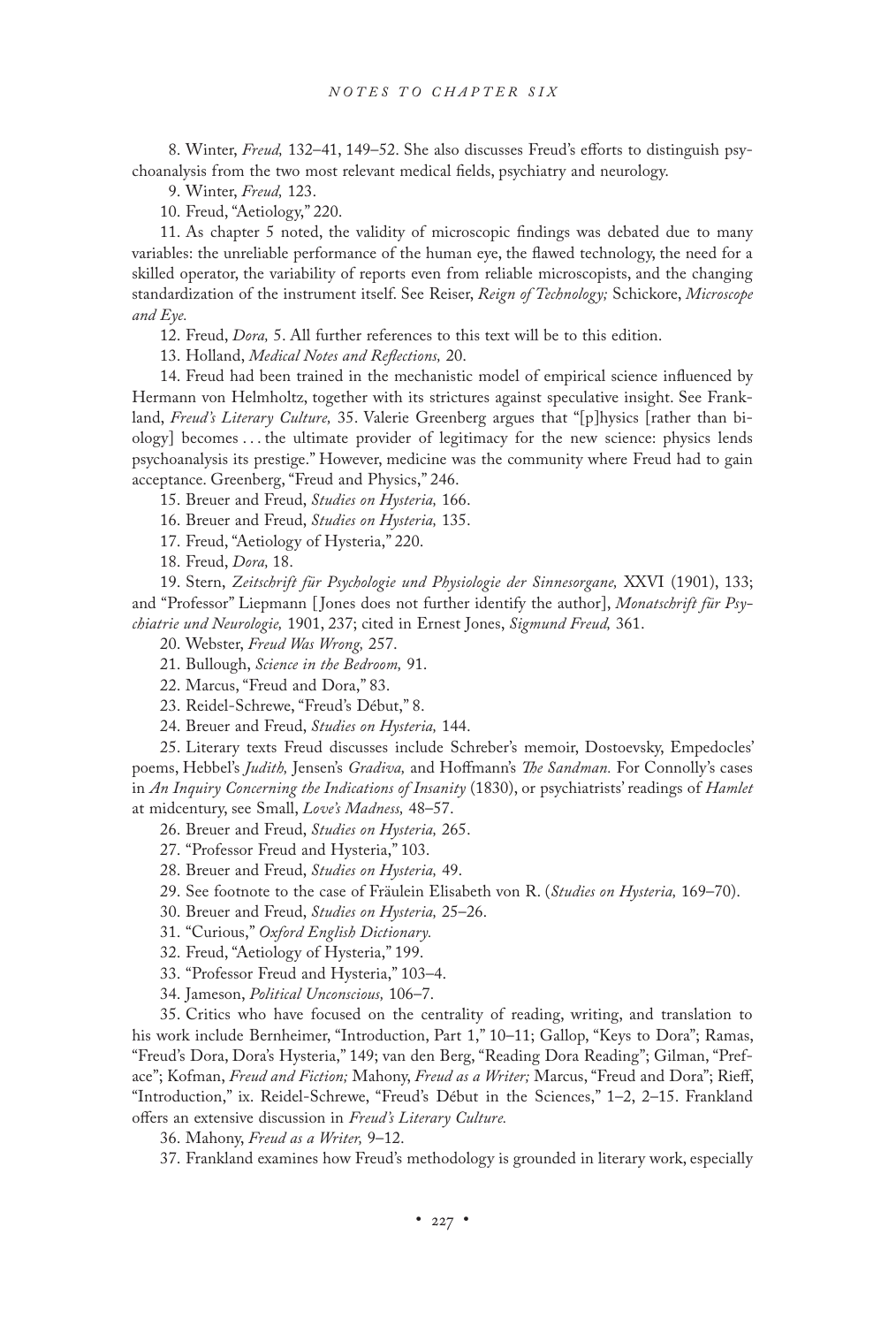in *Interpretation of Dreams* (117–61). He discusses free association, condensation, and displacement, for example, and compares elements of analysis to styles of literary criticism. I focus here on the earliest elements of psychoanalysis and on the dialogic figuration and interpretation that is central to it. I agree with Frankland that "literary criticism is . . . the mother of psychoanalysis, vitally procreative and yet taboo" (117).

38. Breuer and Freud, *Studies on Hysteria,* 280.

39. Although Freud discusses the limits of the "cathartic method" in *Studies on Hysteria,* he uses a version of it in most of his full-length case histories (261).

40. Freud, *Complete Letters,* 212. Quoted in Showalter, *Hystories,* 40.

41. See Mahony, *Freud as a Writer,* 23, 241, for example.

42. Breuer and Freud, *Studies on Hysteria,* 290; Freud, "Aetiology of Hysteria," 205.

43. Freud, *Dora,* 34–35. This involvement of the body differentiates hysteria from other neuroses (*Dora,* 35). Occasionally the hysteric's symptoms do indicate "merely" a physical problem (*Dora,* 10).

44. Freud, *Dora,* 76.

45. Ironically, Freud uses nonorganic objects—sand, wire—rather than organic ones seed, skeleton—to represent organic (bodily) injury.

46. Freud, *Dora,* 46. The word "simultaneously" is in italics in the English version but not stressed in the original German. Freud, "Bruchstück Einer Hysterie-Analyse."

47. The "clues" can be nonphysical: Frau Cäcilie also suffers from hallucinations, "the explanation of which often called for much ingenuity." The vision of Freud and Breuer hanging from two trees in the garden follows a disagreement with her doctors; she had decided that "'[t]here's nothing to choose between the two of them; one's the *pendant* [match] of the other'" (181). This tenuous association, offered in a footnote, provides Freud's very last word in the case of "Frau Elisabeth von R."

48. Symonds, *Letters,* 821.

49. Frau Cäcilie M., in *Studies on Hysteria,* 180.

50. Freud's anxious eagerness to disavow the roman à clef recalls the efforts of eighteenthcentury authors who "stressed their renunciation of personal satire and slander." However, unlike Freud, they reference the roman à clef in order to claim fictionality rather than factuality: "the explicit fictionality of their works initially recommended them as wholesome goods." Gallagher, *Nobody's Story,* xvii.

51. Freud differs from his predecessors in the eighteenth century in that his sly promise of "intimacies" attempts to deny the vulgar gaze of the crowd, while inviting select readers to consider and share his privileged view.

52. Beer, *Open Fields,* 156. See also 181–82.

53. See Frankland, *Freud's Literary Culture.*

54. Auerbach, "Magi and Maidens," 297–98.

55. Katz provides an extended discussion of "The Politics of Romance" (*Rider Haggard*).

56. Likewise, in the sentence describing the "quota of affect" cited earlier, Freud offers a mathematical model—"If we . . . try to represent the ideational mechanism in a kind of algebraical picture"—but never follows through with a picture or equation.

57. Frye, *Anatomy of Criticism,* 193, 195.

58. Frankland also discusses Freud's self-positioning as hero, but he focuses on Freud's interest in the "classical hero" or in a specific literary hero like Faust (10, 206–7).

59. Frankland, *Freud's Literary Culture,* 32; Richard Armstrong, *Compulsion for Antiquity,*  114–20; Rudnytsky, "Freud's Pompeiian Fantasy," 228.

60. Freud, *Interpretation of Dreams,* 490 (emphasis in original).

61. Freud, "Aetiology of Hysteria," 192.

62. See, for example, Levine's comments on Bacon (*Dying to Know,* 22).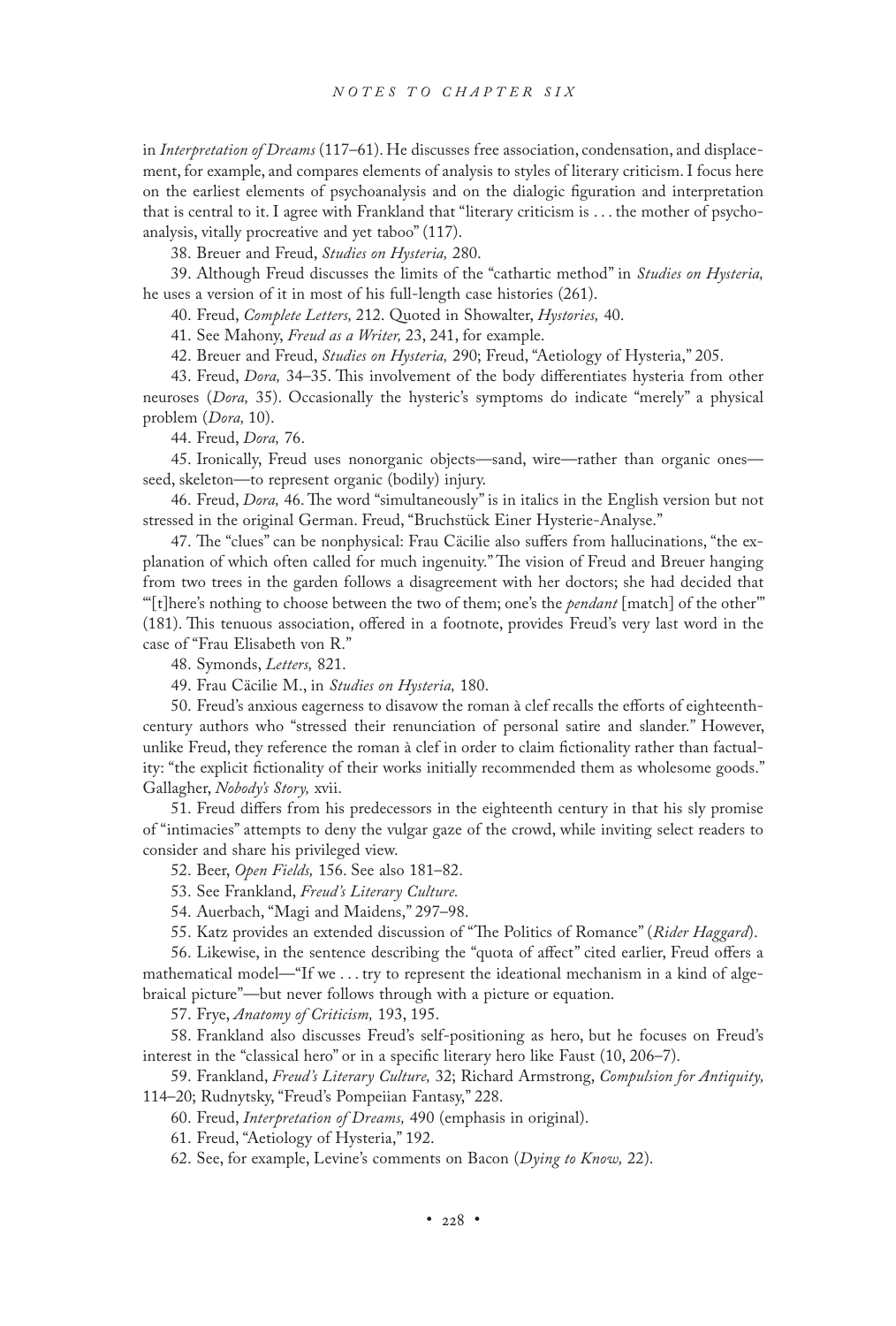63. Freud, "History of Psycho-Analytic Movement," 23.

64. Breuer and Freud, *Studies on Hysteria,* 128, 139.

65. Hake, "Saxa Loquuntur," 148.

66. Freud's describing the antiquities as "priceless though mutilated" recalls Frye's comment that "[m]utilation . . . is often the price of unusual . . . power" in romance (193).

67. Galison, "Judgment against Objectivity."

68. Freud, "Bruchstück Einer Hysterie-Analyse," 18.

69. Stanley followed the Congo from Lake Tanganyika to the Atlantic Ocean, proving that the Congo, not the Nile, originates at the lake. He also identified the source of the Nile, by circumnavigating Lake Victoria rather than traveling up the river to its origin. Soon after, Stanley was hired by Belgium's King Leopold II to advise his notorious colonial projects in the Congo.

70. See Freud, *Dora,* 44, 46, 110.

71. Stanley's *Through the Dark Continent* was first published in London in 1878. The text included a foldout map of his journeys. Freud was certainly aware of Stanley's journeys, whether in English or German. There were at least sixteen books by or about Stanley's explorations published in German in the late nineteenth century, including two editions of *Durch den dunkeln Weltheil* in 1878 and 1881.

72. Laycock, *Lectures,* 65.

73. Frankland notes a possible allusion to Faust here (*Freud's Literary Culture,* 207). Freud persistently codes the hysteric as "other" despite symptoms of hysteria in his own narrative.

74. In 1906 Freud listed, as one of "ten good books," Kipling's *Jungle Book.* He had recommended other Kipling stories to Fliess. See Gay, *Reading Freud,* 98, 104. Richard Armstrong also briefly discusses Freud as an imperialist (*Compulsion for Antiquity,* 121–26).

75. The fifteen-month rush of composition ( January 1885 to March 1886) that produced *King Solomon's Mines, Allan Quatermain, Jess,* and *She* occurred only four years after his disgruntled departure from Africa, feeling "betrayed" by "Gladstone's treachery" in ceding British rule of the Transvaal. Katz, *Rider Haggard,* 11; Monsman, *Rider Haggard,* 37–40.

76. Horace G. Hutchinson, "Sir Rider Haggard's Autobiography," rev. of *The Days of My Life. Edinburgh Review,* 244 [October 1926]), 344; quoted in Katz, *Rider Haggard,* 1.

77. Winter, *Freud,* 210.

78. Bruce Mazlish also reads Freud alongside Haggard. He notes their shared interest in "the buried past," "the eternal feminine," Darwinian race theory, and "the Dark Continent of the mind," although he identifies Haggard as "embracing" the unconscious, while Freud seeks to master it ("Triptych," 741–43).

79. Stiebel, *Imagining Africa,* viii.

80. Haggard, *She,* 195, 199.

81. Unlike Bruce Mazlish, I place this as a convention of romance, not a nod to realism in Haggard's text. Mazlish, "Triptych," 732.

82. Graham Dawson, *Soldier Heroes,* 59.

83. Freud, *Autobiography,* 153.

84. Winter also examines Freud's "mixed results" in the scientific and the cultural realms (207).

#### **Conclusion**

1. Aiken and Barbauld, "Evenings," 138–39, 143.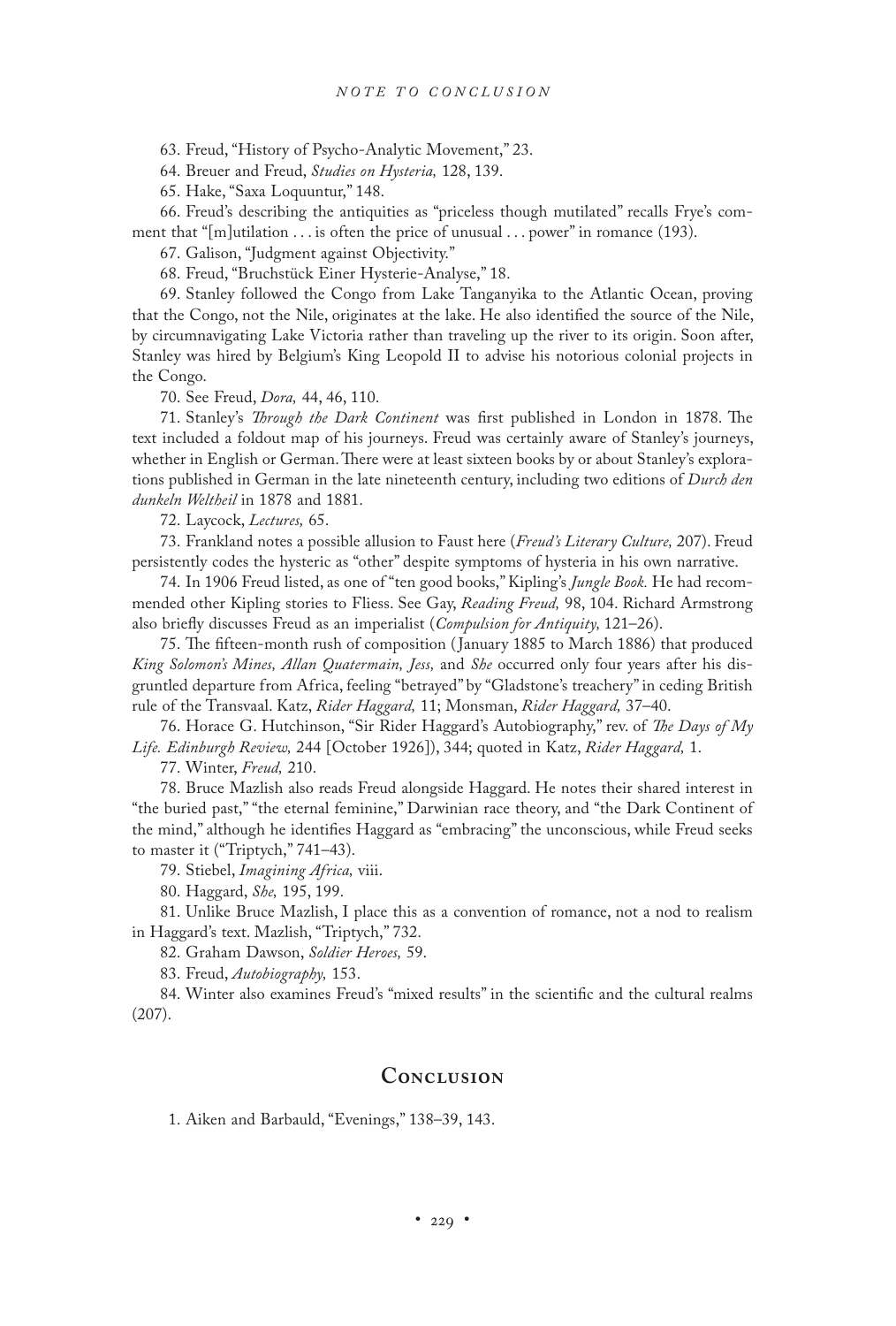WORKS CITED



## PRIMARY TEXTS

- [Hamley, E. B.]. "The Life and Letters of George Eliot." Review of *George Eliot's Life, as Related in Her Letters and Journals. Blackwood's Edinburgh Magazine* 137, no. 832 (1885): 155–76.
- [Lankester, Edwin]. Review of *Atlas of Human Anatomy and Physiology,* by William Fermer. *Athenaeum* 1585 (1858): 36.
- ———. Review of *The Climate of Pau,* by Alexander Taylor. *Athenaeum,* no. 1514 (1856): 1337.

———. Review of *The Immediate Cause and the Specific Treatment of Pulmonary Phthisis and Tuberculous Diseases,* by J. Francis Churchill. *Athenaeum* 1588 (1858): 434.

- ———. Review of *The Microscope,* by John Ferguson. *Athenaeum* 1606 (1858): 168.
- ———. Review of *Observations on the Life, Disease, and Death of John Hunter,* by Joseph Ridge. *Athenaeum* 1474 (1856): 105.
- ———. Review of *On Epidemic Diarrhea and Cholera,* by George Johnson. *Athenaeum* 1474 (1856): 105.
	- ———. Review of *On Some of the More Obscure Forms of Nervous Affections,* by Henry W. Lobb. *Athenaeum* 1632 (1859): 192.

———. Review of *On the Hygienic Management of Infants and Children,* by T. Herbert Barker. *Athenaeum* 1656 (1859): 119.

———. Review of *Outlines of Physiology,* by John Hughes Bennett. *Athenaeum* 1656 (1859): 118.

- ———. Review of *The Physiology of the Senses,* by A. B. Johnson. *Athenaeum* 1514 (1856): 1337.
	- ———. Review of *Stray Leaves of a Naturalist,* by David Ross. *Athenaeum* 1670 (1859): 564.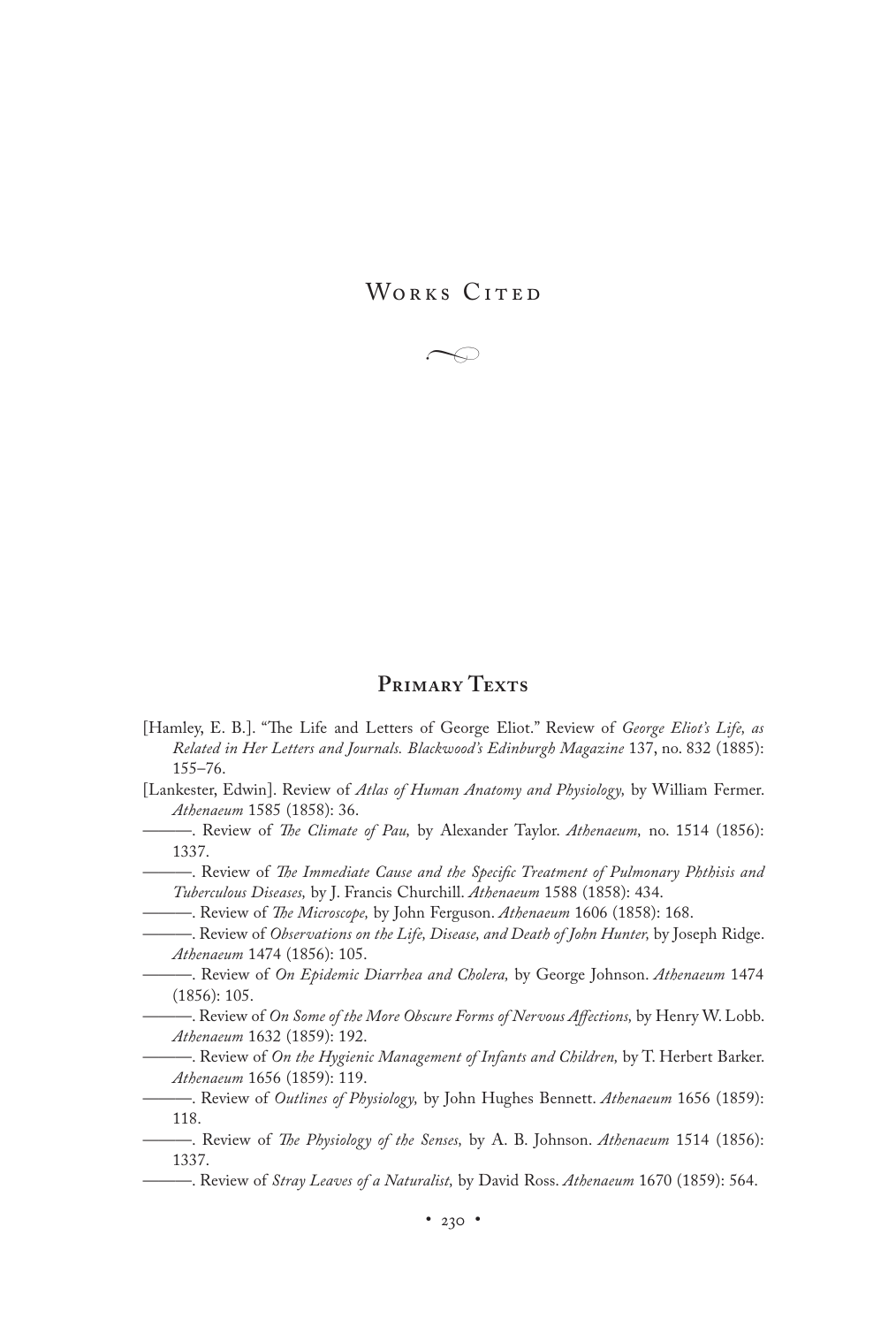- ———. Review of *Suggestions in Reference to the Means of Advancing Medical Science,* by Francis Ramsbotham. *Athenaeum* 1551 (1857): 910.
- ———. Review of *Torquay in Its Medical Aspect,* by C. Radcliffe Hall. *Athenaeum* 1553 (1857): 973.
- [Noble, Daniel]. Review of *Mesmerism in Its Relation to Health and Disease,* by William Neilson. *Athenaeum* 1483 (1856): 394.

———.Review of *On the Extent to Which the Received Theory of Vision Requires, as to Regard the Eye as a Camera Obscura,* by George Wilson. *Athenaeum* 1476 (1856): 171.

- [St. John, Horace Stebbing]. "An Account of the Life, Lectures and Writings of William Cullen, M.D." *Athenaeum* (1859): 498.
- [Stephen, Fitzjames]. "Sentimentalism." *Cornhill Magazine* 10 (1864): 65–75.

[Thompson, Henry]. "Under Chloroform." *Cornhill Magazine* 1 (1860): 499–504.

- "Advertisement Concerning the Transfusion of Bloud, An." *Philosophical Transactions* 2, no. 27 (1667): 489–90.
- "Literary Tastes and Habits of the Irish." *Dublin Medical Press* 15 (1846): 413–14.
- "London Curiosity of Medical Literature, A." *Dublin Medical Press* 16, no. 396 (1846): 95.
- "Of the Posture Master, or a Man Having an Absolute Command of His Joints and Muscles." *Philosophical Transactions* 20, no. 242 (1698): 262.
- "Part of a Letter to Dr Sloane, Wherein. Is an Account of a Double Pear." *Philosophical Transactions* 22 (1700): 470.
- "Professor Freud and Hysteria." *British Medical Journal* (11 January 1908): 103–4.
- "Relation Written to the Editor from a Person of Great Veracity in Germany, Concerning an Aged Woman of 60 Years, Giving Suck to Her Grandchild, A." *Philosophical Transactions* 9, no. 105 (1674): 100–101.
- Review of *Can You Forgive Her?* by Anthony Trollope. *Westminster Review* (1865): 284–85.
- Review of *The Medical and Legal Relations of Madness,* by Joshua Burgess. *Athenaeum* (1859): 192.
- Review of *The Nature and Treatment of Gout,* by William Henry Robertson (London, 1845). *Dublin Medical Press* 16, no. 392 (1846): 20–21.
- Aiken, [ John] and [Anna Letitia] Barbauld. *Evenings at Home; or, The Juvenile Budget Opened.* Rev. ed. New York: Harper and Brothers, 1868.
- Anstie, Francis Edmund. "Corpulence." *Cornhill Magazine* 7 (1863): 457–68.
- ———. "Medical Etiquette." *Cornhill Magazine* 8 (1863): 154–63.
- ———. "On Physical Pain." *Macmillan's Magazine* 8 (1863): 457–63.
- Arnold, Matthew. "Literature and Science." In *The Complete Prose Works of Matthew Arnold,* ed. R. H. Super. Ann Arbor: University of Michigan Press, 1974.
- Babbage, Charles. *Reflections on the Decline of Science in England, and on Some of its Causes.*  London: B. Fellowes, 1830.
- Baker, Henry, Benjamin Boddington, William Notcutt, and William Hammond. "Account of Margaret Cutting, a Young Woman, Now Living at Wickham Market in Suffolk, Who Speaks Readily and Intelligibly, Though She Has Lost Her Tongue." *Philosophical Transactions* 42, no. 464 (1742): 143–52.
	- ———. "Supplement to the Account of a Distempered Skin, Published in the 42th Number of the Philosophical Transactions." *Philosophical Transactions* 49 (1755): 21–24.
- Barnes, Thomas. *Account of William Dempster, Who Swallowed a Table-Knife Nine Inches Long with a Notice of a Similar Case in a Prussian Knife-Eater.* Edinburgh: A. Constable, 1824.
- Bennett, John Hughes. *Clinical Lectures on the Principles and Practice of Medicine.* New York: Samuel and William Wood, 1860.
- Bernard, Claude. *An Introduction to the Study of Experimental Medicine.* New York: Schuman, 1947.
- Bernheimer, Charles. "Introduction, Part 1." In *In Dora's Case: Freud—Hysteria—Feminism,*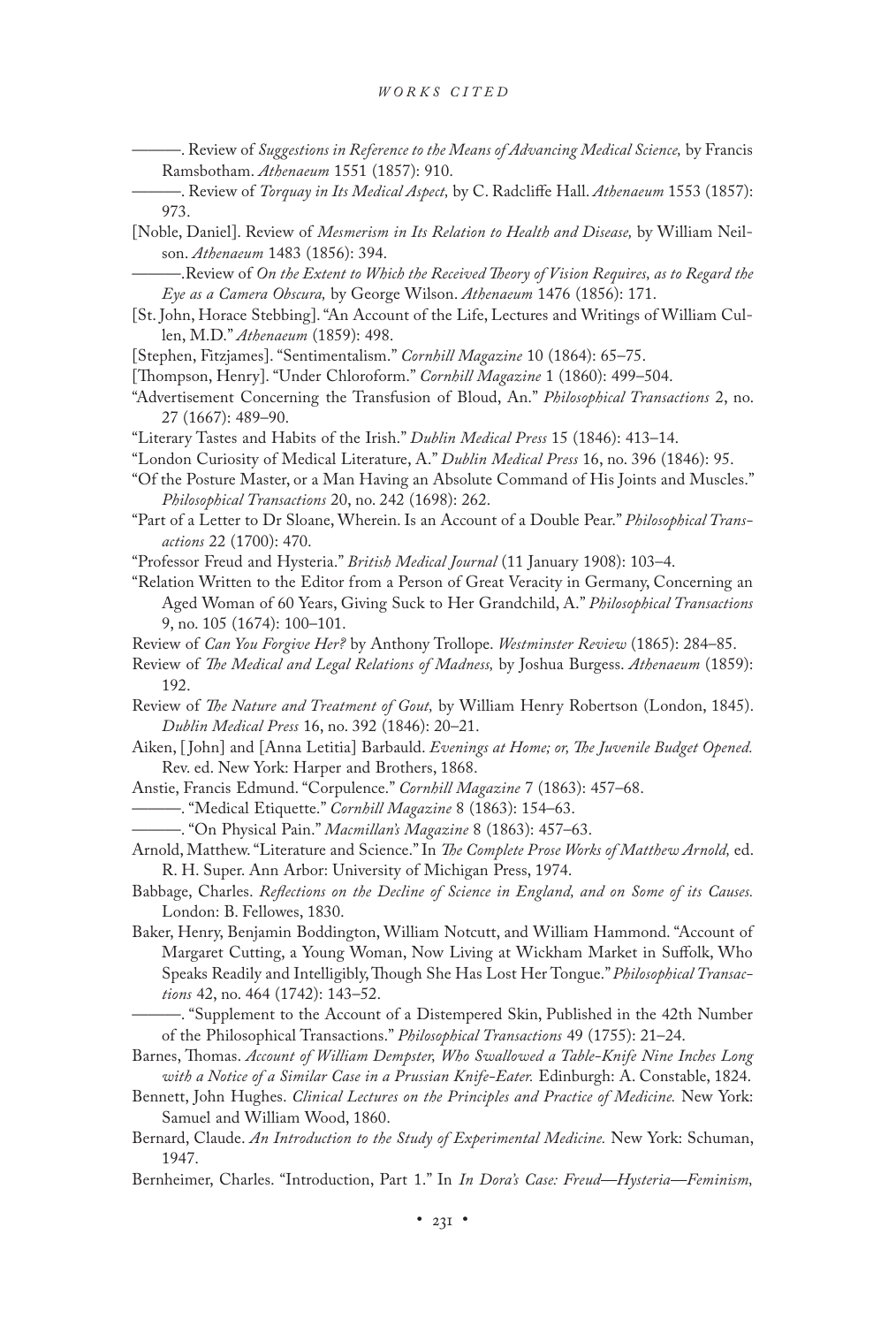ed. Charles Bernheimer and Claire Kahane, 1–18. New York: Columbia University Press, 1990.

- Bernheimer, Charles, and Claire Kahane, eds. *In Dora's Case: Freud—Hysteria—Feminism.* 2d ed. New York: Columbia University Press, 1990.
- Bigelow, Jacob, and Oliver Wendell Holmes. "Medical Observation." In *Principles of the Theory and Practice of Medicine,* 3–20. Boston: C. C. Little and J. Brown, 1839.
- Blanc, Henry. "On the Cold-Water and Antiseptic Treatment of Typhoid Fever." *Lancet* 1 (6 February 1875): 190–91.
- Bramwell, Byrom. "Case Illustrative of the Diagnostic Value of the Sphygmograph." *Studies in Clinical Medicine* I (1890): 115–19.
	- ———. "Case of So-Called Perforating Tumour of the Skull." *Studies in Clinical Medicine* I, no. 15 (1890): 249–52.
	- ———. *Practical Medicine and Medical Diagnosis.* Edinburgh: Pentland, 1887.
	- ———. "Remarkable Case of Euphoria." *Studies in Clinical Medicine* I, no. 3 (1889): 57–58.
	- ———. "Stricture of the Oesophagus, the Result of Swallowing Caustic Soda; Diseased Conditions Resembling Acute Irritant Poisoning." *Studies in Clinical Medicine* I, no. 11 (1890): 195–200.
	- ———. "The Value of Cultivating the Habit of Minute Observation. . . ." In *Studies in Clinical Medicine,* 235–46. Edinburgh and London: Pentland, 1890.
- Breuer, Josef, and Sigmund Freud. *Studies on Hysteria.* Trans. James Strachey. Ed. James Strachey. 23 vols. Vol. 2 (1893–1895). New York: Basic Books, 1955.
- Brimley, George. *Essays.* Ed. William George Clark. Cambridge: Macmillan, 1858.
- Brinton, William. "Contributions to the Physiology of the Alimentary Canal: Part II.B., on the Physiology of Intestinal Obstructions." *London Medical Gazette,* n.s., 9 (1849): 9–13.
- Buchan, William. *Domestic Medicine.* London: A. Strahan, 1800.
- Bullitt, H. M. "The Art of Observing, or the Proper Method of Examining Patients, with a View to Correct Diagnosis." *Western Lancet* 3, no. 3 (1845): 397–409.
- Byrd, William. "An Account of a Negro-Boy That Is Dappel'd in Several Places of His Body with White Spots." *Philosophical Transactions* 19 (1697): 781–82.
- C, Mr. "Two Letters from a Gentleman in the Country. . . ." *Philosophical Transactions* 23 (1702–1703): 1494–1501.
- Carpenter, William B. *The Microscope and Its Revelations.* 7th ed. Ed. W. H. Dallinger. Philadelphia: P. Blakiston, Son, 1891.
	- ———. *The Microscope and Its Revelations.* 8th ed. Philadelphia: P. Blakiston's Son, 1901.
	- ———. *Principles of Human Physiology. With Their Chief Applications to Pathology, Hygiène, and Forensic Medicine.* London: John Churchill, 1846.
	- ———. *Principles of Human Physiology. With Their Chief Applications to Pathology, Hygiène, and Forensic Medicine.* 4th Am. ed. Philadelphia: Lea & Blanchard, 1850.
	- ———. *Principles of Human Physiology. With Their Chief Applications to Psychology, Pathology, Therapeutics, Hygiène, and Forensic Medicine.* 5th ed. London: John Churchill, 1855.
	- ———. *Principles of Human Physiology and Forensic Medicine, with their Chief Applications to Psychology, Therapeutics, Hygienes, and Forensic Medicine.* Ed. Francis Gurney Smith. Philadelphia: Henry C. Lea, 1868.
- ———. *Principles of Human Physiology.* Ed. Francis G. Smith and Henry Power. Philadelphia: Henry C. Lea, 1876.
- Cheever, David W. "The Value and the Fallacy of Statistics in the Observation of Disease." *Boston Medical and Surgical Journal* 63, no. 23 (1861): 449–56.
- Chesselden, William. "An Account of Some Observations Made by a Young Gentleman, Who Was Born Blind, or Lost His Sight So Early, That He Had No Remembrance of Ever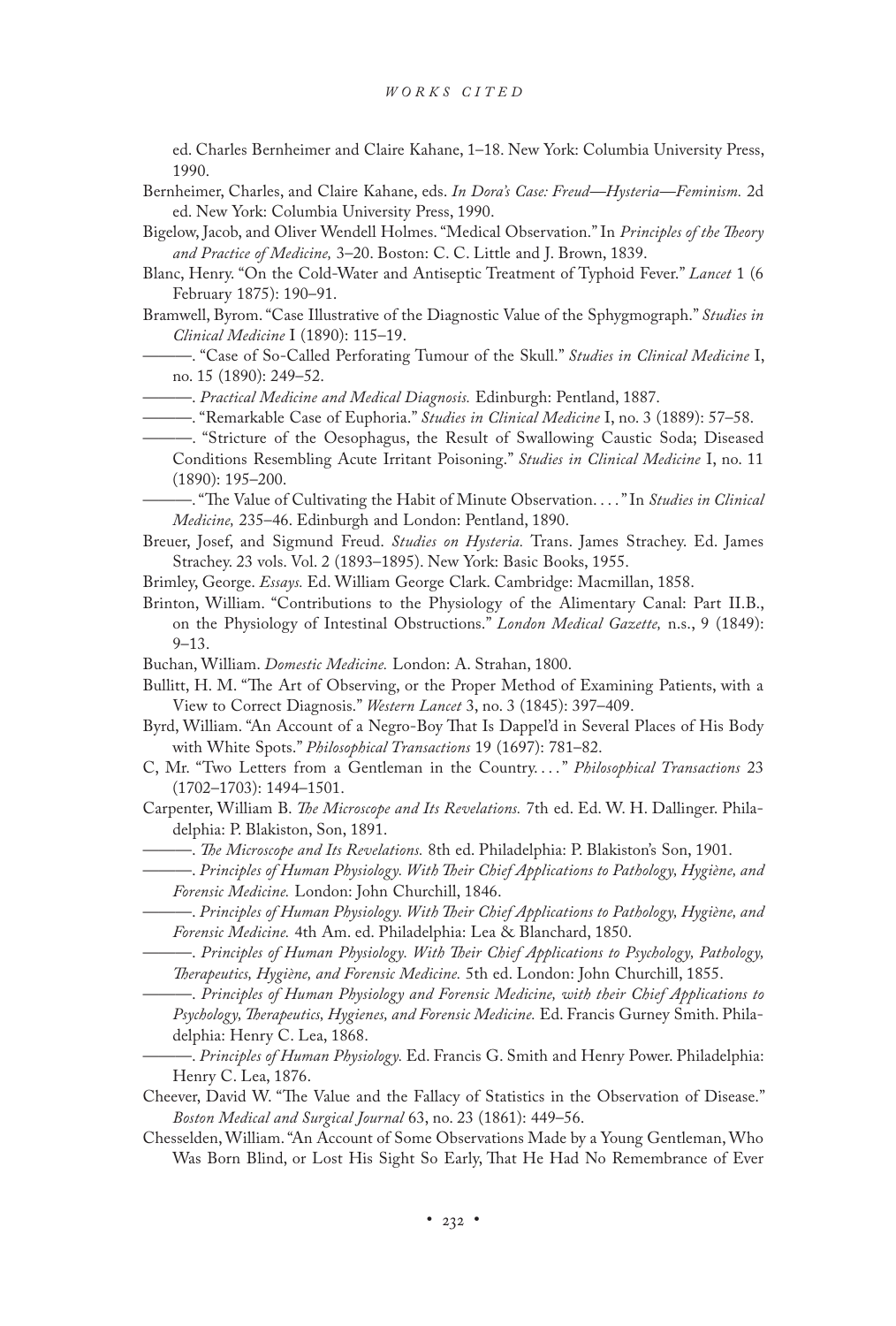Having Seen, and Was Couched between 13 and 14 Years of Age." *Philosophical Transactions* 35, no. 402 (1728): 447–50.

- ———. "An Explication of the Instruments Used, in a New Operation on the Eyes." *Philosophical Transactions* 35, no. 402 (1728): 451–52.
- Cheyne, George. *The English Malady.* London and New York: Tavistock/Routledge, 1976. ———. *An Essay of Health and Long Life.* London: Strahan and Leake, 1724.
- Clanny, William Reid. *A Faithful Record of the Miraculous Case of Mary Jobson.* 2d ed. Newcastle-upon-Tyne: M. A. Richardson, 1841.

Colvin, Sidney. Review of *Middlemarch. Fortnightly Review* 13 (1873): 142–47.

- Conny, Rob. "A Letter from Dr. Rob. Conny . . . Concerning a Shower of Fishes." *Philosophical Transactions* 20 (1698): 289–90.
- "Contemporary Literature: Belles Lettres." *Westminster Review* 115 ( July 1865): 133–44.
- Cooley, W. Desborough. "The Mystery of Inverted Vision." *Athenaeum* 1525 (1857).
- Cowley, Abraham. "To the Royal Society." In Thomas Sprat, *The History of the Royal Society of London,* n.pag. London: J. Martyn and J. Allestry, 1667.
- Crampton, John. "Account of a Diseased Appearance in the Intestines of Children." In *Dublin Hospital Reports and Communications in Medicine and Surgery,* 286–302. Dublin: Hodges and M'Arthur, 1818.
- Daval, Peter. "A Description of an Extraordinary Rainbow Observed July 15, 1748." *Philosophical Transactions* 46 (1749): 193–95.
- Denis, [J.]. "An Extract of a Letter of M. Denis ... to M. \*\*\* Touching the Transfusion of Blood." *Philosophical Transactions* 2 (1667): 453.
	- ———. "Extract of a Letter Written by J. Denis . . . Touching a Late Cure of an Inveterate Phrensy by the Transfusion of Blood." *Philosophical Transactions* 2, no. 32 (1667): 617–23.

———. "An Extract of a Printed Letter, Addressed to the Publisher, by M. Jean Denis . . . Touching the Differences Risen about the Transfusion of Bloud." *Philosophical Transactions* 2, no. 36 (1668): 710–15.

- Dent, Thomas. "A Letter from the Reverend Mr. Thomas Dent . . . Concerning a Sort of Worms Found in the Tongue, and Other Parts of the Body, Etc." *Philosophical Transactions* 18 (1694): 219–21.
- Dickens, Charles. *Bleak House.* New York: Signet, 1964.
	- ———. *Dombey and Son.* Oxford: Oxford University Press, 1999.
	- ———. *The Letters of Charles Dickens.* Ed. Madeline House, Graham Storey, and Kathleen Tillottson. 11 vols. Vol. 2. Oxford: Clarendon, 1969.
		- ———. *The Old Curiosity Shop.* Oxford: Oxford University Press, 1999.
- ———. *Speeches of Charles Dickens.* Ed. K. J. Fielding. Oxford: Oxford University Press, 1960.
- Disraeli, Benjamin. *Sybil.* Oxford: Oxford University Press, 1998.
- Eliot, George. *Adam Bede.* Ed. Gordon S. Haight. New York: Holt, Rinehart, and Winston, 1965.
- ———. *Adam Bede.* Ed. Valentine Cunningham. New York: Oxford University Press, 1996.
- ———. *The George Eliot Letters.* Ed. Gordon S. Haight. 9 vols. New Haven, CT: Yale University Press, 1954–78.
- ———. *The Lifted Veil. Brother Jacob.* Ed. Sally Shuttleworth. New York: Penguin, 2001.
- ———. *Middlemarch.* Oxford: Oxford University Press, 1997.
- ———. *Quarry for Middlemarch.* Ed. Anna Theresa Kitchel. Supplement to *Nineteenth-Century Fiction* IV (1950). Berkeley: University California Press, 1950.
- ———. Review of John Ruskin, *Modern Painters,* Vol. III. *Westminster Review* 65 (1856).
- ———. *Scenes of Clerical Life.* Ed. Jennifer Gribble. New York: Penguin, 1998.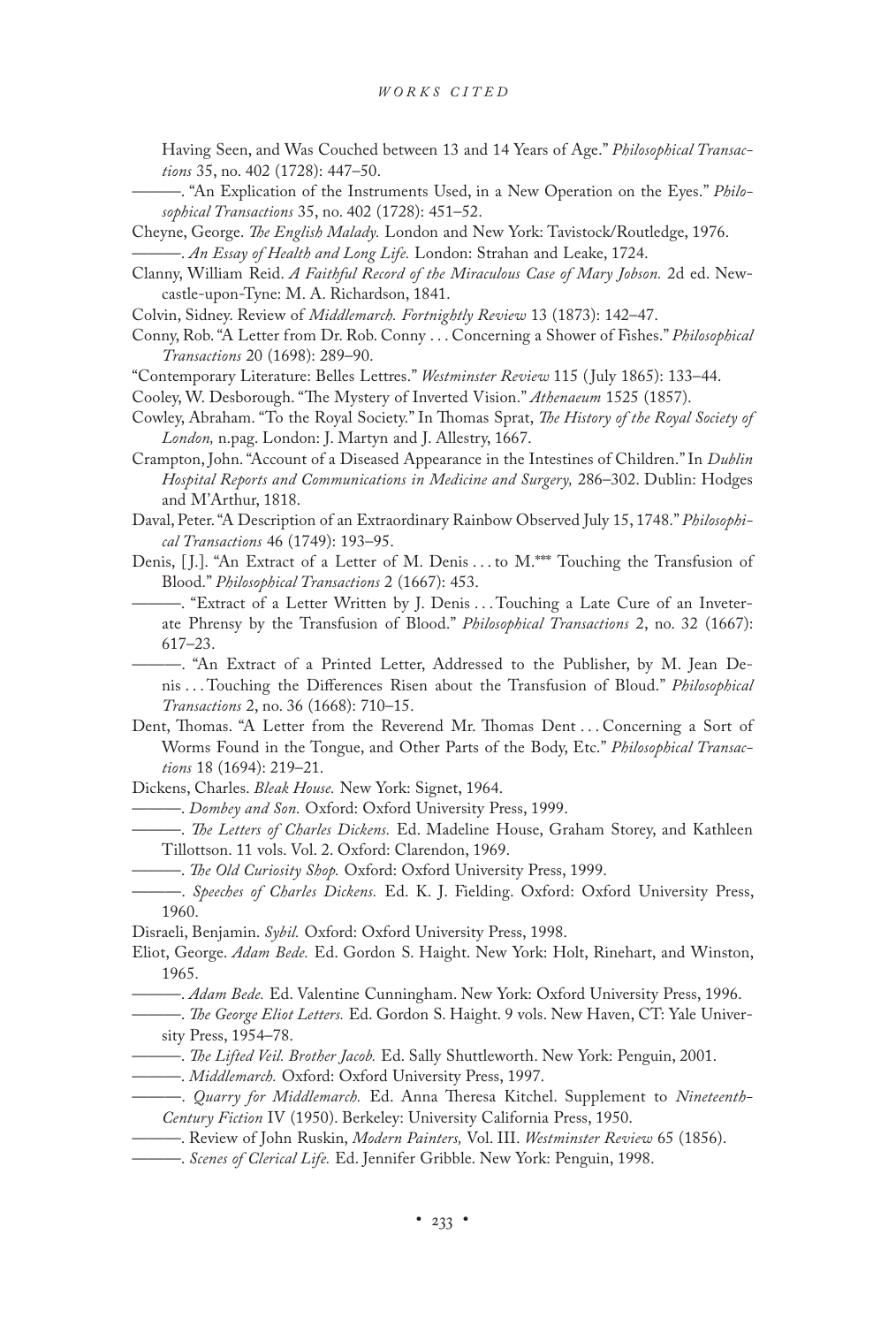- Elliotson, John, Nathaniel Rogers, Alexander Cooper Lee, and Thomas Stewardson. *The Principles and Practice of Medicine.* 1st Am. ed. Philadelphia: Carey and Hart, 1844.
- Epstein, Julia. *Altered Conditions: Disease, Medicine, and Storytelling.* New York: Routledge, 1995.
- Feltes, N. N. "George Eliot's "Pier-Glass": The Development of a Metaphor." *Modern Philology* 67 (1969): 69–71.

Ferriar, John. *Medical Histories and Reflections.* Warrington: T. Cadell, 1792.

———. *Medical Histories and Reflections.* London: Cadelle and Davies, 1795.

———. *Medical Histories and Reflections.* London: Cadell and Davies, 1810.

- Finlayson, James. "Examination and Reporting of Medical Cases." In *Clinical Manual for the Study of Medical Cases,* ed. James Finlayson, 33–49. London: Smith, Elder, 1878.
- Forbes, Edward. *An Inaugural Lecture on Botany, Considered as a Science, and as a Branch of Medical Education.* London: John Van Voorst, [1843].
- Freud, Sigmund. "The Aetiology of Hysteria." In *The Standard Edition of the Complete Psychological Works of Sigmund Freud,* ed. James Strachey, 190–221. London: Hogarth Press, 1962.
	- ———. *Autobiography.* Trans. James Strachey. New York: W. W. Norton, 1935.
- ———. "Bruchstück Einer Hysterie-Analyse." In *Sammlung Kleiner Schriften Zur Neurosenlehre Aus Den Jahren 1893–1906,* 1–110. Leipzig: Franz Deuticke, 1921.
- ———. *Complete Letters of Sigmund Freud to Wilhelm Fliess, 1887–1904.* Ed. Jeffrey Moussaif Masson. Cambridge, MA: Harvard University Press, 1985.
- ———. *Dora: An Analysis of a Case of Hysteria.* New York: Collier Books, 1963.
- ———. *The Interpretation of Dreams.* Trans. and ed. James Strachey. New York: Avon, 1965.
- ———. *On the History of the Psycho-Analytic Movement.* From *The Standard Edition of the Complete Psychological Works of Sigmund Freud,* ed. James Strachey. New York: Norton, 1990.
- Gairdner, W. T. "On the Physiognomy of Disease." In *Clinical Manual for the Study of Medical Cases,* ed. James Finlayson, 1–32. London: Smith, Elder, 1878.
- Gaskell, Elizabeth. *Ruth.* New York: Penguin, 1997.
- Gould, George M., and Walter M. Pyle. *Anomalies and Curiosities of Medicine; Being an Encyclopedic Collection of Rare and Extraordinary Cases. . . .* Philadelphia: W. B. Saunders, 1897.
- Greenhow, H. M. "Case of Concussion of the Brain, with Displacement of the Vertebrae." *Lancet* II (1850): 392.
- Guy, William A. *Principles of Forensic Medicine.* 2d ed. London: Henry Renshaw, 1861.
- Haggard, H. Rider. *She.* In *Three Adventure Novels: She, King Solomon's Mines, Allan Quatermain,* 2–238. New York: Dover, 1951.
- Hardy, Thomas. *Under the Greenwood Tree.* Oxford: Oxford University Press, 1999.
- Hartshorne, Henry. *Essentials of the Principles and Practice of Medicine: A Handy-Book for Students and Practitioners.* Philadelphia: Henry C. Lea, 1867.
- Helmholtz, [Hermann] von. *The Description of an Ophthalmoscope [Beschreibung Eines Augenspiegels].* Trans. Thomas Hall Shastid. Chicago: Cleveland Press, 1916.
- ———. "The Recent Progress of the Theory of Vision." In *Science and Culture: Popular and Philosophical Essays,* 127–203. Chicago: University of Chicago Press, 1995.
- Herschel, John Frederick William. *Preliminary Discourse on the Study of Natural Philosophy.* London: Longman, Rees, Orme, Brown, & Green, 1840.
- Hills, Alfred K. *Instructions to Patients for Communicating with Physicians.* New York: Henry M. Smith, [1870].
- Hogg, Jabez. *The Microscope: Its History, Construction, and Application.* 7th ed. London: Routledge and Sons, 1869.
- Holland, Henry. *Chapters on Mental Physiology.* London: Longman, Brown, Green, and Longmans, 1852.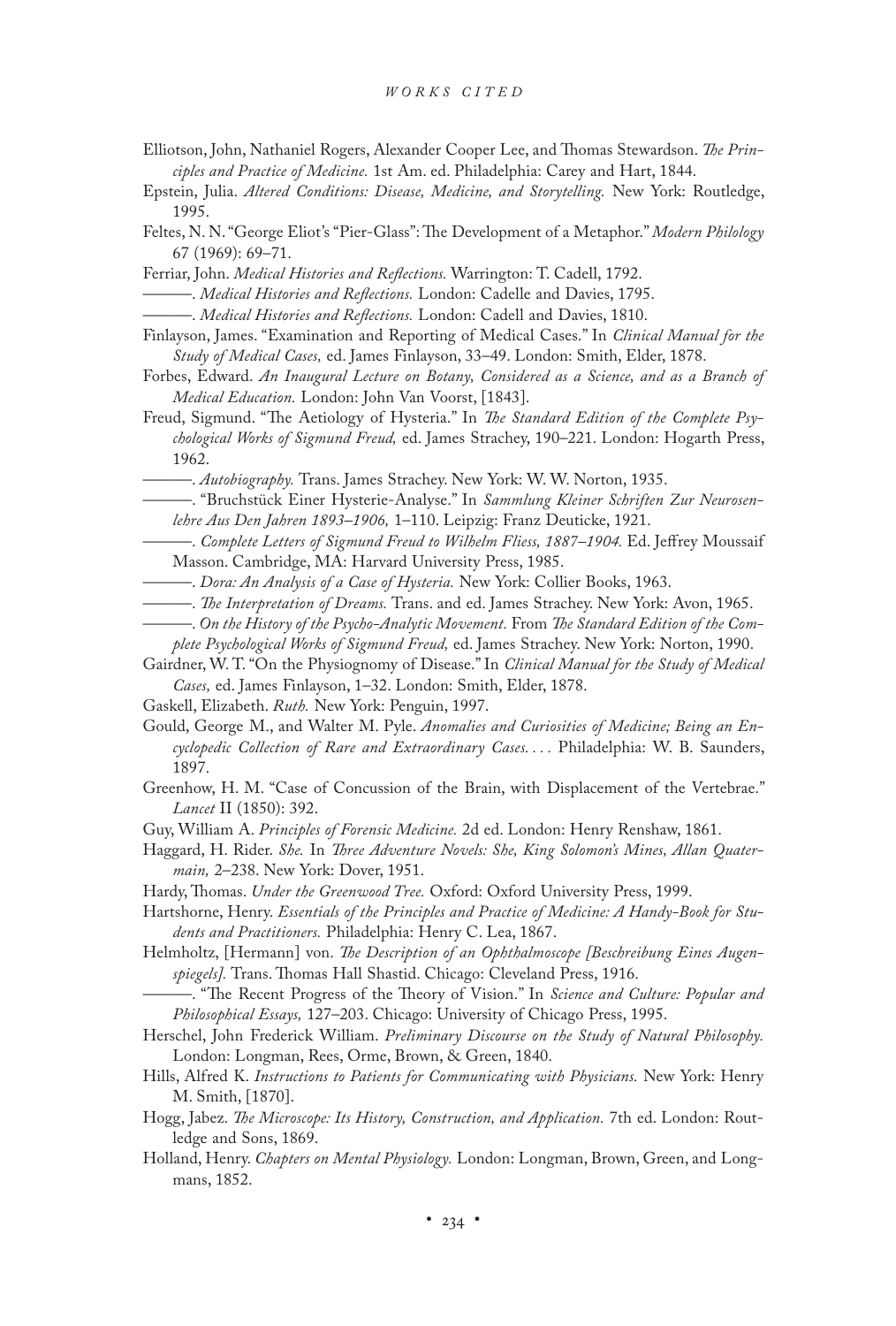———. *Medical Notes and Reflections.* Philadelphia: Blanchard and Lea, 1857.

- Hope, J[ames]. *A Treatise of the Diseases of the Heart and Great Vessels.* 3d ed. London: John Churchill, 1839.
- Hume, David. *A Treatise of Human Nature.* Ed. David Fate Norton and Mary J. Norton. Oxford: Clarendon, 2007.
	- -. *Enquiries Concerning the Human Understanding and Concerning the Principles of Morals.* 2d. ed. Eds. Lewis A. Selby-Bigge and P. H. Nidditch. Oxford: Oxford University Press, 1978.
- Huxley, Thomas Henry. "The Progress of Science." In *Method and Result: Essays,* 42–87. New York: D. Appleton, 1898.
	- ———. "Science and Culture." In *Science and Education,* 134–59. New York: D. Appleton, 1896.
- Isham, Asa B., and M. H. Keyt. "Editors' Preface." In *Sphygmography and Cardiography, Physiological and Clinical,* ed. Alonzo T. Keyt, iii. New York and London: G. P. Putnam's Sons, 1887.
- James, Henry. *The Art of the Novel: Critical Prefaces.* New York: Scribner's Sons, 1934.
- Kneeland, Samuel, Jr. "On the Contagiousness of Puerperal Fever." *American Journal of Medical Sciences* 11 ( January 1846): 45–63.
- Latham, Peter Mere. *The Collected Works of Dr. P.M. Latham.* Ed. Robert Martin. 2 vols. Vol. II. London: New Sydenham Society, 1878.
- Lawrence, William. *Lectures on Physiology, Zoology, and the Natural History of Man.* Salem: Foote and Brown, 1828.
- Laycock, Thomas. *Lectures on the Principles and Methods of Medical Observation and Research, for the Use of Advanced Students and Junior Practitioners.* Philadelphia: Blanchard and Lea, 1857.
- Lee, Robert. "On Puerperal Fever and Crural Phlebitis." In *The History, Pathology, and Treatment of Puerperal Fever and Crural Phlebitis,* ed. Charles D. Meigs, 221–335. Philadelphia: Barrington & Haswell, 1842.
- Lewes, George Henry. *Principles of Success in Literature.* Boston: Allyn and Bacon, 1891. ———. *Problems of Life and Mind.* 2 vols. London: Trübner, 1874.
- Locke, John. *An Essay Concerning Human Understanding.* Ed. Kenneth P. Winkler. Abridged ed. Indianapolis, IN: Hackett, 1996.
- Machin, John. "An Extract from the Minutes of the Royal Society, March 16, 1731, Containing an Uncommon Case of a Distempered Skin." *Philosophical Transactions* 37 (1731): 299–301.
- MacKenzie, Colin. *MacKenzie's Ten Thousand Receipts in All the Useful and Domestic Arts.* Philadelphia: T. Ellwood Zell, 1867.
- MacLaren, Archibald. "Management of the Nursery (Part I)." *Macmillan's Magazine* 5 (1862): 514–23.
- Macmillan, Hugh. "Human Vegetation." *Macmillan's Magazine* 6 (1862): 459–67.
- Mandeville, Bernard. *Treatise of the Hypochondriack and Hysterick Diseases.* 2d ed. Delmar, NY: Scholars' Facsimiles and Reprints, 1976.
- Manginot, Francis. "Account of an Unusual Medical Case." *Philosophical Transactions* 22, no. 268 (1700–1701): 756–58.
- Meryon, Edward. *The History of Medicine, Comprising a Narrative of Its Progress from the Earliest Ages to the Present Time and of the Delusions Incidental to Its Advance from Empiricism to the Dignity of a Science.* Vol. I. London: Longman, Green, Longman, and Roberts, 1861.
- Millingen, J. G. *Curiosities of Medical Experience.* Philadelphia: Haswell, Barrington, and Haswell, 1838.
- "Minutes of the Twenty-third Annual Session of the Medical Society of the State of Pennsylvania." *Medical and Surgical Reporter* 26 (22 June 1872): 555–63.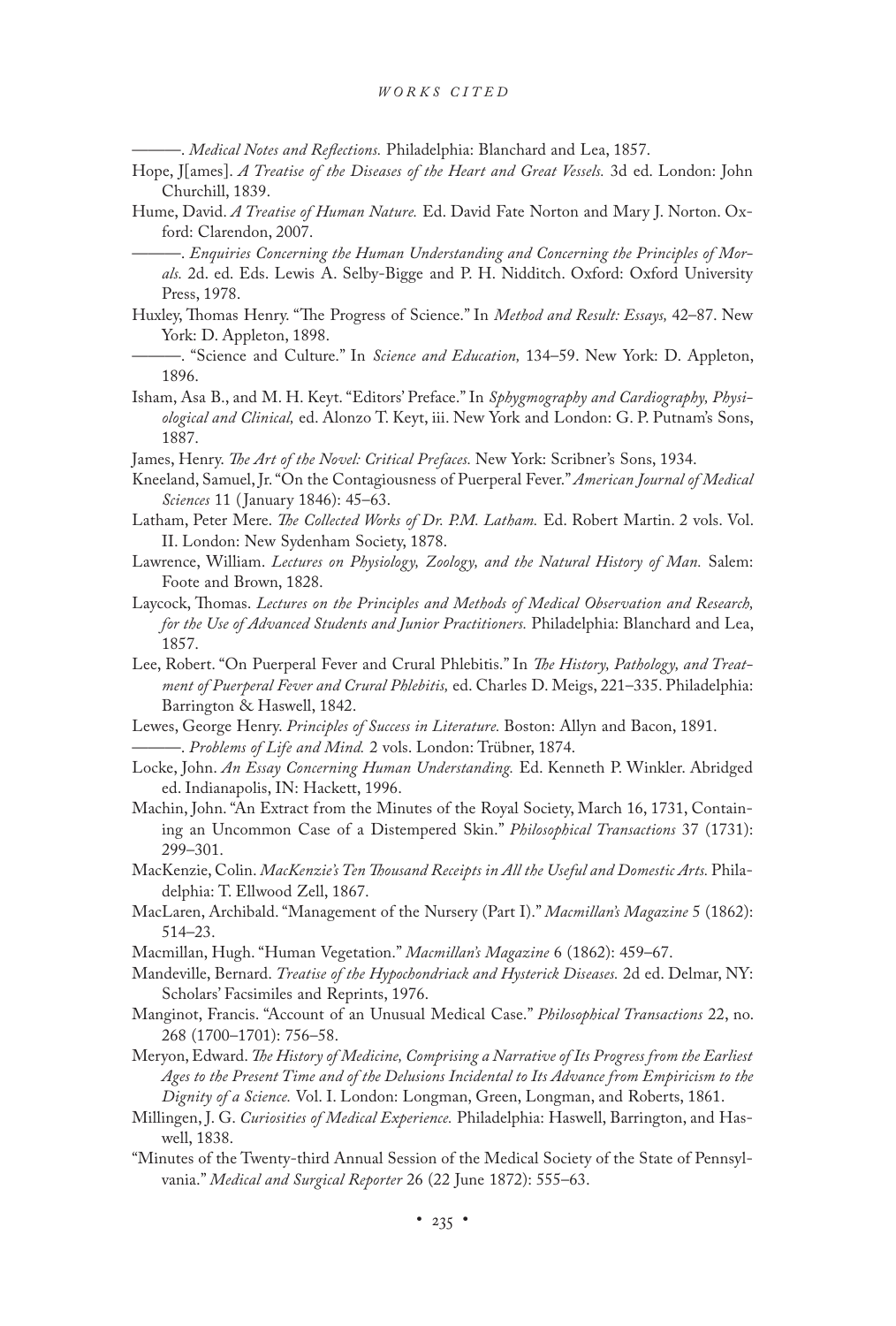- Molineux, Dr. "Dr. Molineux's Historical Account of the Late General Coughs and Colds; with Some Observations on Other Epidemick Distempers." *Philosophical Transactions* 18 (1694): 105–11.
- Monro, John, M.D. "Remarks on Dr. Battie's Treatise on Madness." In *A Treatise on Madness, by William Battie, M.D., and Remarks on Dr. Battie's Treatise on Madness, by John Monro, M.D.: A Psychiatric Controversy of the Eighteenth Century,* ed. Richard Hunter and Ida Macalpine, 1–23. London: Dawsons, 1962.
- Morel, C[harles]. *Compendium of Human Histology.* Ed. and trans. W. H. Van Buren. New York: Ballière Brothers, 1861.
- Morgagni, Giovanni. *Seats and Causes of Disease, Investigated by Anatomy.* London: Longman, Hurst, Rees, Orme, and Brown, 1822.
- Mullan, John. *Sentiment and Sociability: The Language of Feeling in the Eighteenth Century.* Oxford: Clarendon, 1988.
- Müller, J[ohannes]. *Elements of Physiology.* Trans.William Baly. Ed. John Bell. Philadelphia: Lea and Blanchard, 1843.
- Myddelton, Starkey. "An Account of an Extra-Uterine Conception." *Philosophical Transactions* 43 (1744–45): 336–40.
- Oliphant, Margaret. *Hester.* Oxford: Oxford University Press, 2003.
- ———. *The Rector and the Doctor's Family.* New York: Penguin (Virago), 1986.
- Osler, William. *The Principles and Practice of Medicine, Designed for the Use of Practitioners and Students of Medicine.* New York: D. Appleton, 1892.
- Pargeter, William. *Observations on Maniacal Disorders.* Ed. W. F. Bynum and Roy Porter. New York: Routledge, 1988.
- Parsons, James. "An Account of the White Negro Shewn before the Royal Society." *Philosophical Transactions* 55 (1765): 45–53.
	- ———. "A Letter to the President, Concerning the Hermaphrodite Shewn in London." *Philosophical Transactions* 47 (1751–52): 142–45.
- Pinney, Joel. *An Exposure of the Causes of the Present Deteriorated Condition of Health.* London: Longman, Rees, Orme, Brown, and Green, 1830.
- Pritchard, Andrew. *The Microscopic Cabinet of Select Animated Objects.* London: Whittaker, Treacher, and Arnot, 1832.
- "Professor Freud and Hysteria," *British Medical Journal* (11 January 1908): 103.
- Pye-Smith, Philip Henry. "Medicine as a Science and Medicine as an Art." *Lancet* II (4 August 1900): 309–12.
- Quekett, John. *Practical Treatise on the Microscope, Including the Different Methods of Preparing and Examining Animal, Vegetable, and Mineral Structures.* 2d ed. London: H. Bailliere, 1852.
- Renwick, Thomas. *The Continuation of the Narrative of Miss Margaret M'avoy's Case. With General Observations Upon the Case Itself; Upon Her Peculiar Powers of Distinguishing Colours, Reading &c. Through the Medium of Her Fingers.* London: Baldwin, Cradock, and Joy, 1820.
	- ———. *A Narrative of the Case of Miss Margaret Mcavoy; with an Account of Some Optical Experiments Connected with It.* London: Baldwin, Cradock, and Joy, 1817.
- Review of *The Nature and Treatment of Gout,* by William Henry Robertson (London, 1845). *Dublin Medical Press* 16, no. 392 (1846): 20
- Robert, Lord Bishop of Cork. "Concerning an Extraordinary Skeleton, and of a Man Who Gave Suck to a Child." *Philosophical Transactions* 41, no. 461 (1741): 810–14.
- Robertson, J. "Concerning the Fall of Water under Bridges." *Philosophical Transactions* 50 (1758): 492–99.
- Ruskin, John. *Modern Painters.* Ed. David Barrie. Abridged ed. New York: Knopf, 1987. ———. *The Stones of Venice.* London: Smith, Elder, 1867.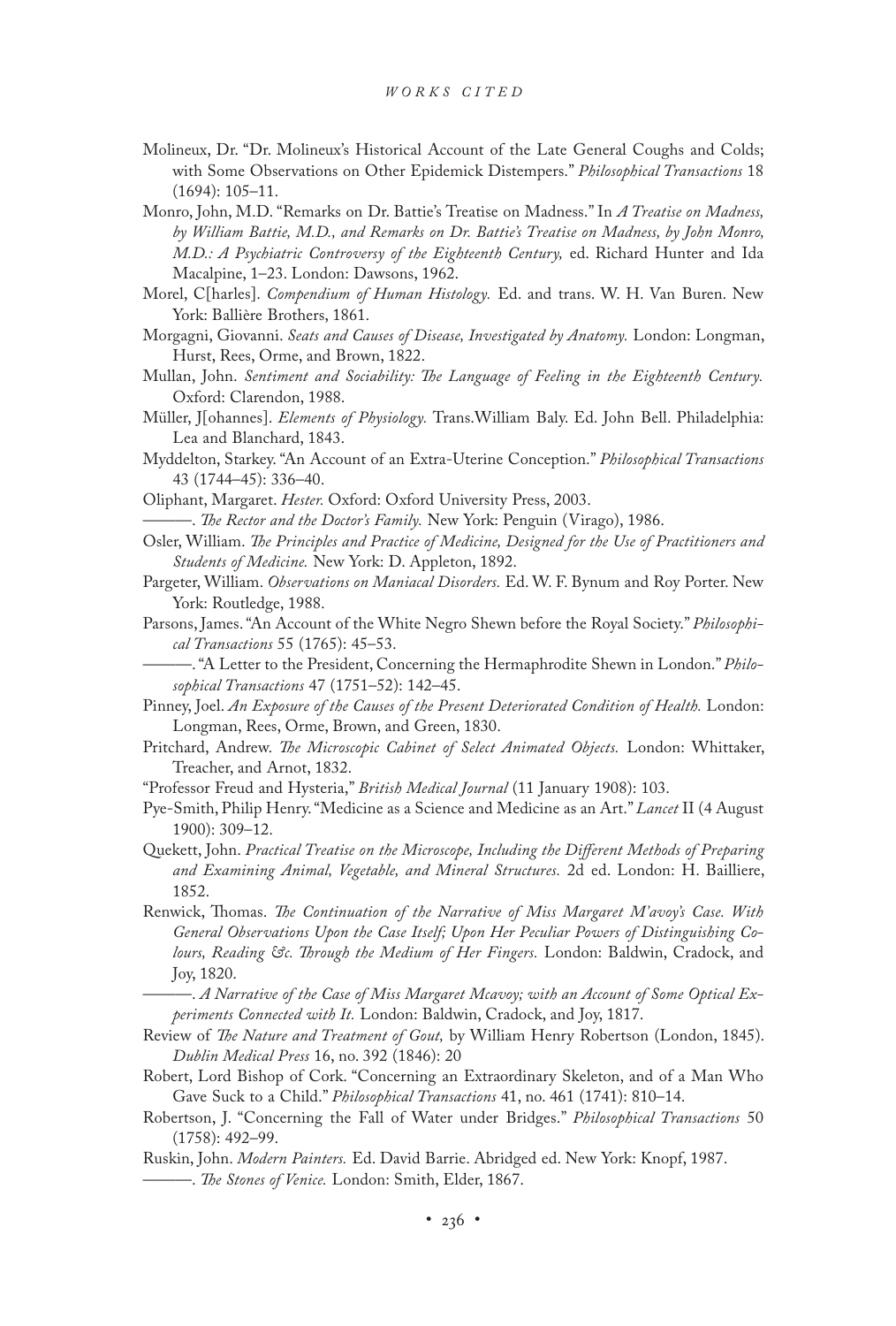- Russell, John Rutherford. *The History and Heroes of the Art of Medicine.* London: John Murray, 1861.
- Sandars, Joseph. *Hints to Credulity! Or, an Examination of the Pretensions of Miss M. M'avoy, Occasioned by Dr. Renwick's "Narrative" Of Her Case.* Liverpool, England: J. & J. Smith, 1817.
- Sansom, Arthur Ernest. *Manual of the Physical Diagnosis of the Diseases of the Heart: Including the Use of the Sphygmograph and Cardiograph.* 3d ed. London: J. & A. Churchill, 1881.
- Sayre, Lewis Albert. *Remarkable Case of Deception: A Woman Professing to Secrete Nothing but Charcoal and Stones for a Number of Years, All the Natural Functions Being Arrested, and the Deception Unmasked.* Albany, NY: Steam Press of C. Van Benthuysen, 1863.
- Sims, James. *Discourse on the Best Method of Prosecuting Medical Enquiries.* London: J. Johnson, 1774.
- Smith, Adam. *The Theory of Moral Sentiments.* London: Henry G. Bohn, 1853.
- Smith, George M. "Our Birth and Parentage." *Cornhill Magazine* n.s. x, no. 1 ( January 1901): 4–17.
- Spencer, Herbert. "The Genesis of Science." *British Quarterly Review* 20 (1854): 108–62.
- Sprat, Thomas. *The History of the Royal Society.* Ed. Jackson I. Cope and Harold Whitmore Jones. St. Louis, MO: Washington University Press, 1958.
- Stack, Thomas. "A Letter from Tho. Stack, M.D. . . . Containing an Account of a Woman Sixty-Eight Years of Age, Who Gave Suck to Two of Her Grand-Children." *Philosophical Transactions* 41, no. 453 (1739): 140–42.
- Stillé, Alfred. *Elements of General Pathology.* Philadelphia: Lindsay & Blakiston, 1848.
- Stoddard, Richard Henry, ed. *Anecdote Biographies of Thackeray and Dickens.* New York: Scribner, Armstrong, 1874.
- Swain, William Paul. "On Diseased Conditions of the Knee-Joint." *British Medical Journal* 2 (1866): 540–44.
- Sydenham, Thomas. *The Works of Thomas Sydenham, M.D. . . .* Ed. R. G. Latham. 2 vols. Vol. 1. London: Sydenham Society, 1850.
- Symonds, John Addington. *The Letters of John Addington Symonds.* Ed. Herbert M. Schueller and Robert L. Peters. 3 vols. Detroit: Wayne State University Press, 1969.
- Taylor, Frederick. *A Manual of the Practice of Medicine.* 5th ed. London: J. and A. Churchill, 1898.
- Thomson, Joseph John. *Recollections and Reflections.* New York: Macmillan, 1937.
- Vallemont, de. "Extract of a Letter from Mr. De Vallemont, Etc. Concerning a Small Egg Being Found within an Ordinary One. . . ." *Philosophical Transactions* 19 (1695): 632.
- Ward, The Hon. Mrs. [Mary]. *Microscope Teachings: Descriptions of Various Objects of Especial Interest and Beauty Adapted for Microscopic Observation.* London: Groombridge and Sons, 1866.
- Warren, Samuel. *Passages from the Diary of a Late Physician.* 2 vols. Vol. I. Leipzig: Bernhard Tauchnitz, 1844.
- Warter, John Southey. *Observation in Medicine, or the Art of Case-Taking: Including a Special Description of the Most Common Thoracic Diseases, and Abnormal States of the Blood and Urine.* London: Longmans, Green, 1865.
- Watson, Thomas. *Lectures on the Principles and Practice of Physic: Delivered at King's College, London.* Philadelphia: Lea and Blanchard, 1844.
- Whitehead, H. "The Broad Street Pump: An Episode in the Cholera Epidemic of 1854." *Macmillan's Magazine* 13 (1866): 113–.
- Williams, Charles J. B. *Authentic Narrative of the Case of the Late Earl St. Maur.* London: Longmans, Green, 1870.
- Williams, Charles J. B., and Meredith Clymer. *Principles of Medicine: Comprising General Pathology and Therapeutics. . . .* 3rd Am. ed. Philadelphia: Lea and Blanchard, 1848.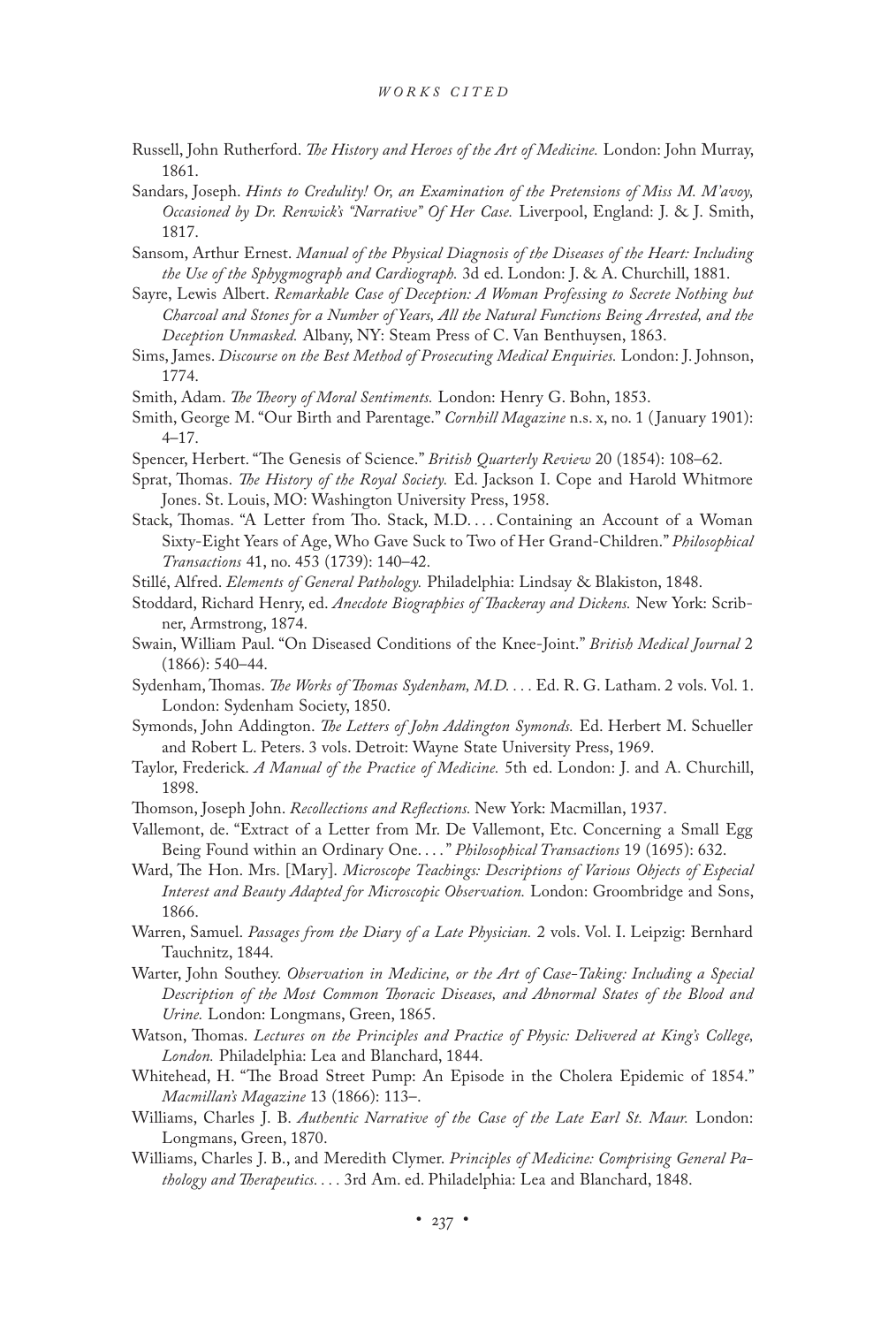Yonge, Charlotte Mary. *The Clever Woman of the Family.* Ed. Claire A. Simmons. Peterborough, ON: Broadview, 2001.

———. *The Heir of Redclyffe.* Oxford: Oxford University Press, 1997.

### SECONDARY TEXTS

- Ackerknecht, Erwin H. *Medicine at the Paris Hospital, 1794–1848.* Baltimore and London: Johns Hopkins University Press, 1967.
- Altick, Richard D. *The English Common Reader: A Social History of the Mass Reading Public, 1800–1900.* 2d ed. Columbus: The Ohio State University Press, 1998.
- Anderson, Amanda. *The Powers of Distance: Cosmopolitanism and the Cultivation of Detachment.* Princeton, NJ: Princeton University Press, 2001.
- ———.*Tainted Souls and Painted Faces: The Rhetoric of Fallenness in Victorian Culture.* Ithaca, NY: Cornell University Press, 1993.
- Armstrong, Isobel. "The Microscope: Mediations of the Sub-Visible World." In *Transactions and Encounters: Science and Culture in the Nineteenth Century,* ed. Roger Luckhurst and Josephine McDonagh, 30–54. Manchester: Manchester University Press, 2002.
	- ———. "Transparency: Towards a Poetics of Glass in the Nineteenth Century." In *Cultural Babbage: Technology, Time and Invention,* ed. Francis Spufford and Jenny Uglow, 123–48. London: Faber and Faber, 1996.
	- ———. *Victorian Glassworlds: Glass Culture and the Imagination 1830–1880.* Oxford: Oxford University Press, 2008.
- Armstrong, Nancy. *Desire and Domestic Fiction: A Political History of the Novel.* Oxford: Oxford University Press, 1987.
	- ———. *Fiction in the Age of Photography: The Legacy of British Realism.* Cambridge, MA: Harvard University Press, 1999.
- Armstrong, Richard. *A Compulsion for Antiquity: Freud and the Ancient World.* Ithaca, NY: Cornell University Press, 2005.
- Auerbach, Nina. "Magi and Maidens: The Romance of the Victorian Freud." *Critical Inquiry* 8, no. 2 (1981): 281–300.
- Bailin, Miriam. "'Dismal Pleasure': Victorian Sentimentality and the Pathos of the Parvenu." *ELH* 66, no. 4 (1999): 1015–32.

———.*The Sickroom in Victorian Fiction.* New York: Cambridge University Press, 1994.

- Barker-Benfield, G. J. *The Culture of Sensibility: Sex and Society in Eighteenth-Century Britain.* Chicago: University of Chicago Press, 1992.
- Beer, Gillian. "'Authentic Tidings of Invisible Things': Vision and the Invisible in the Later Nineteenth Century." In *Vision in Context: Historical and Contemporary Perspectives on Sight,* ed. Teresa Brennan and Martin Jay, 85–98. New York: Routledge, 1996.
	- -. Darwin's Plots: Evolutionary Narrative in Darwin, George Eliot, and Nineteenth-*Century Fiction.* 2d ed. Cambridge: Cambridge University Press, 2000.
- ———. *Open Fields: Science in Cultural Encounter.* Oxford: Clarendon Press, 1996.
- Benedict, Barbara. *Curiosity: A Cultural History of Early Modern Inquiry.* Chicago: University Chicago Press, 2001.
- Benjamin, Walter. "The Work of Art in the Age of Mechanical Reproduction." In *Illuminations,* ed. Hannah Arendt, 217–51. New York: Schocken Books, 1968.
- Brissenden, R. F. *Virtue in Distress: Studies in the Novel of Sentiment from Richardson to Sade.* New York: Harper & Row, 1974.
- Brooks, Peter. *Realist Vision.* New Haven, CT: Yale University Press, 2005.
- Bullough, Vern L. *Science in the Bedroom: A History of Sex Research.* New York: Basic Books, 1994.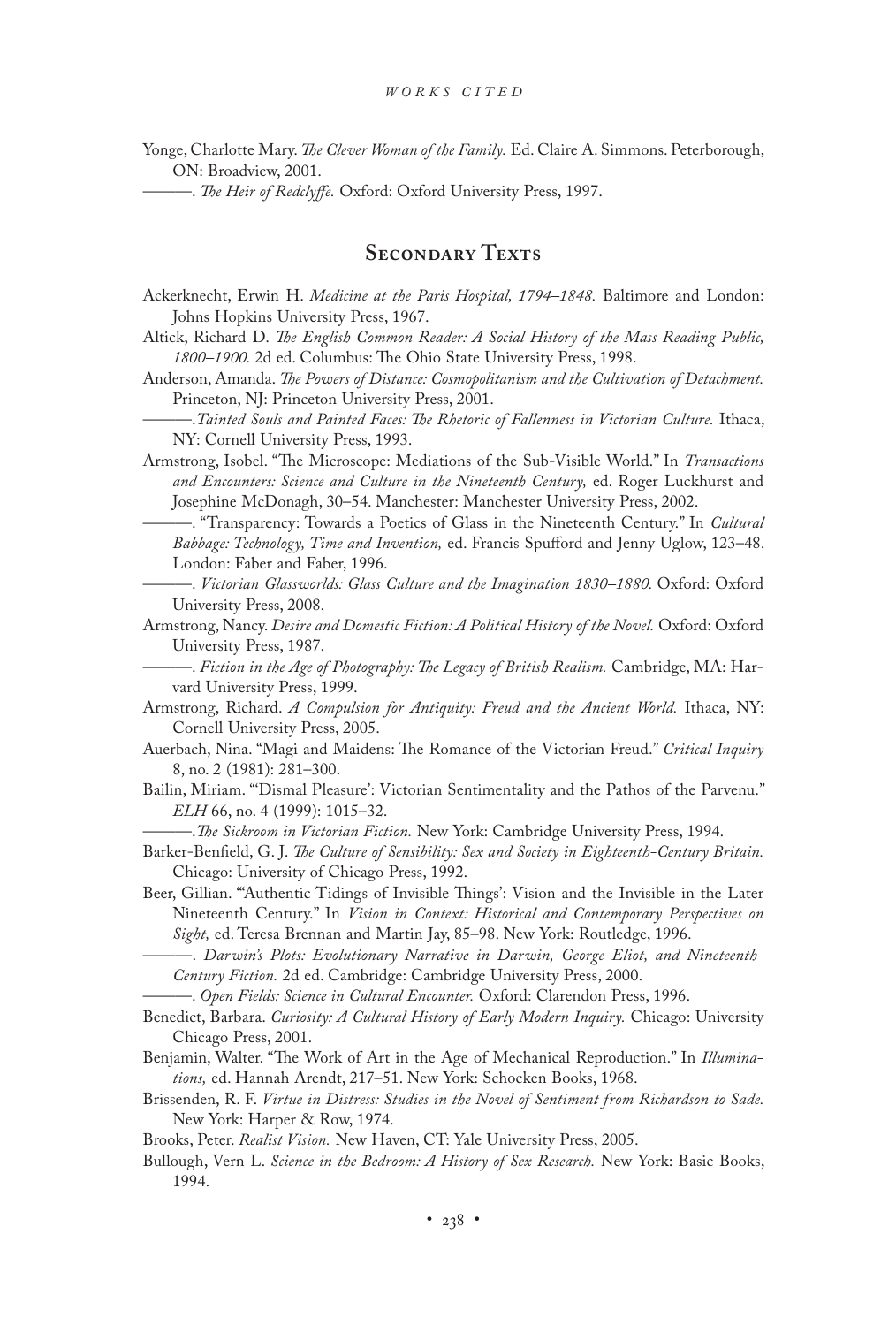- Bynum, W. F. *Science and the Practice of Medicine in the Nineteenth Century.* Cambridge: Cambridge University Press, 1994.
- Caldwell, Janis McLarren. *Literature and Medicine in Nineteenth-Century Britain: From Mary Shelley to George Eliot.* Cambridge: Cambridge University Press, 2004.
	- ———. "The Strange Death of the Animated Cadaver: Changing Conventions in Nineteenth-Century British Anatomical Illustration." *Literature and Medicine* 25, no. 2 (2006): 325–57.
- Canguilhem, Georges. *On the Normal and the Pathological.* Trans. Carolyn Fawcett. Ed. Robert S. Cohen. London: D. Reidel, 1978.
- Cannon, Susan Faye. *Science in Culture: The Early Victorian Period.* New York: Dawson and Science History Publications, 1978.
- Cannon, W. B. "The Case Method of Teaching Systematic Medicine." *Boston Medical and Surgical Journal* 142, no. 2 (1900): 31–36.
- Carroll, David, ed. *George Eliot: The Critical Heritage.* London: Routledge & Kegan Paul, 1971.
- Cartwright, Lisa. *Screening the Body: Tracing Medicine's Visual Culture.* Minneapolis: University of Minnesota Press, 1995.
- Castle, Terry. "The Culture of Travesty: Sexuality and Masquerade in Eighteenth-Century England." In *Sexual Underworlds of the Enlightenment,* ed. George S. Rousseau and Roy Porter, 156–80. Chapel Hill: University of North Carolina Press, 1988.
- Christensen, Francis. "John Wilkins and the Royal Society's Reform of Prose Style." *MLQ* 7 (1946): 179–87, 279–90.
- Clayborough, Arthur. *The Grotesque in English Literature.* Oxford: Oxford University Press, 1965.
- Collini, Stefan. "Introduction." In *The Two Cultures,* ed. C. P. Snow, vii–lxxi. Cambridge: Cambridge University Press (Canto), 1993.
- Coovadia, Imraan. "George Eliot's Realism and Adam Smith." *Studies in English Literature (SEL)* 42, no. 4 (2002): 819–35.
- Crary, Jonathan. *Suspensions of Perception: Attention, Spectacle, and Modern Culture.* Cambridge, MA: MIT Press, 1999.
- ———. *Techniques of the Observer: On Vision and Modernity in the Nineteenth Century.* Cambridge, MA: MIT Press, 1990.
- Crawford, Catherine. "A Scientific Profession: Medical Reform and Forensic Medicine in British Periodicals of the Early Nineteenth Century." In *British Medicine in an Age of Reform,* ed. Roger French and Andrew Wear, 203–30. London: Routledge, 1991.
- "Curious," *Oxford English Dictionary,* https://proxy.stg.brown.edu:443/cgi-bin/oed/oed.pl?mo de=entry&type=entry&byte=.
- d'Albertis, Deirdre. *Dissembling Fictions: Elizabeth Gaskell and the Victorian Social Text.* New York: St. Martin's Press, 1997.
- Dames, Nicholas. *Amnesiac Selves: Nostalgia, Forgetting, and British Fiction, 1810–1870.* Oxford: Oxford University Press, 2001.
- ———. *Physiology of the Novel: Reading, Neural Science, and the Form of Victorian Fiction.* Oxford: Oxford University Press, 2007.
- Daston, Lorraine. "Marvelous Facts and Miraculous Evidence in Early Modern Europe." In *Questions of Evidence: Proof, Practice, and Persuasion across the Disciplines,* ed. James Chandler, Arnold I. Davidson, and Harry Harootunian, 243–74. Chicago: University of Chicago Press, 1994.
	- ———. "The Moral Economy of Science." *Osiris* 10 (1995): 3–24.
- ———. "Objectivity and the Escape from Perspective." *Social Studies of Science* 22, no. 4 (1992): 597–618.
- Daston, Lorraine, and Katherine Park. *Wonders and the Order of Nature, 1150–1750.* New York: Zone Books [Cambridge, MA: Distributed by MIT Press], 1998.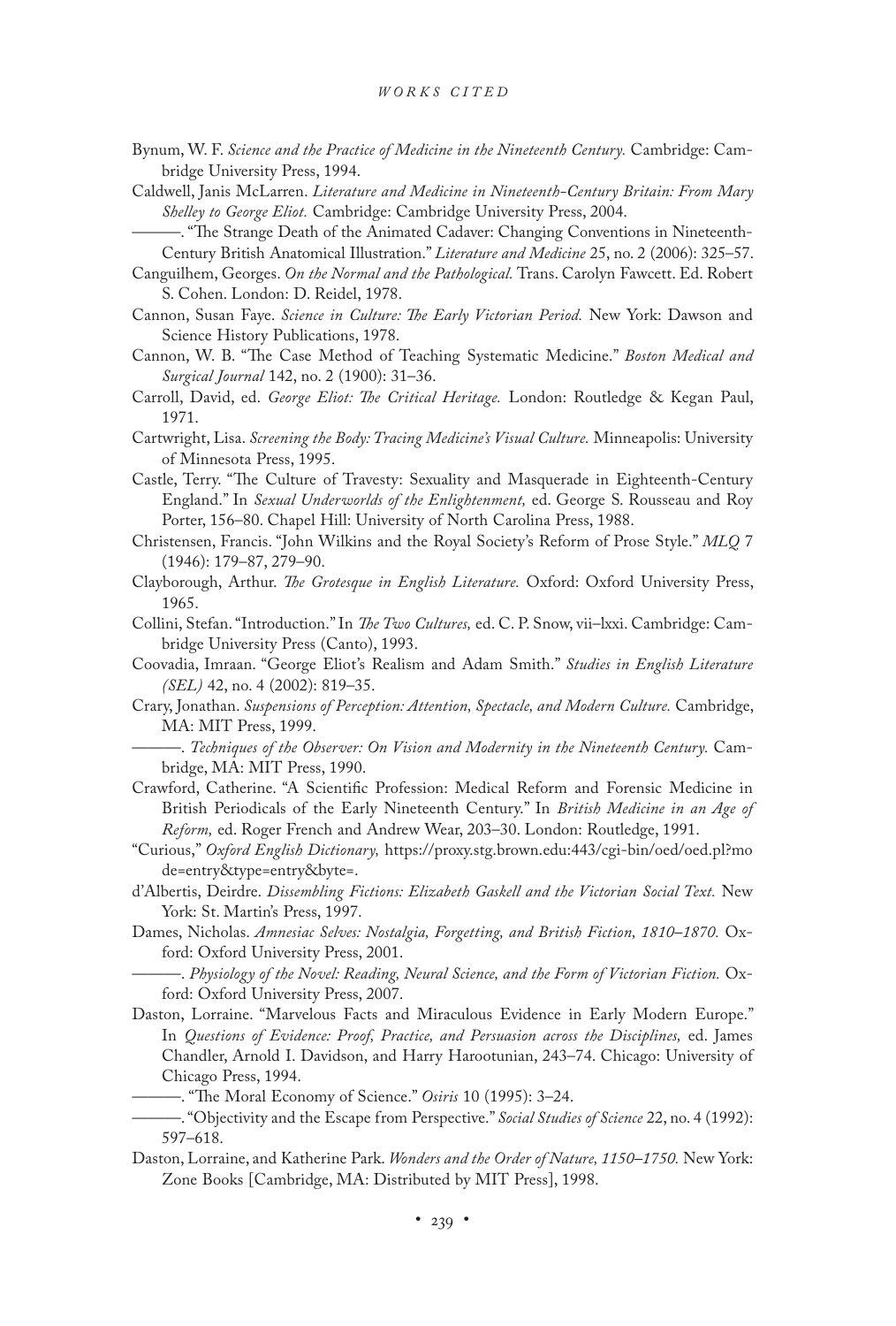Daston, Lorraine, and Peter Galison. "The Image of Objectivity." *Representations* 40 (1992): 81–128.

———. *Objectivity.* New York: Zone, 2007.

Davis, Lennard. *Factual Fictions: The Origins of the English Novel.* Philadelphia: University of Pennsylvania Press, 1997.

Davis, Michael. *George Eliot and Nineteenth-Century Psychology: Exploring the Unmapped Country.* Aldershot, England and Burlington, VT: Ashgate, 2006.

Dawson, Gowan. "The *Cornhill Magazine* and Shilling Monthlies in Mid-Victorian Britain." In *Science in the Nineteenth-Century Periodical: Reading the Magazine of Nature,* ed. Geoffrey Cantor et al., 123–50. Cambridge: Cambridge University Press, 2004.

Dawson, Graham. *Soldier Heroes: British Adventure, Empire, and the Imagining of Masculinities.* New York: Routledge, 1994.

Dear, Peter. "Introduction." In *The Literary Structure of Scientific Argument: Historical Studies,* ed. Peter Dear, 1–9. Philadelphia: University of Pennsylvania Press, 1991.

———. "*Totius in Verba:* Rhetoric and Authority in the Early Royal Society." *Isis* 76 (1985): 145–61.

Dyson, A. E. *The Inimitable Dickens: A Reading of the Novels.* New York: St. Martin's, 1970.

- Fairfax, Nathan. "Extract of a Letter Written by Dr. Nathan Fairfax to the Publisher, About a Bullet Voided by Urine." *Philosophical Transactions* 2, no. 40 (1668): 803–5.
- Fissell, Mary E. "The Disappearance of the Patient's Narrative and the Invention of Hospital Medicine." In *British Medicine in an Age of Reform,* ed. Roger French and Andrew Wear, 92–109. London: Routledge, 1991.
- Flint, Kate. *The Victorians and the Visual Imagination.* Cambridge: Cambridge University Press, 2000.
- Flynn, Carol Houlihan. "Running out of Matter: The Body Exercised in Eighteenth-Century Fiction." In *The Languages of Psyche: Mind and Body in Enlightenment Thought,* ed. G. S. Rousseau, 147–85. Berkeley: University of California Press, 1990.
- Foucault, Michel. *The Birth of the Clinic: An Archaeology of Medical Perception.* Translated by A. M. Sheridan Smith. New York: Vintage, 1973.

———. *The Order of Things: An Archaeology of the Human Sciences.* New York: Vintage, 1970.

- Frankland, Graham. *Freud's Literary Culture.* Cambridge: Cambridge University Press, 2000.
- Frawley, Maria H. *Invalidism and Identity in Nineteenth-Century Britain.* Chicago: University of Chicago Press, 2004.
- Frye, Northrop. *Anatomy of Criticism.* Princeton, NJ: Princeton University Press, 1957.
- Galison, Peter L. "Judgment against Objectivity." In *Picturing Science, Producing Art,* ed. Caroline A. Jones and Peter Louis Galison, 327–59. New York: Routledge, 1998.
- Gallagher, Catherine. *Nobody's Story: Women Writers in the Marketplace.* Berkeley: University of California Press, 1995.

Gallop, Jane. "Keys to Dora." In *In Dora's Case: Freud—Hysteria—Feminism,* ed. Charles Bernheimer and Claire Kahane, 200–20. New York: Columbia University Press, 1990.

Gay, Peter. *Reading Freud: Explorations and Entertainments.* New Haven, CT: Yale University Press, 1990.

Gilbert, Pamela K. *Mapping the Victorian Social Body.* Albany: SUNY Press, 2004.

- Gilles, Jonathan. "The History of the Patient History since 1850." *Bulletin of the History of Medicine* 80 (2006): 490–512.
- Gilman, Sander L. *Freud, Race, and Gender.* Princeton, NJ: Princeton University Press, 1993.
- ———. "Preface." In *Reading Freud's Reading,* ed. Sander L. Gilman, Jutta Birmele, Jay Geller, and Valerie D. Greenberg, xiii–xvi. New York: New York University Press, 1994.
- Gray, B. M. "Pseudoscience and George Eliot's 'The Lifted Veil.'" *Nineteenth-Century Fiction*  36, no. 4 (March 1982): 407–23.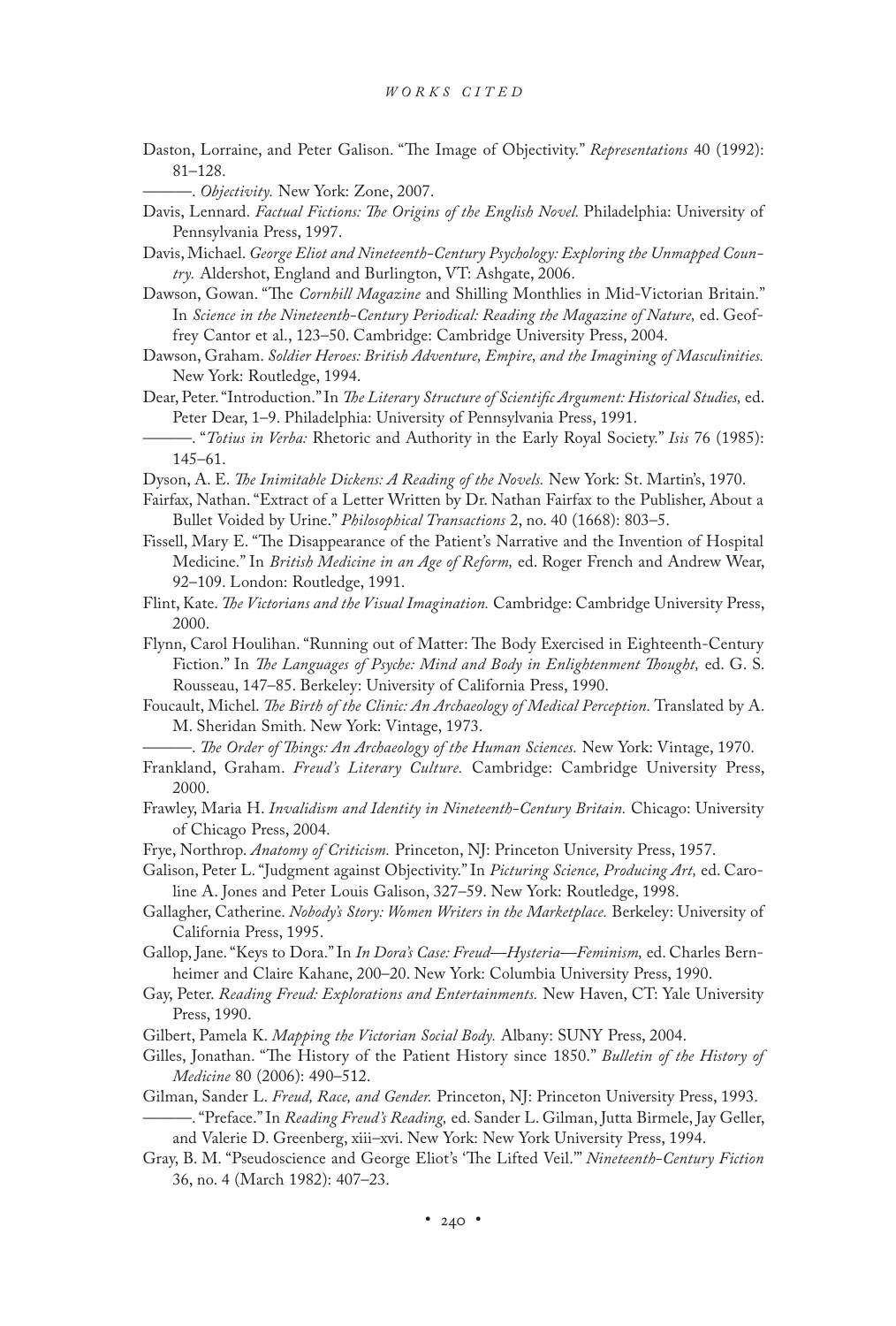- Greenberg, Valerie D. "'A Piece of the Logical Thread . . . ': Freud and Physics." In *Reading Freud's Reading,* ed. Sander L. Gilman, Jutta Birmele, Jay Geller, and Valerie D. Greenberg, 232–51. New York: New York University Press, 1994.
- Gross, Alan G., Joseph E. Harmon, and Michael Reidy. *Communicating Science: The Scientific Article from the 17th Century to the Present.* Oxford: Oxford University Press, 2002.
- Gunn, Daniel. "Dutch Painting and the Simple Truth in *Adam Bede.*" *Studies in the Novel* 24 (1992): 366–80.
- Hacking, Ian. *Representing and Intervening: Introductory Topics in the Philosophy of Natural Science.* Cambridge: Cambridge University Press, 1983.
- Hake, Sabine. "Saxa Loquuntur: Freud's Archaeology of the Text." *boundary 2* 20, no. 1 (1993): 146–73.
- Haley, Bruce. *The Healthy Body and Victorian Culture.* Cambridge, MA: Harvard University Press, 1978.
- Hall, M. B. "Science in the Early Royal Society." In *The Emergence of Science in Western Europe,* ed. Maurice Crosland, 57–77. New York: Science History Publishing, 1976.
- Hammond, John H. *The Camera Obscura: A Chronicle.* Bristol: Adam Hilger, 1981.
- Hertz, Neil. "Dora's Secrets, Freud's Techniques." In *In Dora's Case: Freud—Hysteria—Feminism,* ed. Charles Bernheimer and Claire Kahane, 221–42. New York: Columbia University Press, 1990.
- Hinton, Laura. *The Perverse Gaze of Sympathy: Sadomasochistic Sentiments from Clarissa to Rescue 911.* Albany: SUNY Press, 1999.
- Holland, Susan. "Wellcome Index of Science and Medicine in the Athenaeum: Project Progress Report." athenaeum.soi.city.ac.uk/scientific/athrep.ps.
- Hollinger, David A. "The Knower and the Artificer." *American Quarterly* 39, no. 1 (1987): 37–56.
- Holmes, Martha Stoddard. *Fictions of Affliction: Physical Disability in Victorian Culture.* Ann Arbor: University of Michigan Press, 2004.
- Horton, Susan R. "Were they Having Fun Yet? Victorian Optical Gadgetry, Modernist Selves." In Victorian Literature and the Victorian Visual Imagination. Eds. Carol T. Christ and John O. Jordan. Berkeley: University of California Press, 1995.
- Huet, Marie-Hélène. *Monstrous Imagination.* Cambridge, MA: Harvard University Press, 1993.
- Hunter, Dianne. "Hysteria, Psychoanalysis, and Feminism: The Case of Anna O." *Feminist Studies* 9, no. 3 (1983): 465–88.
- Hunter, J. Paul. *Before Novels: The Cultural Contexts of Eighteenth-Century English Fiction.* New York: W. W. Norton, 1990.
- Hunter, Kathryn Montgomery. *Doctors' Stories: The Narrative Structure of Medical Knowledge.* Princeton, NJ: Princeton University Press, 1991.
- Hurwitz, Brian. "Form and Representation in Clinical Case Reports." *Literature and Medicine* 25, no. 2 (2006): 216–40.
- Huxley, Aldous. "The Vulgarity of Little Nell." In *The Dickens Critics,* ed. George H. Ford and Lauriat Lane, 153–56. Ithaca, NY: Cornell University Press, 1961.
- Jacobus, Mary. *Reading Woman: Essays in Feminist Criticism.* New York: Columbia University Press, 1986.
- Jaffe, Audrey. *Scenes of Sympathy: Identity and Representation in Victorian Fiction.* Ithaca, NY: Cornell University Press, 2000.
- Jalland, Pat. *Death in the Victorian Family.* Oxford: Oxford University Press, 1996.
- Jameson, Fredric. *The Political Unconscious: Narrative as a Socially Symbolic Act.* Ithaca, NY: Cornell University Press, 1981.
- Jay, Martin. "Scopic Regimes of Modernity." In *Vision and Visuality,* ed. Hal Foster, 3–23. Seattle: Bay Press, 1988.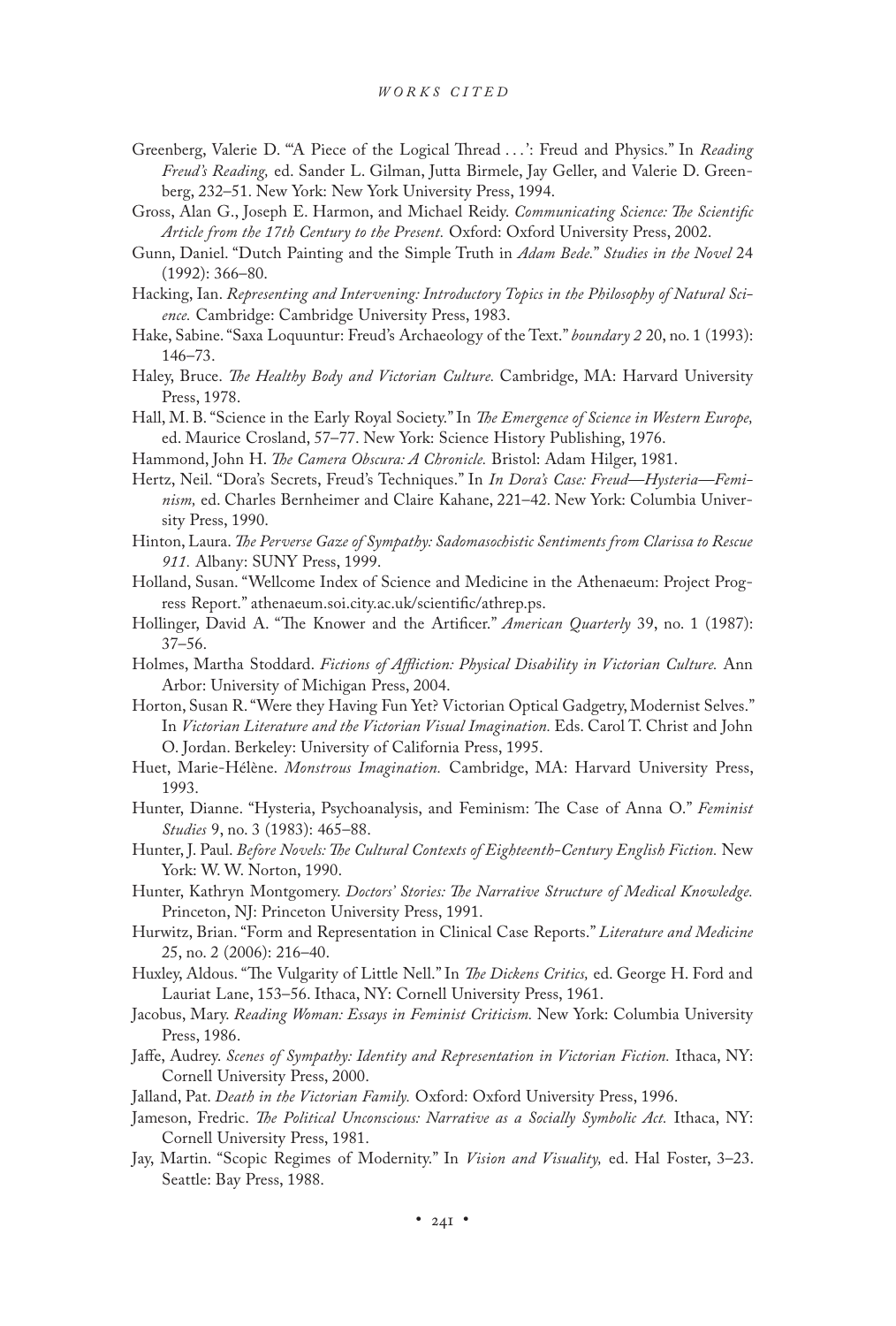- Jones, Ernest. *The Life and Work of Sigmund Freud.* Vol. 1, *The Formative Years and the Great Discoveries, 1856–1900.* New York: Basic Books, 1953.
- Jones, Richard Foster. "Science and English Prose Style in the Third Quarter of the Seventeenth Century." In *The Seventeenth Century: Studies in the History of English Thought and Literature from Bacon to Pope,* ed. Marjorie Nicolson, 75–110. Stanford, CA: Stanford University Press, 1951.
- Kaplan, Fred. *Dickens: A Biography.* Baltimore: Johns Hopkins University Press, 1988.
- ———. *Sacred Tears: Sentimentality in Victorian Literature.* Princeton, NJ: Princeton University Press, 1987.
- Katz, Wendy R. *Rider Haggard and the Fiction of Empire: A Critical Study of British Imperial Fiction.* Cambridge: Cambridge University Press, 1987.
- Kennedy, Meegan. "The Ghost in the Clinic: Gothic Medicine and Curious Fiction in Samuel Warren's Diary of a Late Physician." *Victorian Literature and Culture* 32, no. 2 (2004): 327–51.
	- ———. "'Poor Hoo Loo': Sentiment, Stoicism, and the Grotesque in British Imperial Medicine." In *Victorian Freaks,* ed. Marlene Tromp, 79–113. Columbus: The Ohio State University Press, 2008.
- King, Amy M. *Bloom: The Botanical Vernacular in the English Novel.* Oxford: Oxford University Press, 2003.
- Kitchel, Anna Theresa. "Introduction." In *Quarry for Middlemarch,* ed. George Eliot, 1–19. Berkeley: University of California Press, 1950.
- Kofman, Sarah. *Camera Obscura of Ideology.* Trans. Will Straw. Ithaca, NY: Cornell University Press, 1998.
- ———. *Freud and Fiction [Quatre Romans Analytiques].* Trans. Sarah Wykes. Boston: Northeastern University Press, 1991.
- Krasner, James. *The Entangled Eye: Visual Perception and the Representation of Nature in Post-Darwinian Narrative.* Oxford: Oxford University Press, 1992.
- Kreisel, Deanna K. "Incognito, Intervention, and Dismemberment in *Adam Bede.*" *ELH* 70 (2003): 541–74.
- Kuhn, Thomas S. *The Structure of Scientific Revolutions.* 3d ed. Chicago: University of Chicago Press, 1997.
- Laqueur, Thomas. "Bodies, Details, and the Humanitarian Narrative." In *The New Cultural History,* ed. Lynn Hunt, 176–204. Berkeley: University of California Press, 1989.
- Law, Jules David. *The Rhetoric of Empiricism: Language and Perception from Locke to I. A. Richards.* Ithaca, NY: Cornell University Press, 1993.
- Lawrence, Christopher. "Incommunicable Knowledge: Science, Technology and the Clinical Art in Britain 1850–1914." *Journal of Contemporary History* 20 (1985): 503–20.
- Leavis, F. R. "Two Cultures? The Significance of Lord Snow." In *Nor Shall My Sword: Discourses on Pluralism, Compassion and Social Hope,* 41–74. London: Chatto and Windus, 1972.
- Lenard, Mary. *Preaching Pity: Dickens, Gaskell, and Sentimentalism in Victorian Culture.* New York: Peter Lang, 1999.
- Lerner, Laurence. *Angels and Absences: Child Deaths in the Nineteenth Century.* Nashville, TN: Vanderbilt University Press, 1997.
- Levine, George. *Dying to Know: Scientific Epistemology and Narrative in Victorian England.* Chicago: University of Chicago Press, 2002.
	- ———. "George Eliot's Hypothesis of Reality." *Nineteenth-Century Fiction* 35 (1980): 1–28.
- ———. *The Realistic Imagination: English Fiction from Frankenstein to Lady Chatterley.* Chicago: University of Chicago Press, 1981.
- Lodge, David. "*Middlemarch* and the Idea of the Classic Realist Text." In *The Nineteenth-Century Novel: Critical Essays and Documents,* ed. Arnold Kettle, 218–38. London: Heinemann, 1981.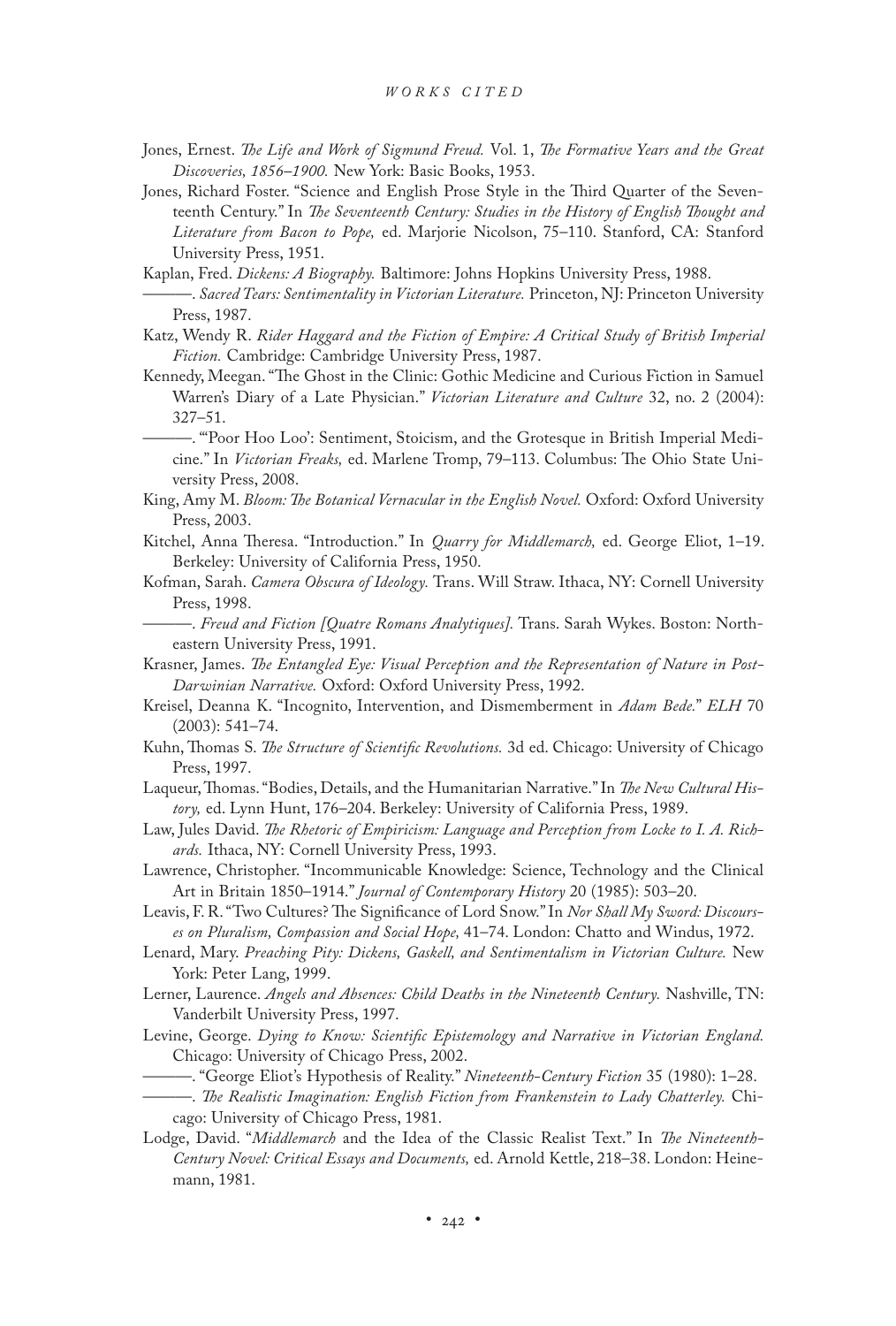- Logan, Peter Melville. "George Eliot and the Fetish of Realism." *Studies in the Literary Imagination* 35, no. 2 (2002): 27–51.
	- ———. *Nerves and Narratives: A Cultural History of Hysteria in Nineteenth-Century British Prose.* Berkeley: University of California Press, 1997.
- Lowe, Brigid. *Victorian Fiction and the Insights of Sympathy: An Alternative to the Hermeneutics of Suspicion.* London: Anthem, 2007.
- MacCabe, Colin. *James Joyce and the Revolution of the Word.* London: Macmillan, 1978. ———. "Realism and the Cinema: Notes on Some Brechtian Theses." In *Tracking the Signifier:*
- *Theoretical Essays: Film, Linguistics, Literature,* 33–57. Minneapolis: University of Minnesota Press, 1985.
- MacPike, Loralee. "The Old Curiosity Shop: Changing Views of Little Nell." *Dickens Studies Newsletter* 12, no. 2; 3 (1981): 33–38; 70–76.
- Mahony, Patrick J. *Freud as a Writer.* 2d ed. New Haven, CT: Yale University Press, 1987. ———. *Freud's Dora: A Psychoanalytic, Historical, and Textual Study.* New Haven, CT: Yale University Press, 1996.
- Mansell, Darrel, Jr. "Ruskin and George Eliot's 'Realism.'" *Criticism* 7 (1965): 205–14.
- Marcus, Steven. "Freud and Dora: Story, History, Case History." In *In Dora's Case: Freud— Hysteria—Feminism,* ed. Charles Bernheimer and Claire Kahane, 56–91. New York: Columbia University Press, 1990.
	- ———. "Freud and Dora: Story, History, Case History." In *Representations,* 247–309. New York: Random House, 1975.
- Mason, Michael York. "*Middlemarch* and Science: Problems of Life and Mind." *Review of English Studies,* n.s., 22, no. 86 (1971): 151–69.
- Mazlish, Bruce. "A Triptych: Freud's *The Interpretation of Dreams,* Rider Haggard's *She,* and Bulwer-Lytton's *The Coming Race.*" *Comparative Studies in Society and History* 35 (1993): 726–45.
- McCarthy, Patrick. "The Curious Road to Death's Nell." *Dickens Studies Annual* 29 (1991): 35–56.
- McKeon, Michael. *The Origins of the English Novel 1600–1740.* Baltimore: Johns Hopkins University Press, 1987.
- Menke, Richard. "Fiction as Vivisection: G. H. Lewes and George Eliot." *ELH* 67, no. 2 (2000): 617–53.
- Miller, Andrew H. "Bruising, Laceration, and Lifelong Maiming: Or, How We Encourage Research." *ELH* 70 (2003): 301–18.
- Miller, D. A. *Narrative and Its Discontents: Problems of Closure in the Traditional Novel.* Princeton, NJ: Princeton University Press, 1981.
- Miller, J. Hillis. "Optic and Semiotic in *Middlemarch.*" In *The Worlds of Victorian Fiction,* ed. Jerome H. Buckley, 125–45. Cambridge, MA: Harvard University Press, 1975.
- Mitchell, W. J. T. *Iconology: Image, Text, Ideology.* Chicago: University of Chicago Press, 1986. ———. *Picture Theory: Essays on Verbal and Visual Representation.* Chicago: University of Chicago Press, 1994.
- Moi, Toril. "Representation of Patriarchy: Sexuality and Epistemology in Freud's Dora." In *In Dora's Case: Freud—Hysteria—Feminism,* ed. Charles Bernheimer and Claire Kahane, 181–99. New York: Columbia University Press, 1990.
- Monsman, Gerald. *H. Rider Haggard on the Imperial Frontier.* Greensboro, NC: ELT, 2006.
- Nixon, Jude V. "'Lost in the Vast Worlds of Wonder': Dickens and Science." *Dickens Studies Annual* 35 (2005): 267–333.
- O'Connor, W. J. *Founders of British Physiology: A Biographical Dictionary, 1820–1885.* Manchester: Manchester University Press, 1988.
- Otis, Laura. *Networking: Communicating with Bodies and Machines in the Nineteenth Century.* Ann Arbor: University of Michigan Press, 2001.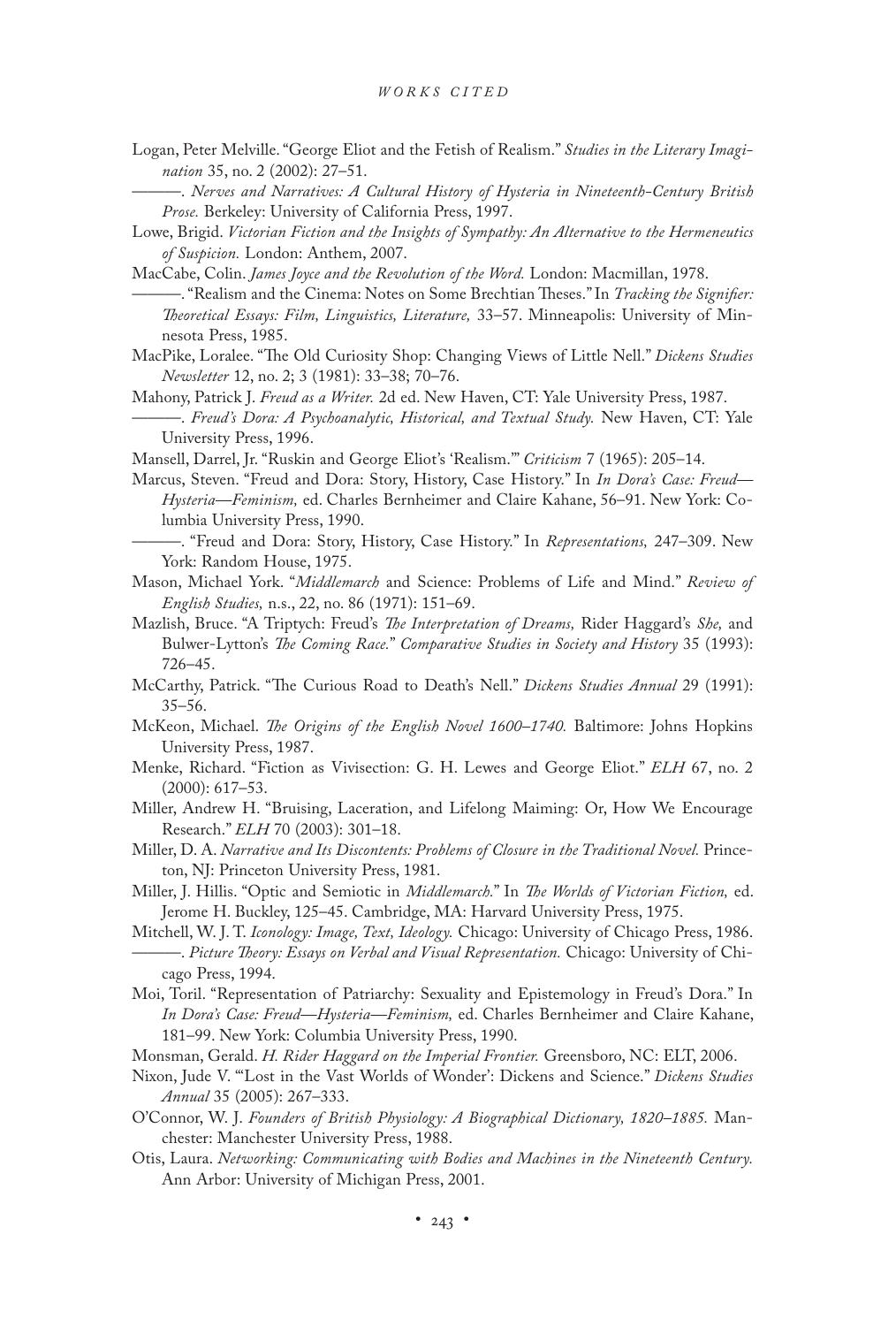- Otter, Chris. *The Victorian Eye: A Political History of Light and Vision in Britain, 1800–1910.* Chicago: University of Chicago Press, 2008.
- Peterson, M. Jeanne. *The Medical Profession in Mid-Victorian London.* Berkeley: University of California Press, 1978.
	- ———. "Medicine." In *Victorian Periodicals and Victorian Society,* ed. J. Don Vann and Rosemary T. VanArsdel, 22–44. Toronto: University of Toronto Press, 1994.
- Poovey, Mary. *Making a Social Body: British Cultural Formation, 1830–1865.* Chicago: University of Chicago Press, 1995.
- Porter, Roy, ed. "Lay Medical Knowledge in the Eighteenth Century: The Evidence of the *Gentleman's Magazine.*" *Medical History* 29 (1985): 138–68.
	- ———. "Laymen, Doctors and Medical Knowledge in the Eighteenth Century: The Evidence of the 'Gentleman's Magazine.'" In *Patients and Practitioners: Lay Perceptions of Medicine in Pre-Industrial Society,* ed. Roy Porter, 283–314. Cambridge: Cambridge University Press, 1985.
	- ———, ed. *Patients and Practitioners: Lay Perceptions of Medicine in Pre-Industrial Society.* Cambridge: Cambridge University Press, 1985.
- Pratt, Mary Louise. *Imperial Eyes: Studies in Travel Writing and Transculturalism.* New York: Routledge, 1992.
- Price, Leah. *The Anthology and the Rise of the Novel: From Richardson to George Eliot.* Cambridge: Cambridge University Press, 2000.
- Rai, Amit. *Rule of Sympathy: Sentiment, Race, and Power 1750–1850.* New York: Palgrave, 2002.
- Ramas, Maria. "Freud's Dora, Dora's Hysteria." In *In Dora's Case: Freud—Hysteria—Feminism,* ed. Charles Bernheimer and Claire Kahane, 149–80. New York: Columbia University Press, 1990.
- Reidel-Schrewe, Ursula. "Freud's Début in the Sciences." In *Reading Freud's Reading,* ed. Sander L. Gilman, Jutta Birmele, Jay Geller, and Valerie D. Greenberg, 1–22. New York: New York University Press, 1994.
- Reiser, Stanley Joel. "Creating Form out of Mass: The Development of the Medical Record." In *Transformation and Tradition in the Sciences: Essays in Honor of I. Bernard Cohen,* ed. Everett Mendelsohn, 303–16. Cambridge: Cambridge University Press, 1984.
	- -. *Medicine and the Reign of Technology*. Cambridge: Cambridge University Press, 1978.
- Rieff, Philip. "Introduction." In *Dora: An Analysis of a Case of Hysteria,* ed. Sigmund Freud, vii–xix. New York: Collier Books, 1963.
- Roberts, Nancy. *Schools of Sympathy: Gender and Identification through the Novel.* Montreal: University of British Columbia Academic Women's Association/McGill-Queen's University Press, 1997.
- Romano, Terrie M. *Making Medicine Scientific: John Burdon Sanderson and the Culture of Victorian Science.* Baltimore: Johns Hopkins University Press, 2002.
- Ross, Sydney. "*Scientist:* The Story of a Word." *Annals of Science* 18, no. 2 (1962): 65–85.
- Rothfield, Lawrence. *Vital Signs: Medical Realism in Nineteenth-Century Fiction.* Princeton, NJ: Princeton University Press, 1992.
- Rousseau, G. S. "Nerves, Spirits, and Fibres: Towards Defining the Origins of Sensibility." In *Studies in the Eighteenth Century: Papers . . . ,* ed. R. F. Brissenden and J. C. Eade, 137–57. Toronto: University of Toronto Press, 1976.
- Rudnytsky, Peter. "Freud's Pompeiian Fantasy." In *Reading Freud's Reading,* ed. Sander L. Gilman, Jutta Birmele, Jay Geller, and Valerie D. Greenberg, 211–31. New York: New York University Press, 1994.
- Rylance, Rick. "The Theatre and the Granary: Observations on Nineteenth-Century Medical Narratives." *Literature and Medicine* 25, no. 2 (2006): 255–76.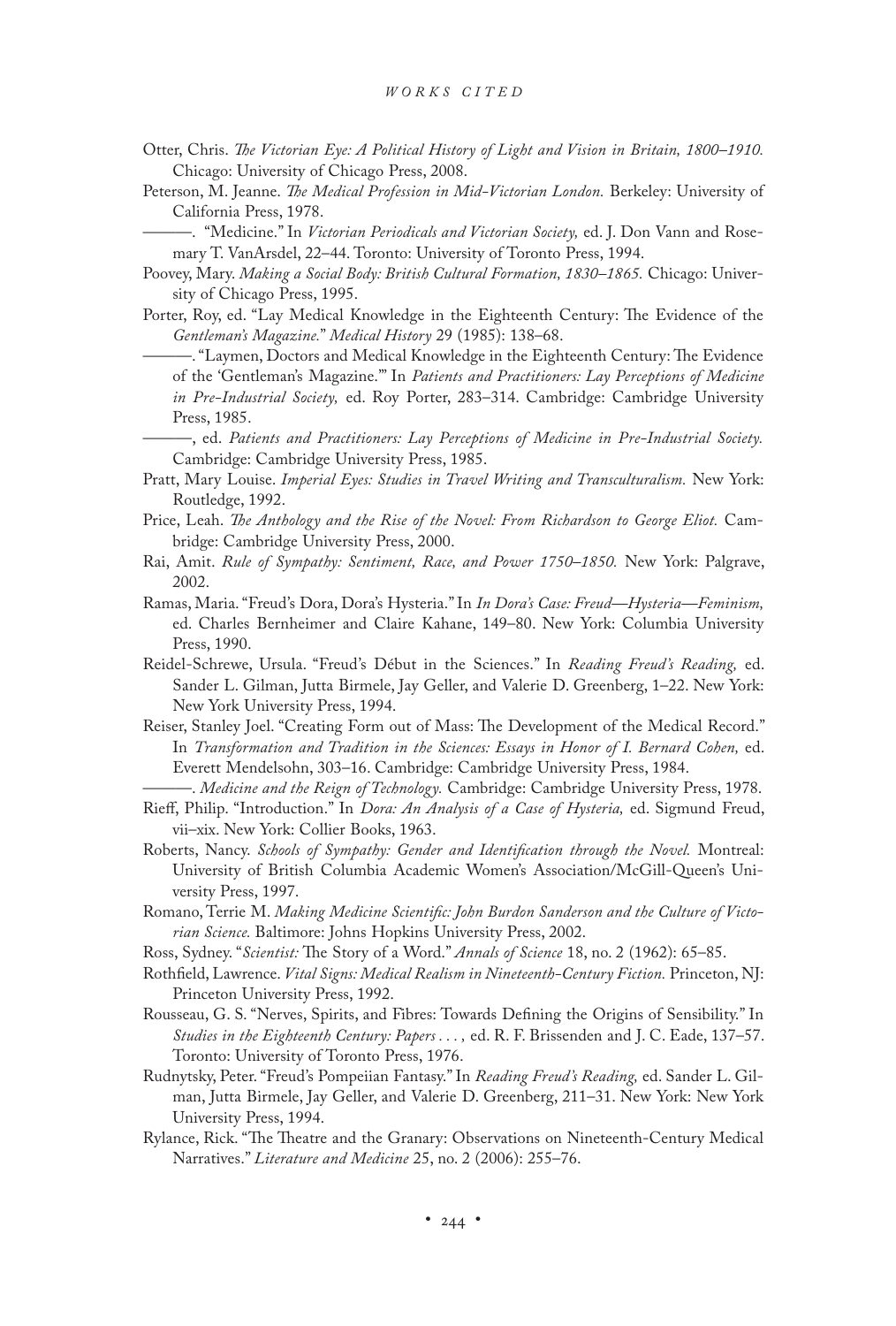———. *Victorian Psychology and British Culture, 1850–1880.* Oxford: Oxford University Press, 2000.

- Schickore, Jutta. *The Microscope and the Eye.* Chicago: University of Chicago Press, 2007.
- Shapin, Steven, and Simon Schaffer. *Leviathan and the Air-Pump: Hobbes, Boyle, and the Experimental Life.* Princeton, NJ: Princeton University Press, 1985.
- Shaw, Harry E. *Narrating Reality: Austen, Scott, Eliot.* Ithaca, NY: Cornell University Press, 1999.
- Showalter, Elaine. *Hystories: Hysterical Epidemics and Modern Media.* New York: Columbia University Press, 1997.
- Shryock, Richard Harrison. *The Development of Modern Medicine: An Interpretation of the Social and Scientific Factors Involved.* New York: Knopf, 1947.
- Shuttleworth, Sally. *Charlotte Brontë and Victorian Psychology.* Cambridge: Cambridge University Press, 1996.
- ———. *George Eliot and Nineteenth-Century Science: The Make-Believe of a Beginning.* Cambridge: Cambridge University Press, 1984.
- Sill, Geoffrey. *The Cure of the Passions and the Origins of the English Novel.* Cambridge: Cambridge University Press, 2001.
- Skilton, David, ed. *The Early and Mid-Victorian Novel.* New York: Routledge, 1993.
- Small, Helen. *Love's Madness: Medicine, the Novel, and Female Insanity, 1800–1865.* Oxford: Clarendon, 1996.
- Snow, C. P. *The Two Cultures and a Second Look.* Cambridge: Cambridge University Press, 1969.
- Stafford, Barbara Maria. *Artful Science: Enlightenment, Entertainment, and the Eclipse of Visual Education.* Cambridge, MA: MIT Press, 1994.
- Starr, George. *Defoe and Casuistry.* Princeton, NJ: Princeton University Press, 1971.
- Stiebel, Lindy. *Imagining Africa: Landscape in H. Rider Haggard's African Romances.* Westport, CT: Greenwood, 2001.
- Stoddart, Judith. "Tracking the Sentimental Eye." In *Knowing the Past: Victorian Literature and Culture,* ed. Suzy Anger, 192–211. Ithaca, NY: Cornell University Press, 2001.
- Stoeckle, John D., and J. Andrew Billings. "A History of History-Taking: The Medical Interview." *Journal of General Internal Medicine* 2, no. 2 (1987): 119–27.
- Strachey, James. "Editor's Introduction." In Sigmund Freud, *The Standard Edition of the Complete Psychological Works of Sigmund Freud,* ed. James Strachey, ix–xxviii. London: Hogarth Press, 1955.
- Tambling, Jeremy. "*Middlemarch,* Realism and the Birth of the Clinic." *ELH* 57, no. 4 (1990): 939–60.
- Temkin, Owsei. "Studien Zum 'Sinn'-Begriff in Der Medizin." *Kyklos* 2 (1929): 21–105.
- Thrailkill, Jane F. "Killing Them Softly: Childbed Fever and the Novel." *American Literature* 71, no. 4 (1999): 679–707.
- Todd, Dennis. *Imagining Monsters: Miscreations of the Self in Eighteenth-Century England.* Chicago: University of Chicago Press, 1995.
- Topham, Jonathan R. "Beyond the 'Common Context': The Production and Reading of the Bridgewater Treatises." *Isis* 89 (1998): 233–62.
- Tougaw, Jason Daniel. *Strange Cases: The Medical Case History and the British Novel.* New York and London: Routledge, 2006.
- Trodd, Colin, Paul Barlow, and David Amigoni, eds. *Victorian Culture and the Idea of the Grotesque.* Aldershot and Brookfield, VT: Ashgate Press, 1999.
- Tucker, Jennifer. *Nature Exposed: Photography as Eyewitness in Victorian Science.* Baltimore: Johns Hopkins University Press, 2005.
- van den Berg, Sara. "Reading Dora Reading: Freud's 'Fragment of an Analysis of a Case of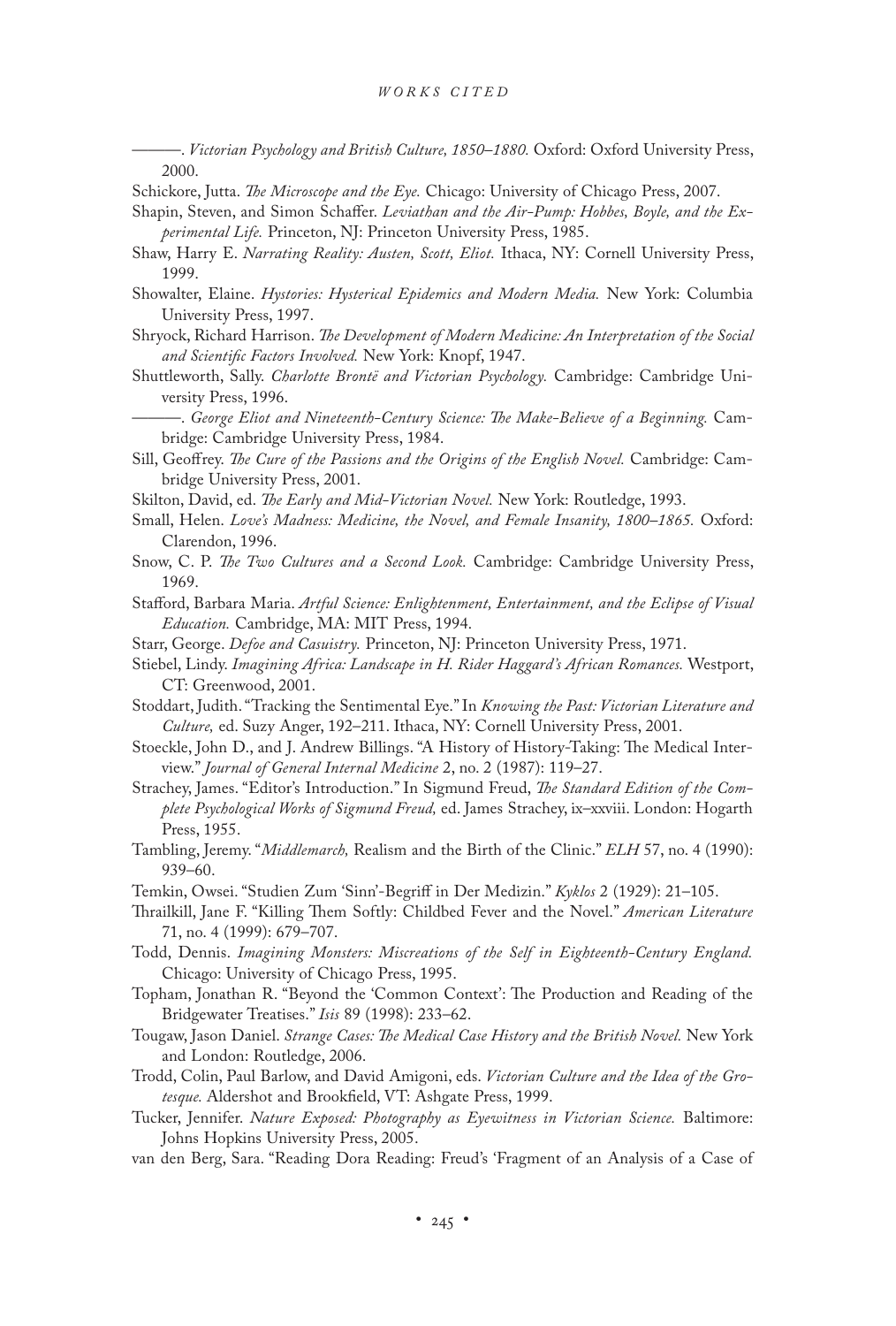Hysteria.'" In *In Dora's Case: Freud—Hysteria—Feminism,* ed. Charles Bernheimer and Claire Kahane, 294–304. New York: Columbia University Press, 1990.

- Van Sant, Ann Jessie. *Eighteenth-Century Sensibility and the Novel.* Cambridge: Cambridge University Press, 1993.
- Vickers, Brian. "The Royal Society and English Prose Style: A Reassessment." In *Rhetoric and the Pursuit of Truth: Language Change in the Seventeenth and Eighteenth Centuries,* ed. Brian Vickers and Nancy S. Struever, 3–76. Los Angeles: Clark Memorial Library, 1985.
- Vrettos, Athena. *Somatic Fictions: Imagining Illness in Victorian Culture.* Stanford, CA: Stanford University Press, 1995.
- Ward, Candace. *Desire and Disorder: Fevers, Fictions, and Feeling in English Georgian Culture.* Lewisburg, PA: Bucknell University Press, 2007.
- Warner, John Harley. *Against the Spirit of System: The French Impulse in Nineteenth-Century American Medicine.* Baltimore: Johns Hopkins University Press, 1998.
	- ———. "The Idea of Science in English Medicine: The 'Decline of Science' and the Rhetoric of Reform, 1815–45." In *British Medicine in an Age of Reform,* ed. Roger French and Andrew Wear, 136–64. London: Routledge, 1991.

———. *The Therapeutic Perspective: Medical Practice, Knowledge, and Identity in America, 1820– 1885.* Cambridge, MA: Harvard University Press, 1986.

- Watt, Ian. *The Rise of the Novel: Studies in Defoe, Richardson, and Fielding.* Berkeley: University of California Press, 1957.
- Webster, Richard. *Why Freud Was Wrong: Sin, Science, and Psychoanalysis.* New York: Basic Books, 1997.
- Winter, Sarah. *Freud and the Institution of Psychoanalytic Knowledge.* Stanford, CA: Stanford University Press, 1999.
- Wood, Jane. *Passion and Pathology in Victorian Fiction.* Oxford: Oxford University Press, 2001.
- Wormald, Mark. "Microscopy and Semiotic in *Middlemarch.*" *Nineteenth-Century Literature* 50, no. 4 (1996): 501–24.
- Yeo, Richard R. *Defining Science: William Whewell, Natural Knowledge, and Public Debates in Early Victorian Britain.* Cambridge: Cambridge University Press, 1993.
	- ———. "Scientific Method and the Rhetoric of Science in Britain, 1830–1917." In *The Politics and Rhetoric of Scientific Method: Historical Studies,* ed. John A. Schuster and Richard R. Yeo, 259–97. Boston: D. Reidel, 1986.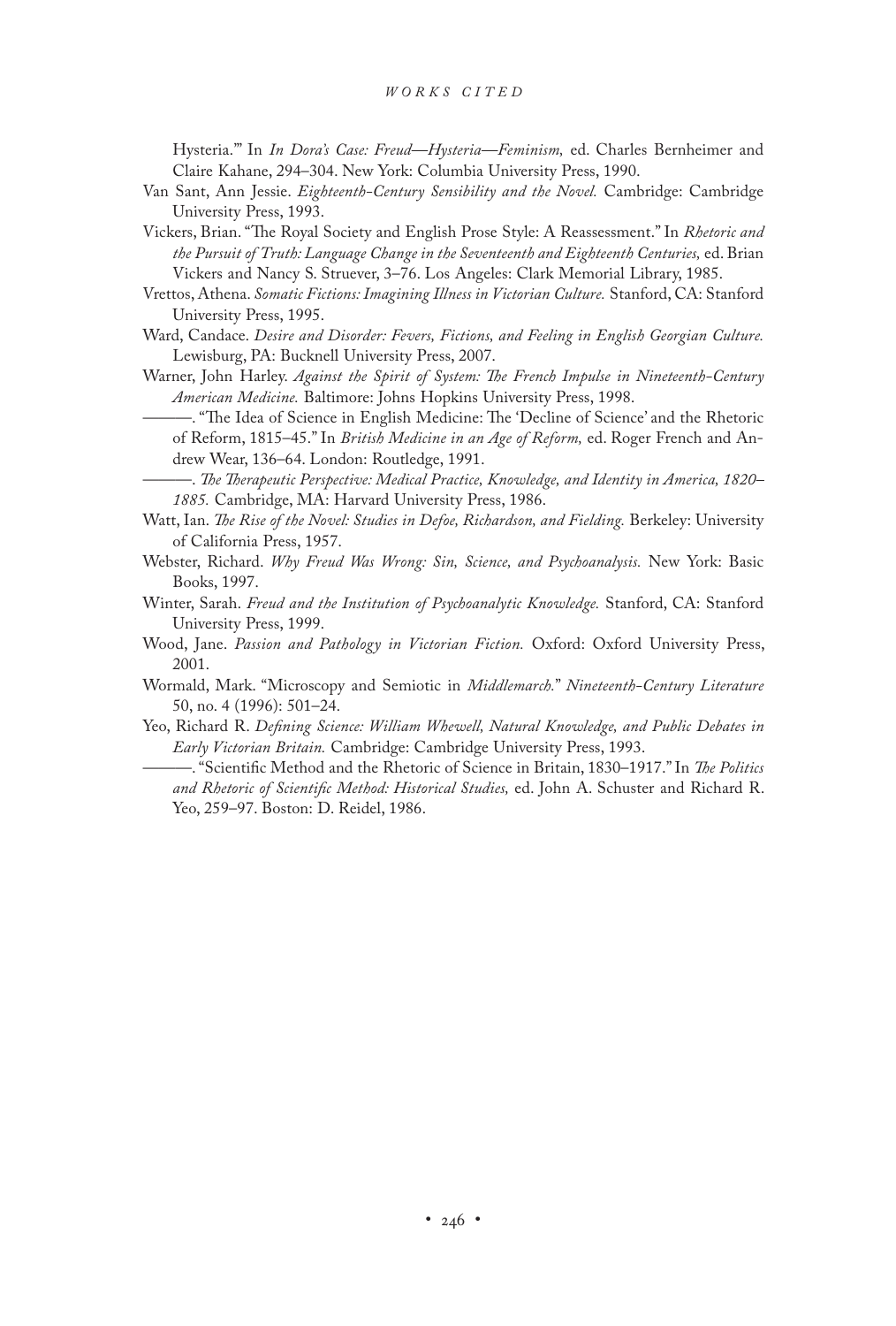INDEX

 $\rightarrow$ 

Abbé, Ernst, 224n7, 224n9 "absent presence," 61, 65, 67, 128. *See also* mechanical observation "Account of an Unusual Medical Case" (Manginot), 44–45 "Account of a Woman . . . Who Gave Suck" (Stack), 42–45 "Account of some Observations Made by a Young Gentleman" (Cheselden), 30–31 "Account of William Dempster" (Barnes), 52 *Adam Bede* (Eliot), 120–22, 124–47, 164 "Aetiology of Hysteria, The" (Freud), 172– 73, 184, 190–92 "A Faithful Record of the Miraculous Case of Mary Jobson" (Clanny), 52 affect. *See also* emotion; interest; subjectivity Africa, 193–99, 229n69, 229n71 agency: of experimenter, 154, 156; of narrator, 129, 137; of observer, 63–66, 126–29, 148, 154. *See also* mechanical observation; subjectivity, suppression of; of physician, 129

"A Lesson in the Art of Distinguishing" (Aiken, Barbauld), 203–4 "A Letter to the President, Concerning the Hermaphrodite Shewn in London" (Parsons), 40 allegory, 19 allopathic medicine. *See* clinical medicine *All the Year Round,* 73–74 alternative medicine. *See* sectarian medicine amputation, 81–83 analogy, 57, 179, 191, 213n9 Anderson, Amanda, 106, 130, 221n31, 221n34 aneurysm, 59–61, 97–98 *Anomalies and Curiosities of Medicine* (Gould and Pyle), 51 Anstie, Francis, 80, 82, 84, 84–85 antibiotics, 10 antiquarianism, 106–7 antirealism, 6. *See also* curious; romance; sensationalism; sentiment archaeologist, physician as, 187–99 archaeology, 190–92

Aiken, John, 203–4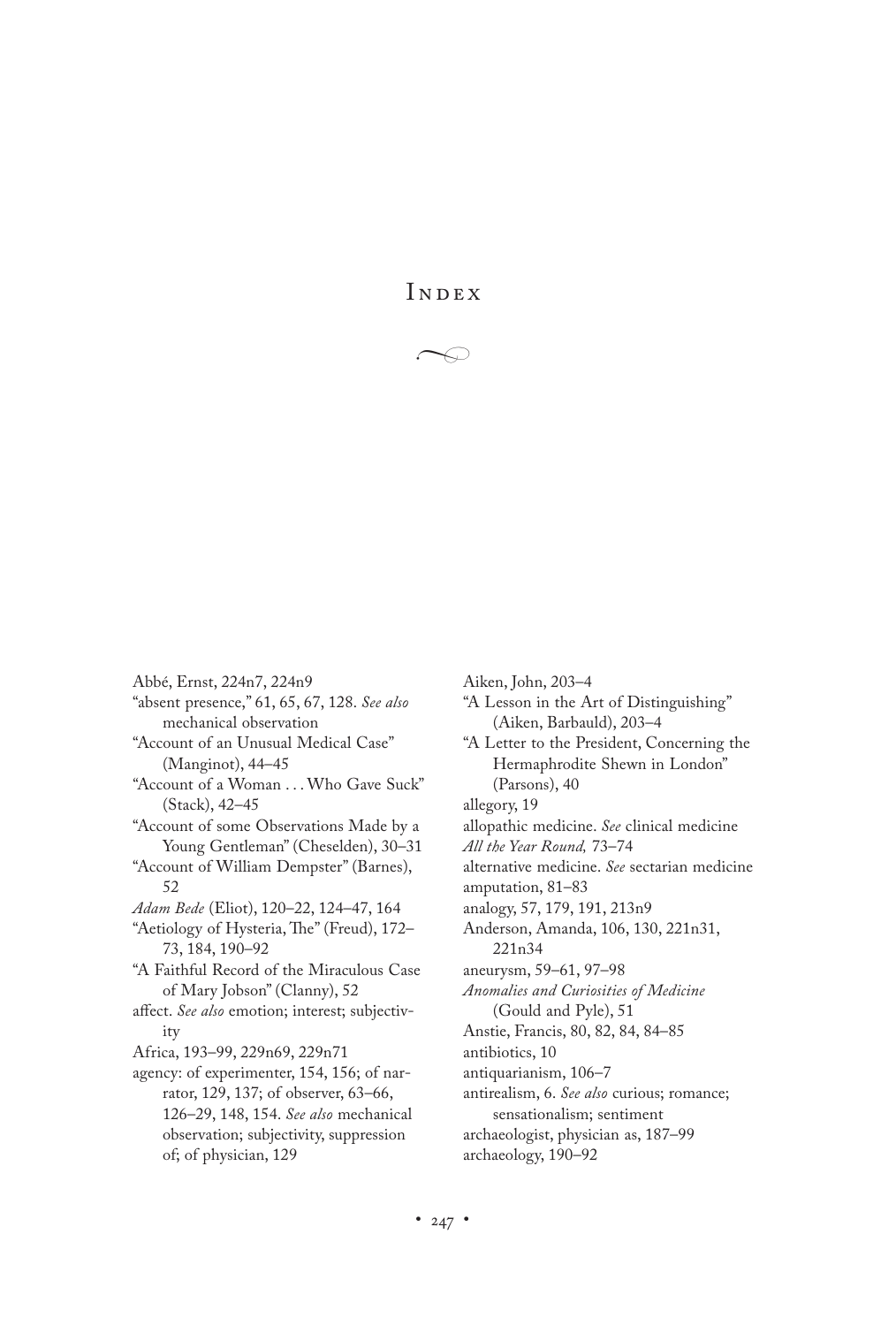archive, 22–23 Armstrong, Isobel, 222n49, 224n19, 226n44, 226n45 Arnold, Matthew, 24 *ars medica,* 5, 13, 66, 70, 98–99. *See also* insight; analogy to realist novel, 123–24 art: Dutch realist, 125, 140; medicine as (see *ars medica*); not mechanical reproduction, 130, 221n37; opposed to science, 123–24, 158, 162–63, 178, 184 *Athenaeum,* 73–79, 134–35, 215n50 *Atlas of Human Anatomy and Physiology* (Fermer), 79 Auerbach, Nina, 187 *Aurora Leigh* (Browning), 148 authorities, citation of: in case history, 32–33, 57 authority: in 18th-century novel, 48; in 19th-century novel, 122; of periodicals, 73–74 authority, medical: in 18th century, 31–32, 39; in 19th century, 63, 65; in 19th-century novel, 17–21, 109–16; challenges to, 19–20, 97–99; female, 112–13; of physician, 59 *Autobiography* (Freud), 200 autopsy, 55–61, 61, 213n4, 213n13 autopsy report, 57–61

- Babbage, Charles, 220–21n29
- Bacon, Francis, 31, 207n11
- Bailin, Miriam, 8, 88, 107–8, 217n36
- Baker, Thomas Herbert: review of, 79 Barbauld, Anna Letitia, 203–4
- 
- Barnes, Thomas, 52 Bartlett, Elisha, 66–67
- Battie, William, 33
- beautiful: as a term, 16
- 
- Bedingford, James, 213n4
- Beer, Gillian, 2, 186, 215n50, 225n24
- Belloc, Hilaire, 214n41
- Benjamin, Walter, 67
- Bennett, John Hughes, 61, 70, 123–24, 137; review of, 75
- Bennett, John Hughes, 219n9, 220n17
- Bernard, Claude: on the camera, 222n55; on hypothesis, 156–59, 225n25; influence on G. H. Lewes, 222n52; on mechanical observation, 138–39; on

the microscope, 224n14; on observation/experiment distinction, 150, 154 Bigelow, Jacob, 66 Blackwood, John, 140 *Blackwood's Edinburgh Magazine,* 1 Blake, William, 24, 25 Blanc, Henry, 68–70, 214n46 *Bleak House* (Dickens), 20 blind boy, case of, 30–31, 46–50 blindness, color, 221–22n46 "Blue Devils, The" (Cruikshank), 71–72 Boddington, Benjamin, 38 botany, 20 *Boys' Own Paper,* 79 Bramwell, Byrom: on case-taking, 62; on labor, 65, 163; literary techniques in, 14–17; on observation, 66; on sensibility, 70; on speculation, 162–63 Breuer, Josef, 170, 178 Brimley, George, 223n60 Brinton, William, 160 *British Medical Journal,* 177 "Broad Street Pump" (Whitehead), 85–86 Brooks, Peter, 2 Browning, Elizabeth Barrett, 148 Brugsch, Heinrich Karl, 191 Buchan, William, 71, 109, 112–13 Bullitt, H. M., 66 Bullough, Vern L., 173

C., Mr., 38–39

- cadaver, 142, 144. *See also* autopsy
- Caldwell, Janis: on affect, 221n33; on case history format, 56, 213n6; on medical humanities, 201; on medical illustration, 213n19; on "Romantic materialism," 3, 212n2
- camera, 138–39, 166–67, 222n55
- camera obscura, 221n44; double valence of, 136; eye as, 134–35, 221–22n46; metaphor of, 120, 135–38; mirror in, 134; relation to camera, 222n55
- Canguilhem, Georges, 212n53
- cardiac disease, 94–97
- Carpenter, William, 75, 100, 155, 159
- case: as typical, 21
- "case" as a term, 21–23, 208n40
- "Case-Book Fiction," 27
- case history: analogy in, 57; causality in,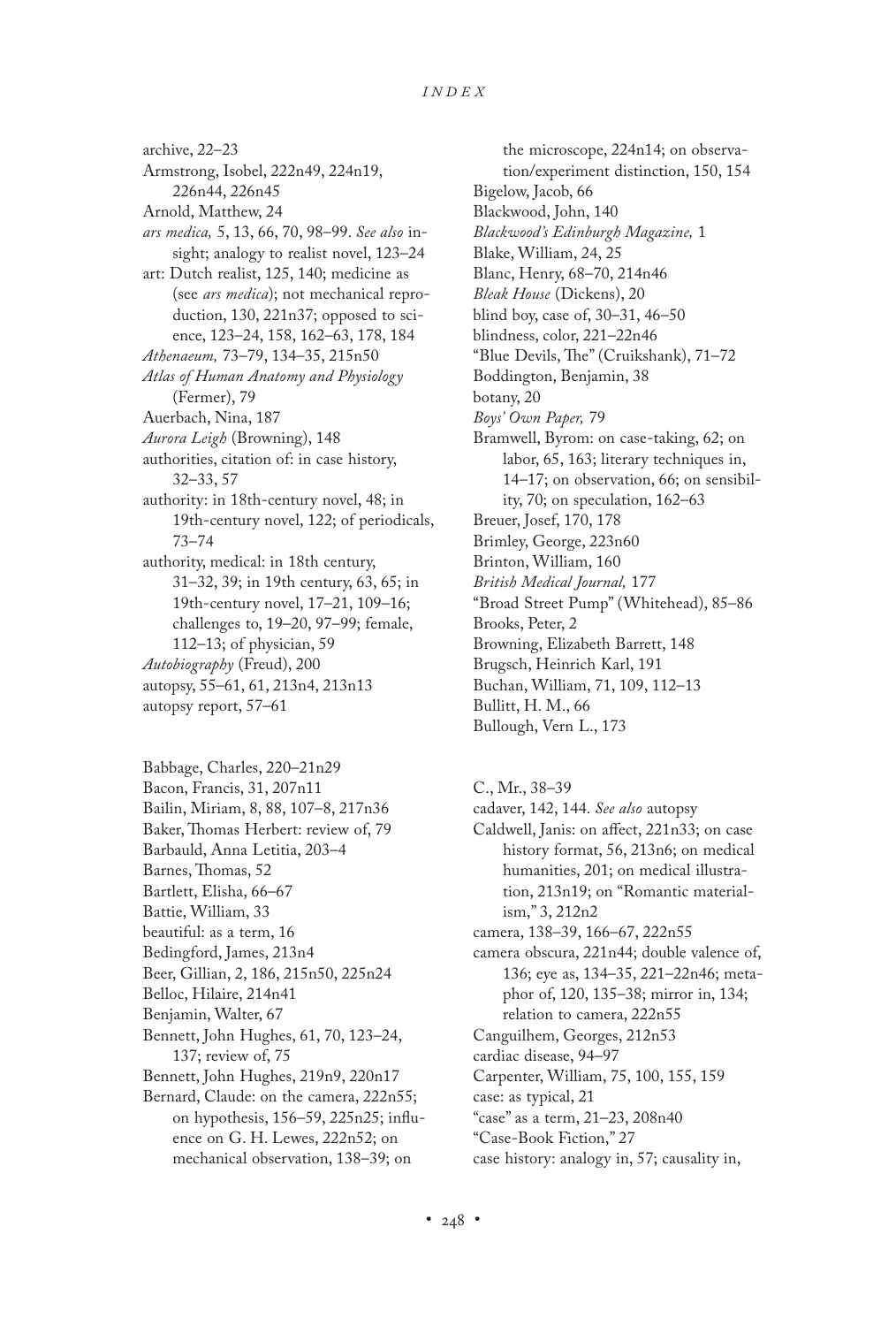57; citation in, 32–33, 57; clinical. *See* clinical case history; criticism on, 208–9n59; curious (*see* curious case); as genre, 26, 56, 168, 171; history of, 169; humor in, 207n32; and industrialization, 27–28; "interesting" in, 94–97; irony in, 17; Latin in, 32–33, 57; as literary text, 25–26; as means of professionalization, 27, 51; as narrative, 25–26, 131, 170–71, 202; patient's voice in, 56, 175; and the production of knowledge, 49–50; sensibility in, 37–38; sentiment in, 93–100; as social record, 26–28; standardization of, 56–58; statistics in, 57, 208n45; taking of. *See* case-taking; technology in, 56–57; use for classification, 208n37; why read, 25–29

"Case Illustrative of the Diagnostic Value of the Sphygmograph" (Bramwell), 15–16

case method of teaching, 21

- "Case of Concussion of the Brain" (Greenhow), 52–53
- "Case of So-called Perforating Tumor of the Skull" (Bramwell), 14–15
- case-taking, 54, 58, 61–68, 70, 178; in Dickens, 218n50
- Castle, Terry, 210n26
- casuistry, 21
- "cathartic method," 178–83, 226n5, 228n39
- Cavanagh, William, case of, 96–97
- Chadwick, Edwin, 11–13
- Chapman, Nathaniel, 64
- character, diagnosis of, 17–21
- Charon, Rita, 201
- Cheever, David, 70
- Cheselden, William: on blind boy, 30–31, 46–50; on medical illustration, 214n43
- Cheyne, George, 32–33, 33, 36, 37, 58–59
- children, illnesses of, 96
- cholera, 85–86, 110
- Churchill, J. Francis: review of, 76
- circulation of affect: in 18th-century medicine, 32, 36, 38–49; in 18th-century philosophy, 90–93; in 19th-century medicine, 87, 117; in Dickens, 88–89, 107, 117; in Eliot, 89, 121, 138–44; in Freud, 191; in Gaskell, 89–90, 117

Clanny, William Reid, 52

- class status, of physicians, 13–14, 24
- *Clever Woman of the Family, The* (Yonge), 116
- climatology, 75, 108–9
- clinical case history, 54–70. *See also* clinical observation; mechanical observation; and autopsy, 55–61; compared to psychoanalytic case history, 170–71; definition of, 55, 69; after Freud, 171; heterogeneity of, 199; opposed to curious case history, 93–94; resistance to, 55; sentiment in, 87–88
- clinical gaze, 3, 58; compared to clinical observation, 9; compared to mechanical observation, 65
- clinical medicine, 5; and autopsy, 55–61; compared to experimental medicine, 148–49; compared to psychoanalysis, 169, 179–80, 182, 193; opposed to 18th-century medicine, 93–94; resistance to, 24, 59, 211n49; rise of, 50–53, 54–70, 59, 93–94
- clinical observation, 4, 9–10, 32. *See also* clinical case history; in Dickens, 20, 102–5; in Disraeli, 11–13; in Eliot, 141; in Freud, 172–74; in Gaskell, 89, 108–16; in Hardy, 17–21; novelists' use of, 12, 88–89, 204; rise of, 54–70, 200; and sentiment, 89–93; as unrealized ideal, 55
- clinical realism, 2, 4, 6, 7, 120–22; compared to classic realism, 129–30, 138, 149, 152, 156; in medicine, 208n45; rise of, 56–70
- clinical voice: definition of, 58, 59; in literary periodicals, 82
- "Cold-Water and Antiseptic Treatment of Typhoid Fever, The" (Blanc), 68–70
- Coleridge, Samuel Taylor, 25
- Collins, Wilkie, 71
- Colonel Townshend, 58–59
- Colvin, Sidney, 122
- "commons," literary, 74, 80–86. *See also* physician, as author; physician, as reader
- community, human, 139, 141–43
- community, literary. *See* "commons," literary
- community, medical, 31–34. *See also* disci-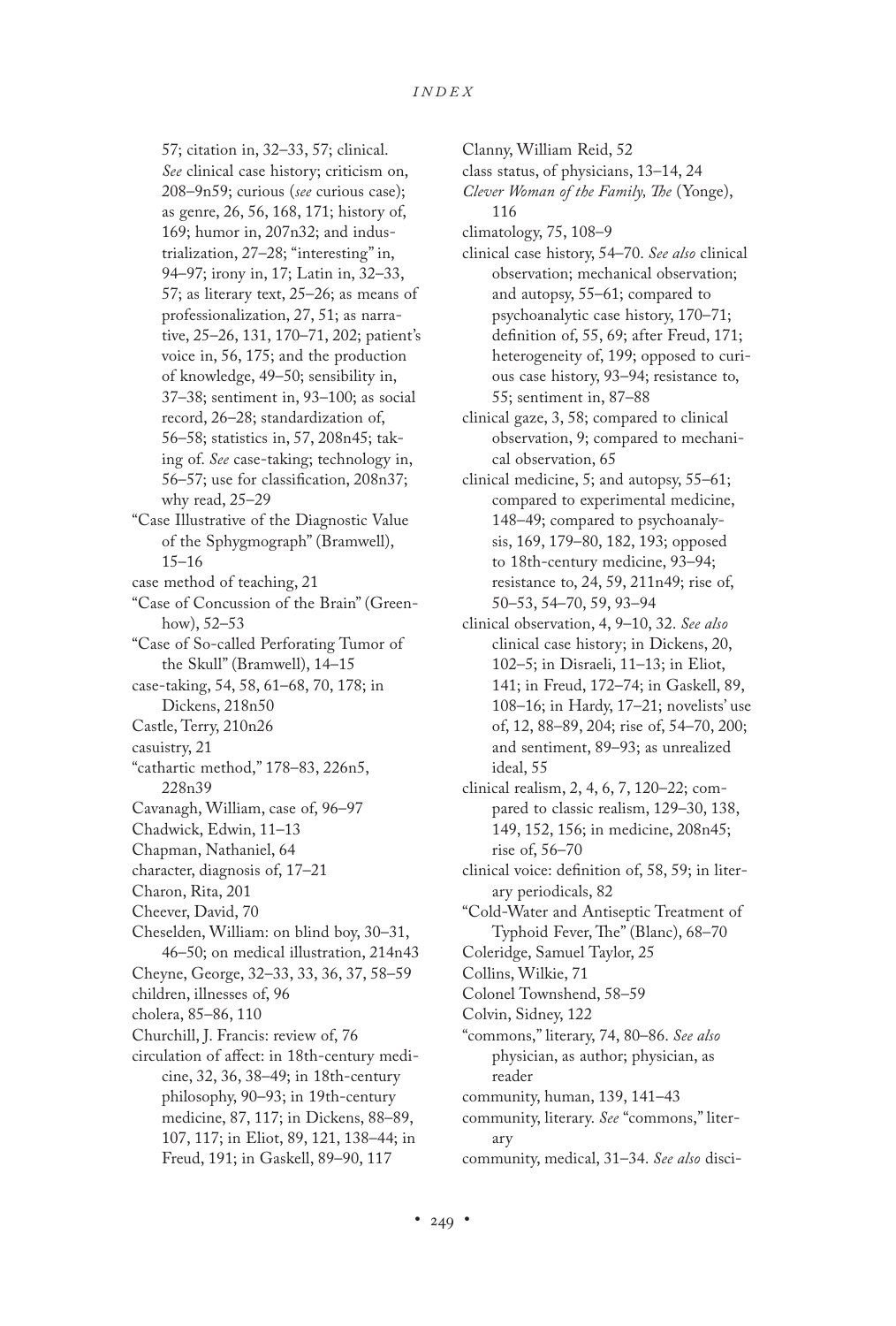pline; professionalism; Royal College of Physicians; Royal Society for the Promotion of Natural Knowledge concussion, 52–53 Connolly, John, 175 consumption, 96, 101, 105, 213n9 contagion, theories of, 108–9 Cooley, W. Desborough, 77–78 Coovadia, Imraad, 219n1 *Cornhill Magazine,* 73, 80–86, 215n74 corporations, medical, 13–14, 23. *See also* Royal College of Physicians; Royal College of Surgeons; Society of Apothecaries "Corpulence" (Anstie), 84 Cowley, Abraham, 39 Crampton, Dr., 158 Crary, Jonathan, 26–27, 136, 151, 206n10, 221n44, 222n49, 222n50, 222n54 Crawford, Robert, 161 Cruikshank, George, 71–72 Cullen, William: review of, 75 cultural studies of medicine, 28–29 curiosity. *See* curious curious, 1, 4, 7; as a term, 52, 62. *See also* "interesting" curious case, 17, 36, 41–42, 42–45, 218n54; in 18th-century medicine, 31; in 19th century, 83–84; and circulation of affect, 38; decline of, 62; in Dickens, 106–7; in Freud, 175; as normative, 52–53, 54, 57; as science, 36–37; as spectacle, 53 curious discourse, 34–35, 43–45; in 18thcentury novel, 45; suppression of, 54–55 curious observation, 7, 37, 41–42; in 18thcentury medicine, 31–32, 35–37, 45, 46–50, 49–50; in 19th-century medicine, 50, 58; compared to psychoanalysis, 179 curious sight, 36, 38–46, 43–45, 52, 58–59, 176; in 18th-century medicine, 31–32, 45, 46–50, 49–50; in 19th-century medicine, 50, 58, 87–88, 92–93; in 19th-century novel, 92–93, 100; and circulation of affect, 36, 38–39; in Dickens, 88–89; in Freud, 175–76, 178, 2001; in literature, 39; rejection of, 93–94

d'Albertis, Deirdre, 112 Dames, Nicholas, 25 Darwin, Charles, 123; review of, 80 Daston, Lorraine: on curious cases, 35–36; on genius, 64–65; on mechanical objectivity, 3, 128, 222n56; on morality of science, 130; on perspectivalism, 144–47; on photography, 222n54; on the "working object," 59 Dawson, Gowan, 81, 215n74 Dawson, Graham, 198–99 deathbed: in 19th-century medicine, 95–99, 217n25; clinical observation of, 88–89, 104; in Dickens, 100–107, 217n39; in Gaskell, 115–18 deception, in case history, 210n26 "Delusions and Dreams in Jensen's *Gradiva*" (Freud), 190 Denis, J., 41–42, 45 Dent, Thomas, 40 depression, 113 depth of focus, 156, 166–67 Descartes, René, 221–22n46 *Description of an Opthlamoscope, The* (Helmholtz), 134 *De Sedibus et Causis Morborum per Anatomen Indagatis* (Morgagni), 58–61 detail. *See* clinical observation; mechanical observation; realism diagnosis: in Dickens, 20, 218n52; in Hardy, 17–21; novelists' use of, 12, 17–21; in Oliphant, 9–10; as performance, 15 dialogue, 14–15 Dickens, Charles: *Bleak House,* 20; clinical observation in, 20; compared to Eliot, 143; *Dombey and Son,* 87–89, 100–107; on Gaskell, 108; and medical knowledge, 88; and mesmerism, 88; *Old Curiosity Shop, The,* 88–89, 101–7; periodicals of, 73–74; sentiment in, 87–89, 100–107; and spontaneous combustion, 25; use of 18th-century culture, 88, 106–7 differentiation, 141–43, 203–4 digestion, 73 "dilatation of the heart," 96–97 Dilke, Charles Wentworth, 74 disability, 28, 99–100 disciplinary difference, 22, 48, 204–5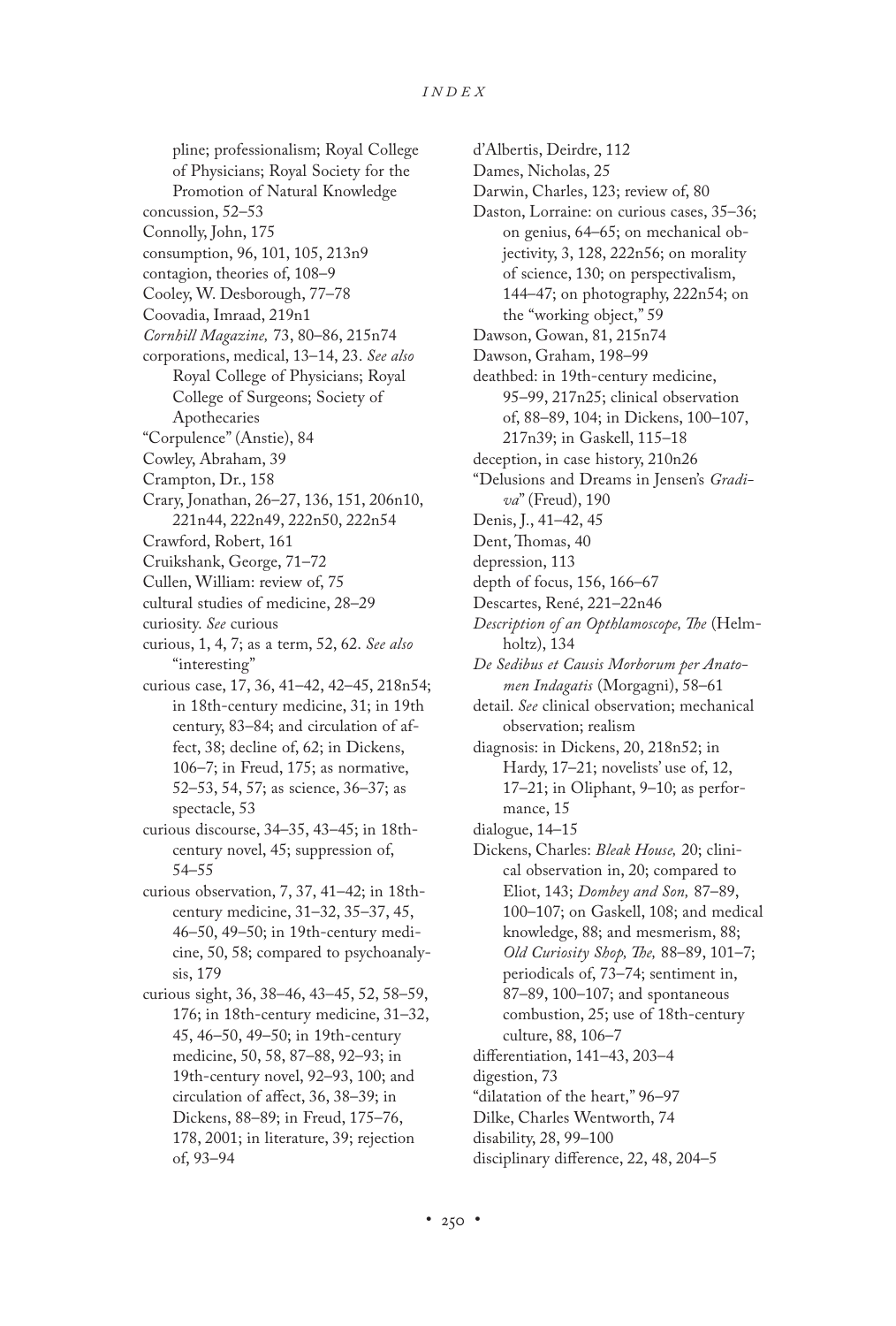- discursive hybridity: in 18th-century medicine, 45–46, 46–50; in 19th-century medicine, 46, 98; in 19th-century novel, 88, 105–6; in 19th-century periodicals, 83–84; in Freud, 5, 170–71, 199; in the novel, 25, 204; novelists' use of, 17–21
- disinterestedness. *See also* clinical observation: in 18th-century medicine, 31–32, 38, 43; in autopsy, 61; in curious case, 45, 48; in curious observation, 35–36; in Dickens, 104; in Eliot, 120, 139, 144–47; and ethics, 130; in Gaskell, 115; in mechanical observation, 61–70; in Oliphant, 9; in physician, 58; and "plain speech," 33–35
- Disraeli, Benjamin, 11–13
- *Dombey and Son* (Dickens), 87–89, 100–107
- domestic medicine, 71–74, 109, 112–13. *See also* popular science
- *Domestic Medicine* (Buchan), 71, 109, 112–13
- *Dora: An Analysis of a Case of Hysteria* (Freud), 170, 172–73, 176–78, 180–81, 184–86, 185–86, 192–94, 196–200, 226n4
- *Dublin Medical Press,* 14, 99, 158
- Dyson, A. E., 105

*Eclectic Magazine,The,* 80

- education, medical, 23–24, 55–56, 208n48, 211n50; and *ars medica,* 123–24; and case method, 21; and Eliot, 123; literary subjects in, 13; as a metaphor, 17–21; in observation, 121, 128. *See also* case-taking
- egoism, 148, 150–51
- E.H., case of, 97
- *Elements of General Pathology* (Stillé), 63–68
- *Elements of Physiology* (Müller), 151
- Eliot, George, 119–47, 148–57, 159; *Adam Bede,* 120–22, 124–47, 164; animal magnetism in, 25; and G. H. Lewes, 80; *Lifted Veil, The,* 25, 132; and medical reform, 211n49; *Middlemarch,* 122, 132, 137–38, 146, 148–57, 163–67, 211n49; observation in, 1; review of,

1, 122; *Scenes of Clerical Life,* 122; and sympathy, 89; use of 18th-century philosophy, 141

- Elliotson, John, 217n34; and Dickens, 88; and Eliot, 123; and emotional susceptibility to illness, 113–14; on precision, 65–66
- Ellis, Havelock, 183
- emotion, 88–89. *See also* circulation of affect; interest; reader, solicitation of; subjectivity; in Eliot, 138–44; infectious quality of, 114; of patient, 46–49; of physician, 38–46; and susceptibility to illness, 85–86, 92, 113–16
- empire, 28. *See also* romance, imperial
- empiricism, 121, 173, 210n18, 225n28; in 18th-century medicine, 31–32, 34; in 19th-century medicine, 50, 61–63, 149, 157–58; definition of, 214n27; in Freud, 175; in literary periodicals, 84–85; and mechanical observation, 63–70; opposed to theory, 62, 157–58
- *English Malady* (Cheyne), 32–33
- *Englishwoman's Domestic Magazine,* 79
- *Enquiry Concerning the Principles of Morals* (Hume), 90–93
- epidemics, 85–86, 108–10, 114
- Epstein, Julia, 56
- Erman, Adolf, 191
- *Essay on the Philosophy of Medical Science* (Bartlett), 67
- exactitude. *See* mechanical observation
- excess, 45, 67, 210n19
- experimentalist medicine (18th century), 31–46, 43, 48–50, 189. *See also* Royal Society for the Promotion of Natural Knowledge; and "plain speech," 33–35
- experimental medicine (19th century), 5, 148–50, 156–63. *See also* speculation; compared to clinical medicine, 148–49; in literary periodicals, 77; resistance to, 24
- experimental philosophy. *See* experimentalist medicine
- expertise. *See* professionalism
- exploration, 161, 170, 187, 190–95

fact, medical: importance in case history, 62; opposed to speculation, 162;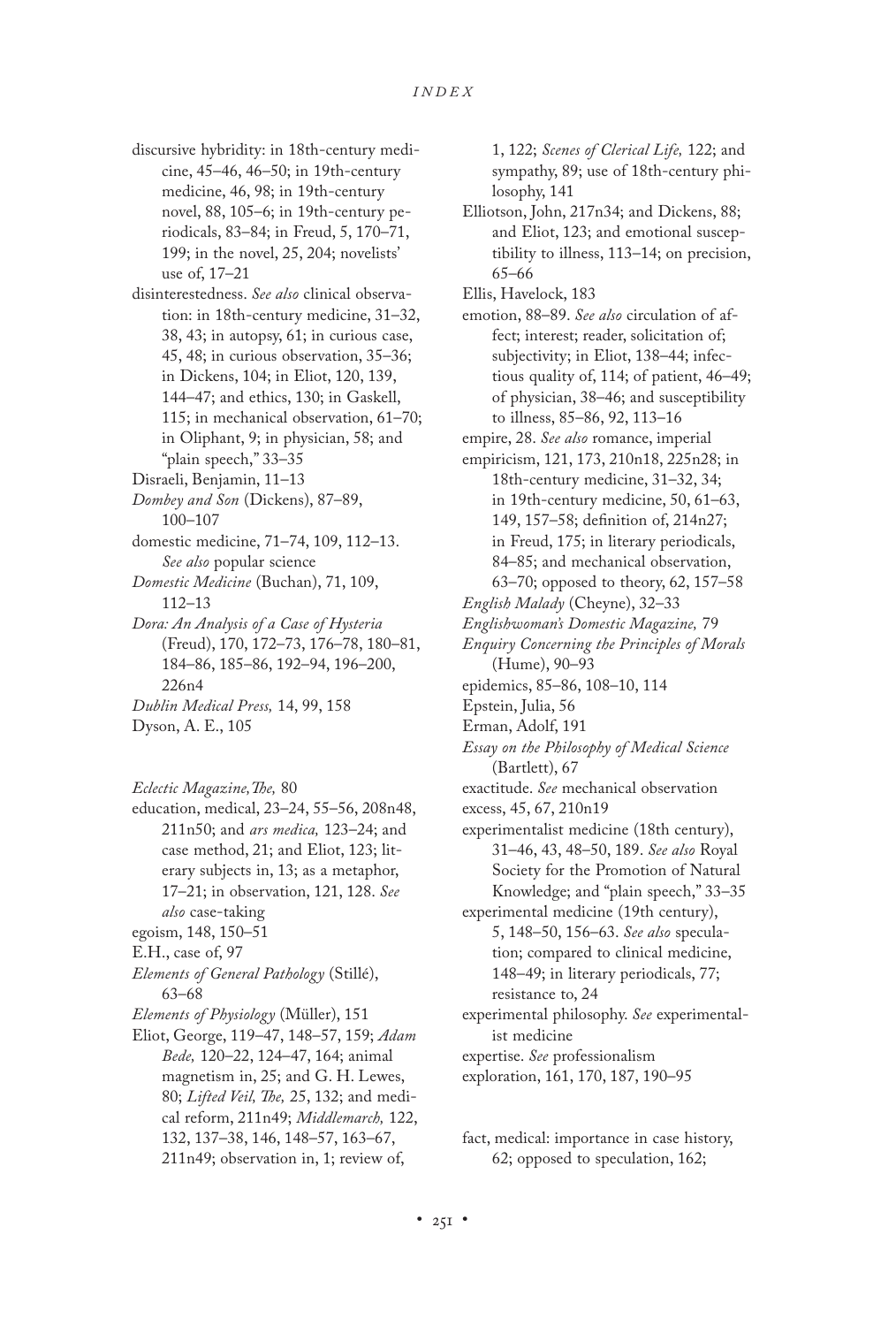- patient as, 69; production of, 55, 59, 61, 173 factory work, 99 Ferguson, John: review of, 77 Fermer, William: review of, 79 Ferriar, John, 35, 57, 96–97, 109, 217n25
- fever, 108–11, 113–16
- Finlayson, James, 56
- Fissell, Mary E., 214n46
- Fliess, Wilhelm, 179
- Flint, Kate, 26–27, 222n56, 225n24
- Forbes, Edward, 13, 124
- formalism, 28–29
- *Fortnightly Review,* 130
- Foster, Michael, 123
- Foucault, Michel, 3, 9, 58, 65, 140, 204
- framing of text. *See* recursive (nested) texts
- Frankland, Graham, 169, 178, 201, 227– 28n37, 228n58, 229n73
- Frawley, Maria, 57, 73
- free indirect discourse, 143, 146
- Freud, Sigmund, 5, 7, 168–205; "Aetiology of Hysteria, The," 172–73, 184, 190– 92; as archaeologist, 187–99, 229n66; *Autobiography,* 200; *Dora: An Analysis of a Case of Hysteria,* 170, 172–73, 176–78, 180–81, 184–86, 192–94, 196–200, 226n4; as explorer, 161, 170, 187, 190–92; genre problems of, 184–86; *On the History of the Psycho-Analytic Movement,* 171; and imperialism, 169, 170, 187–99; *Interpretation of Dreams,* 173, 190; literary style of, 170; as "man of letters," 169, 175, 177–78, 184–85, 200–202; as "man of science," 24, 171, 200–202, 227n14; as "medical man," 184–85; professional opposition to, 171–73, 177, 195; as romantic hero, 187–99; suffering of, 175; use of 18th-century literature, 189; use of 18th-century medicine, 170, 175–76, 179, 189, 191, 200–202, 228n51; use of 19th-century literature, 187–92, 189–90, 227n25; use of 19th-century medicine, 171–77, 200–202; use of clinical observation, 172–74, 175; use of literary techniques, 177–83 Frye, Northrup, 189
- functionalist language, 34, 95, 183, 209– 10n14
- Galison, Peter, 192, 225n27; on "genius," 64–65; on mechanical objectivity, 3, 128, 222n56; on photography, 222n54; on the "working object," 59
- Gallagher, Catherine, 67–68, 117, 228n50
- Galton, Francis, 80
- Gaskell, Elizabeth, 107–16; clinical observation in, 89, 108–16; Dickens on, 108; and medical knowledge, 110, 113; *Ruth,* 89–90, 107–16; sentiment in, 88–89
- gaze: clinical. *See* clinical gaze
- genius: opposition to, 64–65; physician as, 162–63, 182–83; practical, 64–65, 131
- genre, 187, 189, 203–5; anxiety of, 184–86, 197; in the case history, 168, 171; conflicts of, 22, 26; definition of, 22; history of, 46, 49; in the novel, 208n45; relation to discipline, 22; theories of, 3, 203–5
- gentleman. *See* class status
- germ theory, 10, 94
- Gilman, Sander, 171
- Gothic, 8, 35, 104
- Gould, George, 51
- graphs, 27, 57
- Grapow, Hermann, 191
- Greenberg, Valerie, 227n14
- Greenhow, H. M., 52–53 *Gulliver's Travels* (Swift), 45
- Gunn, Daniel, 125
- Guy, William A., 160

Hacking, Ian, 224n19 Haggard, H. Rider, 187, 190, 195–99, 229n75 Hake, Sabine, 192 Hall, C. Radclyffe: review of, 76 Hallam, Henry, 218n44 Hamilton, Sir W., 82 Hamley, E. B., 1 Hammond, Elizabeth, 112 Hardy, Thomas, 17–21 Hartshorne, Henry, 66 Hawkins, Anne Hunsaker, 201 heart, diseases of the, 94–95 *Heir of Redclyffe, The* (Yonge), 116

Helmholtz, Hermann von, 121, 134, 155, 221n45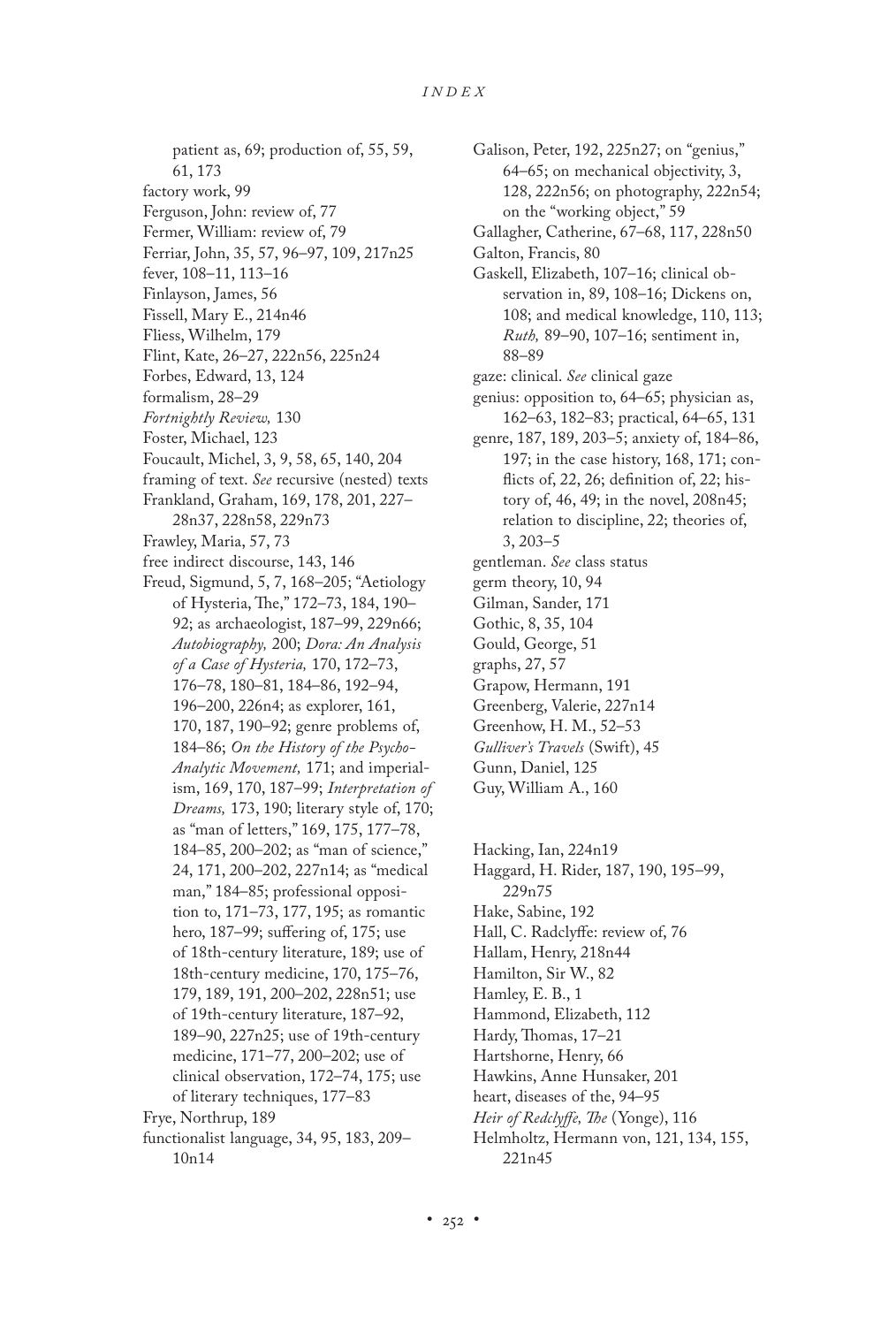hermaphrodite, 40–41 heroic medicine, 10, 50 Herschel, John F. W., 6, 215n74, 220– 21n29 heterogeneity, of genre, 22 Hills, Alfred K., 73 Hinton, Laura, 216n11 historicity. *See* "true history" history. case as, 21–23. *See also* "true history" "history and physical," 58. *See also* case history; in case history, 56–57 "History of the Psycho-Analytic Movement" (Freud), 171 Hogarth, Mary, 102, 218n56 Hogg, Jabez, 166 Holland, Henry, 62, 123–24, 160–61, 172 Holland, Susan, 79 Holmes, Martha Stoddard, 28 Holmes, Oliver Wendell, 66 homeopathy. *See* sectarian medicine Hooke, Robert, 32–33 Hooker, Worthington, 119–20, 121 Hope, James, 96 hospital, 55–56, 56, 212n3 *Household Words,* 73–74 humanism, 123–24, 139–40, 142, 151 "Human Vegetation," 83–84 Hume, David, 90–93, 141, 144–45 Hunter, John, 119–20 Hunter, Kathryn Montgomery, 201 Hutchinson, Horace G., 229n76 Huxley, Aldous, 102, 105 Huxley, Thomas Henry, 24, 80, 123, 161–62 hypothesis, 6, 121, 156–57. *See also* experimental medicine; speculation hysteria, 5, 174–83, 187–92, 192–94, 197

identification: with the patient, 89–93, 217n34; through sympathy, 89–93, 117; through the novel, 100, 103, 140–41, 146–47 "illusionism," 65 imagination, 5. *See also* speculation; in 19th-century medicine, 121, 156–63; in Eliot, 156; in Freud, 190, 195; rejection of, 4. *See also* mechanical observation

imperial medicine: in case history, 28 imperial romance. *See* romance, imperial individuality, 9, 16, 21, 231n19. *See also* "curious case"; typicality industrialization, 27–28, 99 insight, 7. *See also* sensibility; sentiment; speculation; sympathy; in 18th-century medicine, 36, 37–38; in 19th-century medicine, 15–16, 38, 58, 87–88, 92–93, 157–63; in 19th-century novel, 92–93, 100; in Dickens, 107; in Eliot, 148, 156, 163–67; in Gaskell, 108; in Hardy, 19; in Oliphant, 9–10 "Instructions to Patients" (Hills), 73 instruments, medical. *See* technology, medical interest. *See also* emotion: of observer, 1; of physician, 38–46, 61, 63–70; of reader, 23, 51, 139; suppression of, 63–70 "interesting": as link to 18th-century medicine, 94; and sensibility, 94; in sentimental novel, 94; as solicitation of reader, 94; as a term, 62, 94–97. *See also* "curious" interpretation, as psychoanalytic tool, 178–83, 192, 228n47 *Interpretation of Dreams* (Freud), 190; review of, 173 *Introduction to Experimental Medicine* (Bernard), 138–39, 158 invalid culture, 73 "Irish fever." *See* typhus irony, 17, 132 irregular medicine. *See* sectarian medicine

Jaffe, Audrey, 91, 114, 117 James, Henry, 167 Jameson, Frederic, 22, 62, 187, 195, 204 "Janet's Repentance" (Eliot), 137, 145–47, 221–22n46 Jay, Martin, 3 Jensen, William, 190 Johnson, A. B.: review of, 75 Johnson, George: review of, 76 Jones, Anne Hudson, 201 Jones, Ernest, 173 *Journal of the American Medical Association,* 201 journals, medical, 27. See also *British*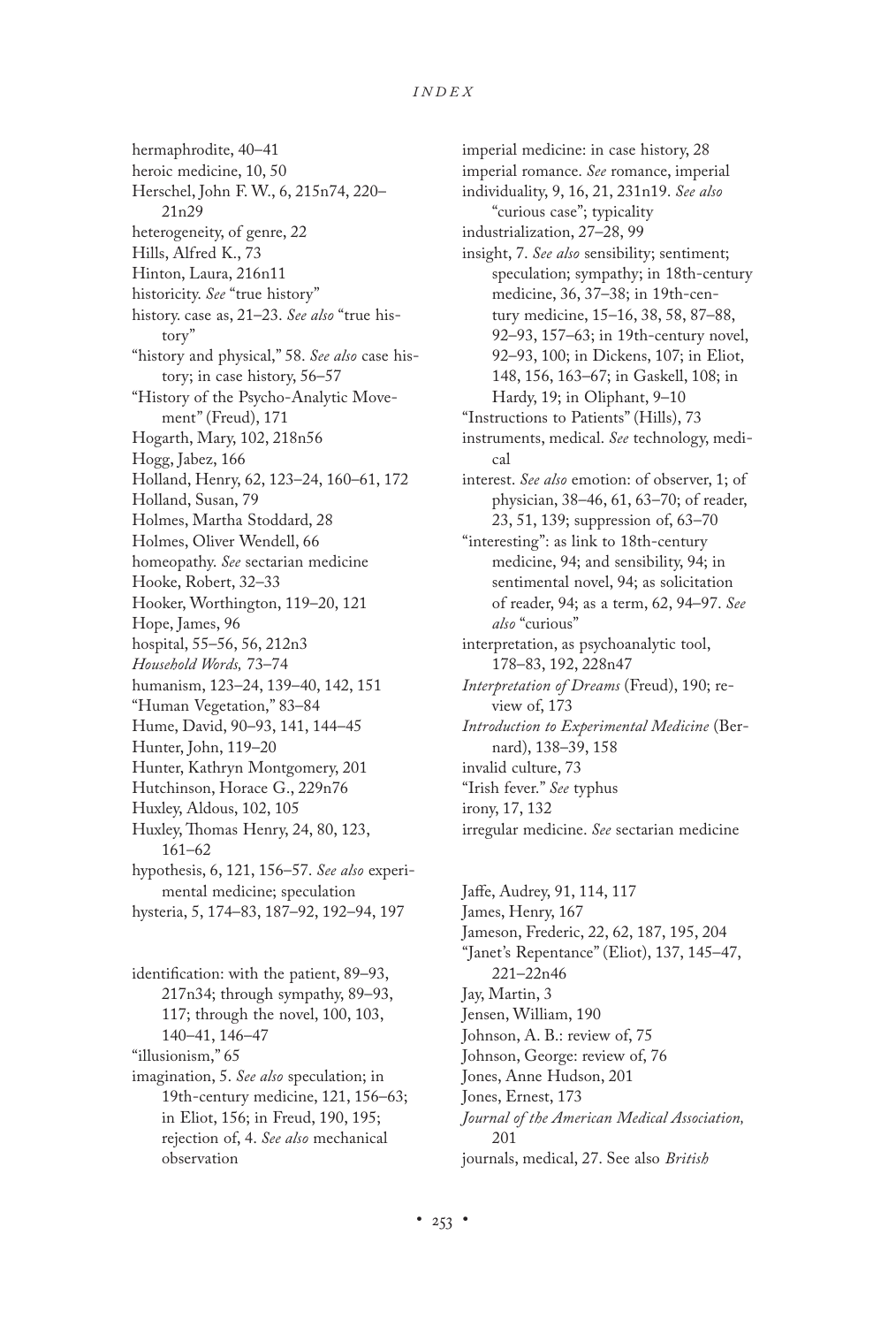*Medical Journal; Dublin Medical Press; Lancet; Philosophical Transactions of the Royal Society;* in 18th century, 36; in 19th century, 57; rise of, 70–71; specialization in, 71 judgment, 147. *See also* diagnosis "judgment against objectivity," 192, 225n27

- Kaplan, Fred, 89, 216n5, 218n55 Katz, Wendy R., 228n55 Kay, James Phillips, 12
- Keyt, Alonzo T., 94–95
- 
- King, Amy, 20, 219n9
- Kleinman, Arthur, 201
- knowledge: expansion of general, 75, 78– 79, 81; unmediated, 67, 209–10n14 knowledge, medical: limits of, 15, 17, 36–37, 44–45, 51, 70, 87–88, 94, 106,
- 107–10, 117; novelists' use of, 17–21; production of, 10, 31–32, 49–50, 58, 63; transcendence of, 89 Kofman, Sarah, 173
- Kreisel, Deanna, 219n8

labor: in mechanical observation, 64–65, 120, 128–31; of novelist, 128 laboratory findings, 56 labyrinth tracing, in Freud, 5, 188–90, 193–97 lactation, 42–44, 211n43 "Laid Up in Lodgings" (Collins), 71 *Lancet,* 52, 68; and literature, 24; and medical reform, 27, 50–51, 56, 211–12n51 Lankester, Edwin, 74–79, 85 Latham, Peter Mere, 18, 54, 57, 62, 65, 71 Latin, in case history, 32–33, 57 Law, Jules David, 210n18 Lawrence, Sir William, 159 Laycock, Thomas, 153, 161, 193 Leavis, F. R., 24 lens, smoked glass, 132–33 Lerner, Lawrence, 89, 218n52 "Letter . . . Touching a Late Cure" (Denis), 41–42 Levine, George, 65, 128, 219n9, 228n62 Lewes, George Henry: as editor of *Corn-*

*hill,* 80; on experiment, 154; on imagi-

nation in science, 156, 164, 225n24, 225n26, 226n43; as physiologist, 123, 222n52; and professionalism, 27; and spontaneous combustion, 25 "Life and Letters" (Hamley), 1 *Lifted Veil, The* (Eliot), 25, 132 literary periodicals. *See* periodicals, literary *Literature and Medicine,* 201–2 literature and medicine, 2, 201–2 literature and science. *See also* art, opposed to science: debates over, 24–25 *Littell's Living Age,* 80 "live object," 61 Lobb, Henry: review of, 76 Locke, John, 30–31 Logan, Peter Melville, 108, 130, 225n24 *London Medical and Surgical Journal,* 211–12n51 Louis, Pierre Charles Alexandre, 66–67. *See also* statistics Löwy, Emanuel, 190

Mackenzie, Colin, 110–11 *Mackenzie's Ten Thousand Receipts* (Mackenzie), 110–11 MacLaren, Archibald, 83, 215n75 Macmillan, Rev. Hugh, 83–84 *Macmillan's Magazine,* 73, 80–86 *Magazine of Science, The,* 222n55 magic lantern. *See* transparency (magic lantern slide) Mahony, Peter, 178 "Management of the Nursery" (MacLaren), 83 Mandeville, Bernard, 37 Manginot, Francis, 44–45 "man of letters," 25–26, 86, 169, 175, 184–85 "man of science," 24, 130, 171 Mansell, Darrel, Jr., 223n58 *Manual of the Physical Diagnosis of the Diseases of the Heart* (Sansom), 95–96 mapping, 169–70, 187–89, 190, 193–97 Marcus, Steven, 168, 173, 178 Mason, Michael York, 219n9, 225n24 *Master Humphrey's Clock* (Dickens), 106–7 "matter of fact," 4, 31–32, 34, 36, 45 Mazlish, Bruce, 229n78, 229n81 McKeon, Michael, 37, 121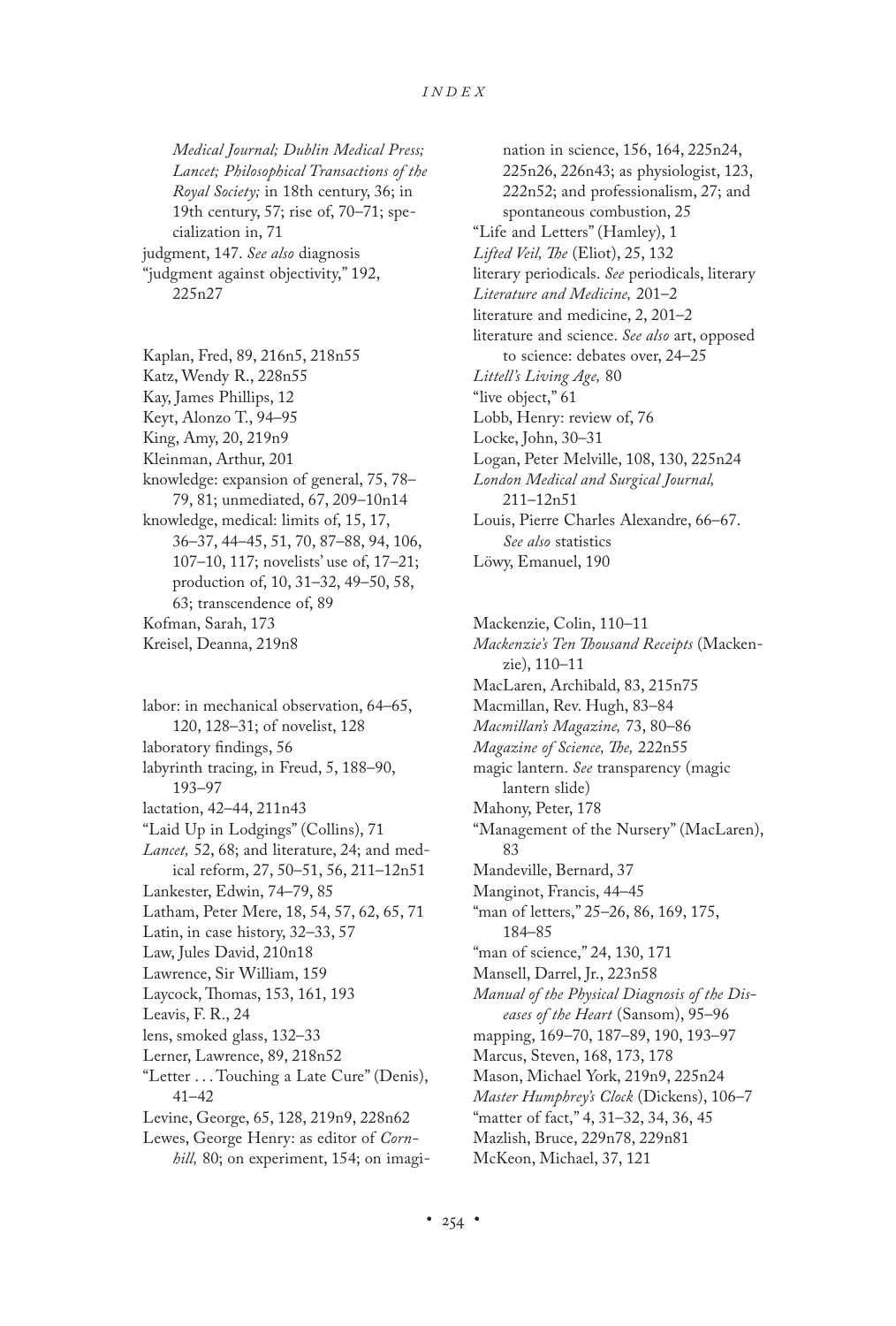mechanical objectivity, 59, 63, 128. *See also* mechanical observation

mechanical observation, 4, 6, 7, 61–70, 212n2; in Bernard, 138–39; compared to psychoanalysis, 191; compared to speculation, 149, 159–63; definition of, 63; and disinterestedness, 64–67, 200; Eliot's revision of, 120–47, 122, 142, 152, 164–67; in Freud, 173; and labor, 64–65, 120; opposition to, 66; and statistics, 63; and technology, 64; as an unrealized ideal, 66–67

- mediation, 197–98. *See also* recursive (nested) texts; avoiding, 125, 139; in camera obscura, 134, 137; inevitability of, 139; problem of, 121, 129–30
- medical authority. *See* authority, medical
- medical community. *See* community, medical
- medical education. *See* education, medical
- "Medical Etiquette" (Anstie), 84–85
- *Medical Gazette,* 71
- medical humanities, 2, 28, 201–2
- medical instruments. *See* technology, medical
- medical knowledge. *See* knowledge, medical
- medical realism. *See* clinical realism
- Medical Reform Act of 1858, 13–14, 23, 211n50. *See also* reform, medical
- medicine, clinical. *See* clinical medicine medicine, domestic. *See* domestic medicine
- medicine, experimental. *See* experimental medicine
- medicine as an art. See *ars medica*
- "Medicine as a Science" (Pye-Smith), 50
- melodrama, 82, 106; in 19th-century medicine, 95–96; in Freud, 199–200; and sentiment, 89, 99–100
- Meryon, Edward, 159
- mesmerism, 88
- *Mesmerism in Its Relation to Health and Disease* (Neilson): review of, 77
- metaphor. *See also* metonymy; synecdoche: as argument, 119–20, 219n1; in Freud, 174, 188, 198–99, 228n45, 228n56; and hysteria, 180–82, 191; mind-asblank-page, 120–21; mind-as-mirror, 120–22, 125–30, 135–37; novelists' use of, 12; as psychoanalytic tool, 178–79

metonym, 180

- microscope, 27, 124, 227n11; and depth of focus, 166–67; difficulty of using, 154–55, 220n17; in Eliot, 163–67, 224n21; in Freud, 172; history of, 224n7, 224n9, 224n12, 224n18; mirror in, 148, 152–53; problems with, 153–57, 224n12
- *Middlemarch* (Eliot), 122, 132, 137–38, 146, 148–57, 163–67, 211n49
- Miller, Andrew, 130
- Miller, J. Hillis, 224n16
- Millingen, J. G., 51
- *Mill on the Floss, The* (Eliot), 119–20, 146
- mimesis. *See* realism
- mirror: art as, 223n58; in camera obscura, 134–37; flaws in, 125–27, 156; in microscope, 148, 152–53; mind-as-mirror metaphor, 120–22, 125–30, 135–37; pier-glass metaphor, 148–51, 152; production of, 220n21; as vanity, deception, 223n1, 223n3
- miscellany, 106–7
- Mitchell, W. J., 65
- *Modern Domestic Cookery* (Hammond), 112
- *Modern Painters* (Ruskin), 125–26
- Molineux, Dr., 36
- Molyneux, William, 30–31
- "monarch of all I survey" gaze, 194
- Monro, John, 33
- morality: in Eliot, 143; of the novel, 100, 107; in the novel, 108, 111, 122, 130, 141; of physician, 64–65, 85, 130; of the reader, 145–46; theories of, 89–93, 144–47
- Morgagni, Giovanni, 58–61
- Müller, Johannes, 123, 151
- Myddelton, Starkey, 37
- "Mystery of Inverted Vision" (Cooley), 77–78
- narrative: case history as, 131; as cure, 179; death of, 117–18, 197; as psychoanalytic tool, 178–81; role in producing knowledge, 10, 31–32 narrative medicine, 2, 28, 201–2 *Narrative of the Case of Miss Margaret*
- *McAvoy* (Renwick), 212n56
- narrator, 137, 164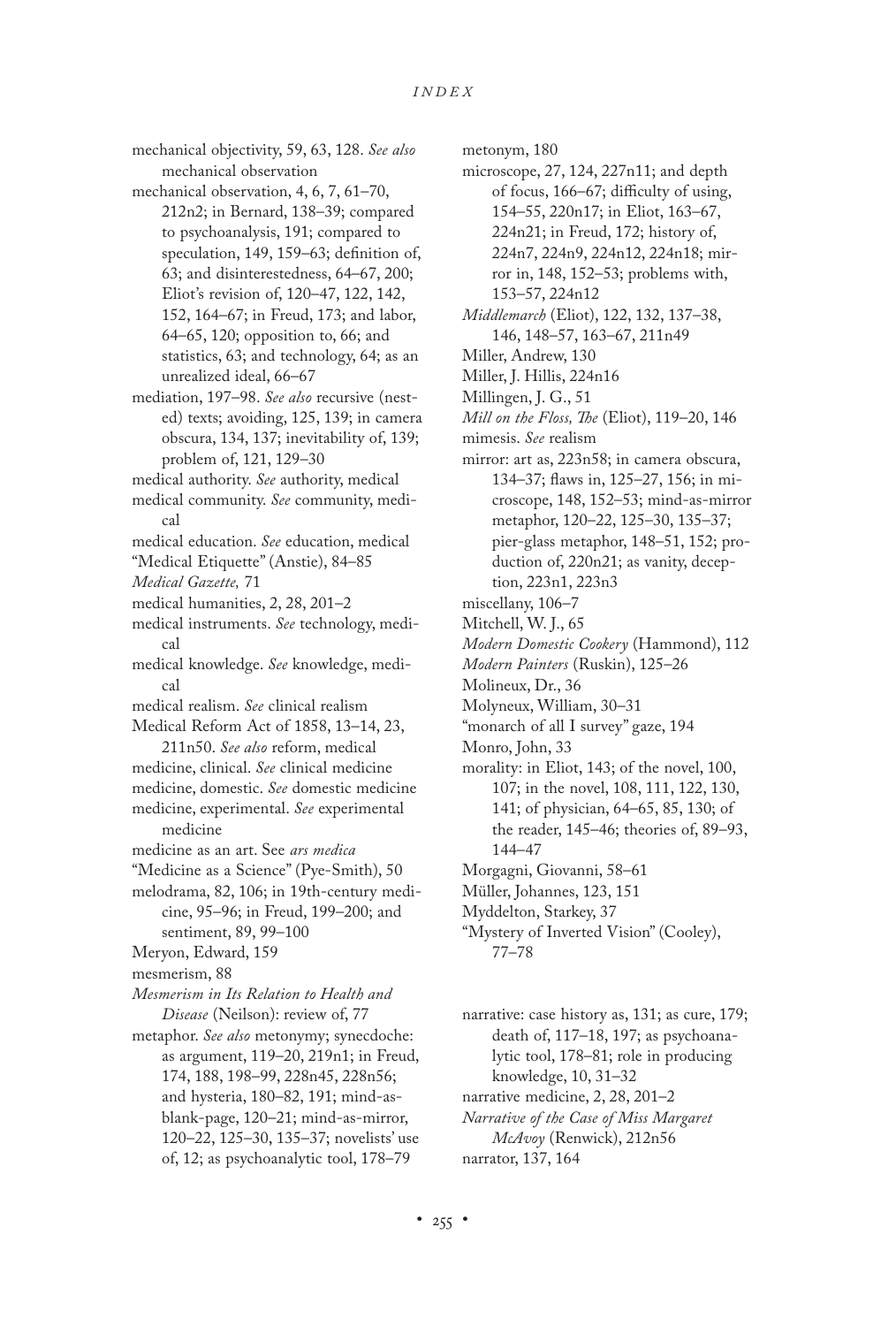natural philosophy. *See* experimental philosophy Negro, White, 41 Neilson, William: review of, 77 New Science, 33. *See* experimental philosophy Newton, Isaac, 24 Nixon, Jude V., 216n2 Noble, Daniel, 75–77 normative, as a term, 51, 212n53 nostalgia, 106 novel of sensibility. *See* sensibility, novel of *Novum Organum* (Bacon), 207n11 "numerical method," 66–67. *See* statistics nurse. *See also* domestic medicine: death of, 109–10; in Gaskell, 110–11; suffering of, 111; training of, 80

objectivity, 58. *See also* "judgment against objectivity"; mechanical observation; "truth-to-nature"; aperspectivalist, 144–47, 154–56; revision of, 139

observation. *See also* depth of focus; perspective, visual: compared to experiment, 154; curious, 4. *See* curious observation; and discipline, 23; mechanical, 3. *See* mechanical observation; relation to representation, 3, 120–21, 136–37; training in, 121, 124, 220n17, 220–21n29

- *Old Curiosity Shop, The* (Dickens), 88–89, 101–7
- Oliphant, Margaret, 9–10

*On Epidemic Diarrhea and Cholera* ( Johnson): review of, 76

- "On Physical Pain" (Anstie), 82
- *On the Extent to which the received Theory of Vision requires, as to regard the Eye as a Camera Obscura* (Wilson), 135

*On the History of the Psycho-Analytic Movement* (Freud), 171

*On the Hygienic Management of Infants and Children* (Baker): review of, 79

optical devices. *See* technology, visual

*Origin of Species* (Darwin): review of, 80

Osler, William, 109, 213n9

Otter, Chris, 3

*Outlines of Physiology* (Bennett): review of, 75

pain, 73, 82 Pargeter, William, 33, 37, 38 Park, Katherine, 35–36 Parsons, James, 40–41 passivity, of observer, 63–65, 126–29, 131, 137, 139. *See also* mechanical observation; subjectivity, suppression of pathology, 55–56 patient: disappearance of, 214n46; emotion of, 46–49; narrative of, 56, 175, 178–79; physician's relation to, 58; resistance of, 192–95; role of, 48; suffering of, 174–75; suspicion of, 174 performance. *See* staging of medicine periodicals, generalist, 80 periodicals, literary. See also *Athenaeum; Cornhill Magazine; Household Words; Macmillan's Magazine:* scientific content in, 55, 70–86, 204 periodicals, medical. *See* journals, medical perspective, visual. *See also* objectivity, aperspectivalist: need for variety of, 145– 46, 154–56, 224n22; of speculation, 159; and sympathy, 90–91, 144–47 Peterson, M. Jeanne, 24, 62, 74 *Philosophical Transactions of the Royal Society,* 36, 41, 43, 191 philosophy: experimental. *See* experimental philosophy; natural. *See* experimental philosophy philosophy, experimental. *See* experimental philosophy photograph, 145 phthisis. *See* consumption physical examination, 57. *See also* case history physician: as artist, 182–83; as author, 74, 80, 86, 204. *See also* "commons," literary; authority of, 9–10, 59, 191; empathy for, 99; as focus of case history, 200; as "man of letters," 25–26; as moral being, 64, 85, 98–99; as reader, 14, 25–26, 86, 204. *See also* "commons," literary; resistance to, 192–95; role of, 58, 161; suffering of, 175 physiology, 122–23

*Physiology of the Senses, The* ( Johnson): review of, 75

"plain speech," 6, 7. *See also* curious observation; in 18th-century medicine,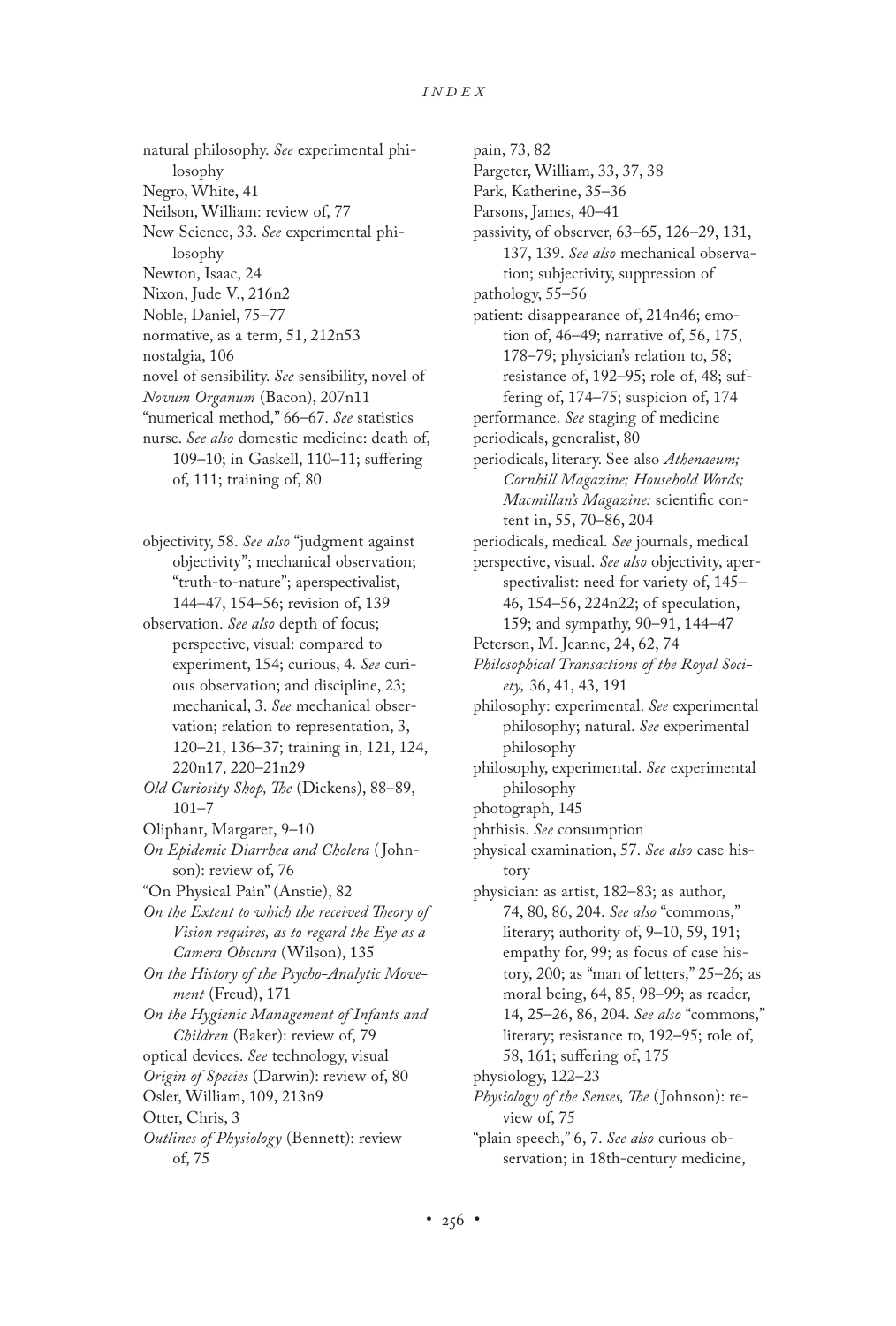- 31–32, 48; and clinical voice, 58, 62,
- 69; and disinterestedness, 33–35; in
- Freud, 173–74; opposed to curious discourse, 32–35
- pneumonia, 213n9
- 
- poetry, 2, 223n60; opposition to, 35, 64–65, 158, 185
- point of view. *See* perspective, visual
- Poovey, Mary, 12–13, 27
- popularizers of science, 72–74, 81
- popular science, 71, 75, 81, 87. *See also* domestic medicine; scholarship on, 215n48
- Porter, Roy, 70–71
- positivism, 6, 65, 123
- Pratt, Mary Louise, 194
- precision. *See* mechanical observation
- *Preliminary Discourse on the study of Natural Philosophy* (Herschel), 6
- Pritchard, Andrew, 224n12
- professionalism: in 19th-century medicine, 46, 57, 61; attacks upon, in Freud, 171–73, 177, 200; attacks upon, in Lewes, 27; in case history, 27; difficulties in maintaining, 95–96; literary norms of, 23; and medical journals, 71; medical norms of, 23–24, 50–53, 74, 84
- psychoanalysis: compared to clinical medicine, 169, 179–81, 182, 193; compared to curious observation, 179; compared to mechanical observation, 191; compared to speculation, 180, 182; as new science, 169–70
- psychoanalytic case history: compared to clinical case history, 170–71; as narrative, 170–71; scientific markers in, 169–77
- public health, 85–86, 108–10, 114; in case history, 27; in Hardy, 17–21; in novel, 27–28
- puerperal fever, 96
- putrid fever. *See* typhus
- Pye-Smith, Philip Henry, 50, 70, 215n48 Pyle, Walter, 51

quackery. *See* sectarian medicine

Rai, Amit, 216n11, 216n12

Ramsbotham, Francis: review of, 78–79

- reader: errors of, 137; expectations of, 204; relation to text, 92, 100–101; solicitation of, 35, 88–90, 93, 93–94, 100–101, 103, 107, 117, 141, 166, 185–86, 191, 198; suffering of, 92
- readership: medical, 55; popular, 71; restricting, 55, 57, 74, 177, 185–86
- reading. *See also* physician, as reader: importance in romance, 197; as psychoanalytic tool, 177–83, 181–82
- realism: in 18th-century medicine, 32, 45–46; in 19th-century novel, 103–18; and authority, 122; classic, 120–21, 138, 149, 152, 154–55, 156; clinical. *See* clinical realism; criticism on, 2, 207n14; definition of, 7; in Dickens, 103–7; Dutch realist painters, 124–25, 140; in Eliot, 119–47, 148–52, 164; formal, 68; vs. "illusionism," 65; instrumental, 140; legal, 124–25; literary, 67–68; and mass production, 130, 221n37; medical (*see* clinical realism); opposed to egoism, 148–52; opposed to romance, 124–31, 164, 185, 198; revision of, 122, 149–50, 152; scientific (*see* clinical realism); and sentiment, 87–88, 118; social, 88–89, 103, 105–6, 107–16; and speculation, 163–67; of subject matter, 7, 125, 151; and sympathy, 89; theories of, 120–22, 125–26, 129–30; transcendence of, 108
- reanimation, 58–59
- "Recent Progress of the Theory of Vision, The" (Helmholtz), 134
- *Rector and the Doctor's Family, The* (Oliphant), 9–10
- recursive (nested) texts, 197
- reform, medical, 10, 50–53, 56, 129, 211n49
- reform, social: in 19th-century novel, 88–89, 103; in Dickens, 105–6; in Gaskell, 107–16
- regular medicine. *See* clinical medicine
- Reidel-Schrewe, Ursula, 174
- "Relation Written . . . Concerning an Aged Woman" (Robert), 211n43
- "Remarkable Case of Deception" (Sayre), 52
- "Remarkable Case of Euphoria" (Bramwell), 16–17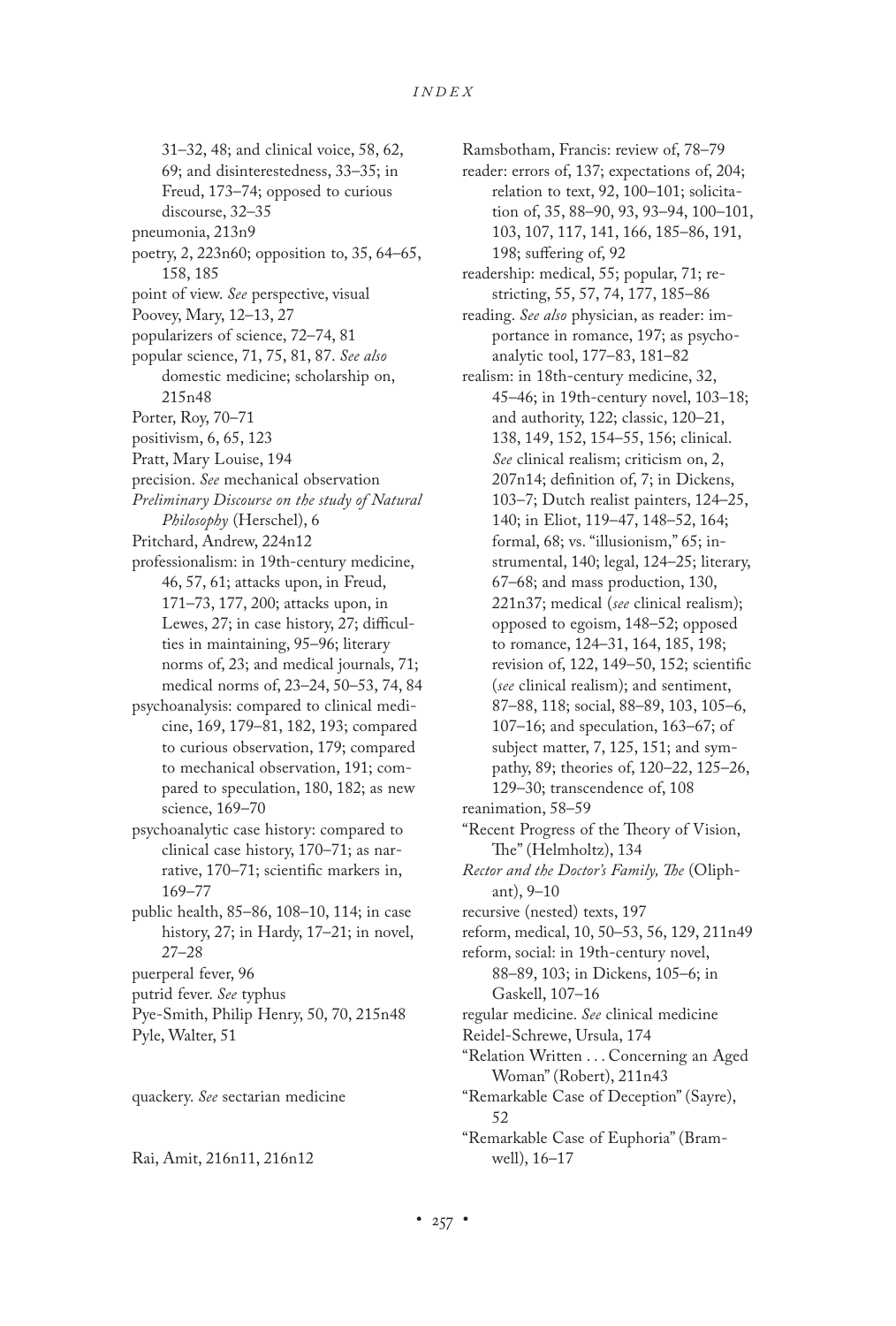*Remarks on Dr. Battie's Treatise* (Monro), 33 Renwick, Thomas, 212n56 repetition, 67 *Report on the Sanitary Condition of the Labouring Population of Great Britain* (Chadwick), 11–13 representation: and discipline, 23; errors in, 137; relation to observation, 3, 120–21, 136–37 reproduction. *See also* "virtual witnessing": diseases of, 96; of scientific results, 67 research, medical: and rise of clinical medicine, 55–56 reviews, book, 1, 74–79 "Rhetorick," 32–35; in curious case, 45 Ridge, Joseph: review of, 77 Robert, Lord Bishop of Cork, 211n43 Roberts, Nancy, 216n12 roman à clef, 169, 185–86, 228n50 romance, 6, 35, 168–69; in 18th-century medicine, 31, 32; definition of, 7; in Dickens, 104; in Freud, 5, 178, 187– 92, 189–90, 193–99; hero in, 187–92; imperial, 7, 169, 170, 187–99, 229n74; opposed to realism, 7, 164, 185, 198; opposed to true history, 21–22, 198; rejection of, 124–25, 131, 132–33, 164, 185; and sentiment, 89; and sympathy, 89 "Romantic materialism," 212n2 Ross, Sydney, 6 Rothfield, Lawrence, 2, 71, 224n22 Royal College of Physicians, 24, 76, 208n47 Royal College of Surgeons, 208n47 Royal Society for the Promotion of Natural Knowledge, 31–32, 33–35, 191. *See also* experimental philosophy Ruskin, John, 125–26, 139–40, 150, 220n21 Russell, John Rutherford, 161 *Ruth* (Gaskell), 89–90, 107–16 Rylance, Rick, 212n59, 215n50

Sacks, Oliver, 201 Saint-Hilaire, Isodore Geoffroy, 51 Sandars, Joseph, 212n56 Sansom, Arthur, 95–96 satire, 103

*Saturday Review,* 130 Sayre, Lewis Albert, 52, 53 *Scenes of Clerical Life* (Eliot), 122 Schaffer, Simon, 31, 207n18 Schliemann, Heinrich, 190 Schott, Kaspar, 221–22n46 science: in medicine. *See* clinical medicine; opposed to art, 123–24, 158, 162–63, 178, 184. See also *ars medica;* role in culture, 26; as a term, 6 science, popular. *See* popular science Science Index of the Athenaeum, 215n50 Science in the Nineteenth-Century Periodical index (SciPer), 79, 215n50 science wars, 24 scientific medicine. *See* clinical medicine scientific method, 121, 225n24; in literary periodicals, 76–77 scientific realism. *See* clinical realism scientific report, 207n12, 207n18 "Scientific Use of the Imagination, The" (Tyndall), 158 scientist: as a term, 6, 207n13 scopic regimes, 3, 202. *See also* clinical observation; curious observation; curious sight; mapping; mechanical observation; speculation; vision secret, 189 "secret history," 176, 189 sectarian medicine, 211n49 self-restraint. *See* mechanical observation sensationalism, 6, 35 sensibility, 32. *See also* emotion; insight; in 18th-century medicine, 36, 37–38, 210n28; in 19th-century medicine, 38, 68, 87–88, 92–93, 100; in 19th-century novel, 92–93; culture of, 47; in Freud, 174–75; novel of, 7, 46–50; of patient, 70; of physician, 70, 97; resistance to, 143; suppression of, 64–65, 70 sentiment, 6, 35. *See* insight; in 19thcentury medicine, 38, 77, 87–88, 92, 117–18; in the case history, 46–49; causes of, 96; compared to grief, 102; compared to sympathy, 89; critique of, 93, 102; definition of, 89, 216n5, 216n7, 216n8; in Dickens, 100–107; in Freud, 174–75, 199–200; as insight, 93; at limits of medical knowledge, 94, 96; as link to 18th-century medicine,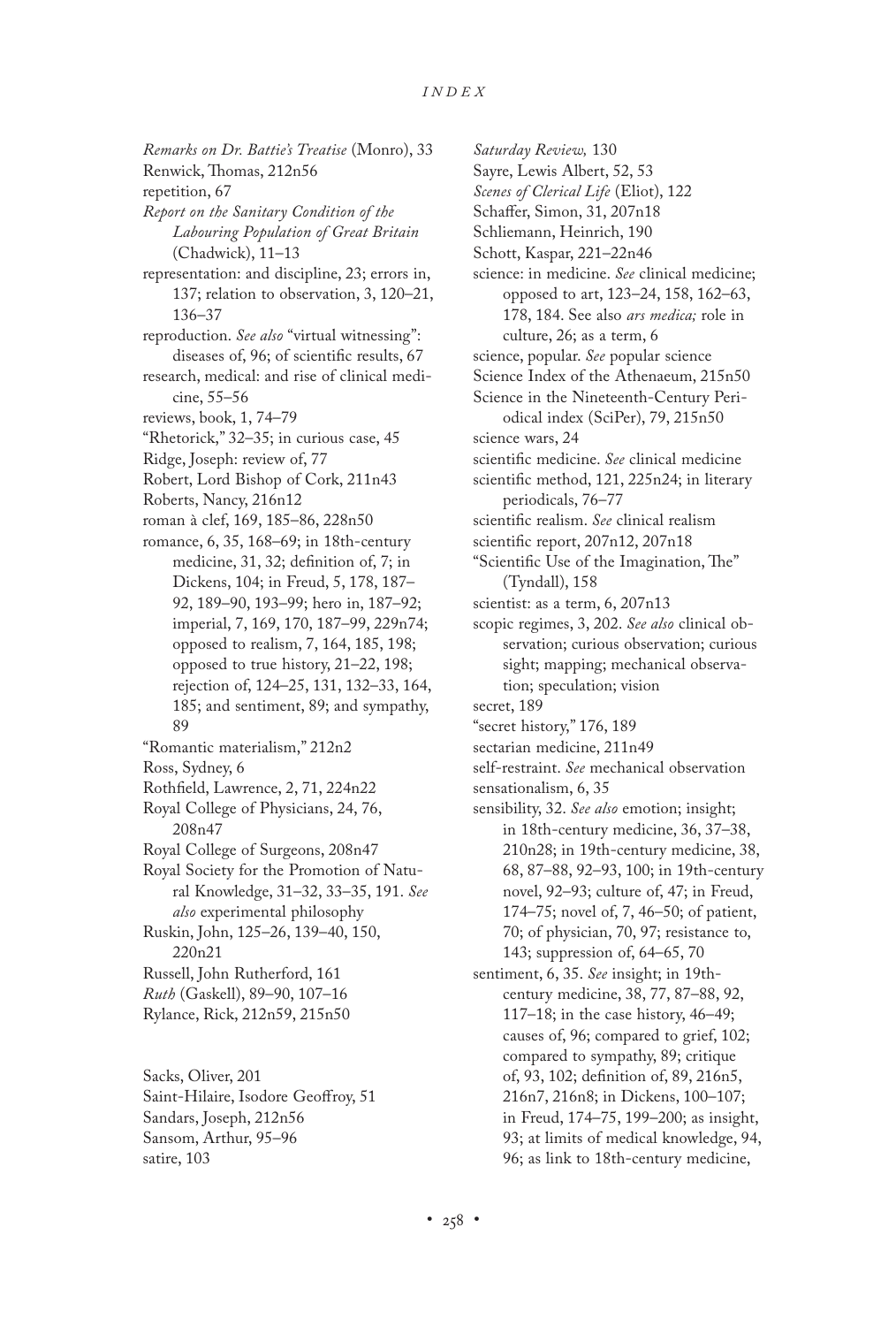Spencer, Herbert, 123, 150

93, 100; in the novel, 47, 88–89, 169; and realism, 87–88, 118; as violence, 117; and visuality, 217n18 *Sexual Inversion* (Ellis, Symonds), 183 sexuality: in case history, 28 sexuality, in case history, 173, 176–77, 183–86 Shapin, Steven, 31, 207n18 *She* (Haggard), 190, 196–99, 229n75 "shilling monthlies," 80. See also *Cornhill Magazine; Macmillan's Magazine* Shuttleworth, Sally, 122, 219n9, 224n14, 225n25 sight: curious, 4. *See* curious sight signs: in case history, 56 Sims, James, 62 singularity. *See also* "curious case" skepticism, 43–44, 212n57; in 18th-century medicine, 36–37; in 19th-century medicine, 52, 121–22, 162–63; in Dickens, 87; in Eliot, 122, 132, 136–39, 147, 148, 150, 152–57, 167; and mechanical observation, 63–65, 128–31; of reader, 116–17, 177, 185– 86, 198; and realism, 8 Smith, Adam, 90–93, 141, 216n8 Snow, C. P., 24 Snow, John, 27, 85 social realism. *See* realism, social social reform. *See* reform, social Society of Apothecaries, 208n47 Spalding, Douglas, 80 specialization. *See* professionalism spectacle, 176, 186; in 18th-century medicine, 39–46; in 19th-century literary periodicals, 82–83; in 19th-century medicine, 53, 92–93; in 19th-century novel, 88, 92–93; in clinical realism, 128; in curious case, 45–46, 52; in sympathetic relation, 91–92 spectator: solicitation of, 93–94; suffering of, 92, 111 *Spectator, The,* 223n60 speculation, 7, 225n28 (*see* insight); in 19th-century medicine, 38, 121, 156–63; compared to mechanical observation, 149, 159–63; compared to psychoanalysis, 180, 182; in Eliot, 156, 163–67; opposition to, 64–65, 158–59; as realist, 163–67; rise of, 55

sphygmograph, 16, 27, 124 *Sphygmography and Cardiography* (Keyt), 94–95 Spiller, John, 135 Sprat, Thomas, 34, 40 Stack, Thomas, 42–45 Stafford, Barbara, 40, 210n19, 210n26, 212n57, 214n43 staging of medicine: in Dickens, 105–6; in Freud, 169, 187; in literary periodicals, 79–86 Stanley, Henry M., 193–94, 229n69, 229n71 statistics: in case history, 27, 57, 98, 208n45; in literary periodicals, 76–77, 85; and mechanical observation, 63; resistance to, 12–13, 70 Stephen, James Fitzjames, 93, 216n7 Stiebel, Lindy, 196 Stillé, Alfred, 63–68, 130–31, 139, 141–43, 158, 162 St. John, Horace Stebbing Roscoe, 75 St. Maur, Earl, 97–98, 118 Stoddart, Judith, 217n18 stomach, as metaphor, 119–20 *Stones of Venice* (Ruskin), 140, 220n21 "strange, therefore true," 37 "Stricture of the Oesophagus" (Bramwell), 16 stroke, 103, 111–12 *Studies on Hysteria* (Breuer and Freud), 170, 171–72, 173–76, 179, 181–83, 187–89 subjectivity. *See also* emotion; sensibility: inevitability of, 137; necessity of, 154; of patient, 69; of physician, 69–70, 81, 94, 175, 182; suppression of, 63–70, 69–70, 126–28, 139, 144–47, 221n31 suffering: of nurse, 111; of patient, 174–75; of physician, 175; of spectator, 92; and sympathy, 91–93, 174–75 *Suggestions in Reference to the Means of Advancing Medical Science* (Ramsbotham): review of, 78–79 Sully, James, 80 surgical report, 48–49, 81–82, 91 suspense, in case history, 16 Swain, William Paul, 100 Swift, Jonathan, 45 *Sybil,* 11–13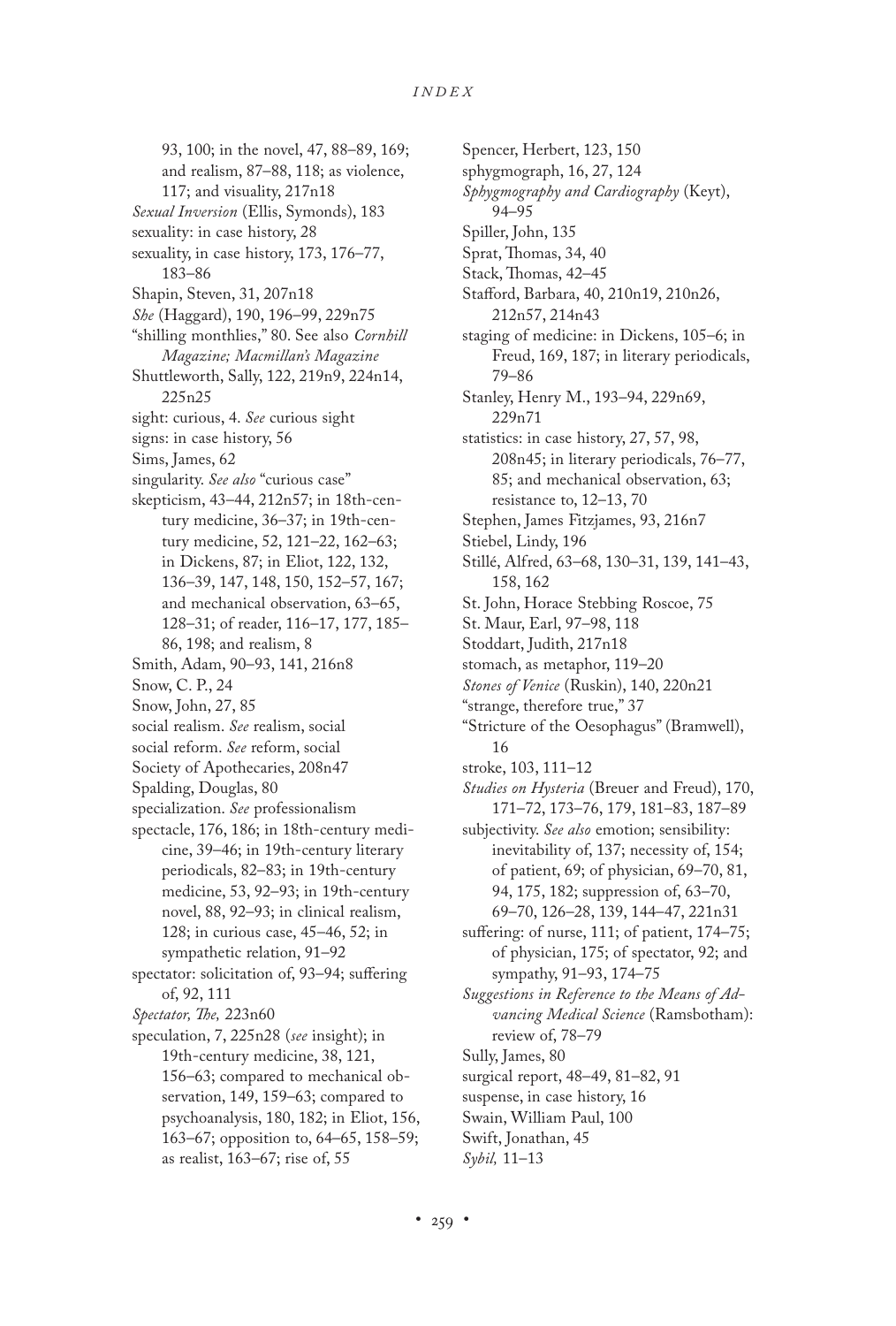symbolization, 181. *See also* metaphor Symonds, John Addington, 183 Sympathy (*see also* circulation of affect; insight; sentiment): in 18th-century novel, 7; compared to sentiment, 89; critiques of, 217n21; definition of, 89, 216n5; in Dickens, 89–90; in Eliot, 122, 138–44, 164–67; in Freud, 174– 75; in Gaskell, 89–90, 108; as mode of transcendence, 117; of nurse, 111; obstacles to, 143; of physician, 15–16, 70, 94–100, 175; produced by realism, 120–21, 139–44; of reader, 89–90; and realism, 118, 143; from suffering, 91–93; as unrealized ideal, 147; as violence, 91, 117, 216n12; as visual process, 90–93, 138–44 symptoms: in case history, 56; of deathbed, 104; in Dickens, 101–5; in Dis-

- raeli, 11–12; in Eliot, 141; in Gaskell, 110–11, 115; guide to describing, 73; relation to language, 182 synecdoche, 194
- tables, 27, 57
- tabula rasa. *See* metaphor: mind-as-blankpage "talking cure." *See* "cathartic method" Taylor, Alexander: review of, 76 Taylor, Frederick, 104 technology, medical, 27, 57, 64, 213n13. *See also* microscope; sphygmograph; thermometer technology, visual. *See also* camera obscura; lens, smoked glass; microscope; mirror; sphygmograph; transparency: in Bernard, 138–39; difficulty of using, 154–55; in Eliot, 131–38, 148–52, 163–67; and medical progress, 120–21, 124; problems with, 133–34, 152–57; resistance to, 124, 220n21 Thackeray, William Makepeace, 80, 100– 101, 217n36 theories, medical, 61–63, 119–20; resistance to, 62, 121 *Theory of Moral Sentiments* (Smith), 90–93 thermometer, 214n46 Thomas, Lewis, 201 Thompson, Henry, 81–83

*Through the Dark Continent* (Stanley), 193–94, 229n71 Todd, Dennis, 210n26 tongue, lack of, 38 Topham, Jonathan, 74 Tougaw, Jason, 3 *Traité de tératologie* (Saint-Hilaire), 51 transcendence, 89, 108, 115–18, 117 transcription, 197 transfusion, 41–42 translation, 181–82, 191, 197 transparency (magic lantern slide), 132 *Treatise of Human Nature* (Hume), 90–93 *Treatise of the Hypochondriack and Hysterick Diseases* (Mandeville), 37 *Treatise on Madness,* 33 Trodd, Colin, 218n54 Trollope, Anthony, 130, 221n37 "true history," 21–22, 45, 198 truth: conflicting notions of, 1, 26, 144; difficulty of accessing, 131, 179; production of, 64, 67, 136; in recursive texts, 197; of sympathy, 117 "truth-to-nature," 59, 128 tuberculosis. *See* consumption tumor, of skull, 14–15 "two cultures," 24 Tyndall, John, 156, 158, 225n24 typhoid fever, 68–70 typhus, 108–11, 113–16 typicality: and definition, 203; opposed to individuality, 9, 16, 21, 213n19; reference to a norm, 57, 59, 69, 208n37, 213n9

"Under Chloroform" (Thompson), 81–83 *Under the Greenwood Tree* (Hardy), 17–21 unknown. *See* limits of medicine

verisimilitude. *See* realism "view from nowhere." *See* objectivity, aperspectivalist virtue. *See* morality; sensibility vision, 20, 170. *See also* observation; flaws in, 120–22, 125, 129–30, 133–38, 147, 148–52, 220–21n29, 221n45; importance in case history, 62; importance in sympathy, 90–93; and mastery, 91, 140;